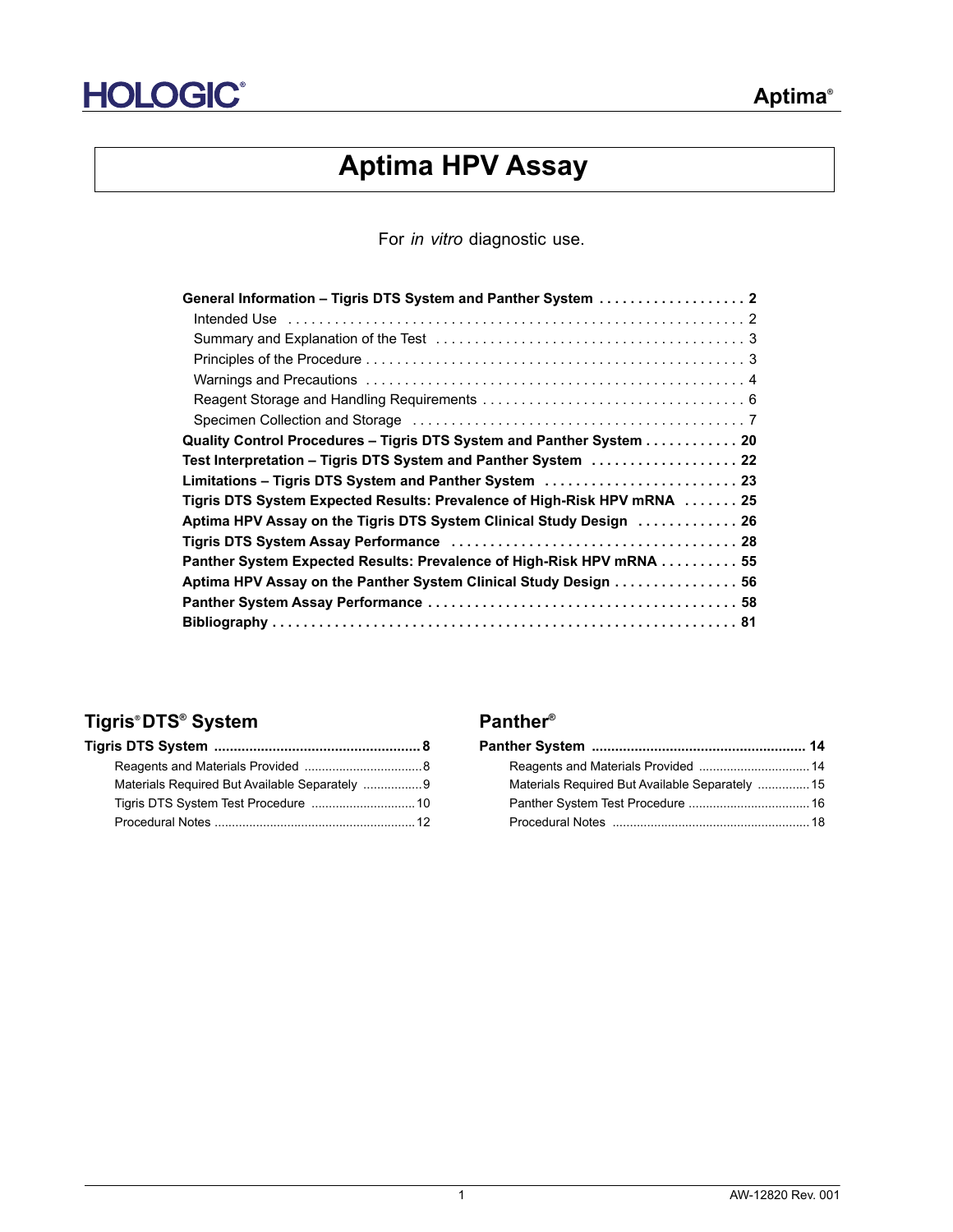## <span id="page-1-0"></span>**General Information – Tigris DTS System and Panther System**

## <span id="page-1-1"></span>**Intended Use**

The Aptima HPV assay is an *in vitro* nucleic acid amplification test for the qualitative detection of E6/E7 viral messenger RNA (mRNA) from 14 high-risk types of human papillomavirus (HPV) in cervical specimens. The high-risk HPV types detected by the assay include: 16, 18, 31, 33, 35, 39, 45, 51, 52, 56, 58, 59, 66, and 68. The Aptima HPV assay does not discriminate between the 14 high-risk types. Cervical specimens in ThinPrep Pap Test vials containing PreservCyt Solution and collected with broom-type or cytobrush/spatula collection devices\* may be tested with the Aptima HPV assay. The assay is used with the Tigris DTS System or the Panther System.

The use of the test is indicated:

- 1. To screen women 21 years and older with atypical squamous cells of undetermined significance (ASC-US) cervical cytology results to determine the need for referral to colposcopy. The results of this test are not intended to prevent women from proceeding to colposcopy.
- 2. In women 30 years and older, the Aptima HPV assay can be used with cervical cytology to adjunctively screen to assess the presence or absence of high-risk HPV types. This information, together with the physician's assessment of cytology history, other risk factors, and professional guidelines, may be used to guide patient management.

Broom-type device (e.g., Wallach Pipette) or endocervical brush/spatula.

#### *WARNING:*

*This assay is not intended for use as a screening device for women under age 30 with normal cervical cytology.*

*The Aptima HPV assay is not intended to substitute for regular cervical cytology screening.*

*Detection of HPV using the Aptima HPV assay does not differentiate HPV types and cannot evaluate persistence of any one type.*

*The use of this assay has not been evaluated for the management of HPV vaccinated women, women with prior ablative or excisional therapy, hysterectomy, who are pregnant, or who have other risk factors (e.g., HIV+, immunocompromised, history of sexually transmitted infection).*

The Aptima HPV assay is designed to enhance existing methods for the detection of *cervical disease and should be used in conjunction with clinical information derived from other diagnostic and screening tests, physical examinations, and full medical history in accordance with appropriate patient management procedures.*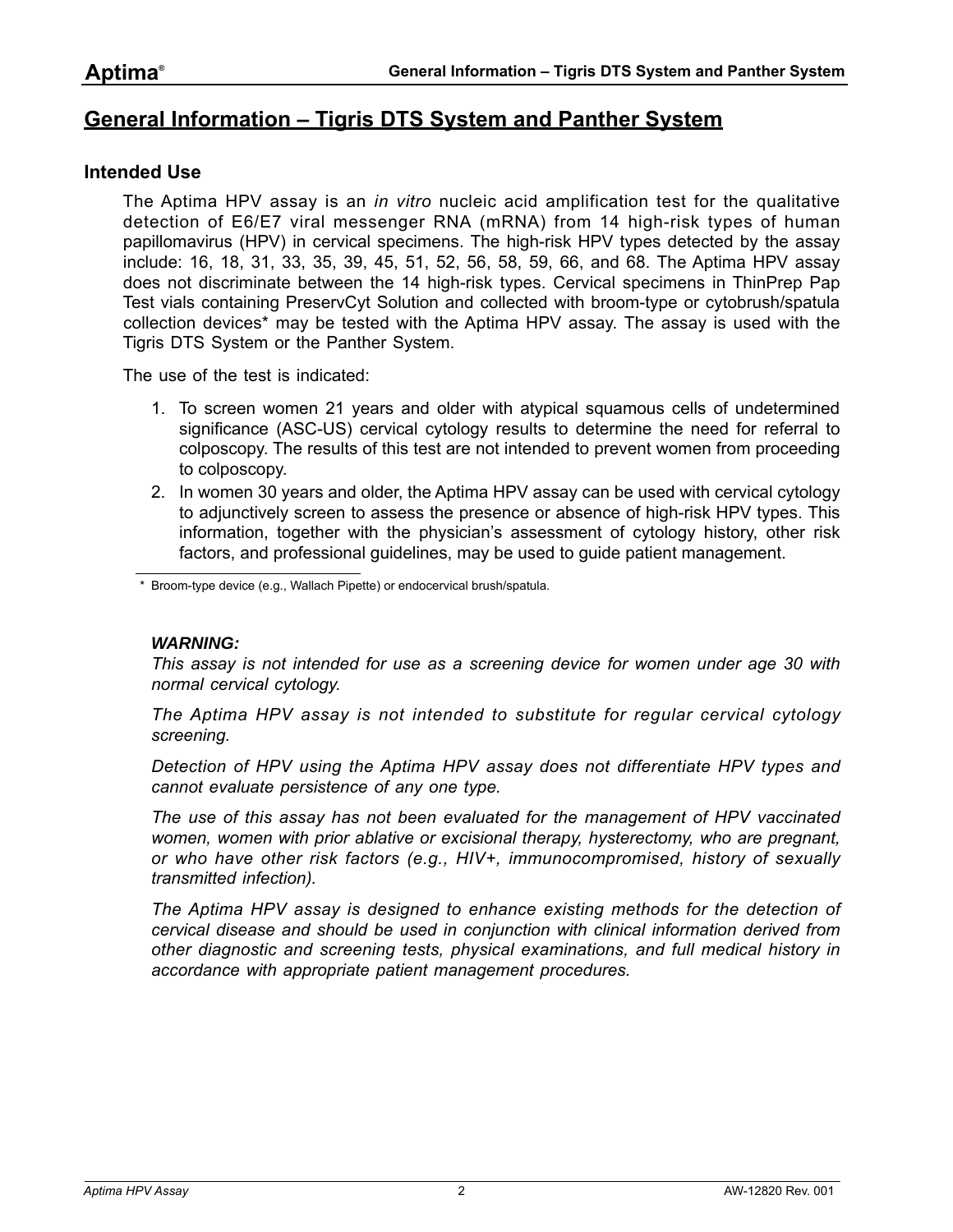## <span id="page-2-0"></span>**Summary and Explanation of the Test**

Cervical cancer is one of the most common female cancers in the world. HPV is the etiological agent responsible for more than 99% of all cervical cancers.**[1](#page-80-1)**, **[2](#page-80-2)**, **[3](#page-80-3)** HPV is a common sexually transmitted DNA virus comprised of more than 100 genotypes.**[1](#page-80-1)**

The HPV viral genome is a double-stranded circular DNA approximately 7900 base pairs in length. The genome has eight overlapping open reading frames. There are six early (E) genes, two late (L) genes, and one untranslated long control region. The L1 and L2 genes encode the major and minor capsid proteins. Early genes regulate HPV viral replication. The E6 and E7 genes of high-risk HPV genotypes are known oncogenes. Proteins expressed from E6/E7 polycistronic mRNA alter cellular p53 and retinoblastoma protein functions, leading to disruption of cell-cycle check points and cell genome instability.**[1](#page-80-1)**, **[4](#page-80-5)**

Fourteen HPV genotypes are considered pathogenic or high-risk for cervical disease.**[5](#page-80-4)** Multiple studies have linked genotypes 16, 18, 31, 33, 35, 39, 45, 51, 52, 56, 58, 59, 66, and 68 to disease progression.**[2](#page-80-2)**, **[6](#page-80-6)**, **[7](#page-80-7)** Women with a persistent infection with one of these types have an increased risk for developing severe dysplasia or cervical carcinoma.**[5](#page-80-4)**, **[8](#page-80-8)**

HPV infections are very common and most women will clear HPV infections within 6 to 12 months.<sup>[2](#page-80-2), [9](#page-80-9)</sup> The presence of HPV nucleic acid does not mean that cervical dysplasia or cervical cancer is present. However, an effective approach for detection of cervical disease is to target those oncogenic elements of HPV that foster persistent viral infection and cellular transformation.**[10](#page-80-10)**

## <span id="page-2-1"></span>**Principles of the Procedure**

The Aptima HPV assay involves three main steps, which take place in a single tube: target capture; target amplification by Transcription-Mediated Amplification (TMA® );**[11](#page-80-11)** and detection of the amplification products (amplicon) by the Hybridization Protection Assay (HPA).**[12](#page-80-12)** The assay incorporates an Internal Control (IC) to monitor nucleic acid capture, amplification, and detection, as well as operator or instrument error.

Specimens are transferred to a tube containing specimen transport media (STM) that lyses the cells, releases the mRNA, and protects it from degradation during storage. When the Aptima HPV assay is performed, the target mRNA is isolated from the specimen by use of capture oligomers that are linked to magnetic microparticles. The capture oligomers contain sequences complementary to specific regions of the HPV mRNA target molecules as well as a string of deoxyadenosine residues. During the hybridization step, the sequence-specific regions of the capture oligomers bind to specific regions of the HPV mRNA target molecule. The capture oligomer:target complex is then captured out of solution by decreasing the temperature of the reaction to room temperature. This temperature reduction allows hybridization to occur between the deoxyadenosine region on the capture oligomer and the poly-deoxythymidine molecules that are covalently attached to the magnetic particles. The microparticles, including the captured HPV mRNA target molecules bound to them, are pulled to the side of the reaction tube using magnets and the supernatant is aspirated. The particles are washed to remove residual specimen matrix that may contain amplification inhibitors.

After target capture is complete, the HPV mRNA is amplified using TMA, which is a transcription-based nucleic acid amplification method that utilizes two enzymes, MMLV reverse transcriptase and T7 RNA polymerase. The reverse transcriptase is used to generate a DNA copy of the target mRNA sequence containing a promoter sequence for T7 RNA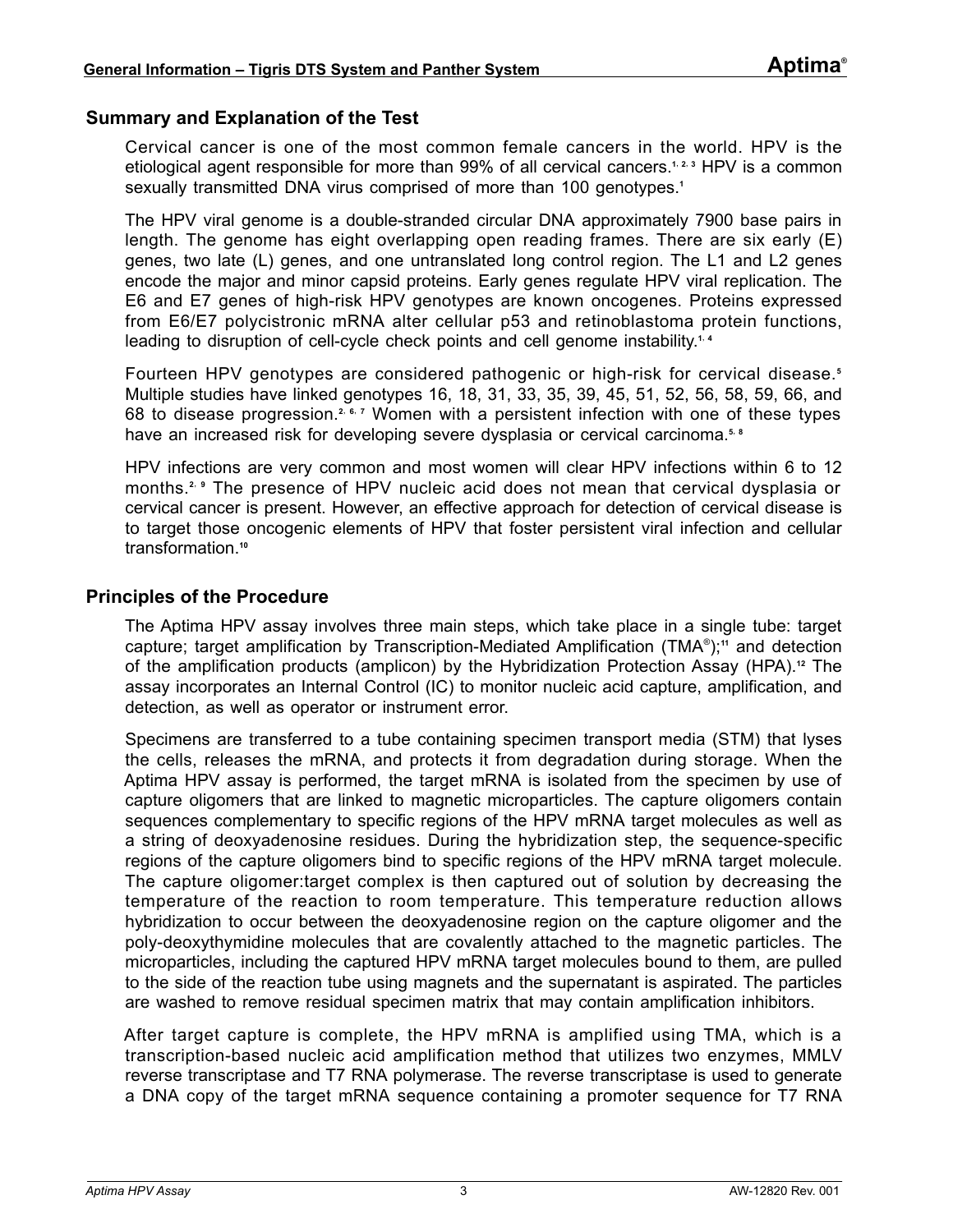polymerase. T7 RNA polymerase produces multiple copies of RNA amplicon from the DNA copy template.

Detection of the amplicon is achieved by HPA using single-stranded nucleic acid probes with chemiluminescent labels that are complementary to the amplicon. The labeled nucleic acid probes hybridize specifically to the amplicon. The Selection Reagent differentiates between hybridized and unhybridized probes by inactivating the label on the unhybridized probes. During the detection step, light emitted from the labeled RNA:DNA hybrids is measured as photon signals called Relative Light Units (RLU) in a luminometer. Final assay results are interpreted based on the analyte signal-to-cutoff (S/CO).

IC is added to each reaction via the Target Capture Reagent. The IC monitors the target capture, amplification, and detection steps of the assay. IC signal in each reaction is discriminated from the HPV signal by the differential kinetics of light emission from probes with different labels.**[13](#page-80-13)** IC-specific amplicon is detected using a probe with a rapid emission of light (flasher). Amplicon specific to HPV is detected using probes with relatively slower kinetics of light emission (glower). The Dual Kinetic Assay (DKA) is the method used to differentiate between the signals from the flasher and glower labels.**[13](#page-80-13)**

## <span id="page-3-0"></span>**Warnings and Precautions**

- A. For *in vitro* diagnostic use.
- B. For additional specific warnings and precautions related to instrumentation refer to the *Tigris DTS System Operator's Manual* and the *Panther System Operator's Manual*.

#### **Laboratory Related**

- C. Use only supplied or specified disposable laboratory ware.
- D. Use routine laboratory precautions. Do not eat, drink, or smoke in designated work areas. Wear disposable, powderless gloves, protective eye wear, and laboratory coats when handling specimens and kit reagents. Wash hands thoroughly after handling specimens and kit reagents.
- E. **Warning: Irritants and Corrosives:** Avoid contact of Auto Detect 1 and Auto Detect 2 with skin, eyes and mucous membranes. If these fluids come into contact with skin or eyes, wash the affected area with water. If these fluids spill, dilute the spill with water before wiping it dry.
- F. Work surfaces, pipettes, and other equipment must be regularly decontaminated with 2.5% to 3.5% (0.35M to 0.5M) sodium hypochlorite solution. Refer to the *[Tigris DTS](#page-9-0)  [System Test Procedure](#page-9-0)* or the *[Panther System Test Procedure](#page-15-0)* for more information.

#### **Specimen Related**

G. Test only the indicated specimen type. The Aptima HPV assay has only been validated for use with cervical specimens collected in PreservCyt Solution using a broom-type or cytobrush/spatula collection device.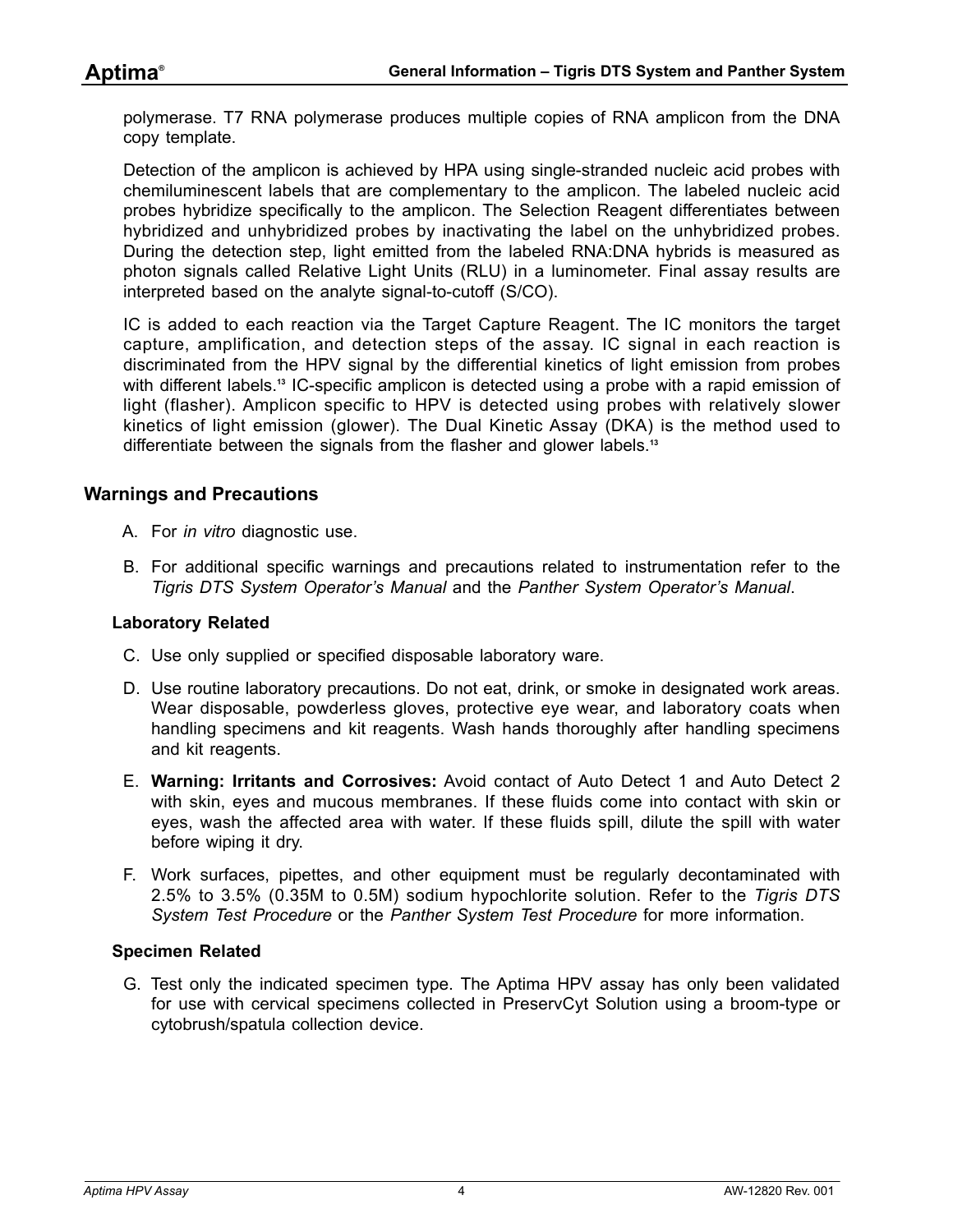- H. Collect cervical specimens in ThinPrep Pap Test vials containing PreservCyt Solution with broom-type or cytobrush/spatula collection devices according to the manufacturer's instructions. Aliquots subsequently removed from the ThinPrep Pap Test vial for testing with the Aptima HPV assay should be processed using only the Aptima Specimen Transfer Kit.
- I. ThinPrep liquid cytology specimens were evaluated for use with the Aptima HPV assay after processing on the ThinPrep 2000 System. Specimens processed using the ThinPrep 3000 System or other instruments have not been evaluated.
- J. Maintain proper temperature conditions during specimen shipping and storage to ensure the integrity of the specimen. Specimen stability has not been evaluated under shipping and storage conditions other than those recommended.
- K. Expiration dates listed on specimen transfer kits and tubes pertain to the transfer site and not the testing facility. Specimens transferred any time prior to these expiration dates are valid for testing provided they have been transported and stored in accordance with the appropriate package insert, even if these expiration dates have passed.
- L. Specimens may be infectious. Use Universal Precautions when performing this assay. Proper handling and disposal methods should be established by the laboratory director. Only personnel adequately trained in handling infectious materials should be permitted to perform this procedure.
- M. Avoid cross-contamination during the specimen handling steps. Ensure that specimen containers do not contact one another, and discard used materials without passing over open containers. Change gloves if they come in contact with specimen.
- N. Liquid can discharge from tube caps upon piercing under certain conditions. Refer to the *[Tigris DTS System Test Procedure](#page-9-0)* or the *[Panther System Test Procedure](#page-15-0)* for more information.

## **Assay Related**

- O. Store reagents at the specified temperatures. Performance of the assay may be affected by use of improperly stored reagents.
- P. Avoid microbial and ribonuclease contamination of reagents.
- Q. Do not use kit after its expiration date.
- R. Do not interchange, mix, or combine reagents or Calibrators from kits with different lot numbers.
- S. Aptima Assay Fluids, Auto Detect Reagents, Aptima System Fluid Preservative (Tigris DTS System only) and Aptima HPV assay Controls (Tigris DTS System only) are not part of the Master Lot; any lot may be used.
- T. Thorough mixing of assay reagents is necessary to achieve accurate assay results.
- U. Tips with hydrophobic plugs must be used.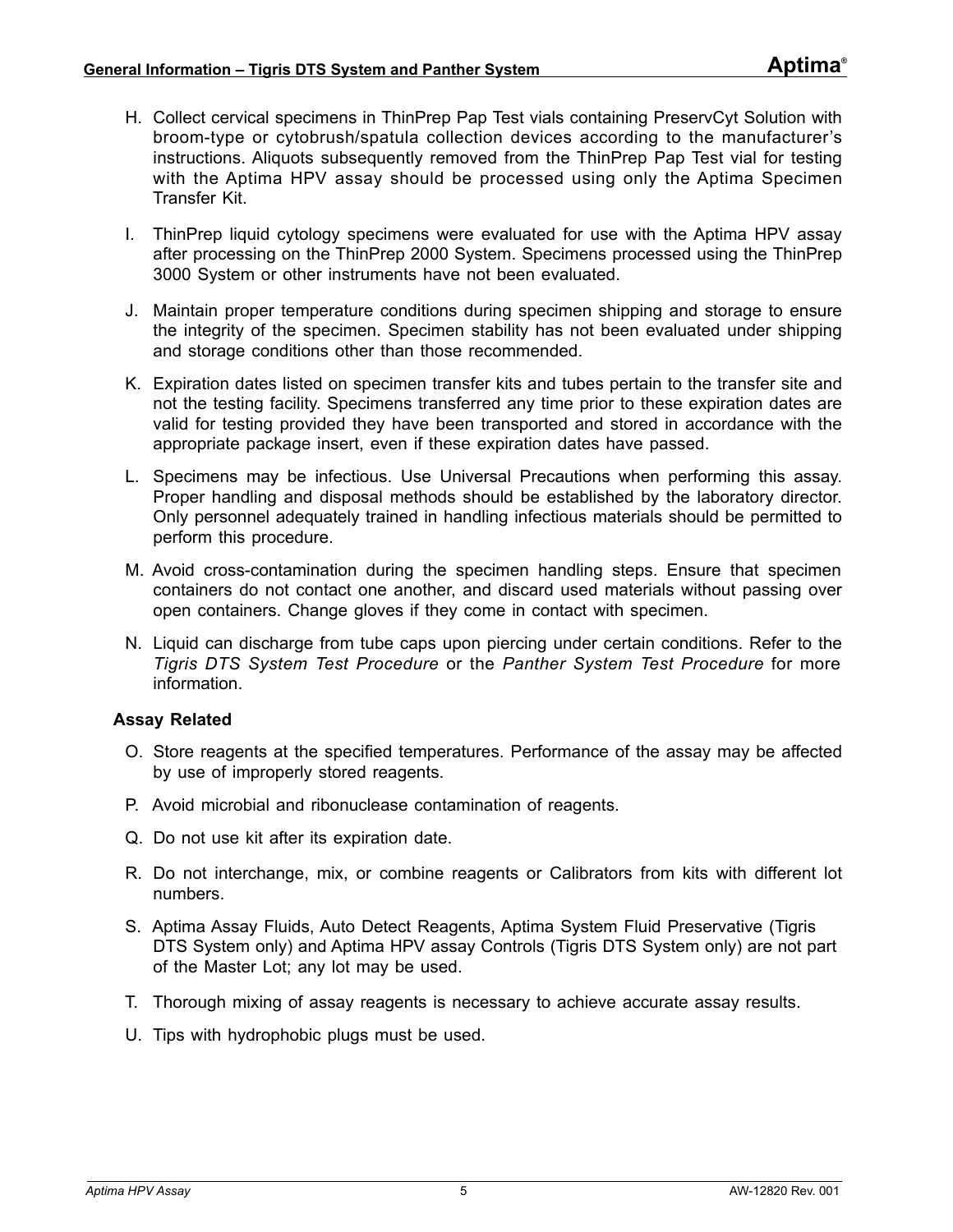## <span id="page-5-0"></span>**Reagent Storage and Handling Requirements**

Do not use reagents beyond the expiration date indicated on the vials. See below for additional storage instructions.

- A. The following reagents are stored at 2ºC to 8ºC (refrigerated) upon receipt:
	- HPV Amplification Reagent
	- HPV Enzyme Reagent
	- HPV Probe Reagent
	- HPV Internal Control Reagent
	- HPV Positive Calibrators and Negative Calibrators
	- HPV Positive Controls and Negative Controls (Tigris DTS System only)
- B. The following reagents are stored at 15°C to 30°C (room temperature):
	- HPV Amplification Reconstitution Solution
	- HPV Enzyme Reconstitution Solution
	- HPV Probe Reconstitution Solution
	- HPV Target Capture Reagent
	- HPV Selection Reagent
	- Wash Solution
	- Oil Reagent
	- Buffer for Deactivation Fluid
	- Auto Detect Reagent 1
	- Auto Detect Reagent 2

Aptima System Fluid Preservative (Tigris DTS System only)

- C. After reconstitution, the following reagents are stable for 30 days when stored at 2ºC to 8ºC:
	- HPV Amplification Reagent
	- HPV Enzyme Reagent
	- HPV Probe Reagent
- D. Working Target Capture Reagent (wTCR) is stable for 30 days when stored at 15ºC to 30ºC. Do not refrigerate.
- E. Discard any unused reconstituted reagents and wTCR after 30 days or after the Master Lot expiration date, whichever comes first.
- F. The Aptima HPV assay reagents are stable for a cumulative of 48 hours when stored onboard the Tigris DTS System.
- G. The Aptima HPV assay reagents are stable for a cumulative of 72 hours when stored onboard the Panther System.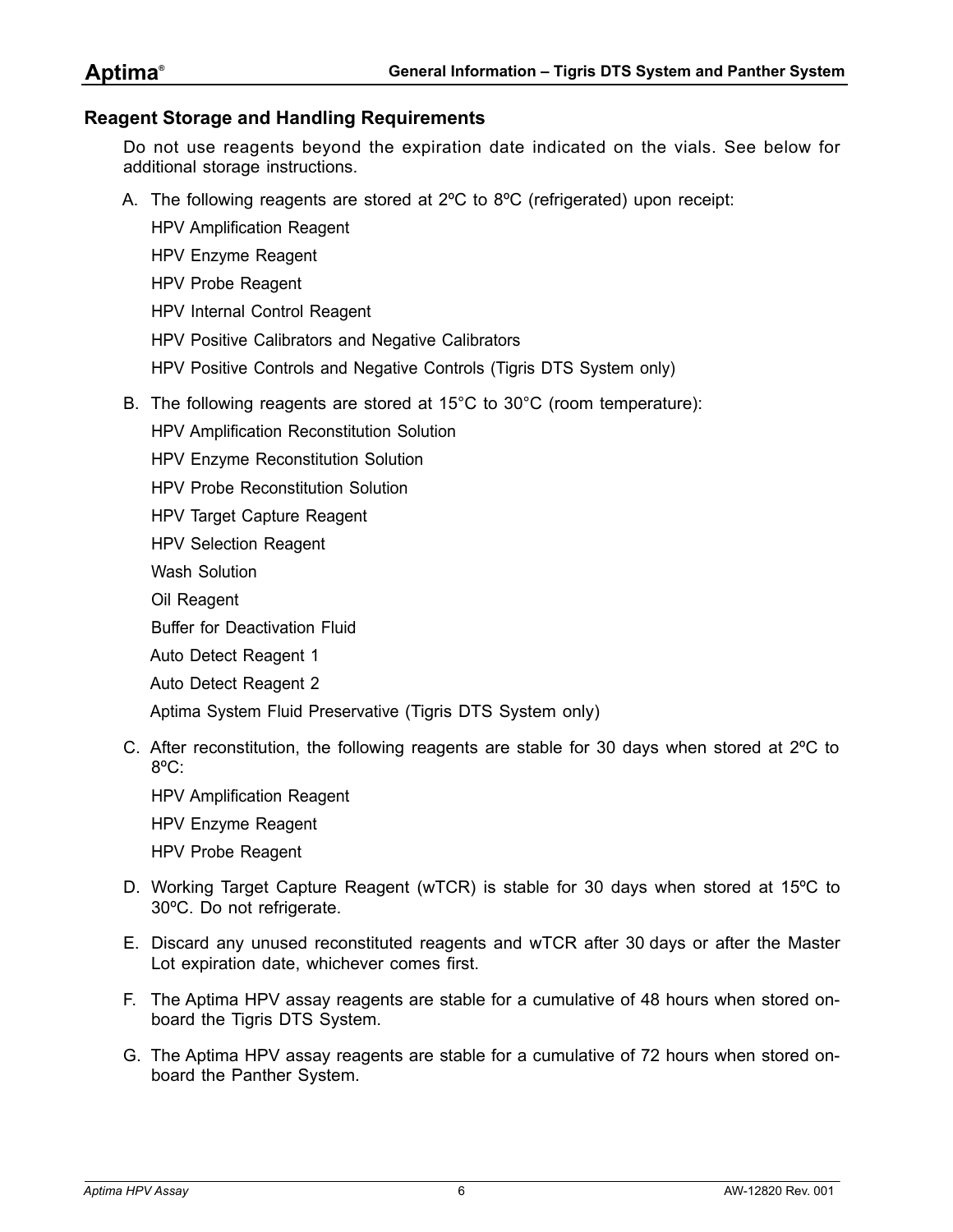- H. The Probe Reagent and Reconstituted Probe Reagent are photosensitive. Store the reagents protected from light.
- I. Do not freeze reagents.

## <span id="page-6-0"></span>**Specimen Collection and Storage**

- A. Specimen collection and processing
	- 1. Collect cervical specimens in ThinPrep Pap Test vials containing PreservCyt Solution with broom-type or cytobrush/spatula collection devices according to the manufacturer's instructions.
	- 2. Prior to or after cytology processing with the ThinPrep 2000 System, transfer 1 mL of the ThinPrep liquid cytology specimen into an Aptima Specimen Transfer tube according to the instructions in the Aptima Specimen Transfer Kit package insert.
- B. Transport and storage before testing
	- 1. Transport the ThinPrep liquid cytology specimens at 2°C to 30°C.
	- 2. Specimens should be transferred to an Aptima Specimen Transfer tube within 105 days of collection.
	- 3. Prior to transfer, ThinPrep liquid cytology specimens should be stored at  $2^{\circ}$ C to  $30^{\circ}$ C, with no more than 30 days at temperatures above 8°C.
	- 4. ThinPrep liquid cytology specimens transferred to an Aptima Specimen Transfer tube may be stored at 2°C to 30°C for up to 60 days.
	- 5. If longer storage is needed, the ThinPrep liquid cytology specimen or the ThinPrep liquid cytology specimen diluted into the Aptima Specimen Transfer tube may be stored at -20°C to -70°C for up to 24 months.
- C. Specimen storage after testing
	- 1. Specimens that have been assayed must be stored upright in a rack.
	- 2. Specimen tubes should be covered with a new, clean plastic or foil barrier.
	- 3. If assayed specimens need to be frozen or shipped, remove penetrable caps and place new non-penetrable caps on the specimen tubes. If specimens need to be shipped for testing at another facility, specified temperatures must be maintained. Prior to uncapping previously tested and recapped specimens, tubes must be centrifuged for 5 minutes at 420 Relative Centrifugal Force (RCF) to bring all of the liquid down to the bottom of the tube.

*Note: Specimens must be shipped in accordance with applicable local, national and international transportation regulations.*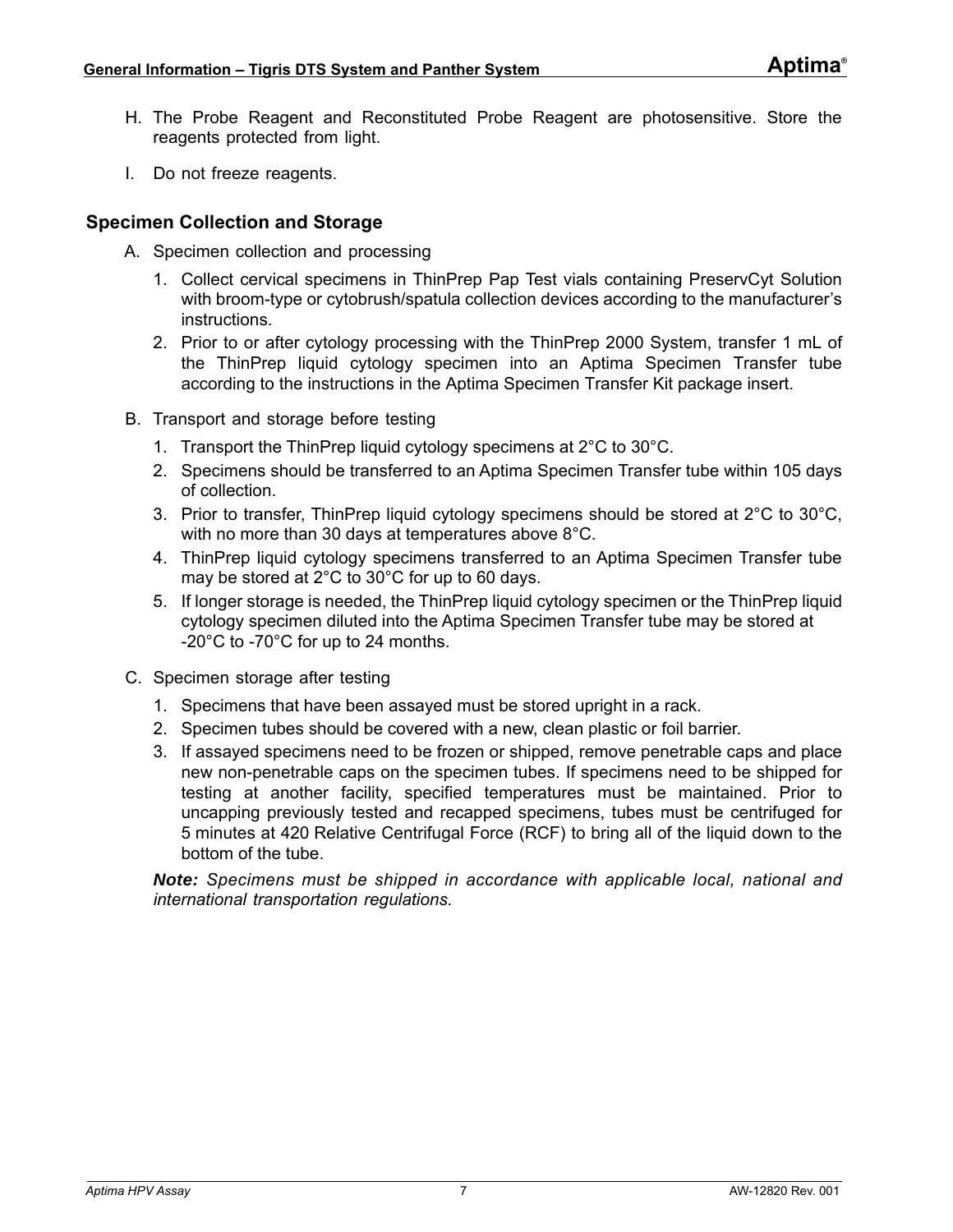## <span id="page-7-0"></span>**Tigris DTS System**

### <span id="page-7-1"></span>**Reagents and Materials Provided**

Aptima HPV Assay Kit, 250 tests, Cat. No. 303012 (4 boxes)

Calibrators and Controls may be purchased separately. See individual catalog numbers below

*Note: For information on any hazard and precautionary statements that may be associated with reagents, refer to the Safety Data Sheet Library at [www.hologic.com/sds](http://www.hologic.com/SDS).*

#### **Aptima HPV Assay Refrigerated Box (store at 2°C to 8°C upon receipt)**

| Symbol | Component                                                                                                                                                 | Quantity |
|--------|-----------------------------------------------------------------------------------------------------------------------------------------------------------|----------|
| A      | <b>HPV Amplification Reagent</b><br>Non-infectious nucleic acids dried in buffered solution<br>containing < 5% bulking agent.                             | 1 vial   |
| Е      | <b>HPV Enzyme Reagent</b><br>Reverse transcriptase and RNA polymerase dried in HEPES<br>buffered solution containing < 10% bulking reagent.               | 1 vial   |
| P      | <b>HPV Probe Reagent</b><br>Non-infectious chemiluminescent DNA probes (< 500 ng/vial)<br>dried in succinate buffered solution containing < 5% detergent. | 1 vial   |
| IC     | <b>HPV Internal Control Reagent</b><br>Non-infectious RNA transcript in buffered solution containing<br>< 5% detergent.                                   | 1 vial   |

#### **Aptima HPV Assay Room Temperature Box (store at 15°C to 30°C upon receipt)**

| Symbol    | <b>Component</b>                                                                                                                   | Quantity |
|-----------|------------------------------------------------------------------------------------------------------------------------------------|----------|
| AR.       | <b>HPV Amplification Reconstitution Solution</b><br>Aqueous solution containing preservatives.                                     | 1 vial   |
| ER.       | <b>HPV Enzyme Reconstitution Solution</b><br>HEPES buffered solution containing a surfactant and glycerol.                         | 1 vial   |
| <b>PR</b> | <b>HPV Probe Reconstitution Solution</b><br>Succinate buffered solution containing < 5% detergent.                                 | 1 vial   |
| S         | <b>HPV Selection Reagent</b><br>600 mM borate buffered solution containing surfactant.                                             | 1 vial   |
| TCR       | <b>HPV Target Capture Reagent</b><br>Non-infectious nucleic acid in a buffered solution containing<br>solid phase $(< 0.5$ mg/mL). | 1 vial   |
|           | <b>Reconstitution Collars</b>                                                                                                      | 3        |
|           | <b>Master Lot Barcode Sheet</b>                                                                                                    | 1 sheet  |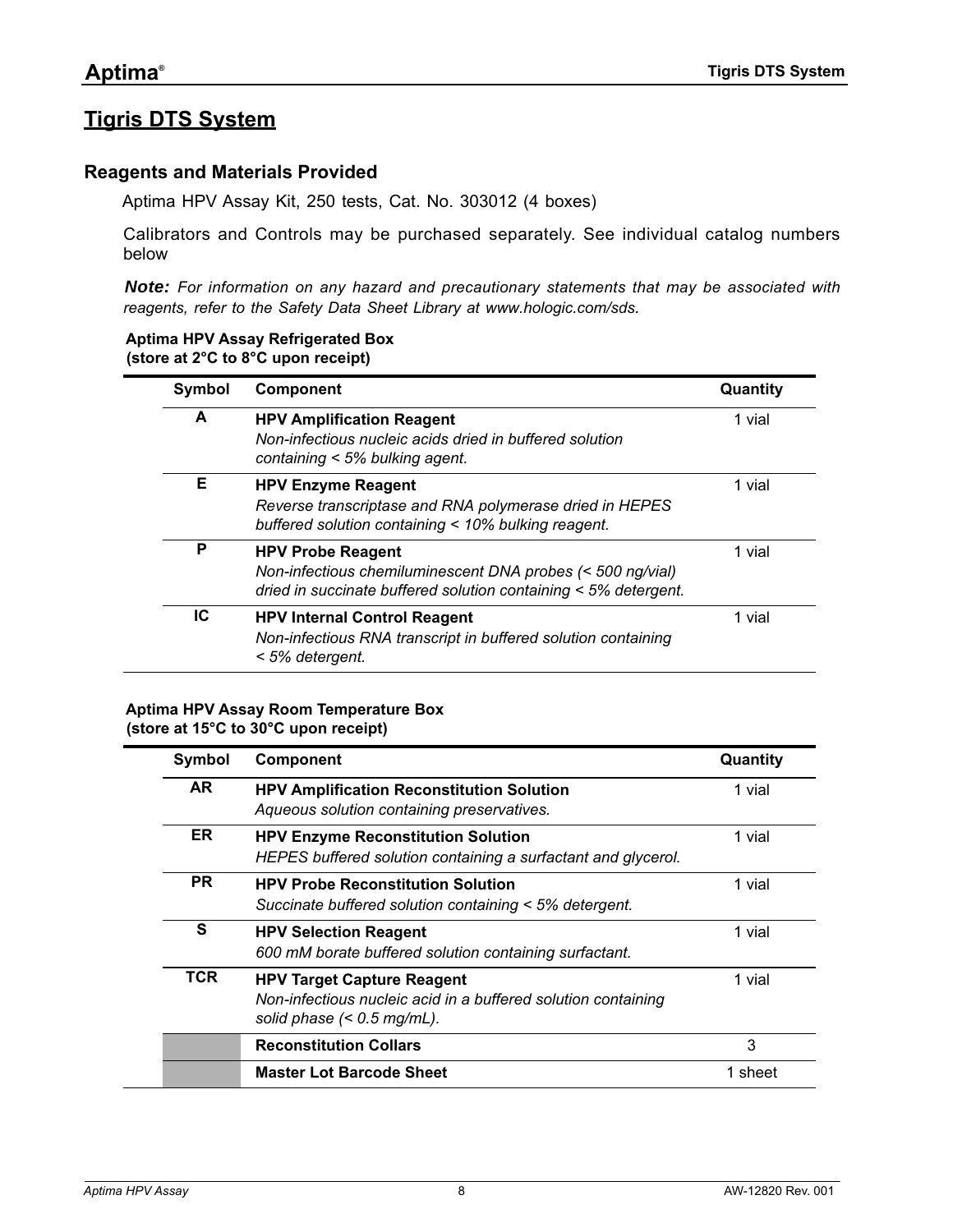#### **Aptima HPV Assay Calibrators Box (Cat. No. 303010) (store at 2°C to 8°C upon receipt)**

| Symbol      | Component                                                                                                                                              | Quantity |
|-------------|--------------------------------------------------------------------------------------------------------------------------------------------------------|----------|
| <b>PCAL</b> | <b>HPV Positive Calibrator</b><br>Non-infectious HPV 16 in vitro transcript at 1000 copies per<br>mL in a buffered solution containing < 5% detergent. | 5 vials  |
| <b>NCAL</b> | <b>HPV Negative Calibrator</b><br>Buffered solution containing < 5% detergent.                                                                         | 5 vials  |

#### **Aptima HPV Assay Controls Box (Cat. No. 303011) (store at 2°C to 8°C upon receipt)**

| Symbol    | <b>Component</b>                                                                                                                                                          | Quantity |
|-----------|---------------------------------------------------------------------------------------------------------------------------------------------------------------------------|----------|
| PC.       | <b>HPV Positive Control</b><br>Lysed, inactivated HPV Negative and HPV Positive cultured<br>cells at 25 cells per mL in a buffered solution containing < 5%<br>detergent. | 5 vials  |
| <b>NC</b> | <b>HPV Negative Control</b><br>Lysed, inactivated HPV Negative cultured cells in a buffered<br>solution containing < 5% detergent.                                        | 5 vials  |

## <span id="page-8-0"></span>**Materials Required But Available Separately**

*Note: Materials available from Hologic have catalog numbers listed, unless otherwise specified.*

|                                                                                         | Cat. No.         |
|-----------------------------------------------------------------------------------------|------------------|
| <b>Tigris DTS System</b>                                                                | 105118           |
| Tigris DTS System Run Kit                                                               | 301191           |
| Multi-tube Units (MTU)                                                                  | 104772-02        |
| MTU/Tiplet Waste Bag<br><b>MTU Waste Deflectors</b>                                     | 900907           |
| <b>MTU Waste Covers</b>                                                                 | 900931<br>105523 |
| Aptima Assay Fluids Kit                                                                 | 302382           |
| (Aptima Wash Solution, Aptima Buffer for Deactivation Fluid, and<br>Aptima Oil Reagent) |                  |
| Aptima Auto Detect Kit                                                                  | 301048           |
| Aptima System Fluid Preservative Kit                                                    | 302380           |
| Tips, 1000 µL conductive, liquid sensing                                                | 10612513 (Tecan) |
| Aptima Specimen Transfer Kit                                                            | 301154C          |
| Aptima Penetrable Caps                                                                  | 105668           |
| Replacement non-penetrable caps                                                         | 103036A          |
| Spare Caps for Amplification and Probe Reagent reconstitution solutions                 | CL0041           |
| Spare Caps for Enzyme Reagent reconstitution solution                                   | 501616           |
| Spare Caps for TCR and Selection Reagent                                                | CL0040           |
| Bleach, minimum 5% or 0.7 M sodium hypochlorite solution                                |                  |
| Water for the Tigris DTS System                                                         |                  |
| consult the Tigris DTS System Operator's Manual for specifications                      |                  |
| Disposable gloves                                                                       |                  |
|                                                                                         |                  |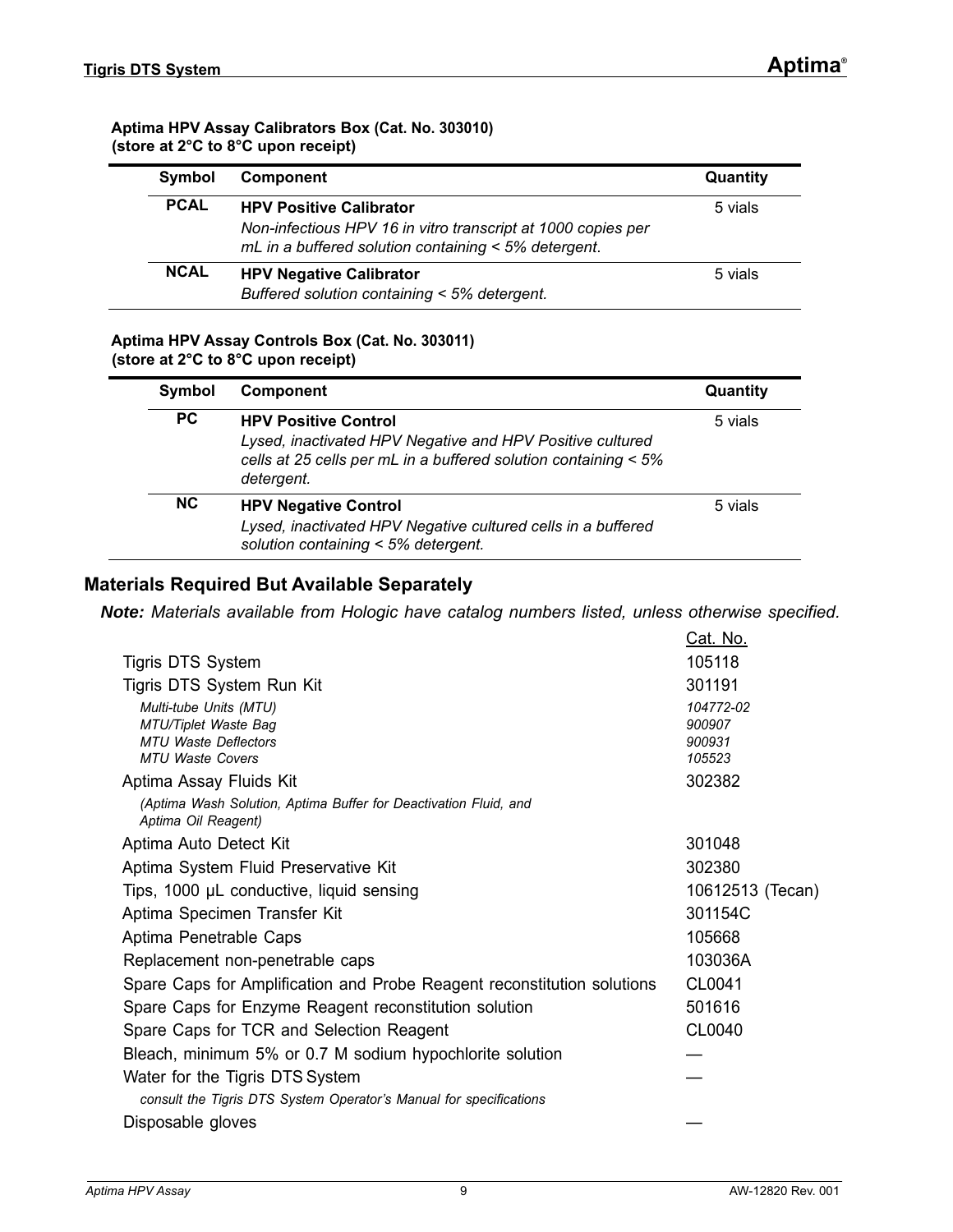## <span id="page-9-0"></span>**Tigris DTS System Test Procedure**

*Note: See the Tigris DTS System Operator's Manual for additional Tigris DTS System procedural information.*

A. Work Area Preparation

Clean work surfaces where reagents will be prepared. Wipe down work surfaces and pipettors with 2.5% to 3.5% (0.35M to 0.5M) sodium hypochlorite solution. Allow sodium hypochlorite solution to contact surfaces and pipettors for at least 1 minute and then follow with a water rinse. Do not allow the sodium hypochlorite solution to dry. Cover the bench surface on which the reagents will be prepared with clean, plastic-backed absorbent laboratory bench covers.

B. Reagent Preparation of a New Kit

*Note: Reagent Reconstitution should be performed prior to beginning any work on the Tigris DTS System.*

- 1. To reconstitute Amplification, Enzyme, and Probe Reagents, combine the bottles of lyophilized reagent with the reconstitution solution. If refrigerated, allow the reconstitution solutions to reach room temperature before use.
	- a. Pair each reconstitution solution with its lyophilized reagent. Ensure that the reconstitution solution and lyophilized reagent have matching label colors before attaching the reconstitution collar.
	- b. Check the lot numbers on the Master Lot Barcode Sheet to ensure that the appropriate reagents are paired.
	- c. Open the lyophilized reagent vial and firmly insert the notched end of the reconstitution collar into the vial opening ([Figure](#page-10-0) [1,](#page-10-0) Step 1).
	- d. Open the matching reconstitution solution, and set the cap on a clean, covered work surface.
	- e. While holding the solution bottle on the bench, firmly insert the other end of the reconstitution collar into the bottle opening ([Figure](#page-10-0) [1](#page-10-0), Step 2).
	- f. Slowly invert the assembled bottles. Allow the solution to drain from the bottle into the glass vial ([Figure](#page-10-0) [1,](#page-10-0) Step 3).
	- g. Gently swirl the solution in the vial to mix thoroughly. Avoid creating foam while swirling the vial [\(Figure](#page-10-0) [1,](#page-10-0) Step 4).
	- h. Wait for the lyophilized reagent to go into solution, then invert the assembled bottles again, tilting at a 45° angle to minimize foaming ([Figure 1,](#page-10-0) Step 5). Allow all of the liquid to drain back into the plastic bottle.
	- i. Remove the reconstitution collar and vial ([Figure](#page-10-0) [1](#page-10-0), Step 6).
	- j. Recap the bottle. Record operator initials and the reconstitution date on the label ([Figure](#page-10-0) [1](#page-10-0), Step 7).
	- k. Discard the reconstitution collar and vial [\(Figure](#page-10-0) [1,](#page-10-0) Step 8).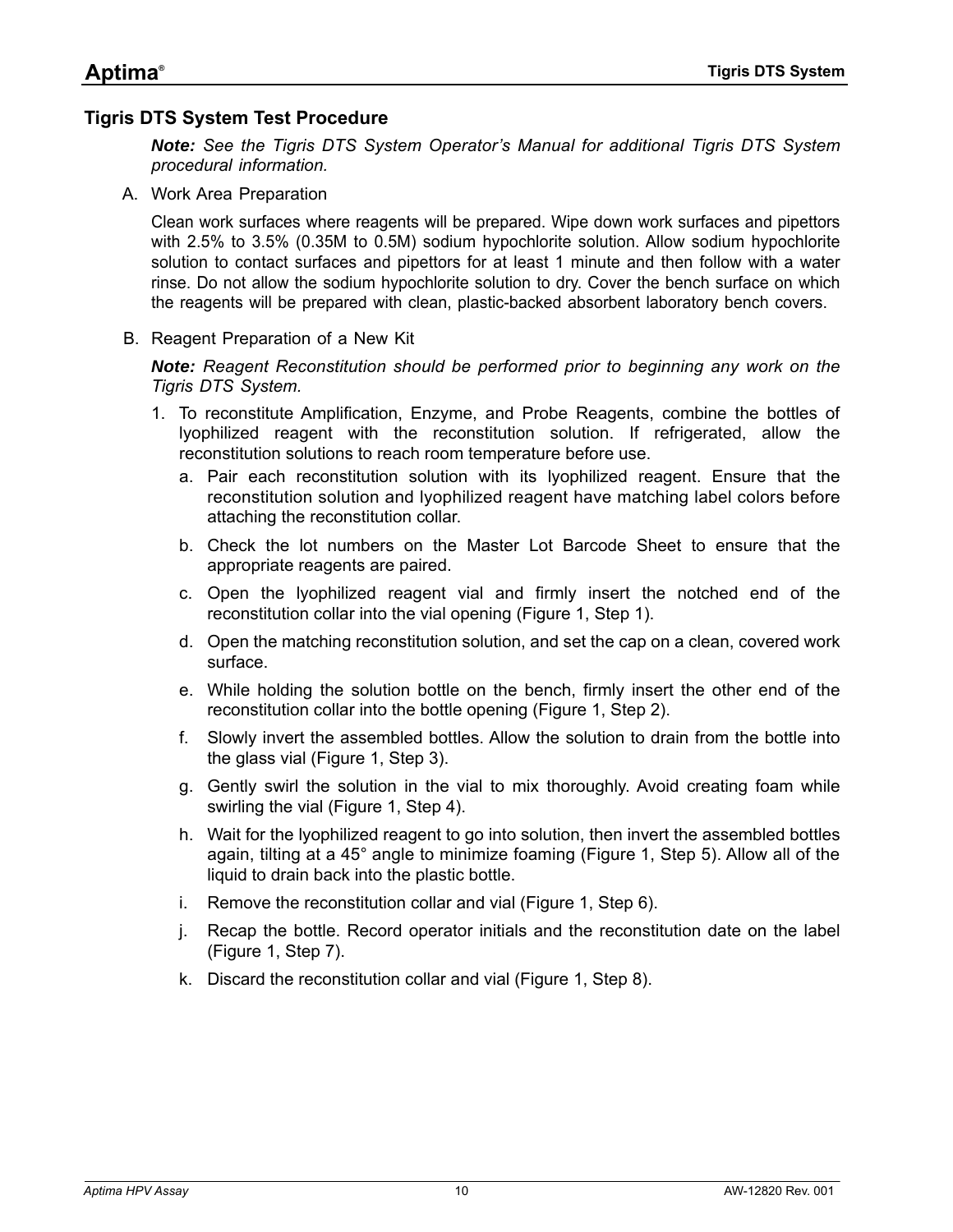*Warning: Avoid creating foam when reconstituting reagents. Foam compromises the level-sensing in the Tigris DTS System.*

*Note: Thoroughly mix Amplification, Enzyme, Probe, and Selection Reagents by gently inverting prior to loading on the system. Avoid creating foam during inversion of reagents.*



*Figure 1. Tigris DTS System reconstitution process*

- <span id="page-10-0"></span>2. Prepare the working Target Capture Reagent (wTCR):
	- a. Pair the appropriate bottles of TCR and IC.
	- b. Check the reagent lot numbers on the Master Lot Barcode Sheet to make sure that the appropriate reagents are paired.
	- c. Open the bottle of TCR, and set the cap on a clean, covered work surface.
	- d. Open the bottle of IC and pour the entire contents into the bottle of TCR. Expect a small amount of liquid to remain in the IC bottle.
	- e. Cap the bottle of TCR and gently swirl the solution to mix the contents. Avoid creating foam during this step.
	- f. Record operator initials and the current date on the label.
	- g. Discard the IC bottle and cap.
	- h. Precipitate may form in wTCR which may yield invalid results due to volume verification errors. Precipitate may be dissolved by warming wTCR at 42°C to 60°C for up to 90 minutes. Allow the wTCR to equilibrate to room temperature prior to use. Do not use if precipitate persists.
- 3. Prepare Selection Reagent
	- a. Check the reagent lot number on the Master Lot Barcode Sheet to make sure it belongs to the kit.
	- b. If the Selection Reagent contains precipitate, warm the Selection Reagent at 60 $^{\circ}$ C ± 1°C for up to 45 minutes to facilitate dissolution of precipitate. Gently mix the bottle every 5 to 10 minutes. Allow the Selection Reagent to equilibrate to room temperature prior to use. Do not use if precipitate or cloudiness persists.

*Note: Thoroughly mix by gently inverting all reagents prior to loading on the system. Avoid creating foam during inversion of reagents.*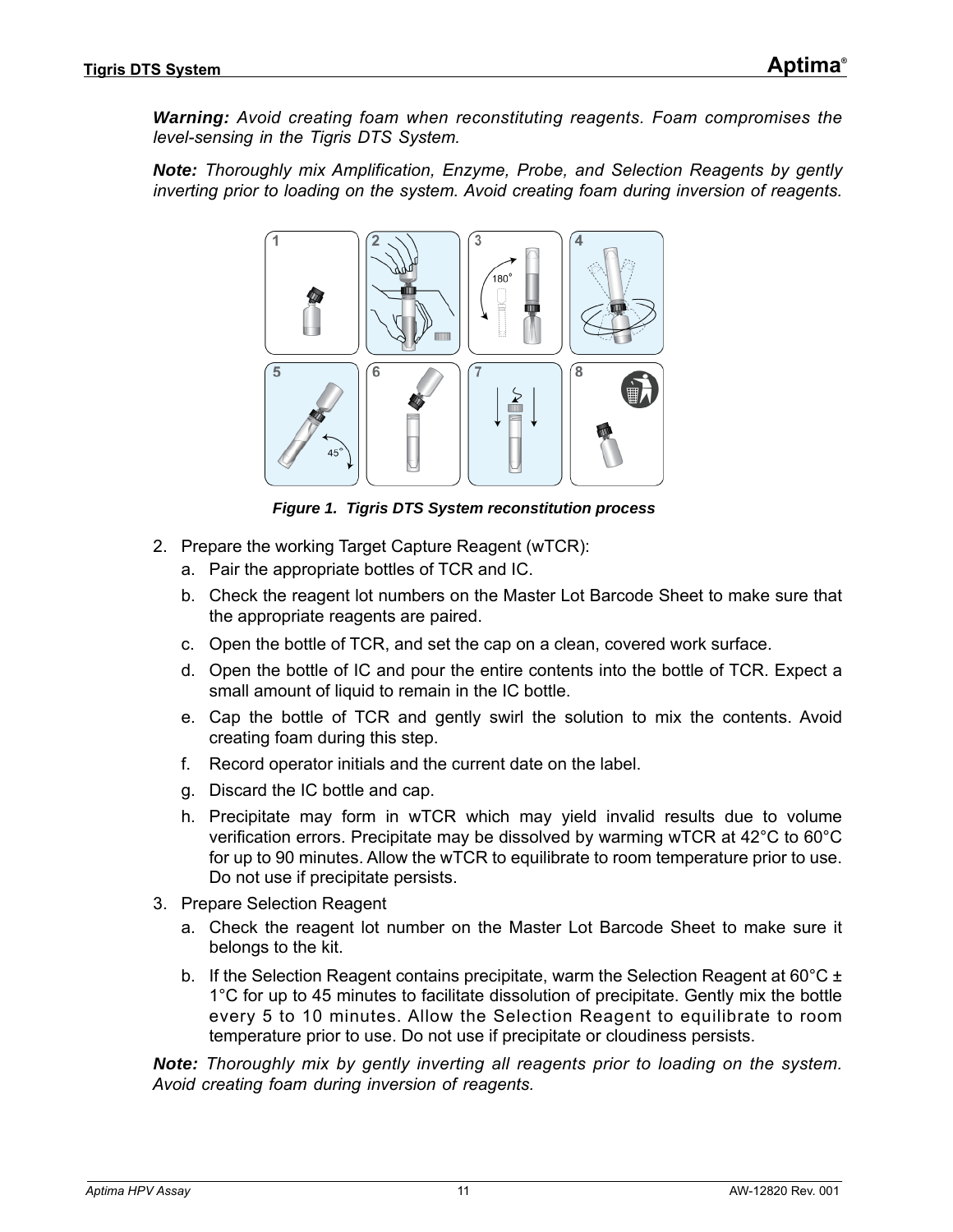- C. Reagent Preparation for Previously Reconstituted Reagents
	- 1. Previously reconstituted Amplification, Enzyme, and Probe Reagents must reach room temperature (15°C to 30°C) prior to the start of the assay.
	- 2. If reconstituted Probe Reagent contains precipitate that does not return to solution at room temperature, heat at a temperature that does not exceed 60°C for 1 to 2 minutes. Do not use if precipitate or cloudiness is present.
	- 3. If wTCR contains precipitate, warm wTCR at 42°C to 60°C for up to 90 minutes. Allow the wTCR to equilibrate to room temperature prior to use. Do not use if precipitate persists.
	- 4. If the Selection Reagent contains precipitate, warm the Selection Reagent at 60 $^{\circ}$ C ± 1°C for up to 45 minutes to facilitate dissolution of precipitate. Gently mix the bottle every 5 to 10 minutes. Allow the Selection Reagent to equilibrate to room temperature prior to use. Do not use if precipitate or cloudiness persists.
	- 5. Thoroughly mix each reagent by gently inverting prior to loading on the system. Avoid creating foam during inversion of reagents.
	- 6. Do not top off reagent bottles. The Tigris DTS System will recognize and reject bottles that have been topped off.
- D. Sample Handling
	- 1. Allow the samples (calibrators, controls (including Aptima HPV Controls and any user provided external quality control samples), and specimens) to reach room temperature prior to processing.
	- 2. **Do not vortex samples**.
	- 3. Inspect sample tubes before loading into the racks. If a sample tube contains bubbles or has a lower volume than is typically observed, centrifuge the tube for 5 minutes at 420 RCF to ensure that no liquid is in the cap.

*Note: Failure to follow step 3 may result in liquid discharge from the sample tube cap.*

E. System Preparation

Set up the system and worklist according to the instructions in the *Tigris DTS System Operator's Manual* and the *[Procedural Notes](#page-11-0)* section below.

## <span id="page-11-0"></span>**Procedural Notes**

- A. Calibrators
	- 1. Each worklist must contain 3 replicates of the Negative Calibrator and Positive Calibrator. In order to work properly with the Aptima HPV assay Software, the Negative Calibrator must be in the first tube position of the first rack of the worklist and the Positive Calibrator must be in the second tube position of the first rack of the worklist.
	- 2. Attempts to pipette more than three replicates from a calibrator tube can lead to insufficient volume errors.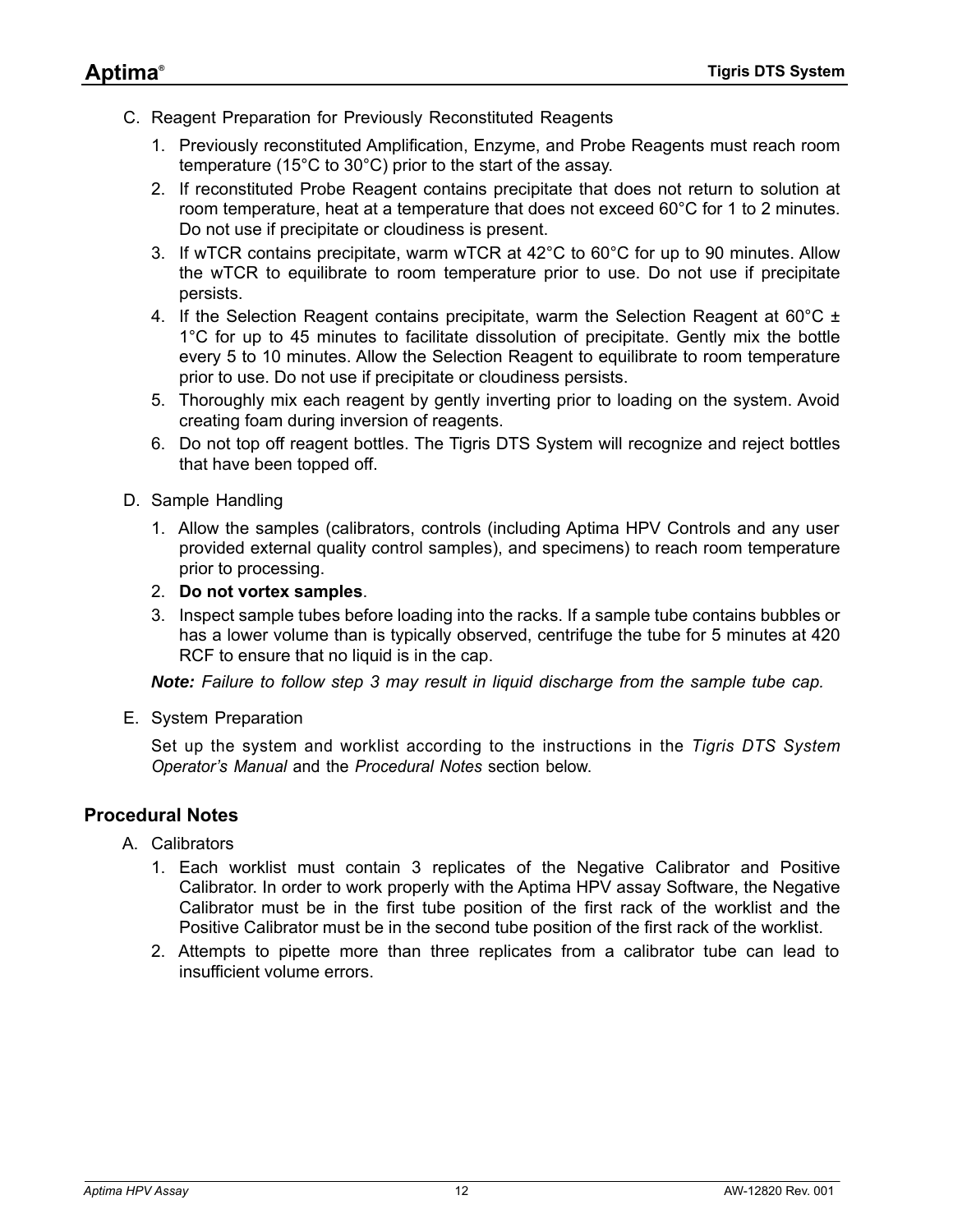- B. Controls
	- 1. The Aptima HPV assay software requires beginning and end run controls. The Negative Control must be in the third tube position of the first rack and the second to last tube position of the last rack of the worklist. The Positive Control must be in the fourth tube position of the first rack and the last tube position of the last rack of the worklist.
	- 2. Attempts to pipette more than once from a control tube can lead to insufficient volume errors.
- C. Temperature

Room temperature is defined as 15°C to 30°C.

D. Glove Powder

As in any reagent system, excess powder on some gloves may cause contamination of opened tubes. Powderless gloves are recommended.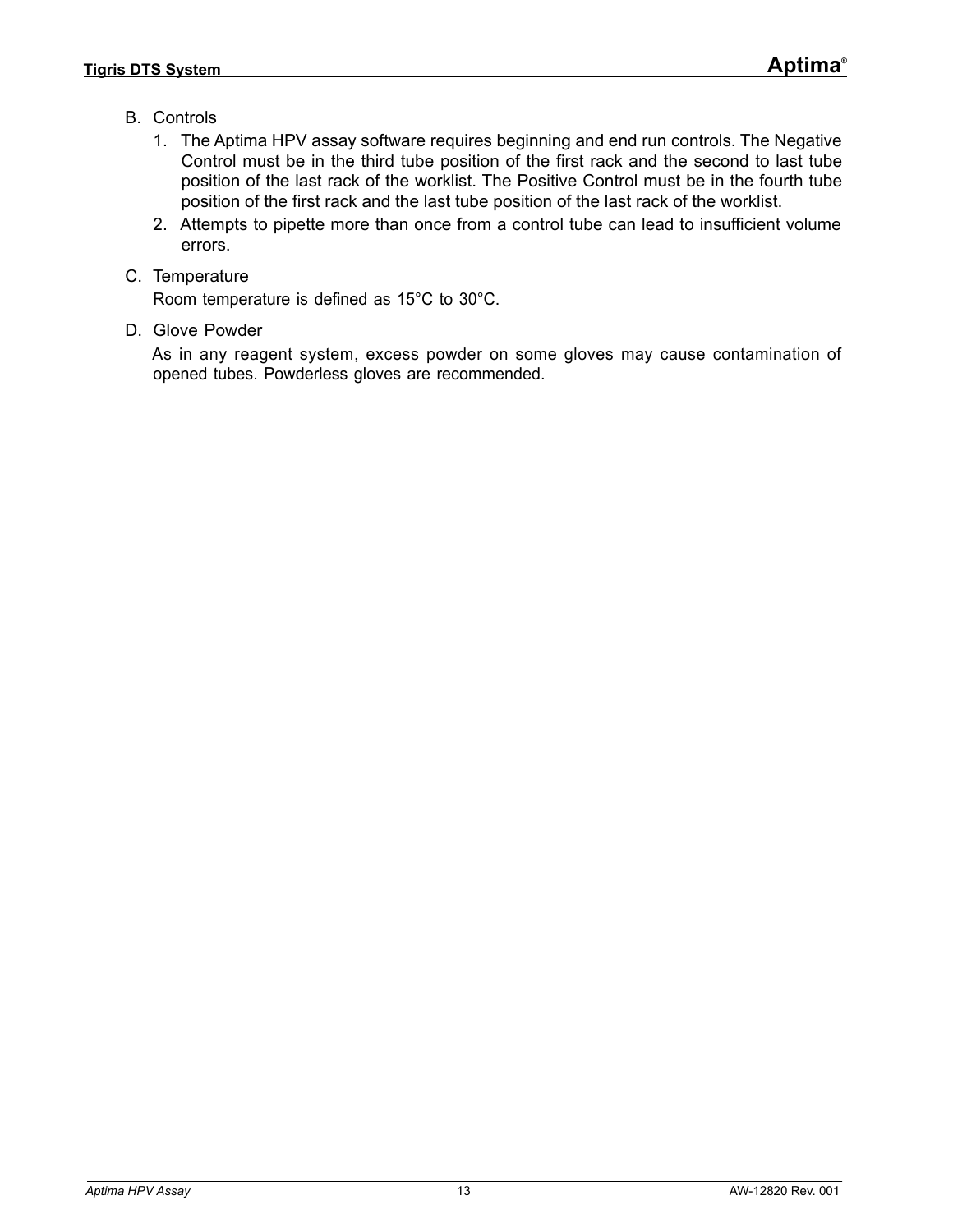## <span id="page-13-0"></span>**Panther System**

#### <span id="page-13-1"></span>**Reagents and Materials Provided**

Aptima HPV Assay, 250 tests, Cat. No. 303585 (3 boxes) Aptima HPV Assay, 100 tests, Cat. No. 303570 (3 boxes)

Calibrators may be purchased separately. See the individual catalog numbers below

*Note: For information on any hazard and precautionary statements that may be associated with reagents, refer to the Safety Data Sheet Library at [www.hologic.com/sds.](http://www.hologic.com/SDS)*

## **Aptima HPV Assay Refrigerated Box**

**(store at 2°C to 8°C upon receipt)**

| Symbol | <b>Component</b>                                                                                                                                            | Quantity |
|--------|-------------------------------------------------------------------------------------------------------------------------------------------------------------|----------|
| A      | <b>HPV Amplification Reagent</b><br>Non-infectious nucleic acids dried in buffered solution<br>containing $<$ 5% bulking agent.                             | 1 vial   |
| Е      | <b>HPV Enzyme Reagent</b><br>Reverse transcriptase and RNA polymerase dried in HEPES<br>buffered solution containing < 10% bulking reagent.                 | 1 vial   |
| P      | <b>HPV Probe Reagent</b><br>Non-infectious chemiluminescent DNA probes (< 500 ng/vial)<br>dried in succinate buffered solution containing $<$ 5% detergent. | 1 vial   |
| IC     | <b>HPV Internal Control Reagent</b><br>Non-infectious RNA transcript in buffered solution containing<br>< 5% detergent.                                     | 1 vial   |

#### **Aptima HPV Assay Room Temperature Box (store at room temperature, 15°C to 30°C upon receipt)**

| Symbol    | <b>Component</b>                                                                                                                   | Quantity |
|-----------|------------------------------------------------------------------------------------------------------------------------------------|----------|
| AR.       | <b>HPV Amplification Reconstitution Solution</b><br>Aqueous solution containing preservatives.                                     | 1        |
| ER.       | <b>HPV Enzyme Reconstitution Solution</b><br>HEPES buffered solution containing a surfactant and glycerol.                         | 1        |
| <b>PR</b> | <b>HPV Probe Reconstitution Solution</b><br>Succinate buffered solution containing < 5% detergent.                                 | 1        |
| S         | <b>HPV Selection Reagent</b><br>600 mM borate buffered solution containing surfactant.                                             | 1        |
| TCR       | <b>HPV Target Capture Reagent</b><br>Non-infectious nucleic acid in a buffered solution containing<br>solid phase $(< 0.5$ mg/mL). | 1        |
|           | <b>Reconstitution Collars</b>                                                                                                      | 3        |
|           | <b>Master Lot Barcode Sheet</b>                                                                                                    | 1 sheet  |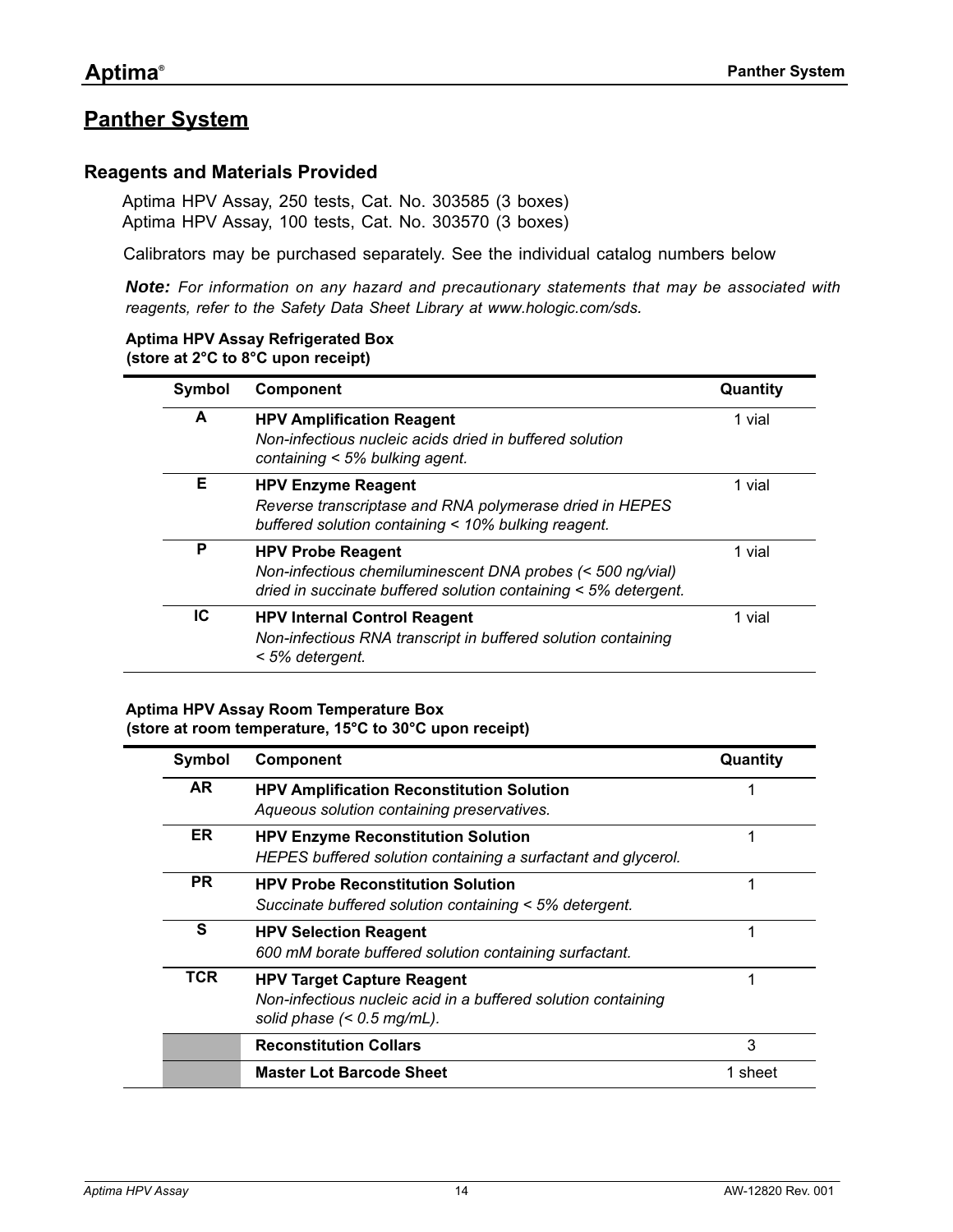#### **Aptima HPV Assay Calibrators Box (Cat. No. 303010) (store at 2°C to 8°C upon receipt)**

| Symbol      | Component                                                                                                                                              | Quantity |
|-------------|--------------------------------------------------------------------------------------------------------------------------------------------------------|----------|
| <b>PCAL</b> | <b>HPV Positive Calibrator</b><br>Non-infectious HPV 16 in vitro transcript at 1000 copies per<br>mL in a buffered solution containing < 5% detergent. | 5 vials  |
| <b>NCAL</b> | <b>HPV Negative Calibrator</b><br>Buffered solution containing < 5% detergent.                                                                         | 5 vials  |

## <span id="page-14-0"></span>**Materials Required But Available Separately**

*Note: Materials available from Hologic have catalog numbers listed, unless otherwise specified.*

|                                                                                         | Cat. No.         |
|-----------------------------------------------------------------------------------------|------------------|
| Panther System                                                                          | 303095           |
| Panther Run Kit                                                                         | 303096           |
| Aptima Assay Fluids Kit                                                                 | 303014           |
| (Aptima Wash Solution, Aptima Buffer for Deactivation Fluid,<br>and Aptima Oil Reagent) |                  |
| Aptima Auto Detect Kit                                                                  | 303013           |
| Multi-tube units (MTUs)                                                                 | 104772-02        |
| Panther Waste Bag Kit                                                                   | 902731           |
| Panther Waste Bin Cover                                                                 | 902714           |
| Tips, 1000 µL conductive, liquid sensing                                                | 10612513 (Tecan) |
| Aptima Specimen Transfer Kit                                                            | 301154C          |
| Aptima Penetrable Caps                                                                  | 105668           |
| Replacement non-penetrable caps                                                         | 103036A          |
| Spare Caps for 250 test kits:                                                           |                  |
| Amplification Reagent and Probe Reagent reconstitution solutions                        | CL0041           |
| Enzyme Reagent reconstitution solution                                                  | 501616           |
| <b>TCR and Selection Reagent</b>                                                        | CL0040           |
| Spare Caps for 100 test kits:                                                           |                  |
| Amplification Reagent and Probe Reagent reconstitution solutions                        | CL0041           |
| Enzyme Reagent reconstitution solution                                                  | CL0041           |
| <b>TCR and Selection Reagent</b>                                                        | 501604           |
| Bleach, minimum 5% or 0.7 M sodium hypochlorite solution                                |                  |
| Disposable gloves                                                                       |                  |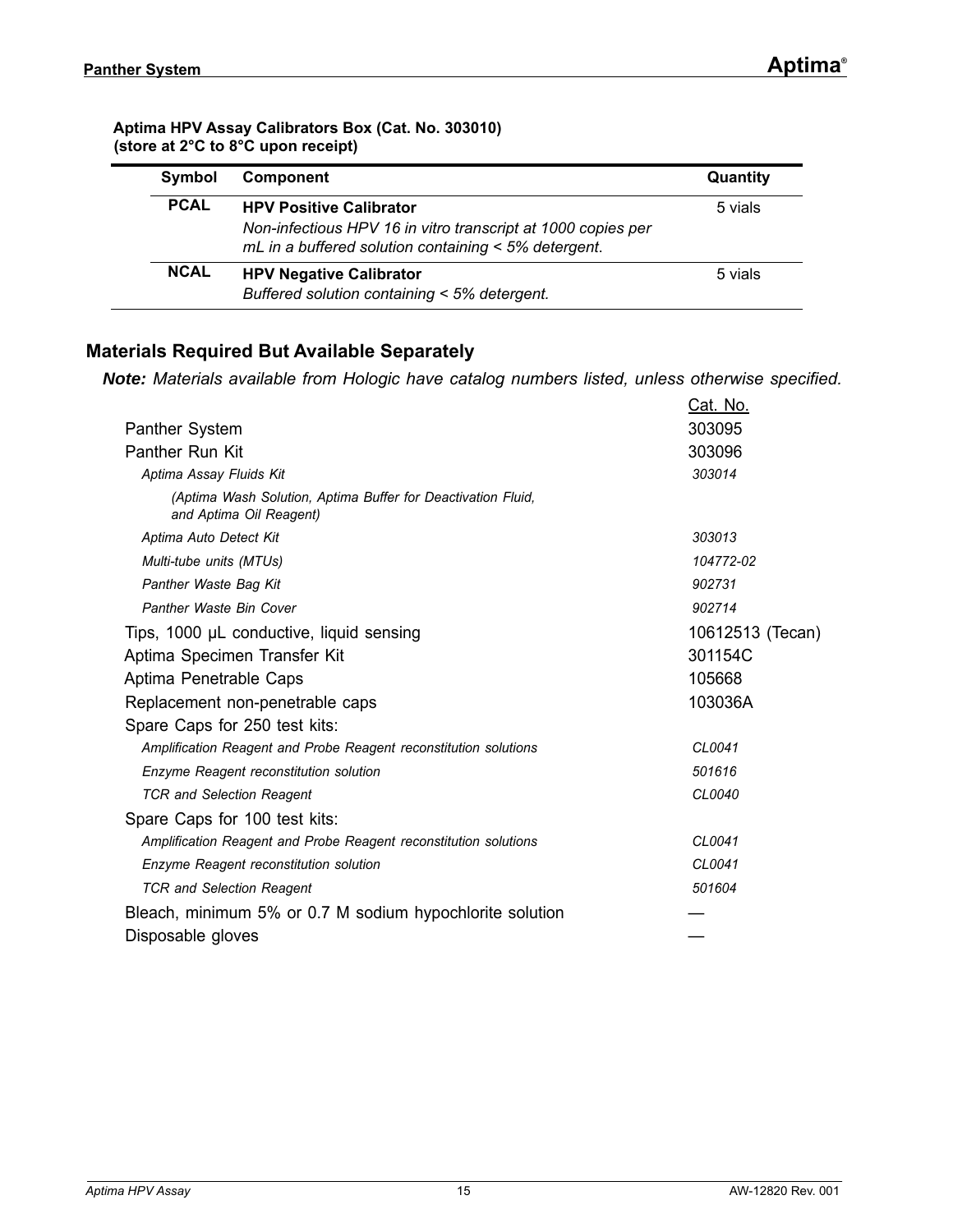## <span id="page-15-0"></span>**Panther System Test Procedure**

*Note: See the Panther System Operator's Manual for additional Panther System procedural information.*

A. Work Area Preparation

Clean work surfaces where reagents and samples will be prepared. Wipe down work surfaces with 2.5% to 3.5% (0.35 M to 0.5 M) sodium hypochlorite solution. Allow the sodium hypochlorite solution to contact surfaces for at least 1 minute and then follow with a water rinse. Do not allow the sodium hypochlorite solution to dry. Cover the bench surface on which the reagents and samples will be prepared with clean, plastic-backed absorbent laboratory bench covers.

B. Reagent Preparation of a New Kit

*Note: Reagent Reconstitution should be performed prior to beginning any work on the Panther System.*

- 1. To reconstitute Amplification, Enzyme, and Probe Reagents, combine the bottles of lyophilized reagent with the reconstitution solution. If refrigerated, allow the reconstitution solutions to reach room temperature before use.
	- a. Pair each reconstitution solution with its lyophilized reagent. Ensure that the reconstitution solution and reagent have matching label colors before attaching the reconstitution collar.
	- b. Check the lot numbers on the Master Lot Barcode Sheet to ensure that the appropriate reagents are paired.
	- c. Open the lyophilized reagent vial and firmly insert the notched end of the reconstitution collar into the vial opening ([Figure](#page-16-0) [2,](#page-16-0) Step 1).
	- d. Open the matching reconstitution solution, and set the cap on a clean, covered work surface.
	- e. While holding the solution bottle on the bench, firmly insert the other end of the reconstitution collar into the bottle opening ([Figure](#page-16-0) [2](#page-16-0), Step 2).
	- f. Slowly invert the assembled bottles. Allow the solution to drain from the bottle into the glass vial ([Figure](#page-16-0) [2,](#page-16-0) Step 3).
	- g. Gently swirl the solution in the bottle to mix thoroughly. Avoid creating foam while swirling the bottle ([Figure](#page-16-0) [2](#page-16-0), Step 4).
	- h. Wait for the lyophilized reagent to go into solution, then invert the assembled bottles again, tilting at a 45° angle to minimize foaming ([Figure](#page-16-0) [2,](#page-16-0) Step 5). Allow all of the liquid to drain back into the plastic bottle.
	- i. Remove the reconstitution collar and glass vial ([Figure](#page-16-0) [2](#page-16-0), Step 6).
	- j. Recap the plastic bottle. Record operator initials and the reconstitution date on the label [\(Figure](#page-16-0) [2,](#page-16-0) Step 7).
	- k. Discard the reconstitution collar and vial [\(Figure](#page-16-0) [2,](#page-16-0) Step 8).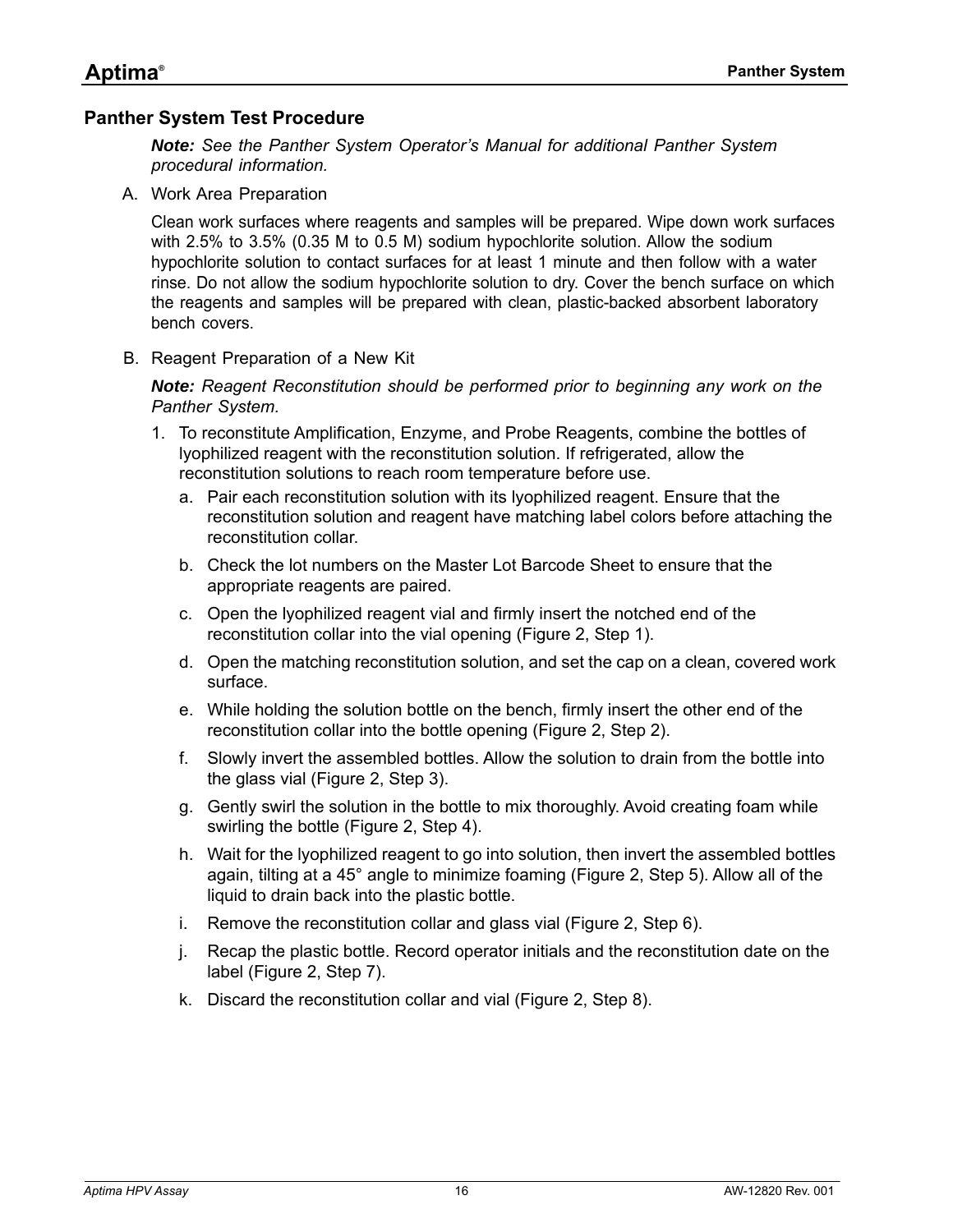*Warning: Avoid creating foam when reconstituting reagents. Foam compromises the level-sensing in the Panther System.*

*Note: Thoroughly mix Amplification, Enzyme, Probe, and Selection Reagents by gently inverting prior to loading on the system. Avoid creating foam during inversion of reagents.*



*Figure 2. Panther System reconstitution process*

- <span id="page-16-0"></span>2. Prepare the working Target Capture Reagent (wTCR):
	- a. Pair the appropriate bottles of TCR and IC.
	- b. Check the reagent lot numbers on the Master Lot Barcode Sheet to make sure that the appropriate reagents in the kit are paired.
	- c. Open the bottle of TCR, and set the cap on a clean, covered work surface.
	- d. Open the bottle of IC and pour the entire contents into the bottle of TCR. Expect a small amount of liquid to remain in the IC bottle.
	- e. Cap the bottle of TCR and gently swirl the solution to mix the contents. Avoid creating foam during this step.
	- f. Record operator initials and the current date on the label.
	- g. Discard the IC bottle and cap.
	- h. Precipitate may form in wTCR which may yield invalid results due to volume verification errors. Precipitate may be dissolved by warming wTCR at 42°C to 60°C for up to 90 minutes. Allow the wTCR to equilibrate to room temperature prior to use. Do not use if precipitate persists.
- 3. Prepare the Selection Reagent
	- a. Check the reagent lot number on the Master Lot Barcode Sheet to make sure it belongs to the kit.
	- b. If the Selection Reagent contains precipitate, warm the Selection Reagent at 60 $^{\circ}$ C ± 1°C for up to 45 minutes to facilitate dissolution of precipitate. Gently mix the bottle every 5 to 10 minutes. Allow the Selection Reagent to equilibrate to room temperature prior to use. Do not use if precipitate or cloudiness persists.

*Note: Thoroughly mix by gently inverting all reagents prior to loading on the system. Avoid creating foam during inversion of reagents.*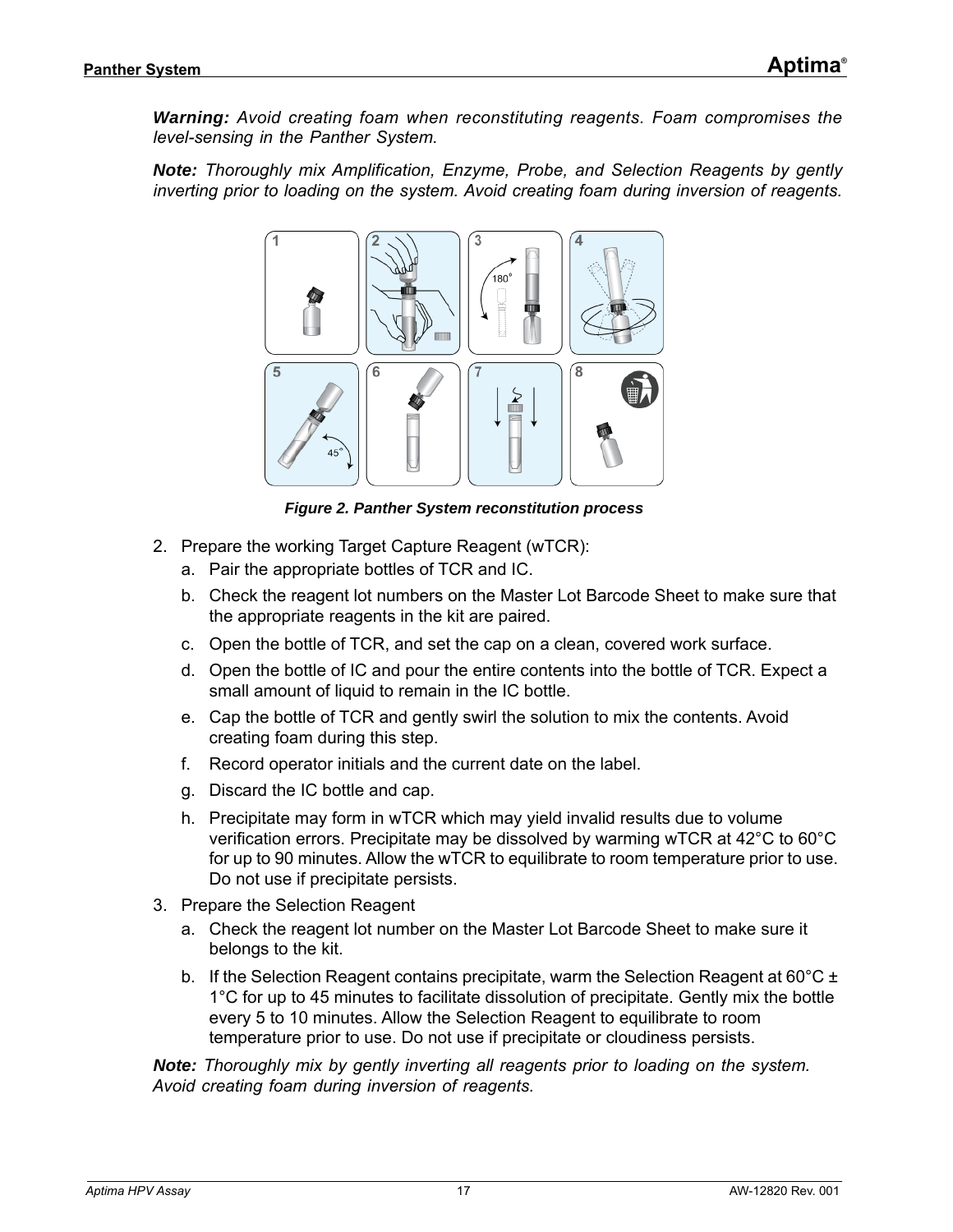- C. Reagent Preparation for Previously Reconstituted Reagents
	- 1. Previously reconstituted Amplification, Enzyme, and Probe Reagents, must reach room temperature (15°C to 30°C) prior to the start of the assay.
	- 2. If reconstituted Probe Reagent contains precipitate that does not return to solution at room temperature, heat at a temperature that does not exceed 60°C for 1 to 2 minutes. Do not use if precipitate or cloudiness is present.
	- 3. If wTCR contains precipitate, warm wTCR at 42°C to 60°C for up to 90 minutes. Allow the wTCR to equilibrate to room temperature prior to use. Do not use if precipitate persists.
	- 4. If the Selection Reagent contains precipitate, warm the Selection Reagent at 60 $^{\circ}$ C ± 1°C for up to 45 minutes to facilitate dissolution of precipitate. Gently mix the bottle every 5 to 10 minutes. Allow the Selection Reagent to equilibrate to room temperature prior to use. Do not use if precipitate or cloudiness persists.
	- 5. Thoroughly mix each reagent by gently inverting prior to loading onto the system. Avoid creating foam during inversion of reagents.
	- 6. Do not top off reagent bottles. The Panther System will recognize and reject bottles that have been topped off.
- D. Sample Handling
	- 1. Allow the samples (calibrators, specimens and any user provided external quality control samples) to reach room temperature prior to processing.
	- 2. **Do not vortex samples**.
	- 3. Inspect sample tubes before loading into the rack. If a sample tube contains bubbles or has a lower volume than is typically observed, centrifuge the tube for 5 minutes at 420 RCF to ensure that there is no liquid in the cap.

*Note: Failure to follow step 3 may result in liquid discharge from the sample tube cap.*

E. System Preparation

Set up the system according to the instructions in the *Panther System Operator's Manual* and the *Procedural Notes* section below. Make sure that the appropriately sized reagent racks and TCR adapters are used.

## <span id="page-17-0"></span>**Procedural Notes**

- A. Calibrators
	- 1. To work properly with the Aptima HPV assay Software on the Panther System, three replicates of the Positive Calibrator and three replicates of the Negative Calibrator are required. One vial of each calibrator may be loaded in any rack position in any Sample Bay Lane on the Panther System. Specimen pipetting will begin when one of the following two conditions has been met:
		- a. A Positive and Negative Calibrator are currently being processed by the system.
		- b. Valid results for the calibrators are registered on the system.
	- 2. Once the calibrator tubes have been pipetted and are being processed for a specific reagent kit, specimens can be run with the associated assay reagent kit for up to 24 hours unless:
		- a. Calibrators are invalid.
		- b. The associated assay reagent kit is removed from the system.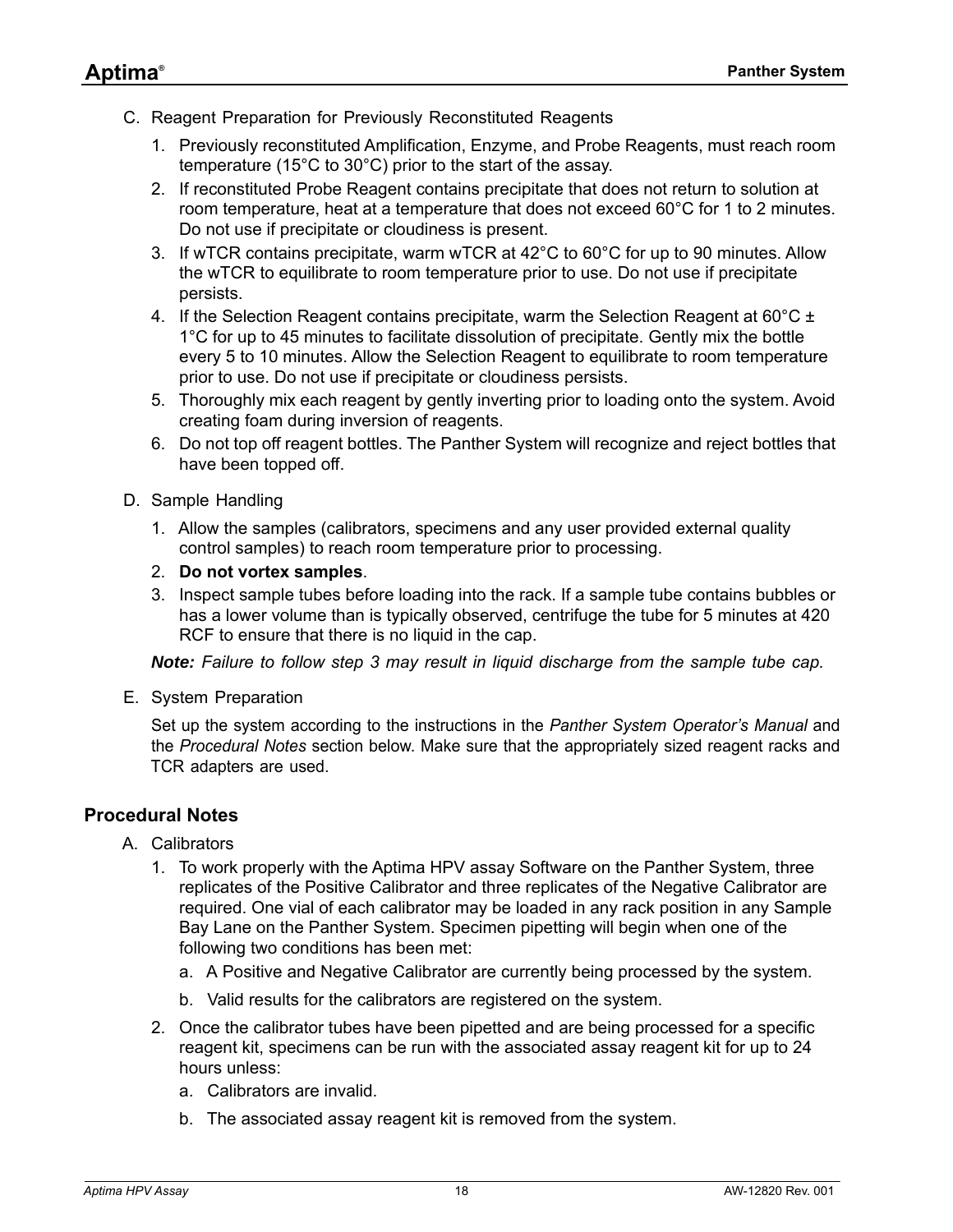- c. The associated assay reagent kit has exceeded the stability limits.
- 3. Attempts to pipette more than three replicates from a calibrator tube can lead to insufficient volume errors.
- B. Temperature

Room temperature is defined as 15°C to 30°C.

C. Glove Powder

As in any reagent system, excess powder on some gloves may cause contamination of opened tubes. Powderless gloves are recommended.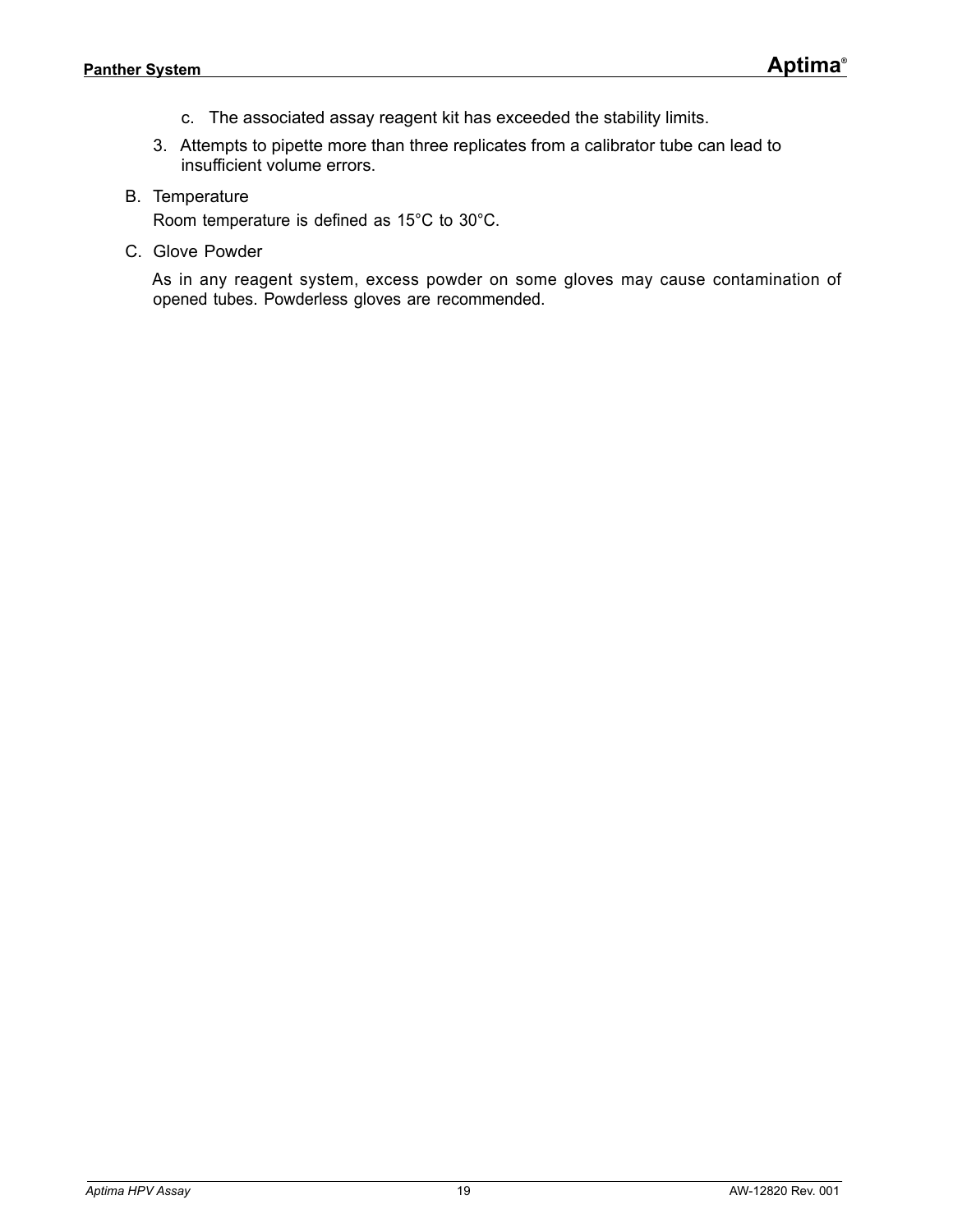## <span id="page-19-0"></span>**Quality Control Procedures – Tigris DTS System and Panther System**

A. Run Validity Criteria

The software automatically determines run validity. The software will invalidate a run if any of the following conditions occur:

- More than one invalid Negative Calibrator replicate.
- More than one invalid Positive Calibrator replicate.
- An invalid Negative Control (Tigris DTS System only).
- An invalid Positive Control (Tigris DTS System only).

A run may be invalidated by an operator if technical, operator, or instrument difficulties are observed and documented while performing the assay.

An invalid run must be repeated. Aborted runs must be repeated.

*Note: Substantial reagent failure and system contamination may be indicated by invalid results for the Negative Calibrators, Positive Calibrators and/or the Internal Control. Follow instructions in [Test Interpretation – Tigris DTS System and Panther System](#page-21-0) for retesting invalid results.*

*Note: External quality control samples (not provided) should be tested in conformance with local, state, and/or federal regulations or accreditation requirements and each laboratory's standard Quality Control procedures.*

External quality control samples can be prepared by spiking HPV infected cultured cells (i.e. SiHa, HeLa or MS751) into STM from an Aptima Specimen Transfer tube or into a matrix comprised of an HPV-negative ThinPrep liquid cytology specimen (or pool of specimens) diluted 1:2.9 with STM. Cells spiked at 25 cells/mL (10 cells per reaction) will monitor for substantial reagent failure, but will not necessarily monitor performance at the assay cutoff. Laboratories must establish acceptance criteria (e.g. percent positivity) for external quality control samples.

B. Calibrator Acceptance Criteria

The table below defines the RLU criteria for the Negative and Positive Calibrator replicates.

| <b>Negative Calibrator</b> |                                |
|----------------------------|--------------------------------|
| Analyte                    | $\geq$ 0 and $\leq$ 45,000 RLU |
| IС                         | ≥ 75,000 and $≤$ 400,000 RLU   |
| <b>Positive Calibrator</b> |                                |
| Analyte                    | ≥ 480,000 and ≤ 1,850,000 RLU  |
| IС                         | $\leq$ 450,000 RLU             |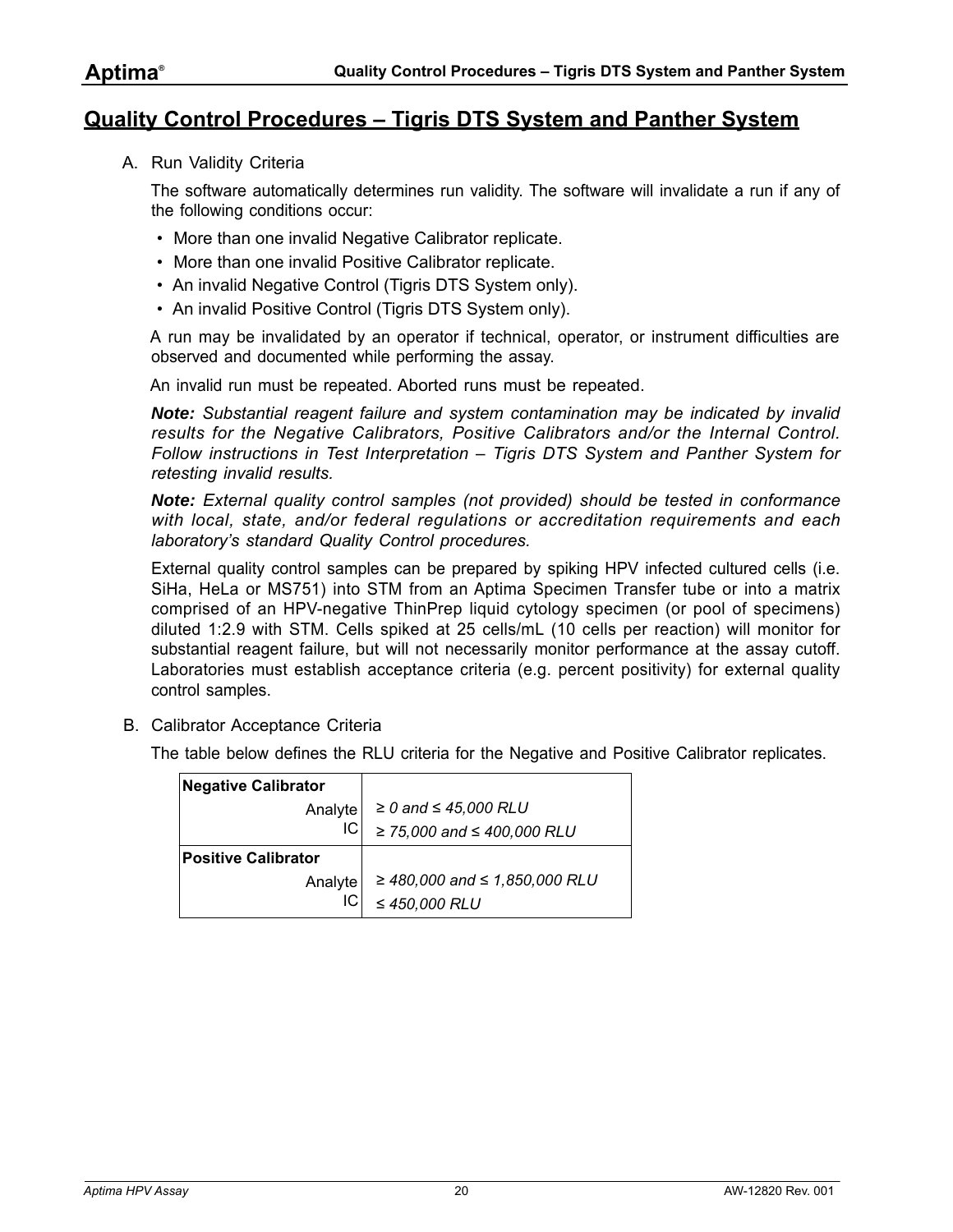C. IC Cutoff

The IC cutoff is determined from the IC (flasher) signal from the valid Negative Calibrator replicates.

*IC Cutoff = 0.5 x [mean IC RLU of the valid Negative Calibrator replicates]*

D. Analyte Cutoff

The analyte cutoff is determined from the analyte (glower) signal from the valid Negative Calibrator replicates as well as the analyte signal from the valid Positive Calibrator replicates.

*Analyte Cutoff = [mean analyte RLU of the valid Negative Calibrator replicates] + [0.09 x mean analyte RLU of the valid Positive Calibrator replicates]*

E. Analyte Signal to Cutoff (S/CO)

The analyte S/CO is determined from the analyte RLU of the test sample and the analyte cutoff for the run.

*Analyte S/CO = test sample analyte RLU analyte cutoff*

F. Control Acceptance Criteria (Tigris DTS System only)

The Negative Control must have a valid negative result (IC RLU  $\geq$  IC cutoff and analyte S/CO < 0.50). The Positive Control must have a valid positive result (analyte S/CO  $\geq$  0.50).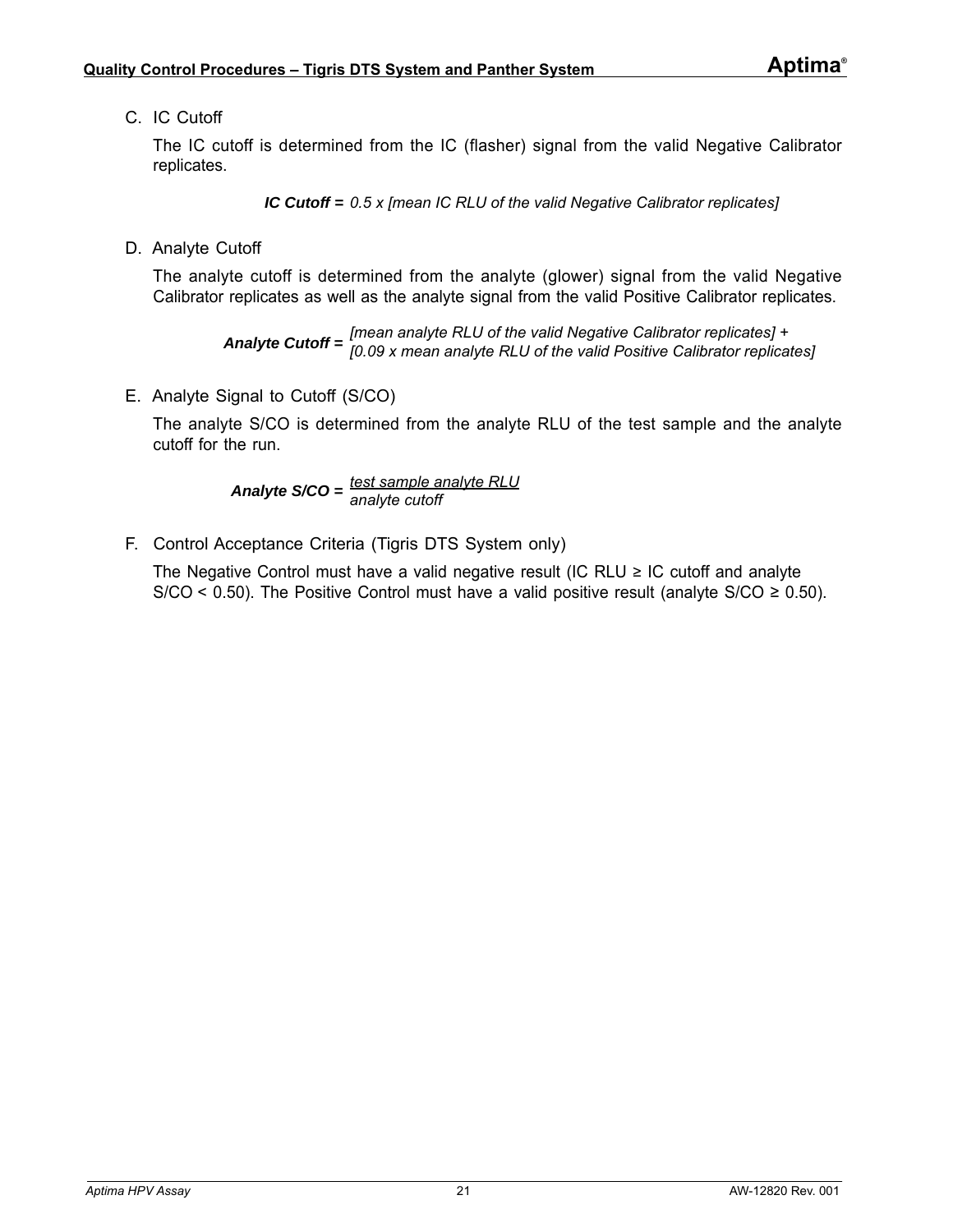## <span id="page-21-0"></span>**Test Interpretation – Tigris DTS System and Panther System**

Test results are automatically determined by the assay software. A test result may be negative, positive, or invalid as determined by the IC RLU and the S/CO for the Analyte. A test result may also be invalid due to other parameters (abnormal kinetic curve shape) being outside the normal expected ranges. Invalid test results should be repeated.

| <b>Aptima HPV</b><br><b>Assay Result</b> | Criteria                              |
|------------------------------------------|---------------------------------------|
|                                          | Analyte $S/CO < 0.50$                 |
| <b>Negative</b>                          | $IC \geq IC$ Cutoff                   |
|                                          | IC≤ 2,000,000 RLU                     |
|                                          | Analyte $S/CO \geq 0.50$              |
| <b>Positive</b>                          | IC≤ 2,000,000 RLU                     |
|                                          | Analyte $\leq 13,000,000$ RLU         |
|                                          | Analyte S/CO < 0.50 and IC< IC Cutoff |
|                                          | or                                    |
| Invalid                                  | IC> 2,000,000 RLU                     |
|                                          | or                                    |
|                                          | Analyte > 13,000,000 RLU              |

*Note: Negative results are not intended to prevent women from proceeding to colposcopy.*

*Note: Negative results indicate HPV E6/E7 mRNA was not detected.*

*Note: Negative results may occur with HPV E6/E7 mRNA concentrations that are below the pre-set threshold.*

*Note: Positive results indicate the presence of HPV E6/E7 mRNA of any one or more of the high-risk types.*

*Note: Results of this test should only be interpreted in conjunction with information available from clinical evaluation of the patient and patient history.*

*Note: Results from user-provided external quality control samples must be monitored and assessed by laboratory personnel per laboratory procedures.*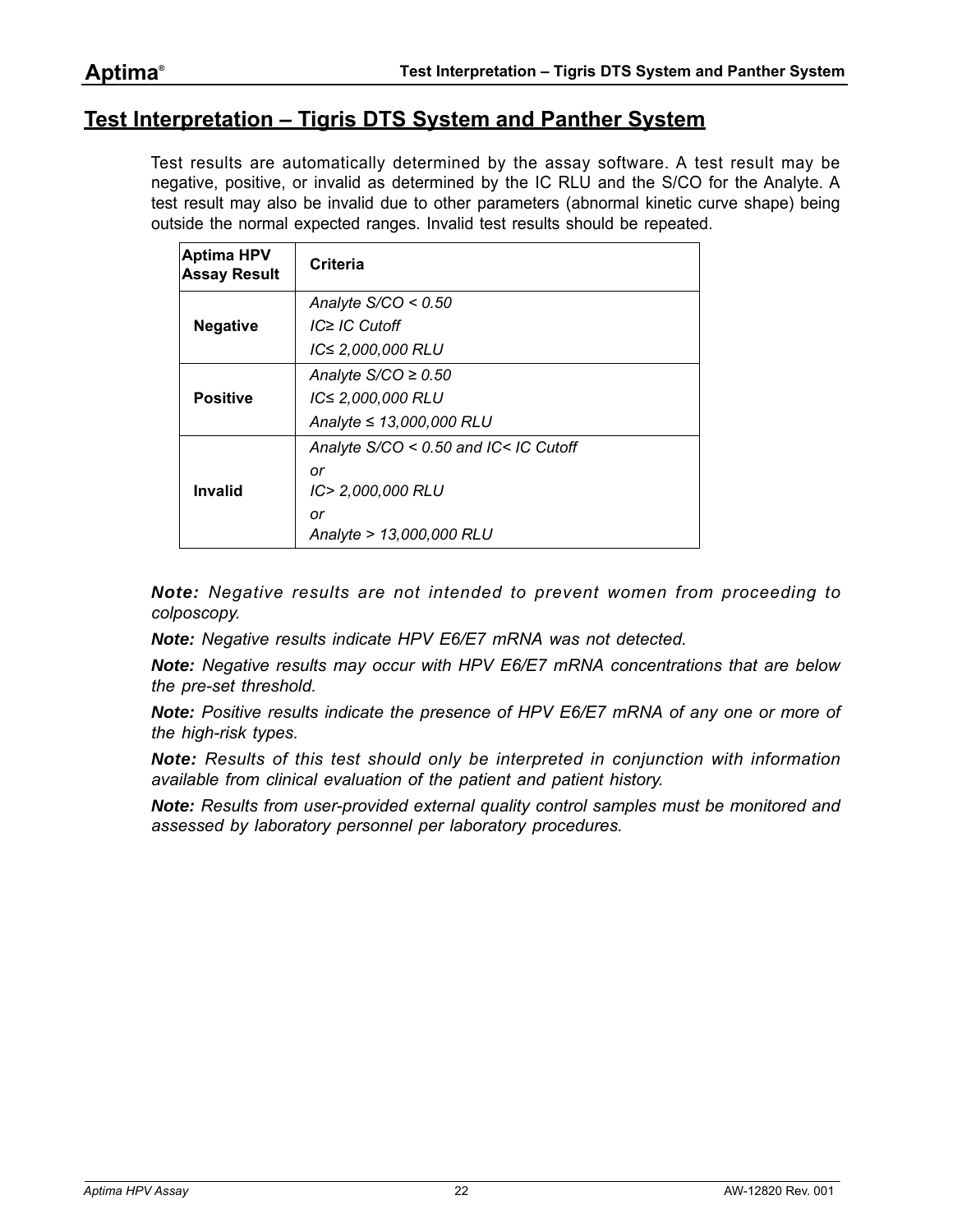## <span id="page-22-0"></span>**Limitations – Tigris DTS System and Panther System**

- A. The performance of the Aptima HPV assay has not been evaluated for HPV vaccinated individuals.
- B. The Aptima HPV assay has not been evaluated in cases of suspected abuse.
- C. Prevalence of HPV infection in a population may affect performance. Positive predictive values decrease when testing populations with low prevalence or individuals with no risk of infection.
- D. ThinPrep liquid cytology specimens containing less than 1 mL after ThinPrep Pap Test slide preparation are considered inadequate for the Aptima HPV assay.
- E. Aptima HPV assay performance has not been evaluated with post-processed ThinPrep liquid cytology specimens using processors other than the ThinPrep 2000 System.
- F. Test results may be affected by improper specimen collection, storage or specimen processing.
- G. The Internal Control monitors the target capture, amplification, and detection steps of the assay, It is not intended to control for cervical sampling adequacy.
- H. A negative Aptima HPV assay result does not exclude the possibility of cytologic abnormalities or of future or underlying CIN2, CIN3, or cancer.
- I. Personal lubricants that contain Polyquaternium 15 may interfere with the performance of the assay when present at concentrations greater than 0.025% (v/v or w/v) of a test sample.
- J. Anti-fungal medications that contain tioconazole may interfere with the performance of the assay when present at concentrations greater than 0.075% (w/v) of a test sample.
- K. The Aptima HPV assay provides qualitative results. Analyte levels are not necessarily associated with S/CO values (i.e., the expression level of mRNA in a specimen is not necessarily correlated with the magnitude of a positive assay signal). High S/CO values may be observed in samples close to the detection limit of the assay and low S/CO values may be observed in samples above the detection limit. Performing multiple tests on a sample may yield different S/CO values.
- L. The Aptima HPV assay detects E6/E7 viral messenger RNA (mRNA) of the high-risk HPV types 16, 18, 31, 33, 35, 39, 45, 51, 52, 56, 58, 59, 66, and 68. This test does not detect E6/E7 mRNA of HPV low-risk types (e.g. 6, 11, 42, 43, 44) since there is no clinical utility for testing of low-risk HPV types for cervical cancer screening purposes.**[14](#page-80-14)**
- M. Detection of high-risk HPV mRNA is dependent on the number of copies present in the specimen and may be affected by specimen collection methods, patient factors, stage of infection and the presence of interfering substances.
- N. Infection with HPV is not an indicator of cytologic HSIL or underlying high-grade CIN, nor does it imply that CIN2, CIN3, or cancer will develop. Most women infected with one or more high-risk HPV types do not develop CIN2, CIN3, or cancer.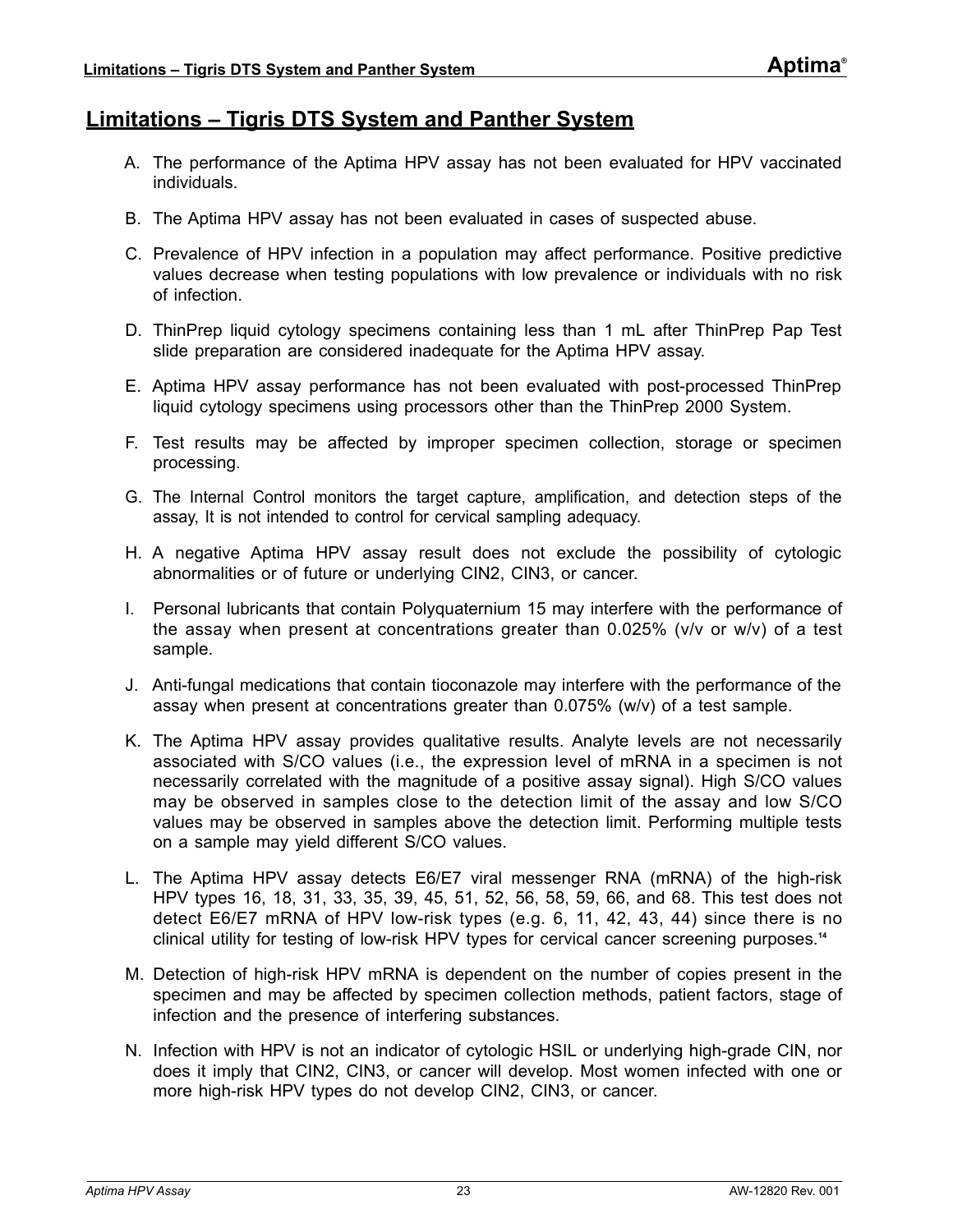- O. The effects of other potential variables such as vaginal discharge, use of tampons, douching, etc. and specimen collection variables have not been evaluated.
- P. Use of this device must be limited to personnel trained in the use of the Aptima HPV assay.
- Q. Cross-contamination of samples can cause false positive results. The carry-over rate of the Aptima HPV assay on the Tigris DTS System and the Panther System was 0.7% and 0.4% respectively, as determined in non-clinical studies.
- R. The Aptima HPV assay should be interpreted in conjunction with other laboratory and clinical data available to the clinician.
- S. False positive results may occur with this test. *In vitro* transcripts from low-risk HPV genotypes 26, 67, 70, and 82 exhibited cross-reactivity with the Aptima HPV assay.
- T. The positive control material (Tigris DTS System only) is not intended to monitor performance at the assay cutoff.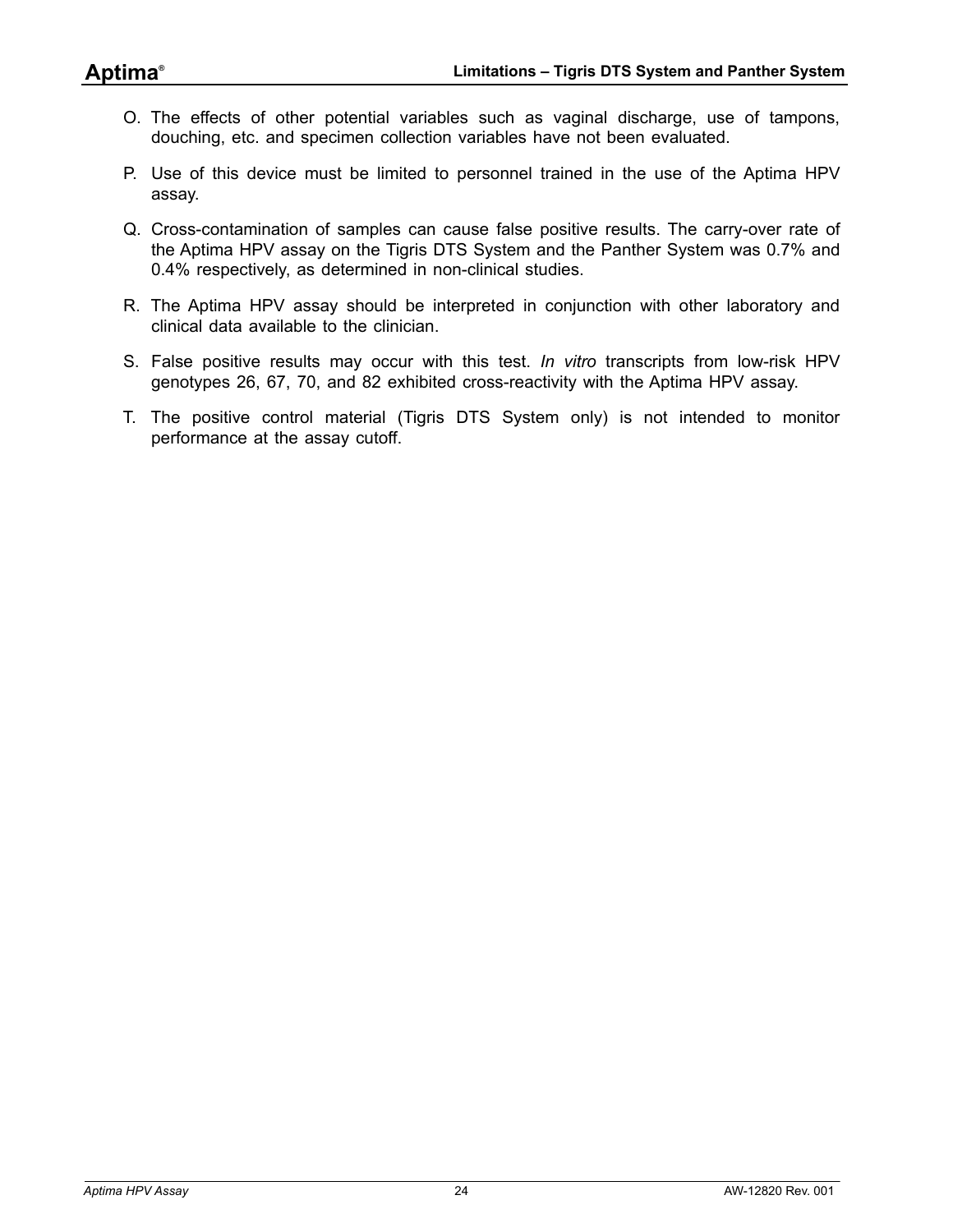## <span id="page-24-0"></span>**Tigris DTS System Expected Results: Prevalence of High-Risk HPV mRNA**

The prevalence of high-risk HPV infection varies widely and is influenced by several factors, for which age is the greatest contributor.**[15](#page-80-15),[16](#page-80-16)** Many studies have investigated HPV prevalence as determined by the detection of HPV DNA, however few studies report prevalence based on detection of HPV oncogenic mRNA. Women from a variety of clinical sites (n=18) representing a wide geographic distribution and a diverse population (10 states within the United States) were enrolled in a prospective clinical study known as the CLEAR trial.**[17](#page-80-17)** The prevalence of HPV mRNA-positive samples observed in the clinical study was categorized overall, by age group, and by testing site. Results are shown in [Table 1](#page-24-1) for the atypical squamous cells of undetermined significance (ASC-US) and the negative for intraepithelial lesion or malignancy (NILM) populations.

|                     |                                          | Positivity Rate % (x/n)                |
|---------------------|------------------------------------------|----------------------------------------|
|                     | <b>ASC-US Population</b><br>(≥ 21 Years) | <b>NILM Population</b><br>(≥ 30 Years) |
| All                 | 41.8 (400/958)                           | 5.0 (540/10,871)                       |
| Age Group (years)   |                                          |                                        |
| 21 to 29            | 60.3 (252/418)                           | N/A                                    |
| 30 to 39            | 36.8 (98/266)                            | 6.9 (289/4199)                         |
| $\geq 40$           | 18.2 (50/274)                            | 3.8 (251/6672)                         |
| <b>Testing Site</b> |                                          |                                        |
| 1                   | 41.6 (134/322)                           | 4.7 (172/3682)                         |
| $\mathbf{2}$        | 41.4 (150/362)                           | 5.2 (194/3702)                         |
| 3                   | 42.3 (116/274)                           | 5.0 (174/3487)                         |

<span id="page-24-1"></span>**Table 1:** High-risk HPV mRNA Prevalence by Age Group, Testing Site, and All Combined

N/A = Not Applicable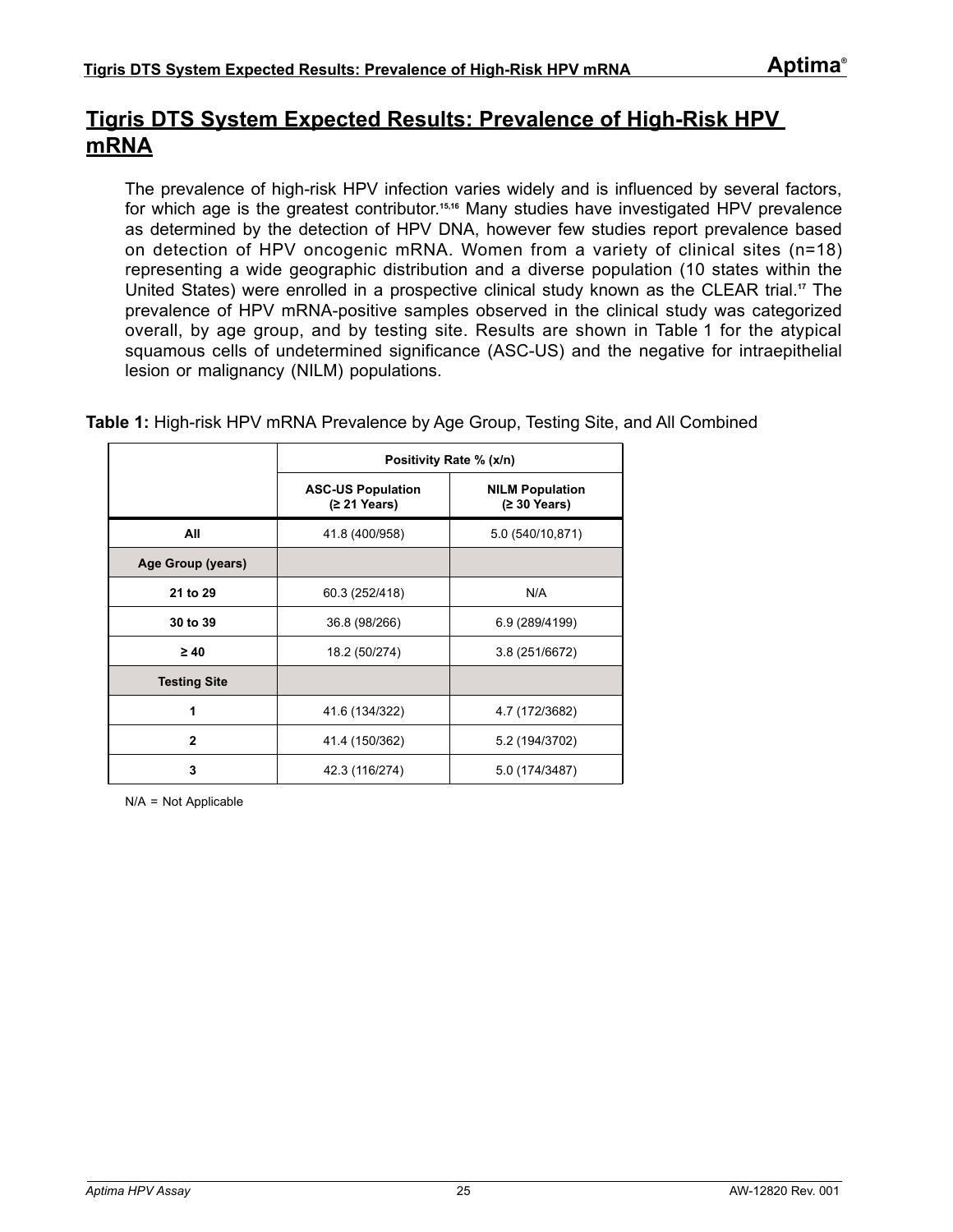## <span id="page-25-0"></span>**Aptima HPV Assay on the Tigris DTS System Clinical Study Design**

A prospective, multicenter US clinical study known as the CLEAR trial was conducted to determine the clinical performance of the Aptima HPV assay for detection of cervical intraepithelial neoplasia grade 2 or more severe cervical disease (≥CIN2).**[17](#page-80-17)** The CLEAR trial included a baseline evaluation and a 3 year follow-up evaluation.

## **CLEAR Trial – Baseline Evaluation**

At baseline of the CLEAR trial (Baseline Phase), women were enrolled into either the ASC-US Study or the NILM Study based on cytology results from routine cervical cancer screening. The ASC-US Study population included women 21 years and older with ASC-US cytology results and the NILM Study population included women 30 years of age and older with NILM cytology results. The NILM Study was designed to support the adjunctive screening claim for women 30 years and older, since women in this age range with cytology results greater than ASC-US should proceed to colposcopy regardless of their HPV status.**[14](#page-80-14)**

Women from 18 clinical sites, primarily obstetrics/gynecology clinics, which covered a wide geographic distribution and a diverse population, were enrolled. Eligible women were assigned to the ASC-US Study or NILM Study based on their referral ThinPrep liquid based cytology specimen. At baseline, residual referral specimens from women in the ASC-US Study and in the NILM Study were tested with both the Aptima HPV assay and an FDAapproved HPV DNA test.

At baseline, all women in the ASC-US Study were referred to colposcopy, regardless of their HPV test results. An endocervical curettage (ECC) biopsy and cervical punch biopsies (1 biopsy from each of the 4 quadrants) were obtained. If a lesion was visible, a punch biopsy was obtained (directed method; 1 biopsy per lesion) and quadrants without a visible lesion were biopsied at the squamocolumnar junction (random method).

In the NILM Study, women positive with the Aptima HPV assay and/or the FDA-approved HPV DNA test, as well as randomly selected women who were negative with both assays, were referred to colposcopy for the baseline evaluation. The randomly selected women who were negative for both assays were included to correct for verification bias with adjusted performance estimates generated using a multiple imputation method. An ECC biopsy was obtained from each woman who attended colposcopy. Punch biopsies were obtained from visible lesions only (directed method; 1 biopsy per lesion).

Disease status was determined by a Consensus Histology Review Panel, which was based on agreement of at least 2 expert pathologists. The expert pathologists were masked to the woman's HPV status. They were also masked to cytology status, as well as each other's histology diagnoses. If the 3 pathologists disagreed, all 3 pathologists reviewed slides at a multi-headed microscope to reach consensus. Investigators, clinicians, and women were masked to the HPV test results until after completion of the colposcopy visit, to avoid bias.

At baseline, clinical performance of the Aptima HPV assay for detection of ≥CIN2 and cervical intraepithelial neoplasia grade 3 or more severe cervical disease (≥CIN3) was assessed relative to the cervical disease status determined at baseline. Clinical performance of the FDA-approved HPV DNA test was also determined for direct comparison to the Aptima HPV assay results.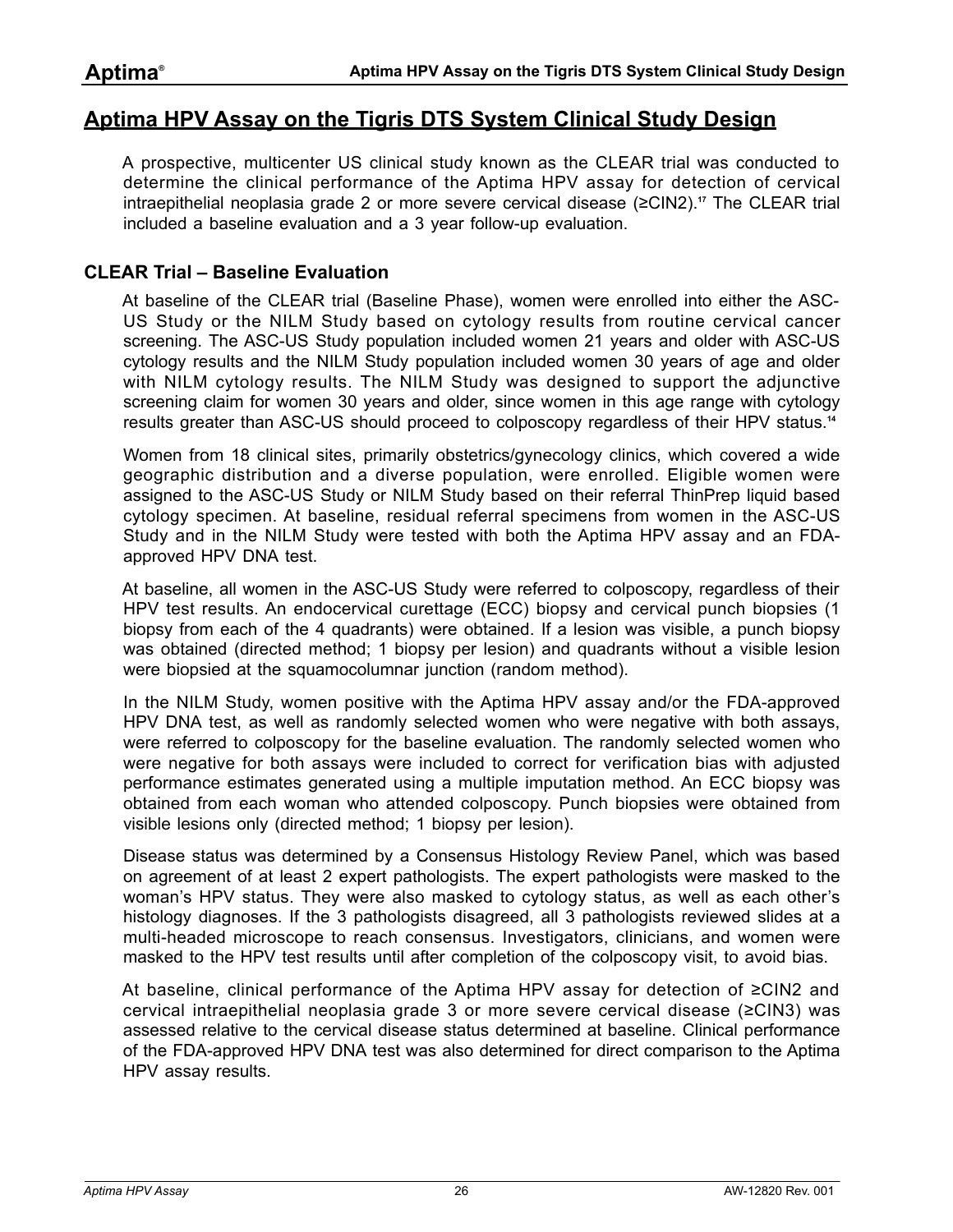## **CLEAR Trial – Follow-up Evaluation**

Women in the NILM Study from 14 clinical sites were eligible to participate in the 3-year Follow-up Phase of the study if: i) they had a colposcopy visit at baseline and they did not have ≥CIN2, or ii) they did not have a colposcocpy visit at the baseline. The Follow-up Phase of the study consisted of annual visits. At these visits, cervical sampling for cytology was performed for each woman, and some women were tested with an FDA-approved HPV test. Women with ASC-US or more severe cytology results during the follow-up period were referred to colposcopy using the same biopsy and histologic examination procedures performed for the NILM study baseline evaluation. Cervical disease status at a follow-up visit was considered "negative" based on NILM cytology or, for women with abnormal cytology test results, based on normal or CIN1 Consensus Histology Review Panel results. Women who had ≥CIN2 detected during the follow-up period were considered to have completed follow-up and did not attend visits after ≥CIN2 was detected. Women who did not have ≥CIN2 detected during the follow-up period but who attended a study visit in follow-up year 1 and/or follow-up year 2 and who attended a study visit in follow-up year 3 were considered to have completed follow-up.

The objective of the follow-up study was to compare the cumulative 3-year risk of cervical disease in women with baseline positive Aptima HPV assay results with the cumulative 3 year risk of cervical disease in women with baseline negative Aptima HPV assay results. The 3-year cervical disease status was determined as follows:

- Positive cervical disease status (≥CIN2 and/or ≥CIN3) Women who had ≥CIN2 detected at baseline or during follow-up.
- Negative cervical disease status (<CIN2) Women who completed follow-up without detection of ≥CIN2 and who were not considered to have "indeterminate" cervical disease status.
- Indeterminate cervical disease status Women who had abnormal cytology test results during follow-up and who did not have a subsequent Consensus Histology Review Panel result, or women with inadequate cytology at their last visit.
- Lost to follow-up Women who did not complete follow-up and who were not considered to have "indeterminate" cervical disease status.

Clinical performance of the Aptima HPV assay for detection of ≥CIN2 and ≥CIN3 was evaluated relative to the 3-year cervical disease status.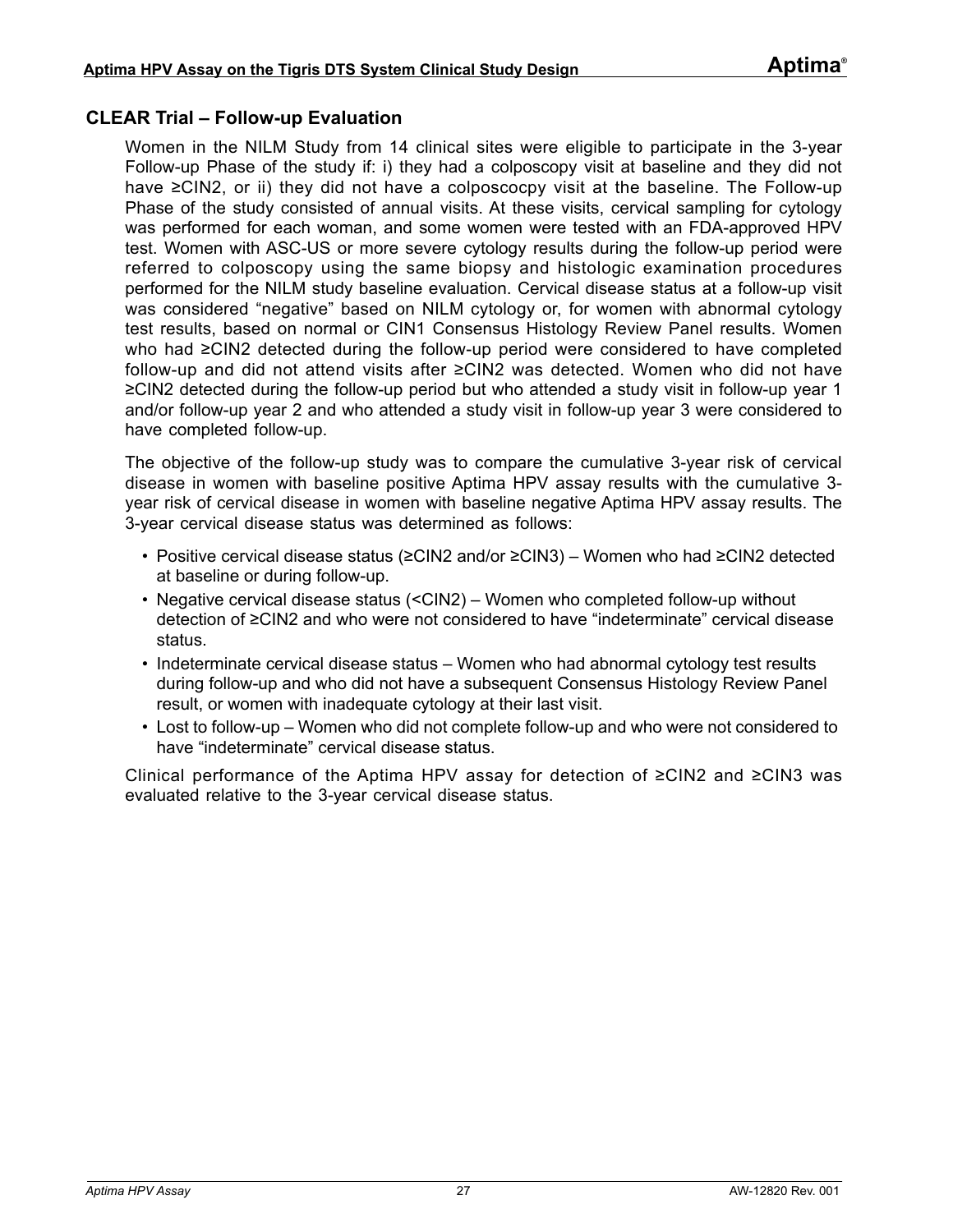## <span id="page-27-0"></span>**Tigris DTS System Assay Performance**

## **ASC-US ≥ 21 Years Population: Aptima HPV Assay Clinical Performance**

In total, there were 1252 women 21 years of age and older with ASC-US cytology results enrolled in the ASC-US Study. Of these, 294 women were withdrawn and 19 had an undetermined disease diagnosis; all were excluded from analysis. The remaining 939 evaluable women were 21 years of age and older with ASC-US cytology results, Aptima HPV assay results, and conclusive disease status. Ninety-one (91) women had ≥CIN2 and fortyone (41) had ≥CIN3. Prevalence of ≥CIN2 and ≥CIN3 in evaluable women with ASC-US cytology results were 9.7% and 4.4%, respectively. The results of the Aptima HPV assay by the Consensus Histology Review Panel diagnoses are presented in [Table 2](#page-27-1).

<span id="page-27-1"></span>**Table 2:** ASC-US ≥ 21 Years Population: Results of the Aptima HPV Assay by Consensus Histology Review Panel Diagnosis

|                                    |                        | <b>Consensus Histology Review Panel Diagnosis</b> |               |                  |                  |                  |        |       |
|------------------------------------|------------------------|---------------------------------------------------|---------------|------------------|------------------|------------------|--------|-------|
| <b>Aptima HPV</b><br>Assay Result* | <b>HPV DNA</b><br>Test | Undetermined**                                    | <b>Normal</b> | CIN <sub>1</sub> | CIN <sub>2</sub> | CIN <sub>3</sub> | Cancer | Total |
| <b>Positive</b>                    | Positive               | 6                                                 | 170           | 113              | 41               | 32               |        | 363   |
| <b>Positive</b>                    | Negative               | 0                                                 | 7             | $\Omega$         | 1                | $\overline{2}$   | 0      | 10    |
| <b>Positive</b>                    | No Result***           | 0                                                 | 14            | 11               | 0                | $\overline{2}$   | 0      | 27    |
| <b>Negative</b>                    | Positive               | 0                                                 | 47            | 13               | $\overline{c}$   | 3                | 0      | 65    |
| <b>Negative</b>                    | Negative               | 10                                                | 371           | 55               | 6                | 1                | 0      | 443   |
| <b>Negative</b>                    | No Result***           | 3                                                 | 40            | 7                | 0                | 0                | 0      | 50    |
| <b>Total</b>                       |                        | 19<br>649<br>199<br>$1***$<br>40<br>50            |               |                  | 958              |                  |        |       |

\*All samples had final valid results (upon initial testing or after resolution of initial invalids per procedure).

\*\*19 subjects attended the colposcopy visit but a diagnosis could not be determined for the following reasons: < 5 biopsy specimens obtained all with histology results of Normal/CIN1 (n=15), no biopsies collected (n=3), and biopsy slides lost (n=1). \*\*\*77 women with Aptima HPV assay results did not have HPV DNA test results primarily due to insufficient volume of the cytology specimen.

\*\*\*\*One subject had adenocarcinoma in situ (AIS).

Clinical performance estimates of the Aptima HPV assay including sensitivity, specificity, positive predictive value (PPV), and negative predictive value (NPV) for the detection of ≥CIN2 and ≥CIN3 based on evaluating all biopsies and including only directed biopsies are shown in [Table 3](#page-28-0), as are the estimates for the FDA-approved HPV DNA test.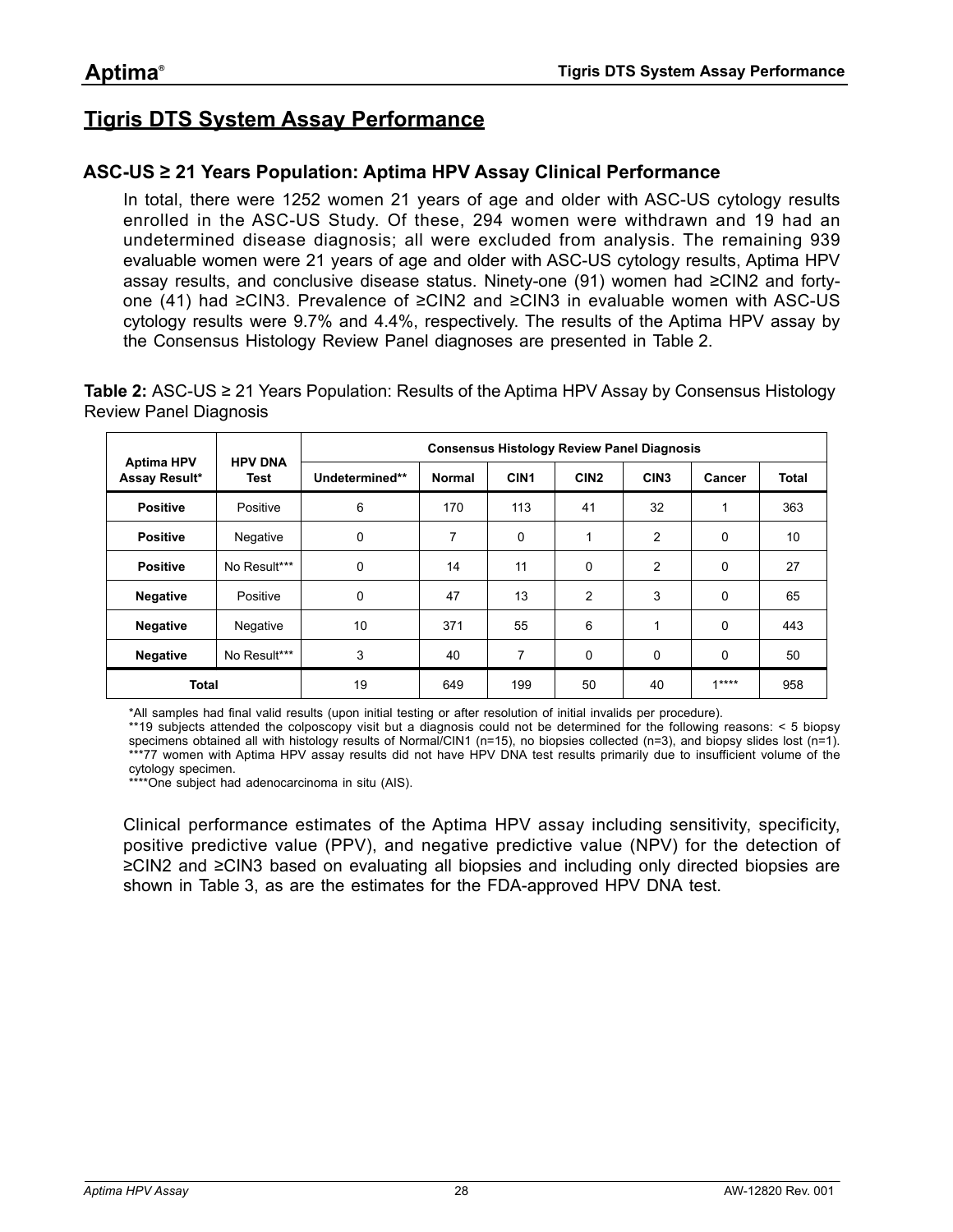<span id="page-28-0"></span>**Table 3:** ASC-US ≥ 21 Years Population: Performance of the Aptima HPV Assay and an FDAapproved HPV DNA Test for Detection of ≥CIN2 and ≥CIN3

|             |                     | <b>Aptima HPV Assay</b> | $N = 939$                  |                   | <b>HPV DNA Test</b><br>N=865* |  |  |
|-------------|---------------------|-------------------------|----------------------------|-------------------|-------------------------------|--|--|
|             | Performance         | <b>Estimate</b>         | (95% CI)                   | <b>Estimate</b>   | (95% CI)                      |  |  |
|             |                     |                         | <b>All Biopsies</b>        |                   |                               |  |  |
|             | Sensitivity (%)     | 86.8<br>(79/91)         | (78.4, 92.3)               | 88.8<br>(79/89)   | (80.5, 93.8)                  |  |  |
|             | Specificity (%)     | 62.9<br>(533/848)       | (59.6, 66.0)               | 55.8<br>(433/776) | (52.3, 59.3)                  |  |  |
|             | <b>PPV (%)</b>      | 20.1<br>(79/394)        | (18.1, 22.0)               | 18.7<br>(79/422)  | (17.0, 20.4)                  |  |  |
|             | <b>NPV (%)</b>      | 97.8<br>(533/545)       | (96.5, 98.8)               | 97.7<br>(433/443) | (96.2, 98.8)                  |  |  |
| $\geq$ CIN2 | Prevalence (%)      | 9.7 (91/939)            |                            |                   | 10.3 (89/865)                 |  |  |
|             |                     |                         | <b>Directed Biopsies**</b> |                   |                               |  |  |
|             | Sensitivity (%)     | 93.3<br>(56/60)         | (84.1, 97.4)               | 93.2<br>(55/59)   | (83.8, 97.3)                  |  |  |
|             | Specificity (%)     | 61.5<br>(539/876)       | (58.3, 64.7)               | 54.5<br>(438/804) | (51.0, 57.9)                  |  |  |
|             | <b>PPV (%)</b>      | 14.2<br>(56/393)        | (12.7, 15.6)               | 13.1<br>(55/421)  | (11.7, 14.2)                  |  |  |
|             | <b>NPV (%)</b>      | 99.3<br>(539/543)       | (98.3, 99.8)               | 99.1<br>(438/442) | (97.9, 99.7)                  |  |  |
|             | Prevalence (%)      | 6.4 (60/936)            |                            | 6.8 (59/863)      |                               |  |  |
|             | <b>All Biopsies</b> |                         |                            |                   |                               |  |  |
|             | Sensitivity (%)     | 90.2<br>(37/41)         | (77.5, 96.1)               | 92.3<br>(36/39)   | (79.7, 97.3)                  |  |  |
|             | Specificity (%)     | 60.2<br>(541/898)       | (57.0, 63.4)               | 53.3<br>(440/826) | (49.9, 56.6)                  |  |  |
|             | <b>PPV (%)</b>      | 9.4<br>(37/394)         | (8.1, 10.4)                | 8.5<br>(36/422)   | (7.4, 9.4)                    |  |  |
|             | <b>NPV (%)</b>      | 99.3<br>(541/545)       | (98.3, 99.8)               | 99.3<br>(440/443) | (98.3, 99.8)                  |  |  |
| $\geq$ CIN3 | Prevalence (%)      | 4.4 (41/939)            |                            | 4.5 (39/865)      |                               |  |  |
|             |                     |                         | <b>Directed Biopsies**</b> |                   |                               |  |  |
|             | Sensitivity (%)     | 93.1<br>(27/29)         | (78.0, 98.1)               | 96.4<br>(27/28)   | (82.3, 99.4)                  |  |  |
|             | Specificity (%)     | 59.6<br>(541/908)       | (56.4, 62.7)               | 52.8<br>(441/836) | (49.4, 56.1)                  |  |  |
|             | <b>PPV (%)</b>      | 6.9<br>(27/394)         | (5.8, 7.6)                 | 6.4<br>(27/422)   | (5.5, 7.0)                    |  |  |
|             | <b>NPV (%)</b>      | 99.6<br>(541/543)       | (98.8, 100)                | 99.8<br>(441/442) | (98.9, 100)                   |  |  |
|             | Prevalence (%)      | 3.1 (29/937)            |                            | 3.2 (28/864)      |                               |  |  |

\*74 women with Aptima HPV assay results did not have HPV DNA test results primarily due to insufficient volume of the cytology specimen.

\*\*Consensus histology result was derived using only results from directed biopsies. Women with no directed biopsies reflect a normal colposcopy and are included in these analyses as non-diseased (<CIN2 or <CIN3, as appropriate). A consensus was not always reached when only directed biopsies were included.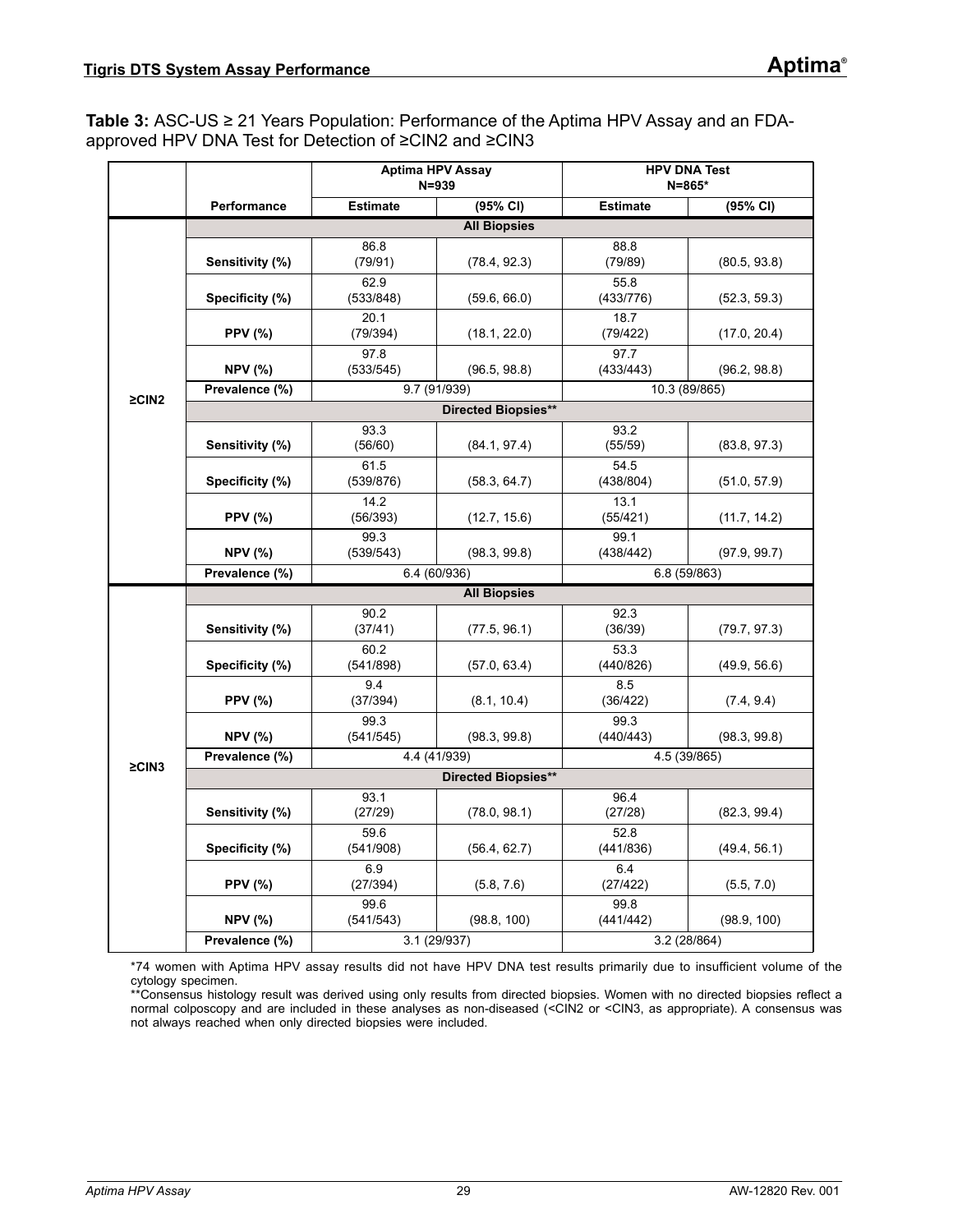When evaluating all biopsies, clinical sensitivity estimates of the Aptima HPV assay and the FDA-approved HPV DNA test for the detection of ≥CIN2 and ≥CIN3, where both assay results are available, were similar (differences in sensitivity estimates were not statistically significant). For ≥CIN2 the sensitivity difference was -2.3% (95% CI: -9.9%, 4.8%). Clinical specificity estimates of the Aptima HPV assay for the detection of ≥CIN2 and ≥CIN3 were higher than those of the FDA-approved HPV DNA test (differences in specificity estimates were statistically significant). For ≥CIN2, the specificity difference was 6.8% (95% CI: 4.9%, 9.0%). NPVs were similar but for the detection of ≥CIN2, the PPV for the Aptima HPV assay was slightly higher than PPV for the FDA-approved HPV DNA test (20.1% vs 18.7%).

Of the 91 ≥CIN2 cases, 60 (65.9%) were identified in directed biopsies and 31 (34.1%) were identified from random and/or ECC biopsies (i.e., not in directed biopsies). These findings are comparable to results from published studies, in which approximately 25% to 40% of ≥CIN2 cases were identified from random and/or ECC biopsy specimens only.**[18](#page-80-18)**,**[19](#page-80-19)** Using only directed biopsies to determine disease status (assuming women with no directed biopsies had normal histology results because no visible lesions were present), prevalence of ≥CIN2 and ≥CIN3 in the study were 6.4% and 3.1%, respectively. The clinical sensitivity estimates for the detection of ≥CIN2 and ≥CIN3 were higher for both tests using directed biopsies only than estimates calculated using all biopsies. For both assays, clinical specificity using only directed biopsies was similar to the specificity obtained with all biopsies included. Accordingly, when using only directed biopsies, the Aptima HPV assay specificity was significantly higher than that of the FDA-approved HPV DNA test.

Clinical performance estimates of the Aptima HPV assay and the FDA-approved HPV DNA test are shown by age group in [Table 4](#page-30-0) and [Table 5](#page-31-0) (≥CIN2 and ≥CIN3, respectively, based on evaluating all biopsies).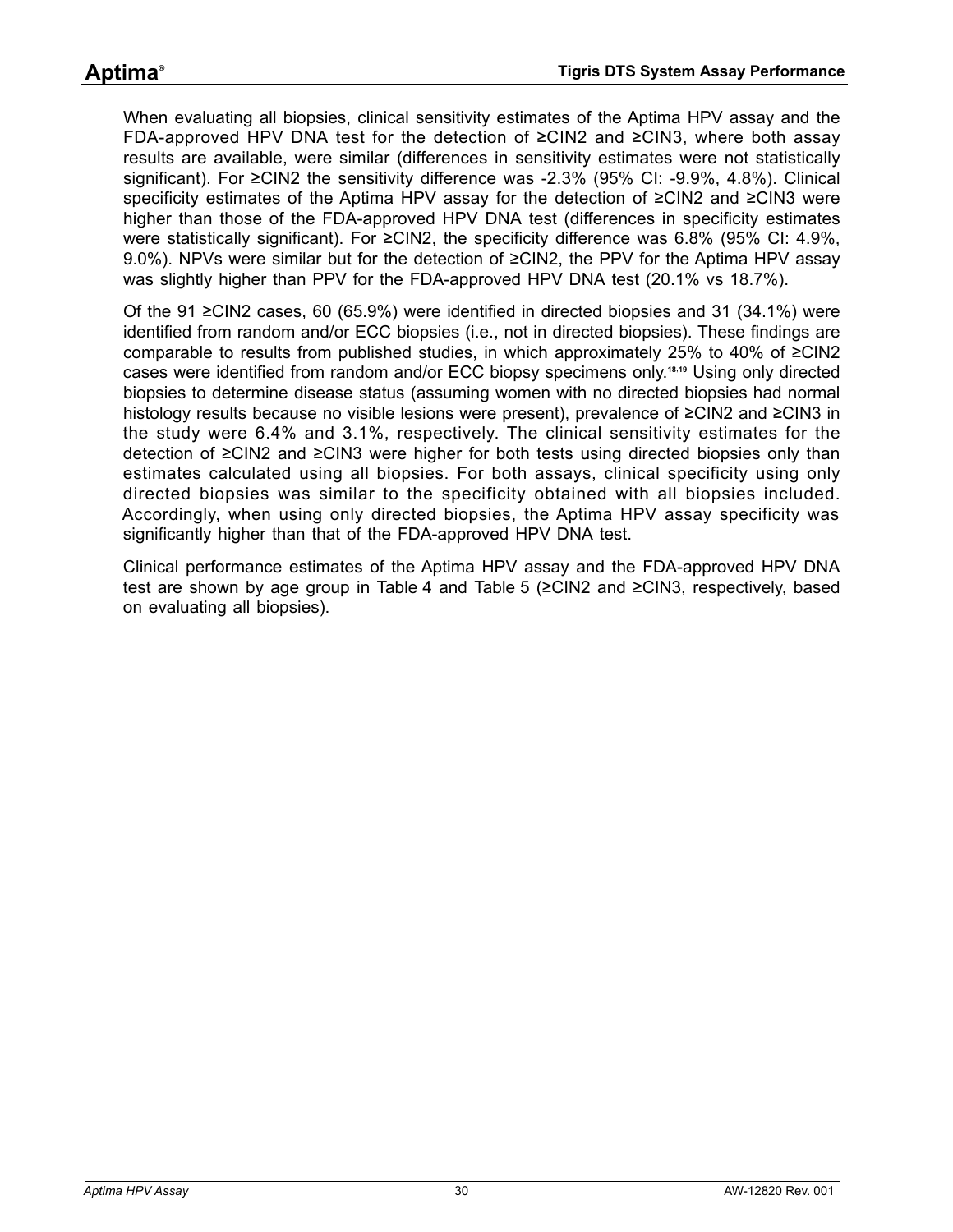<span id="page-30-0"></span>**Table 4:** ASC-US ≥ 21 Years Population: Performance of the Aptima HPV Assay and an FDAapproved HPV DNA Test for Detection of ≥CIN2 by Age Group

|           |                 | <b>Aptima HPV Assay</b><br>$N = 939$ |               | <b>HPV DNA Test</b><br>$N = 865*$ |               |  |
|-----------|-----------------|--------------------------------------|---------------|-----------------------------------|---------------|--|
|           | Performance     | <b>Estimate</b>                      | (95% CI)      | <b>Estimate</b>                   | (95% CI)      |  |
|           |                 |                                      | $N = 415$     | $N = 389$                         |               |  |
| 21 to 29  | Sensitivity (%) | 90.2<br>(55/61)                      | (80.2, 95.4)  | 94.9<br>(56/59)                   | (86.1, 98.3)  |  |
|           | Specificity (%) | 44.9<br>(159/354)                    | (39.8, 50.1)  | 35.5<br>(117/330)                 | (30.5, 40.8)  |  |
| Years     | <b>PPV (%)</b>  | 22.0<br>(55/250)                     | (19.6, 24.2)  | 20.8<br>(56/269)                  | (19.0, 22.5)  |  |
|           | <b>NPV (%)</b>  | 96.4<br>(159/165)                    | (93.0, 98.5)  | 97.5<br>(117/120)                 | (93.6, 99.4)  |  |
|           | Prevalence (%)  |                                      | 14.7 (61/415) |                                   | 15.2 (59/389) |  |
|           |                 |                                      | $N = 262$     | $N = 239$                         |               |  |
|           | Sensitivity (%) | 90.0<br>(18/20)                      | (69.9, 97.2)  | 80.0<br>(16/20)                   | (58.4, 91.9)  |  |
| 30 to 39  | Specificity (%) | 68.2<br>(165/242)                    | (62.1, 73.7)  | 61.6<br>(135/219)                 | (55.1, 67.8)  |  |
| Years     | <b>PPV (%)</b>  | 18.9<br>(18/95)                      | (14.7, 22.7)  | 16.0<br>(16/100)                  | (11.8, 19.6)  |  |
|           | <b>NPV (%)</b>  | 98.8<br>(165/167)                    | (96.5, 99.8)  | 97.1<br>(135/139)                 | (94.1, 99.1)  |  |
|           | Prevalence (%)  |                                      | 7.6 (20/262)  | 8.4 (20/239)                      |               |  |
|           |                 |                                      | $N = 262$     |                                   | $N = 237$     |  |
|           | Sensitivity (%) | 60.0<br>(6/10)                       | (31.3, 83.2)  | 70.0<br>(7/10)                    | (39.7, 89.2)  |  |
| $\geq 40$ | Specificity (%) | 82.9<br>(209/252)                    | (77.8, 87.1)  | 79.7<br>(181/227)                 | (74.0, 84.4)  |  |
| Years     | <b>PPV (%)</b>  | 12.2<br>(6/49)                       | (5.8, 18.4)   | 13.2<br>(7/53)                    | (6.9, 18.7)   |  |
|           | <b>NPV (%)</b>  | 98.1<br>(209/213)                    | (96.6, 99.4)  | 98.4<br>(181/184)                 | (96.6, 99.6)  |  |
|           | Prevalence (%)  |                                      | 3.8 (10/262)  |                                   | 4.2 (10/237)  |  |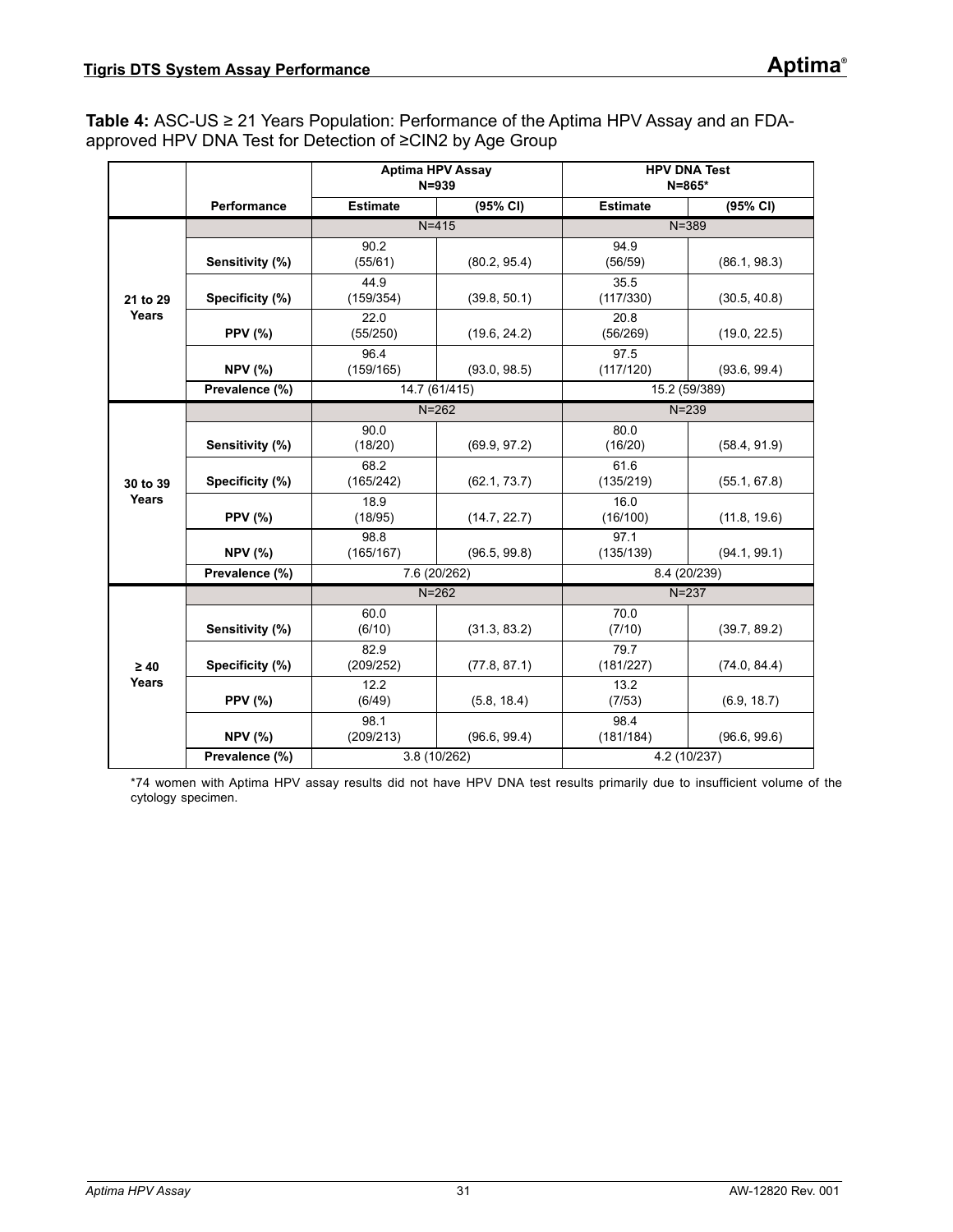## **Aptima®**

<span id="page-31-0"></span>**Table 5:** ASC-US ≥ 21 Years Population: Performance of the Aptima HPV Assay and an FDAapproved HPV DNA Test for Detection of ≥CIN3 by Age Group

|           |                 |                   | <b>Aptima HPV Assay</b><br>$N = 939$ |                   | <b>HPV DNA Test</b><br>$N = 865*$ |  |
|-----------|-----------------|-------------------|--------------------------------------|-------------------|-----------------------------------|--|
|           | Performance     | <b>Estimate</b>   | (95% CI)                             | <b>Estimate</b>   | (95% CI)                          |  |
|           |                 |                   | $N = 415$                            | $N = 389$         |                                   |  |
| 21 to 29  | Sensitivity (%) | 96.3<br>(26/27)   | (81.7, 99.3)                         | 100<br>(25/25)    | (86.7, 100)                       |  |
|           | Specificity (%) | 42.3<br>(164/388) | (37.5, 47.2)                         | 33.0<br>(120/364) | (28.3, 38.0)                      |  |
| Years     | <b>PPV (%)</b>  | 10.4<br>(26/250)  | (8.9, 11.4)                          | 9.3<br>(25/269)   | (8.2, 10.0)                       |  |
|           | <b>NPV (%)</b>  | 99.4<br>(164/165) | (97.2, 100)                          | 100<br>(120/120)  | (97.5, 100)                       |  |
|           | Prevalence (%)  |                   | 6.5(27/415)                          |                   | 6.4 (25/389)                      |  |
|           |                 |                   | $N = 262$                            |                   | $N = 239$                         |  |
|           | Sensitivity (%) | 88.9<br>(8/9)     | (56.5, 98.0)                         | 77.8<br>(7/9)     | (45.3, 93.7)                      |  |
| 30 to 39  | Specificity (%) | 65.6<br>(166/253) | (59.6, 71.2)                         | 59.6<br>(137/230) | (53.1, 65.7)                      |  |
| Years     | <b>PPV (%)</b>  | 8.4<br>(8/95)     | (5.2, 10.4)                          | 7.0<br>(7/100)    | (3.9, 9.1)                        |  |
|           | <b>NPV (%)</b>  | 99.4<br>(166/167) | (97.6, 100)                          | 98.6<br>(137/139) | (96.4, 99.8)                      |  |
|           | Prevalence (%)  | 3.4(9/262)        |                                      | 3.8(9/239)        |                                   |  |
|           |                 |                   | $N = 262$                            |                   | $N = 237$                         |  |
|           | Sensitivity (%) | 60.0<br>(3/5)     | (23.1, 88.2)                         | 80.0<br>(4/5)     | (37.6, 96.4)                      |  |
| $\geq 40$ | Specificity (%) | 82.1<br>(211/257) | (77.0, 86.3)                         | 78.9<br>(183/232) | (73.2, 83.6)                      |  |
| Years     | <b>PPV (%)</b>  | 6.1<br>(3/49)     | (1.6, 10.2)                          | 7.5<br>(4/53)     | (2.9, 10.7)                       |  |
|           | <b>NPV (%)</b>  | 99.1<br>(211/213) | (98.0, 99.9)                         | 99.5<br>(183/184) | (98.2, 100)                       |  |
|           | Prevalence (%)  |                   | 1.9 (5/262)                          |                   | 2.1(5/237)                        |  |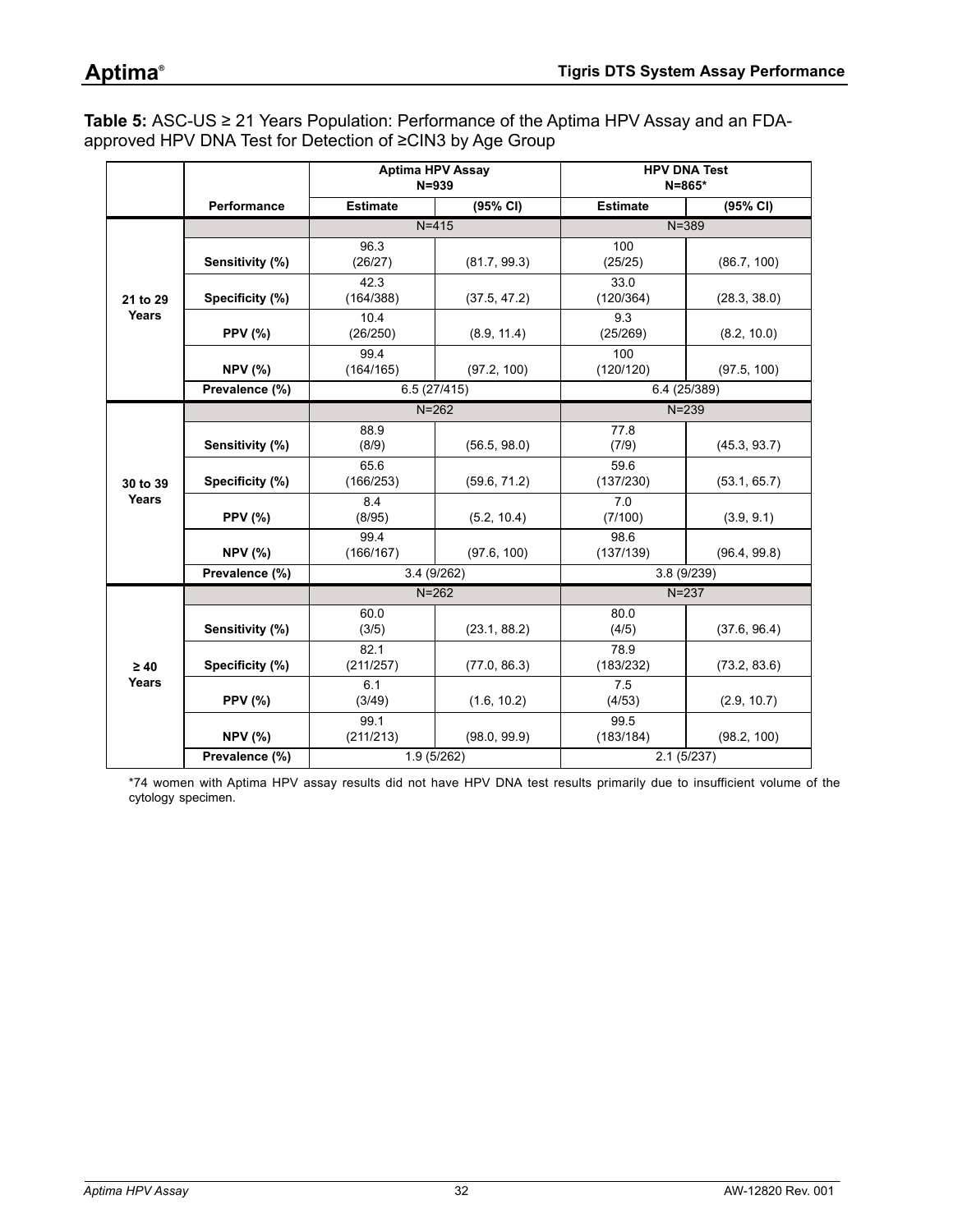The absolute risk of disease (≥CIN2 and ≥CIN3, based on evaluating all biopsies) by Aptima HPV assay result and the relative risk of disease for positive versus negative Aptima HPV assay results are shown in [Table 6](#page-32-0), as are the estimates for the FDA-approved HPV DNA test. The relative risk of ≥CIN2 was 9.1 (95% CI: 5.0, 16.5), indicating that a woman who was Aptima HPV assay positive was 9.1 times as likely to have ≥CIN2 than a woman who was Aptima HPV assay negative. The relative risk of ≥CIN3 was 12.8 (95% CI: 4.6, 35.6).

<span id="page-32-0"></span>**Table 6:** ASC-US ≥ 21 Years Population: Absolute and Relative Risks of ≥CIN2 and ≥CIN3 for Results of the Aptima HPV Assay and an FDA-approved HPV DNA Test

|             |                     | <b>Aptima HPV Assay</b><br>$N = 939$ |                                  | $N = 865*$                       | <b>HPV DNA Test</b>              |  |
|-------------|---------------------|--------------------------------------|----------------------------------|----------------------------------|----------------------------------|--|
|             | <b>Assay Result</b> | <b>Absolute Risk</b><br>(95% CI)     | <b>Relative Risk</b><br>(95% CI) | <b>Absolute Risk</b><br>(95% CI) | <b>Relative Risk</b><br>(95% CI) |  |
|             | <b>Positive</b>     | 20.1 (79/394)<br>(18.1, 22.0)        | 9.1                              | 18.7 (79/422)<br>(17.0, 20.4)    | 8.3                              |  |
| $\geq$ CIN2 | <b>Negative</b>     | 2.2 (12/545)<br>(1.2, 3.5)           | (5.0, 16.5)                      | 2.3(10/443)<br>(1.2, 3.8)        | (4.4, 15.8)                      |  |
|             | Prevalence (%)      |                                      | 9.7 (91/939)                     | 10.3 (89/865)                    |                                  |  |
|             | <b>Positive</b>     | 9.4 (37/394)<br>(8.1, 10.4)          | 12.8                             | 8.5 (36/422)<br>(7.4, 9.4)       | 12.6                             |  |
| $\geq$ CIN3 | <b>Negative</b>     | 0.7(4/545)<br>(0.2, 1.7)             | (4.6, 35.6)                      | 0.7(3/443)<br>(0.2, 1.7)         | (3.9, 40.6)                      |  |
|             | Prevalence (%)      | 4.4 (41/939)                         |                                  | 4.5 (39/865)                     |                                  |  |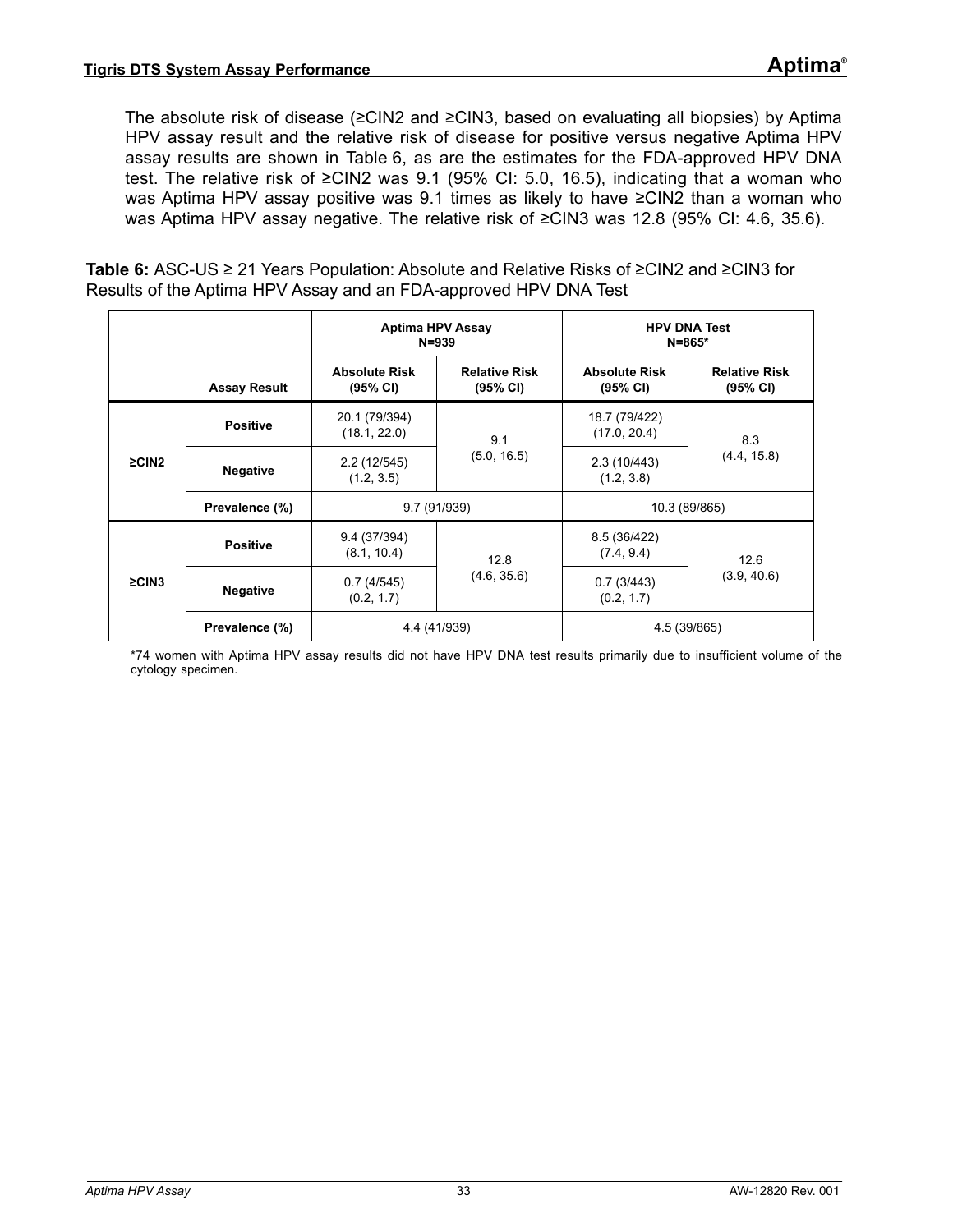Absolute and relative risk estimates of disease (≥CIN2 and ≥CIN3, based on evaluating all biopsies) for the Aptima HPV assay and the FDA-approved HPV DNA test are shown by age group in [Table 7.](#page-33-0)

<span id="page-33-0"></span>**Table 7:** ASC-US ≥ 21 Years Population: Absolute and Relative Risks of ≥CIN2 and ≥CIN3 for Results of the Aptima HPV Assay and an FDA-approved HPV DNA Test by Age Group

|             |                          |                     | <b>Aptima HPV Assay</b><br>$N = 939$ |                                  | <b>HPV DNA Test</b><br>$N = 865*$ |                                  |
|-------------|--------------------------|---------------------|--------------------------------------|----------------------------------|-----------------------------------|----------------------------------|
|             | Age                      | <b>Assay Result</b> | <b>Absolute Risk</b><br>(95% CI)     | <b>Relative Risk</b><br>(95% CI) | <b>Absolute Risk</b><br>(95% CI)  | <b>Relative Risk</b><br>(95% CI) |
|             |                          |                     | $N = 415$                            |                                  | $N = 389$                         |                                  |
|             | 21 to 29                 | <b>Positive</b>     | 22.0 (55/250)<br>(19.6, 24.2)        | 6.1                              | 20.8 (56/269)<br>(19.0, 22.5)     | 8.3                              |
|             | <b>Years</b>             | <b>Negative</b>     | 3.6(6/165)<br>(1.5, 7.0)             | (2.7, 13.7)                      | 2.5(3/120)<br>(0.6, 6.4)          | (2.7, 26.1)                      |
|             |                          | Prevalence (%)      | 14.7 (61/415)                        |                                  | 15.2 (59/389)                     |                                  |
|             |                          |                     |                                      | $N = 262$                        | $N = 239$                         |                                  |
| $\geq$ CIN2 | 30 to 39                 | <b>Positive</b>     | 18.9 (18/95)<br>(14.7, 22.7)         | 15.8                             | 16.0 (16/100)<br>(11.8, 19.6)     | 5.6                              |
|             | Years                    | <b>Negative</b>     | 1.2(2/167)<br>(0.2, 3.5)             | (3.8, 66.7)                      | 2.9 (4/139)<br>(0.9, 5.9)         | (1.9, 16.1)                      |
|             |                          | Prevalence (%)      | 7.6 (20/262)                         |                                  | 8.4 (20/239)                      |                                  |
|             |                          |                     |                                      | $N = 262$                        |                                   | $N = 237$                        |
|             | $\geq 40$ Years          | <b>Positive</b>     | 12.2 (6/49)<br>(5.8, 18.4)           | 6.5                              | 13.2 (7/53)<br>(6.9, 18.7)        | 8.1                              |
|             |                          | <b>Negative</b>     | 1.9(4/213)<br>(0.6, 3.4)             | (1.9, 22.2)                      | 1.6(3/184)<br>(0.4, 3.4)          | (2.2, 30.2)                      |
|             |                          | Prevalence (%)      | 3.8 (10/262)                         |                                  | 4.2 (10/237)                      |                                  |
|             |                          |                     | $N = 415$                            |                                  | $N = 389$                         |                                  |
|             | 21 to 29<br><b>Years</b> | <b>Positive</b>     | 10.4 (26/250)<br>(8.9, 11.4)         | 17.2                             | 9.3 (25/269)<br>(8.2, 10.0)       | Not Calculable                   |
|             |                          | <b>Negative</b>     | 0.6(1/165)<br>(0.0, 2.8)             | (2.4, 125)                       | 0.0(0/120)<br>(0.0, 2.5)          |                                  |
|             |                          | Prevalence (%)      | 6.5(27/415)                          |                                  | 6.4 (25/389)                      |                                  |
|             |                          |                     | $N = 262$                            |                                  | $N = 239$                         |                                  |
| $\geq$ CIN3 | 30 to 39                 | <b>Positive</b>     | 8.4 (8/95)<br>(5.2, 10.4)            | 14.1                             | 7.0(7/100)<br>(3.9, 9.1)          | 4.9                              |
|             | Years                    | <b>Negative</b>     | 0.6(1/167)<br>(0.0, 2.4)             | (1.8, 111)                       | 1.4(2/139)<br>(0.2, 3.6)          | (1.0, 22.9)                      |
|             |                          | Prevalence (%)      | 3.4(9/262)                           |                                  | 3.8 (9/239)                       |                                  |
|             |                          |                     |                                      | $N = 262$                        | $N=237$                           |                                  |
|             | $\geq 40$ Years          | <b>Positive</b>     | 6.1(3/49)<br>(1.6, 10.2)             | 6.5                              | 7.5(4/53)<br>(2.9, 10.7)          | 13.9                             |
|             |                          | <b>Negative</b>     | 0.9(2/213)<br>(0.1, 2.0)             | (1.1, 38.0)                      | 0.5(1/184)<br>(0.0, 1.8)          | (1.6, 122)                       |
|             |                          | Prevalence (%)      | 1.9(5/262)                           |                                  | 2.1(5/237)                        |                                  |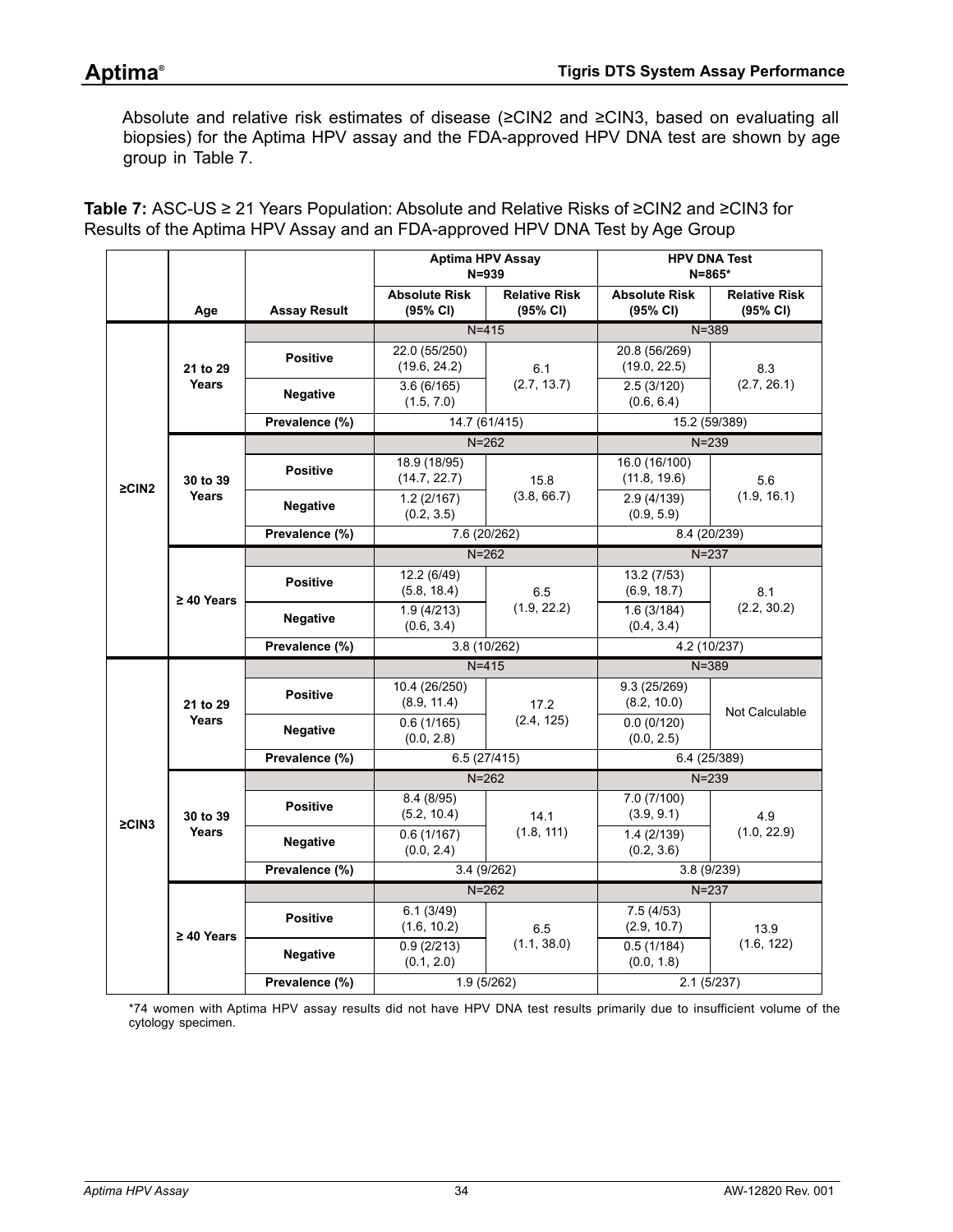## **NILM ≥ 30 Years Population: Aptima HPV Assay Clinical Performance at Baseline**

In total, there were 11,644 women with NILM cytology results enrolled in the NILM Study. Of these, 773 women were withdrawn and excluded from the baseline evaluation. The remaining 10,871 evaluable women were 30 years of age and older with NILM cytology results and Aptima HPV assay results. Of the 540 women with positive Aptima HPV assay results, 335 attended colposcopy at baseline. Of the 10,331 women with negative Aptima HPV assay results, 530 attended colposcopy at baseline. Twenty (20) women had ≥CIN2 and eleven (11) had ≥CIN3; 799 women had Normal/CIN1 histology; 46 women had undetermined disease status. The results of the Aptima HPV assay by the Consensus Histology Review Panel diagnosis at baseline are presented in [Table 8](#page-34-0).

|                                    | <b>HPV DNA</b> | <b>Consensus Histology Review Panel Diagnosis</b> |               |                  |                  |                  |                |              |
|------------------------------------|----------------|---------------------------------------------------|---------------|------------------|------------------|------------------|----------------|--------------|
| <b>Aptima HPV</b><br>Assay Result* | Test           | Undetermined                                      | <b>Normal</b> | CIN <sub>1</sub> | CIN <sub>2</sub> | CIN <sub>3</sub> | Cancer         | <b>Total</b> |
| <b>Positive</b>                    | Positive       | 11                                                | 212           | 11               | 4                | 7                | $\overline{2}$ | 247          |
| <b>Positive</b>                    | Negative       | 7                                                 | 59            | $\Omega$         | $\overline{ }$   | 0                | 1              | 68           |
| <b>Positive</b>                    | No Result**    | 3                                                 | 16            |                  | 0                | $\Omega$         | 0              | 20           |
| <b>Negative</b>                    | Positive       | 10                                                | 170           | 8                | $\overline{2}$   |                  | 0              | 191          |
| <b>Negative</b>                    | Negative       | 15                                                | 313           | 9                | 1                | 0                | 0              | 338          |
| <b>Negative</b>                    | No Result**    | 0                                                 | 0             | $\Omega$         | 1                | 0                | 0              |              |
| <b>Total</b>                       |                | 46                                                | 770           | 29               | 9                | 8                | $3***$         | 865          |

<span id="page-34-0"></span>**Table 8:** NILM ≥ 30 Years Population: Results of the Aptima HPV Assay and an FDA-approved HPV DNA Test by Consensus Histology Review Panel Diagnosis at Baseline

\*All samples had final valid results (upon initial testing or after resolution of initial invalids per procedure).

\*\*21 women with Aptima HPV assay results did not have HPV DNA test results primarily due to insufficient volume of the cytology specimen.

\*\*\*Three women had adenocarcinoma in situ (AIS).

In total, 10,052 women had unverified (including undetermined) disease status at baseline [\(Table 9\)](#page-35-0). Because only randomly selected women with negative results for both the Aptima HPV assay and the FDA-approved HPV DNA test were referred to colposcopy, the proportion of women with unverified disease status was high in this group (96.6%). To adjust for this verification bias, a multiple imputation method was used to estimate the number of women with disease that would have been identified if all women had undergone colposcopy. Both verification-bias adjusted performance estimates and unadjusted performance estimates based on the 819 women with verified disease status at baseline are presented.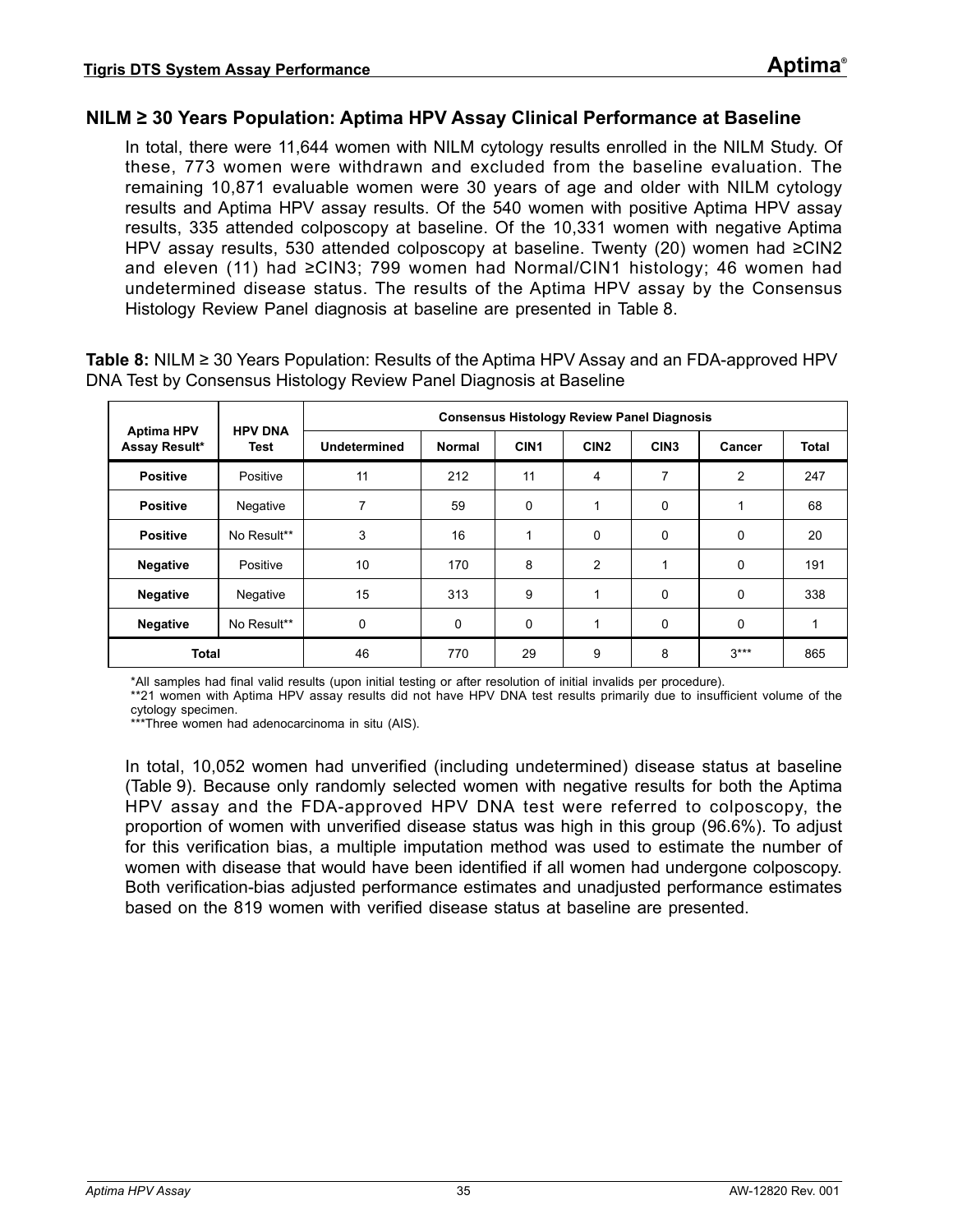<span id="page-35-0"></span>**Table 9:** NILM ≥ 30 Years Population: Classification of Evaluable NILM Women by Aptima HPV Assay and an FDA-approved HPV DNA Test Results, Disease Status (≥CIN2 and ≥CIN3), and Disease Verification Status at Baseline

|                                    | <b>HPV DNA</b><br>Test |                | <b>Verified Disease Status:</b><br>$\geq$ CIN2 |                                     |                                     | <b>Verified Disease Status:</b><br>$\geq$ CIN3 | <b>Unverified Disease</b><br><b>Status</b>                              |
|------------------------------------|------------------------|----------------|------------------------------------------------|-------------------------------------|-------------------------------------|------------------------------------------------|-------------------------------------------------------------------------|
| <b>Aptima HPV</b><br>Assay Result* |                        | Total<br>Women | <b>Diseased</b><br>Women<br>(2CIN2)            | Non-Diseased<br>Women<br>$(<$ CIN2) | <b>Diseased</b><br>Women<br>(2CIN3) | Women<br>$(<$ CIN3)                            | Non-Diseased Women with Unknown<br><b>Disease Status</b><br>(% Unknown) |
| <b>Positive</b>                    | Positive               | 360            | 13                                             | 223                                 | 9                                   | 227                                            | 124 (34.4%)                                                             |
| <b>Positive</b>                    | Negative               | 150            | $\overline{2}$                                 | 59                                  | 1                                   | 60                                             | 89 (59.3%)                                                              |
| <b>Positive</b>                    | No Result**            | 30             | 0                                              | 17                                  | $\Omega$                            | 17                                             | 13 (43.3%)                                                              |
| <b>Negative</b>                    | Positive               | 306            | 3                                              | 178                                 | 1                                   | 180                                            | 125 (40.8%)                                                             |
| <b>Negative</b>                    | Negative               | 9420           | 1                                              | 322                                 | $\Omega$                            | 323                                            | 9097 (96.6%)                                                            |
| <b>Negative</b>                    | No Result**            | 605            | 1                                              | 0                                   | 0                                   | 1                                              | 604 (99.8%)                                                             |
| <b>Total</b>                       |                        | 10,871         | 20                                             | 799                                 | 11                                  | 808                                            | 10,052 (92.5%)                                                          |

\*All samples had final results (upon initial testing or after resolution of initial invalids per procedure).

\*\*635 women with Aptima HPV assay results did not have HPV DNA test results primarily due to insufficient volume of the cytology specimen.

The adjusted prevalence of ≥CIN2 and ≥CIN3 in women with NILM cytology results were 0.9% and 0.4%, respectively. The adjusted absolute and relative risk estimates for detection of ≥CIN2 and ≥CIN3 at baseline are shown in [Table 10](#page-36-0). The adjusted relative risk of ≥CIN2 was 8.1 (95% CI: 2.3, 28.1), indicating that a woman who was Aptima HPV assay positive is 8.1 times as likely to have ≥CIN2 than a woman who is Aptima HPV assay negative. The adjusted relative risk of ≥CIN3 was 34.5 (95% CI: 2.7, 443.3). The unadjusted absolute and relative risk estimates for detection of ≥CIN2 and ≥CIN3 at baseline are shown overall in [Table 11](#page-36-1) and by age group in [Table 12](#page-37-0).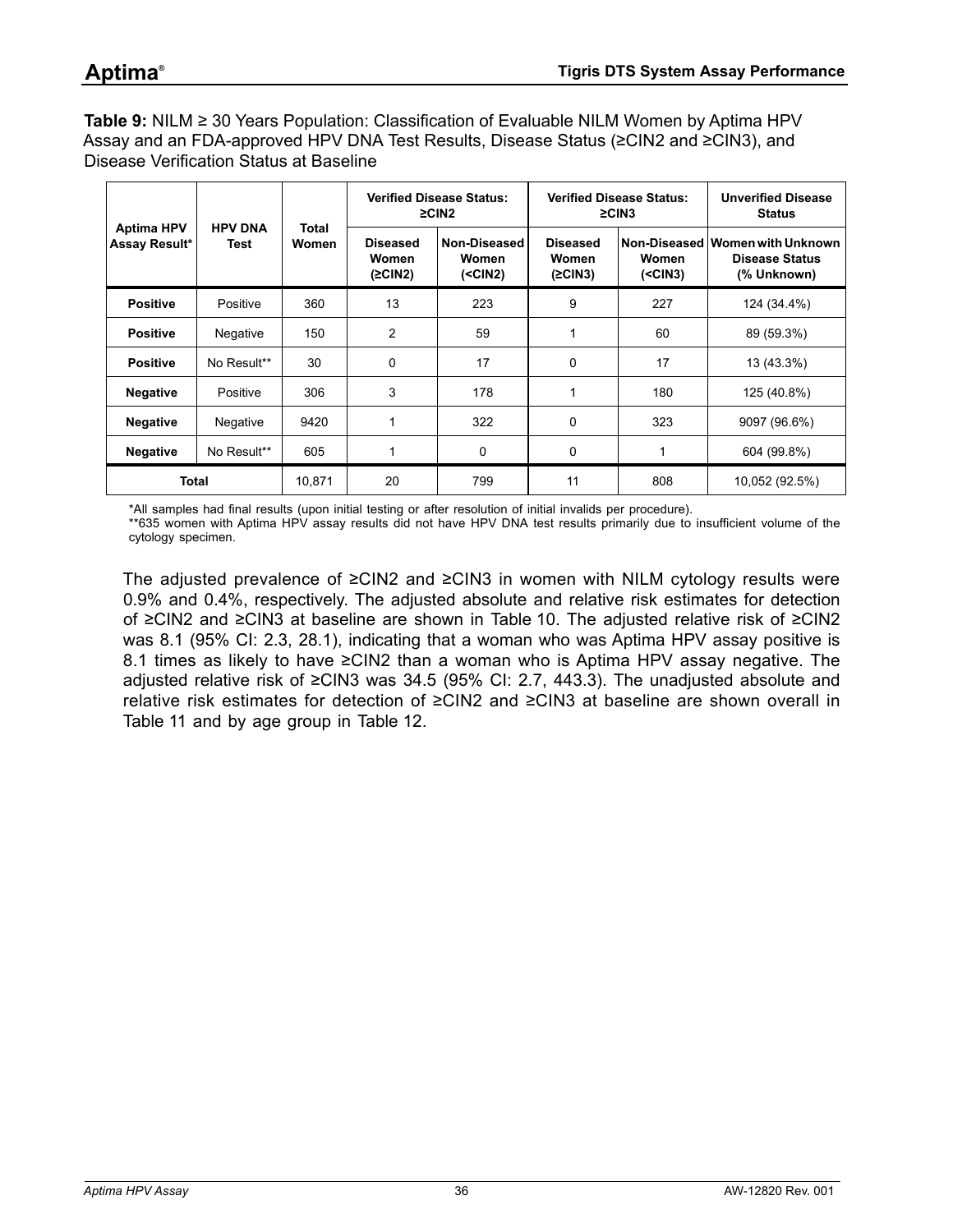**Table 10:** NILM ≥ 30 Years Population: Absolute and Relative Risks of ≥CIN2 and ≥CIN3 for Results of the Aptima HPV Assay and an FDA-approved HPV DNA Test (Verification-Bias Adjusted Estimates) at Baseline

|             |                     | <b>Aptima HPV Assay</b>          |                                  | <b>HPV DNA Test</b>              |                                  |  |  |
|-------------|---------------------|----------------------------------|----------------------------------|----------------------------------|----------------------------------|--|--|
|             | <b>Assay Result</b> | <b>Absolute Risk</b><br>(95% CI) | <b>Relative Risk</b><br>(95% CI) | <b>Absolute Risk</b><br>(95% CI) | <b>Relative Risk</b><br>(95% CI) |  |  |
|             | <b>Positive</b>     | 4.7<br>(2.9, 7.6)                | 8.1                              | 3.7<br>(2.3, 6.0)                | 7.3                              |  |  |
| $\geq$ CIN2 | <b>Negative</b>     | 0.6(0.2, 1.9)                    | (2.3, 28.1)                      | 0.5<br>(0.1, 2.1)                | (1.6, 33.4)                      |  |  |
|             | Prevalence (%)      |                                  | 0.9                              |                                  | 0.9                              |  |  |
|             | <b>Positive</b>     | 3.3<br>(1.4, 7.6)                | 34.5                             | 2.3<br>(1.3, 4.1)                | 21.0                             |  |  |
| $\geq$ CIN3 | <b>Negative</b>     | 0.1<br>(0.0, 1.6)                | (2.7, 443.3)                     | 0.1<br>(0.0, 2.4)                | (1.0, 423.4)                     |  |  |
|             | Prevalence (%)      |                                  | 0.4                              | 0.4                              |                                  |  |  |

**Table 11:** NILM ≥ 30 Years Population: Absolute and Relative Risks of ≥CIN2 and ≥CIN3 for Results of the Aptima HPV Assay and an FDA-approved HPV DNA Test (Unadjusted Estimates) at Baseline

|                |                     | <b>Aptima HPV Assay</b><br>$N = 819$ |                                  | <b>HPV DNA Test</b><br>$N = 801*$ |                                  |  |
|----------------|---------------------|--------------------------------------|----------------------------------|-----------------------------------|----------------------------------|--|
|                | <b>Assay Result</b> | <b>Absolute Risk</b><br>(95% CI)     | <b>Relative Risk</b><br>(95% CI) | <b>Absolute Risk</b><br>(95% CI)  | <b>Relative Risk</b><br>(95% CI) |  |
|                | <b>Positive</b>     | 4.8 (15/314)<br>(3.4, 5.8)           | 4.8                              | 3.8(16/417)<br>(2.9, 4.4)         | 4.9                              |  |
| $\geq$ CIN2    | <b>Negative</b>     | 1.0(5/505)<br>(0.4, 1.9)             | (1.8, 13.1)                      | 0.8(3/384)<br>(0.2, 1.9)          | (1.4, 16.7)                      |  |
|                | Prevalence (%)      | 2.4 (20/819)                         |                                  | 2.4 (19/801)                      |                                  |  |
|                | <b>Positive</b>     | 3.2(10/314)<br>(2.2, 3.7)            | 16.1                             | 2.4 (10/417)<br>(1.6, 2.7)        | 9.2                              |  |
| $\geq$ CIN3    | <b>Negative</b>     | 0.2(1/505)<br>(0.0, 0.9)             | (2.1, 125)                       | 0.3(1/384)<br>(0.0, 1.1)          | (1.2, 71.6)                      |  |
| Prevalence (%) |                     | 1.3 (11/819)                         |                                  | 1.4 (11/801)                      |                                  |  |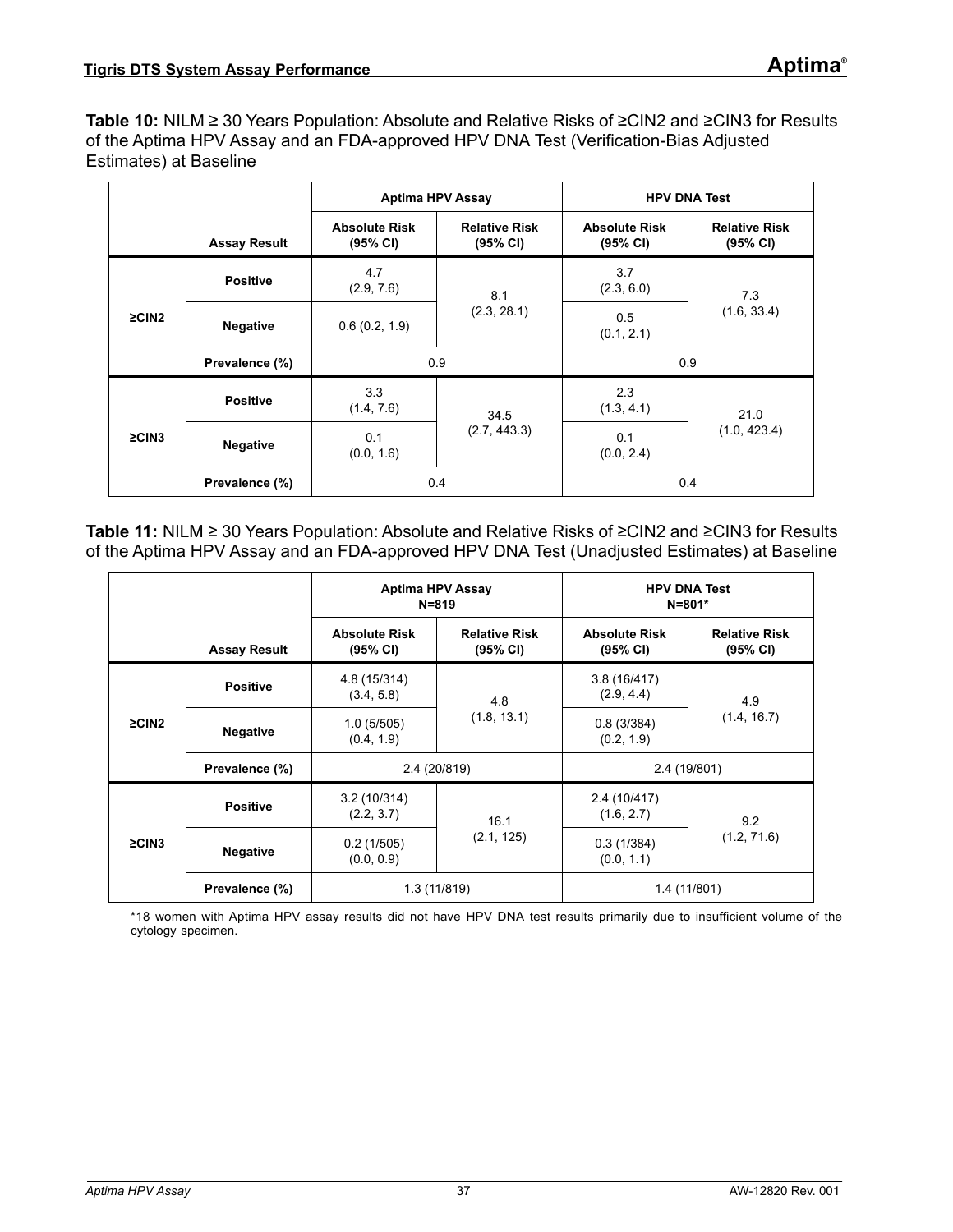**Table 12:** NILM ≥ 30 Years Population: Absolute and Relative Risks of ≥CIN2 and ≥CIN3 for Results of the Aptima HPV Assay and an FDA-approved HPV DNA Test by Age Group (Unadjusted Estimates) at Baseline

|             |                |                     | <b>Aptima HPV Assay</b><br><b>HPV DNA Test</b><br>$N = 819$<br>$N = 801*$ |                                  |                                  |                                  |
|-------------|----------------|---------------------|---------------------------------------------------------------------------|----------------------------------|----------------------------------|----------------------------------|
|             | Age            | <b>Assay Result</b> | <b>Absolute Risk</b><br>(95% CI)                                          | <b>Relative Risk</b><br>(95% CI) | <b>Absolute Risk</b><br>(95% CI) | <b>Relative Risk</b><br>(95% CI) |
|             |                |                     |                                                                           | $N = 384$                        |                                  | $N = 377$                        |
|             | 30 to 39       | <b>Positive</b>     | 4.8 (8/167)<br>(2.1, 9.2)                                                 | 10.4                             | 3.2(7/216)<br>(1.3, 6.6)         | 2.6                              |
|             | <b>Years</b>   | Negative            | 0.5(1/217)<br>(0.0, 2.5)                                                  | (1.3, 82.3)                      | 1.2(2/161)<br>(0.2, 4.4)         | (0.5, 12.4)                      |
|             |                | Prevalence (%)      |                                                                           | 2.3(9/384)                       |                                  | 2.4(9/377)                       |
|             | $\geq$ CIN2    |                     |                                                                           | $N = 435$                        |                                  | $N = 424$                        |
|             | $\geq 40$      | <b>Positive</b>     | 4.8(7/147)<br>(1.9, 9.6)                                                  | 3.4                              | 4.5 (9/201)<br>(2.1, 8.3)        | 10.0                             |
|             | <b>Years</b>   | <b>Negative</b>     | 1.4 (4/288)<br>(0.4, 3.5)                                                 | (1.0, 11.5)                      | 0.4(1/223)<br>(0.0, 2.5)         | (1.3, 78.1)                      |
|             |                | Prevalence (%)      | 2.5(11/435)                                                               |                                  | 2.4 (10/424)                     |                                  |
|             |                |                     | $N = 384$                                                                 |                                  |                                  | $N = 377$                        |
|             | 30 to 39       | <b>Positive</b>     | 3.0(5/167)<br>(1.0, 6.8)                                                  | 6.5                              | 2.3(5/216)<br>(0.8, 5.3)         | 3.7                              |
|             | <b>Years</b>   | <b>Negative</b>     | 0.5(1/217)<br>(0.0, 2.5)                                                  | (0.8, 55.1)                      | 0.6(1/161)<br>(0.0, 3.4)         | (0.4, 31.6)                      |
|             |                | Prevalence (%)      |                                                                           | 1.6(6/384)                       |                                  | 1.6(6/377)                       |
| $\geq$ CIN3 |                |                     |                                                                           | $N = 435$                        |                                  | $N = 424$                        |
|             | $\geq 40$      | <b>Positive</b>     | 3.4(5/147)<br>(1.1, 7.8)                                                  |                                  | 2.5(5/201)<br>(0.8, 5.7)         |                                  |
|             | Years          | Negative            | 0.0(0/288)<br>(0.0, 1.3)                                                  | Not Calculable                   | 0.0(0/223)<br>(0.0, 1.6)         | Not Calculable                   |
|             | Prevalence (%) |                     | 1.1(5/435)                                                                | 1.2(5/424)                       |                                  |                                  |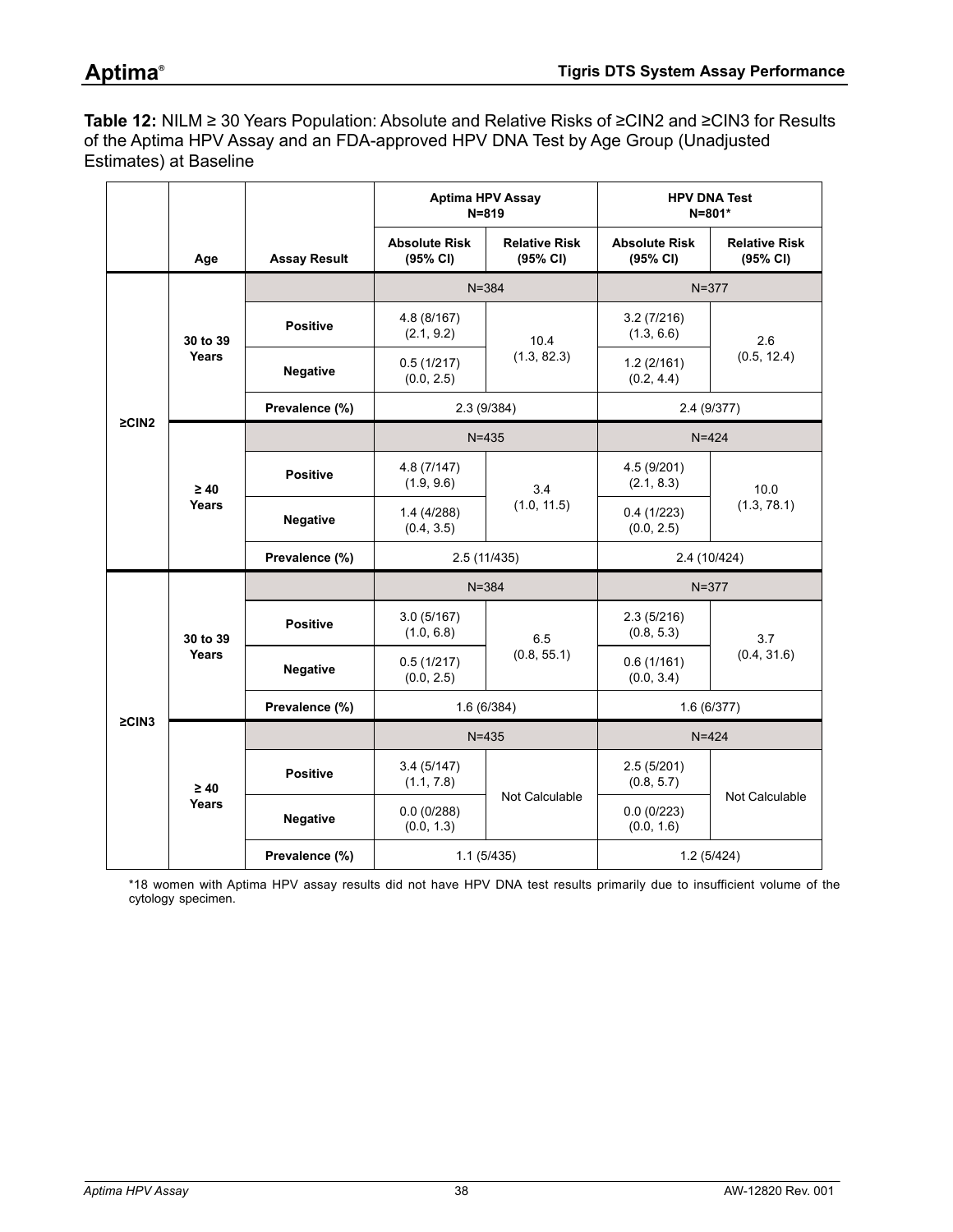Adjusted clinical performance estimates of the Aptima HPV assay including sensitivity, specificity, PPV, and NPV for the detection of ≥CIN2 and ≥CIN3 are shown in [Table 13,](#page-38-0) as are the estimates for the FDA-approved HPV DNA test. Unadjusted clinical performance estimates are shown in [Table 14](#page-39-0). The Aptima HPV assay and the FDA-approved HPV DNA test had similar sensitivity, whereas specificity was significantly higher for the Aptima HPV assay (non-overlapping 95% CIs). Predictive value estimates of the Aptima HPV assay were clinically relevant and similar to the estimates for the FDA-approved HPV DNA test. NPVs were similar but for the detection of ≥CIN2, the PPV for the Aptima HPV assay was slightly higher than PPV for the FDA-approved HPV DNA test (4.7% vs 3.7%).

<span id="page-38-0"></span>**Table 13:** NILM ≥ 30 Years Population: Performance of the Aptima HPV Assay and an FDAapproved HPV DNA Test for Detection of ≥CIN2 and ≥CIN3 (Verification-Bias Adjusted Estimates) at Baseline

|             |                 | <b>Aptima HPV Assay</b> |              | <b>HPV DNA Test</b> |              |  |
|-------------|-----------------|-------------------------|--------------|---------------------|--------------|--|
|             | Performance     | <b>Estimate</b>         | (95% CI)     | <b>Estimate</b>     | (95% CI)     |  |
|             | Sensitivity (%) | 31.0                    | (5.9, 56.1)  | 35.4                | (3.8, 66.9)  |  |
|             | Specificity (%) | 95.2                    | (94.8, 95.6) | 93.7                | (93.2, 94.2) |  |
| $\geq$ CIN2 | <b>PPV</b> (%)  | 4.7                     | (2.9, 7.6)   | 3.7                 | (2.3, 6.0)   |  |
|             | <b>NPV (%)</b>  | 99.4                    | (98.1, 99.8) | 99.5                | (97.9, 99.9) |  |
|             | Prevalence (%)  | 0.9                     |              | 0.9                 |              |  |
|             | Sensitivity (%) | 61.5                    | (14.0, 100)  | 56.4                | (0.4, 100)   |  |
|             | Specificity (%) | 95.2                    | (94.8, 95.6) | 93.6                | (93.1, 94.1) |  |
| $\geq$ CIN3 | <b>PPV (%)</b>  | 3.3                     | (1.4, 7.6)   | 2.3                 | (1.3, 4.1)   |  |
|             | <b>NPV</b> (%)  | 99.9                    | (98.4, 100)  | 99.9                | (97.6, 100)  |  |
|             | Prevalence (%)  | 0.4                     |              | 0.4                 |              |  |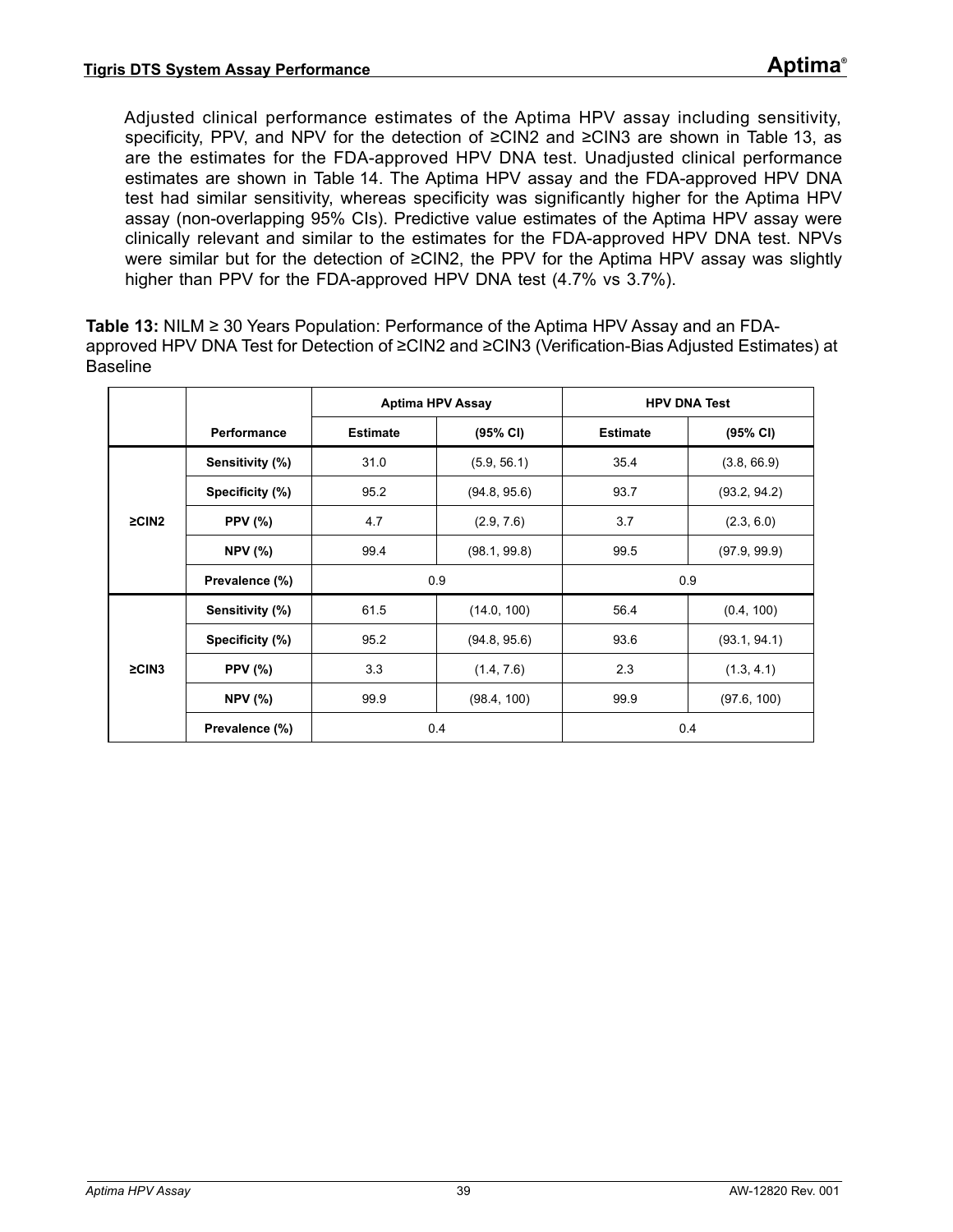<span id="page-39-0"></span>**Table 14:** NILM ≥ 30 Years Population: Performance of the Aptima HPV Assay and an FDAapproved HPV DNA Test for Detection of ≥CIN2 and ≥CIN3 (Unadjusted Estimates) at Baseline

|             |                 |                   | <b>Aptima HPV Assay</b><br>$N = 819$ |                   | <b>HPV DNA Test</b><br>$N = 801*$ |  |
|-------------|-----------------|-------------------|--------------------------------------|-------------------|-----------------------------------|--|
|             | Performance     | <b>Estimate</b>   | (95% CI)                             | <b>Estimate</b>   | (95% CI)                          |  |
|             | Sensitivity (%) | 75.0<br>(15/20)   | (53.1, 88.8)                         | 84.2<br>(16/19)   | (62.4, 94.5)                      |  |
|             | Specificity (%) | 62.6<br>(500/799) | (59.2, 65.9)                         | 48.7<br>(381/782) | (45.2, 52.2)                      |  |
| $\geq$ CIN2 | <b>PPV (%)</b>  | 4.8<br>(15/314)   | (3.4, 5.8)                           | 3.8<br>(16/417)   | (2.9, 4.4)                        |  |
|             | <b>NPV (%)</b>  | 99.0<br>(500/505) | (98.1, 99.6)                         | 99.2<br>(381/384) | (98.1, 99.8)                      |  |
|             | Prevalence (%)  |                   | 2.4 (20/819)                         |                   | 2.4 (19/801)                      |  |
|             | Sensitivity (%) | 90.9<br>(10/11)   | (62.3, 98.4)                         | 90.9<br>(10/11)   | (62.3, 98.4)                      |  |
|             | Specificity (%) | 62.4<br>(504/808) | (59.0, 65.7)                         | 48.5<br>(383/790) | (45.0, 52.0)                      |  |
| $\geq$ CIN3 | <b>PPV (%)</b>  | 3.2<br>(10/314)   | (2.2, 3.7)                           | 2.4<br>(10/417)   | (1.6, 2.7)                        |  |
|             | <b>NPV (%)</b>  | 99.8<br>(504/505) | (99.1, 100)                          | 99.7<br>(383/384) | (98.9, 100)                       |  |
|             | Prevalence (%)  | 1.3(11/819)       |                                      | 1.4 (11/801)      |                                   |  |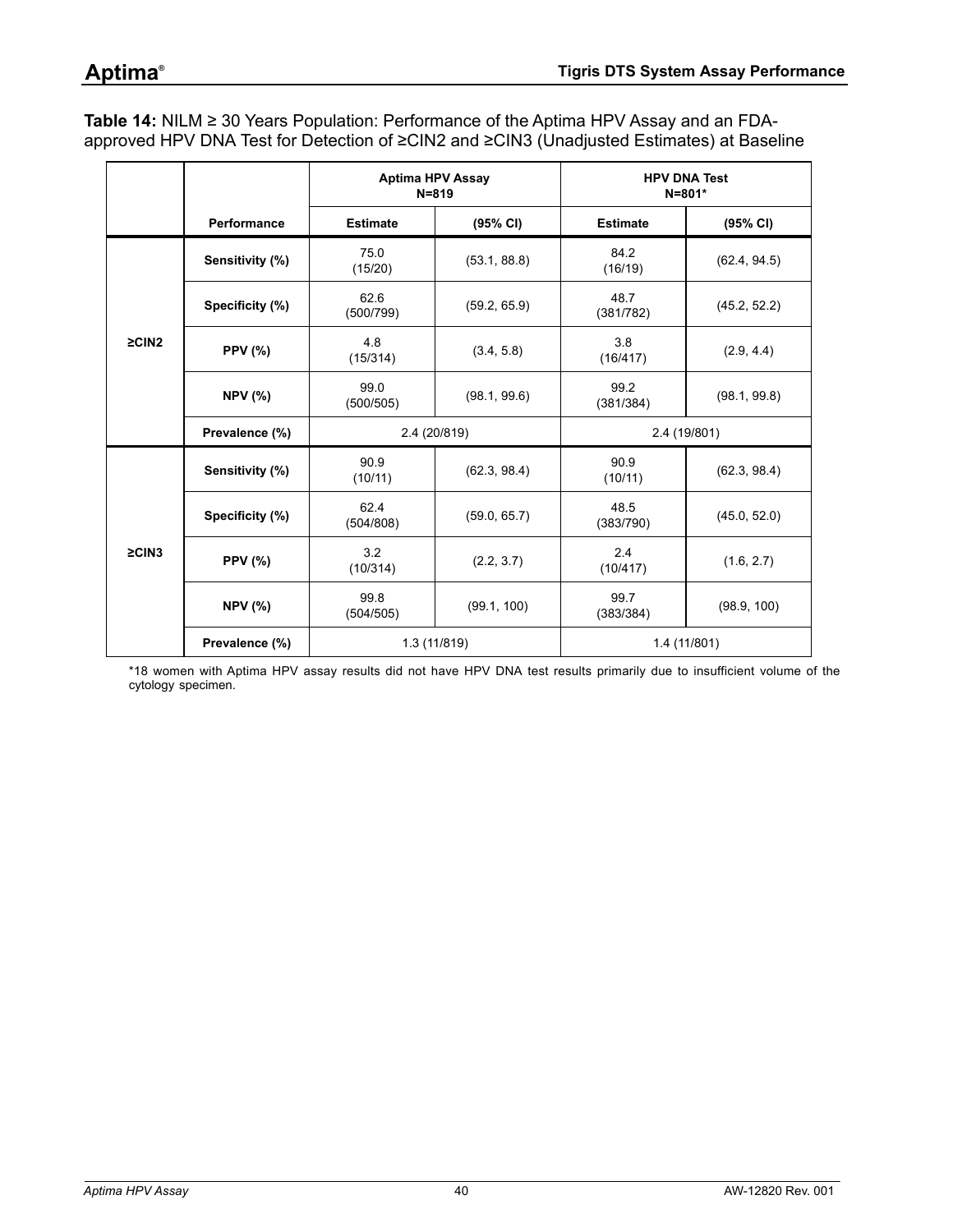Direct comparison of the Aptima HPV assay and the FDA-approved HPV DNA test demonstrates similar sensitivity and statistically significant improved specificity of the Aptima HPV assay over the FDA-approved HPV DNA test for detection of ≥CIN2 as shown by the ratios of true positive and false positive rates ([Table 15](#page-40-0) and [Table 16,](#page-40-1) respectively).

<span id="page-40-0"></span>**Table 15:** NILM ≥ 30 Years Population: Ratio of True Positive Rates (Aptima HPV Assay/ FDA-approved HPV DNA Test) for Women with ≥CIN2 (Unadjusted Estimates) at Baseline

|                                                                  |                 | <b>HPV DNA Test</b> |                 |            |
|------------------------------------------------------------------|-----------------|---------------------|-----------------|------------|
|                                                                  |                 | <b>Positive</b>     | <b>Negative</b> | Total      |
| <b>Aptima HPV Assay</b>                                          | <b>Positive</b> | 13                  | $\mathcal{P}$   | 15 (78.9%) |
|                                                                  | <b>Negative</b> | 3                   |                 | 4          |
|                                                                  | Total           | 16 (84.2%)          | 3               | 19         |
| Ratio of True Positive Rates = 0.94 (15/16) (95% CI: 0.67, 1.20) |                 |                     |                 |            |

<span id="page-40-1"></span>**Table 16:** NILM ≥ 30 Years Population: Ratio of False Positive Rates (Aptima HPV Assay/ FDA-approved HPV DNA Test) for Women with <CIN2 (Unadjusted Estimates) at Baseline

|                                                                     |                 | <b>HPV DNA Test</b> |                 |             |  |
|---------------------------------------------------------------------|-----------------|---------------------|-----------------|-------------|--|
|                                                                     |                 | <b>Positive</b>     | <b>Negative</b> | Total       |  |
| <b>Aptima HPV Assay</b>                                             | <b>Positive</b> | 223                 | 59              | 282 (36.1%) |  |
|                                                                     | <b>Negative</b> | 178                 | 322             | 500         |  |
|                                                                     | <b>Total</b>    | 401 (51.3%)         | 381             | 782         |  |
| Ratio of False Positive Rates = 0.70 (282/401) (95% CI: 0.64, 0.77) |                 |                     |                 |             |  |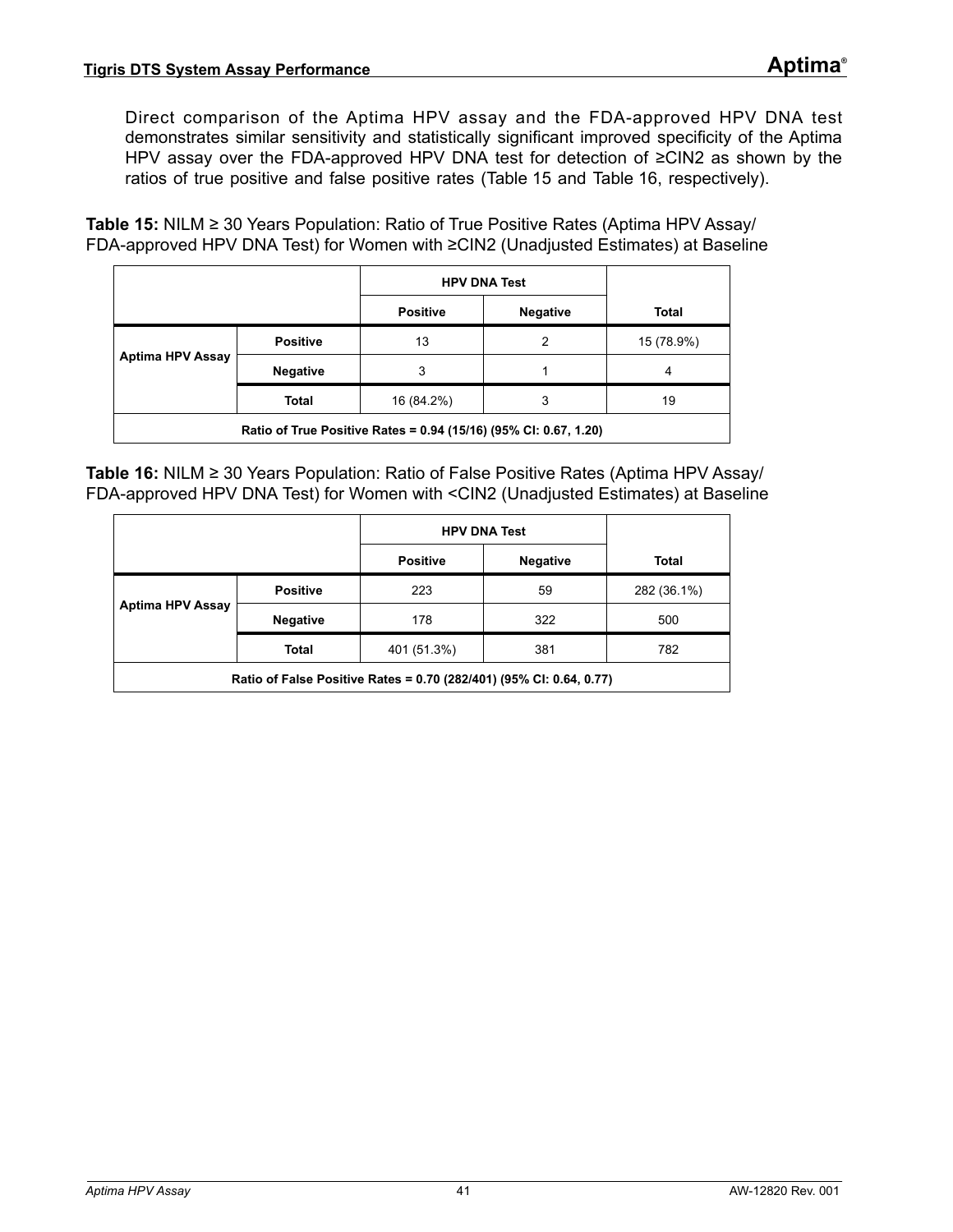### **NILM ≥ 30 Years Population: Aptima HPV Assay Clinical Performance After 3 Years of Follow-up**

There were 10,854 evaluable women 30 years of age and older with NILM cytology results and valid Aptima HPV assay results at baseline who were eligible for the Follow-up Phase. Of the women without ≥CIN2, 66.9% (7,251/10,834) of women completed a year 1 follow-up Pap visit, 60.2% (6,522/10,825) the year 2, and 58.6% (6,344/10,818) the year 3. Overall, 58.8% (6,380/10,854) of the women completed the study (had ≥CIN2 at baseline or during follow-up, and/or completed required visits).

Of the 10,854 women, 540 (5.0%) had positive Aptima HPV assay results at baseline. Of these 540 women, 263 (48.7%) had either positive or negative 3-year disease status based on cytology or colposcopy/biopsy results. The remaining 10,314 women had negative Aptima HPV assay results at baseline. Of these 10,314 women, 5,943 (57.6%) had either positive or negative 3-year disease status. Of the 6,206 women with 3-year disease status, 47 women had ≥CIN2 including 23 with ≥CIN3; 6,159 women had normal/CIN1 by Consensus Histology Review Panel. The baseline results of the Aptima HPV assay and FDA-approved HPV DNA assay, and the 3-year disease status (includes baseline and follow-up evaluation) by Consensus Histology Review Panel are presented in [Table 17](#page-41-0).

<span id="page-41-0"></span>**Table 17:** NILM ≥ 30 Years Population: Classification of Women Eligible for the Follow-up Phase by Baseline Aptima HPV Assay, Baseline FDA-approved HPV DNA Test Results, and Disease Status (≥CIN2, ≥CIN3, Unverified) Determined in the Baseline and Follow-up Phases

| <b>Aptima HPV</b>      |                               |                          | <b>Verified Disease</b><br>Status: ≥CIN2 |                                                | <b>Verified Disease</b><br>Status: ≥CIN3 |                                                | <b>Unverified Disease Status</b> |                |
|------------------------|-------------------------------|--------------------------|------------------------------------------|------------------------------------------------|------------------------------------------|------------------------------------------------|----------------------------------|----------------|
| Assay<br><b>Result</b> | <b>HPV DNA</b><br><b>Test</b> | Total Women   Diseased ! | Women<br>(2CIN2)                         | Non-<br><b>Diseased</b><br>Women<br>$(<$ CIN2) | <b>Diseased</b><br>Women<br>(2CIN3)      | Non-<br><b>Diseased</b><br>Women<br>$(<$ CIN3) | Lost to<br>Follow-up             | Indeterminate* |
| <b>Positive</b>        | Positive                      | 360                      | 22                                       | 154                                            | 15                                       | 161                                            | 165                              | 19             |
| <b>Positive</b>        | Negative                      | 150                      | 2                                        | 72                                             | 1                                        | 73                                             | 68                               | 8              |
| <b>Positive</b>        | No Result**                   | 30                       | $\overline{2}$                           | 11                                             | 1                                        | 12                                             | 14                               | 3              |
| <b>Negative</b>        | Positive                      | 304                      | 6                                        | 146                                            | 3                                        | 149                                            | 133                              | 19             |
| <b>Negative</b>        | Negative                      | 9.405                    | 14                                       | 5.455                                          | 3                                        | 5.466                                          | 3.735                            | 201            |
| <b>Negative</b>        | No Result**                   | 605                      |                                          | 321                                            | $\Omega$                                 | 322                                            | 269                              | 14             |
|                        | <b>Total</b>                  | 10.854                   | 47                                       | 6.159                                          | 23                                       | 6.183                                          | 4,384                            | 264            |

\*Women who had abnormal cytology test results during follow-up and who did not have a subsequent Consensus Histology Review Panel result, and women with inadequate cytology at their last visit. 174 women with indeterminate disease status completed follow-up per protocol.

\*\*635 women with Aptima HPV assay results did not have HPV DNA test results primarily due to insufficient volume of cytology specimen.

The 3-year cumulative risk of disease (≥CIN2 and ≥CIN3) are based on Kaplan-Meier estimation (life-table analysis) and include disease detected at baseline or in follow-up. Women who had some indication of disease (ASC-US or more severe cytology results) but with no Consensus Histology Review Panel result were included in the analysis by using a multiple imputation method to predict the number of women with disease that would have been identified if the women had undergone colposcopy.

The 3-year cumulative absolute and relative risk estimates for detection of ≥CIN2 and ≥CIN3 are shown in [Table 18](#page-42-0).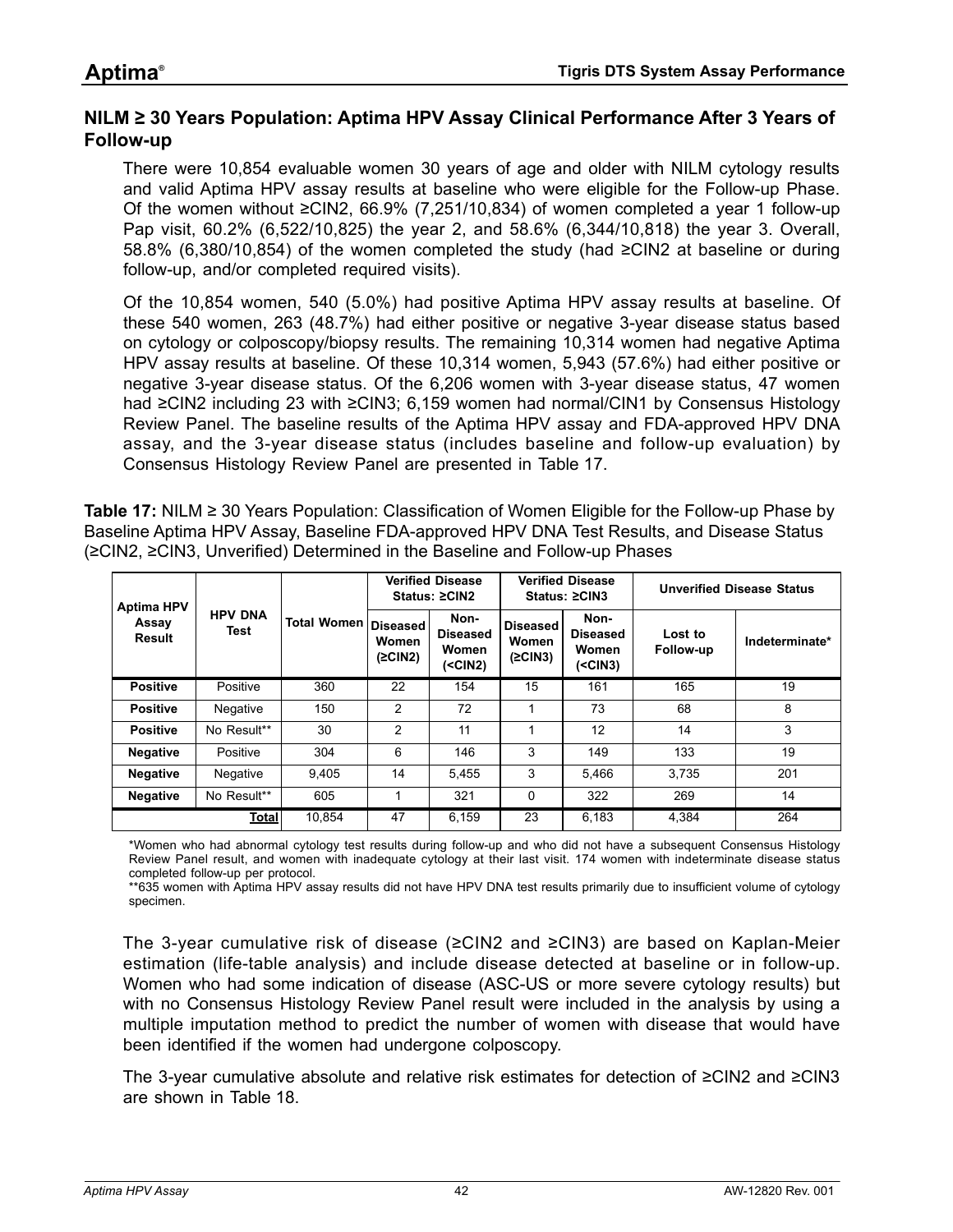<span id="page-42-0"></span>**Table 18:** NILM ≥ 30 Years Population: 3-Year Cumulative Absolute and Relative Risks\* of ≥CIN2 and ≥CIN3 for Results of the Aptima HPV Assay and an FDA-approved HPV DNA Test at Baseline

|                |                     | <b>Aptima HPV Assay</b>          |                                  | <b>HPV DNA Test</b>              |                                  |  |
|----------------|---------------------|----------------------------------|----------------------------------|----------------------------------|----------------------------------|--|
|                | <b>Assay Result</b> | <b>Absolute Risk</b><br>(95% CI) | <b>Relative Risk</b><br>(95% CI) | <b>Absolute Risk</b><br>(95% CI) | <b>Relative Risk</b><br>(95% CI) |  |
|                | <b>Positive</b>     | 7.39<br>(5.12, 10.59)            | 22.55                            | 6.42<br>(4.50, 9.13)             | 22.71                            |  |
| $\geq$ CIN2    | <b>Negative</b>     | 0.33<br>(0.21, 0.51)             | (12.68, 40.10)                   | 0.28<br>(0.17, 0.47)             | (12.19, 42.29)                   |  |
|                | Prevalence (%)      | 0.68                             |                                  | 0.68                             |                                  |  |
|                | <b>Positive</b>     | 4.66<br>(2.94, 7.36)             | 44.12                            | 4.14<br>(2.62, 6.52)             | 51.33                            |  |
| $\geq$ CIN3    | <b>Negative</b>     | 0.11<br>(0.04, 0.25)             | (16.91, 115.10)                  | 0.08<br>(0.03, 0.22)             | (17.74, 148.55)                  |  |
| Prevalence (%) |                     | 0.34                             |                                  | 0.35                             |                                  |  |

\*The 3-year cumulative risks adjusted for other possible biases were similar to the risks in this table. Because of anticipated differences in risks at year 1 and year 2 for the two groups of women in the follow-up study (those with colposcopy at baseline and those with no colposcopy at baseline), only the 3-year cumulative risk for the combined groups was reported.

The 3-year cumulated prevalence of ≥CIN2 and ≥CIN3 in women with NILM cytology results at baseline were 0.68% and 0.34%, respectively. The relative risk of ≥CIN2 was 22.55 (95% CI: 12.68, 40.10), indicating that a woman who was Aptima HPV assay positive is 22.55 times more likely to have ≥CIN2 than a woman who is Aptima HPV assay negative. The relative risk of ≥CIN3 was 44.12 (95% CI: 16.91, 115.10).

### **Aptima HPV Assay Agreement with a Composite Comparator**

The analytical performance of the Aptima HPV assay was assessed against a composite comparator consisting of an FDA-approved HPV DNA test and a validated reverse transcription-polymerase chain reaction (RT-PCR) sequencing test specific for E6/E7 mRNA from the same 14 HR HPV types detected by the Aptima HPV assay. Sequencing was performed by an external commercial laboratory.

Cervical specimens collected at baseline from the ASC-US and NILM populations of the CLEAR trial were tested by the comparator assays and compared to the Aptima HPV assay results.**[17](#page-80-0)** In total, 434 samples were tested, with 217 from each of the ASC-US and NILM populations. Women selected included approximately 150 randomly selected women with positive Aptima HPV assay results and <CIN2 disease, approximately 200 randomly selected women with negative Aptima HPV assay results and <CIN2 disease and all women identified with ≥CIN2 disease by consensus histology review at the time of sample selection (when about 80% of the trial enrollment was completed).

For the composite comparator analysis, samples were classified positive if the HPV DNA test and the E6/E7 RT-PCR sequencing test were both positive; negative if the HPV DNA test and the E6/E7 RT-PCR sequencing test were both negative; and indeterminate if the tests were discordant, or if one or both tests returned an invalid or indeterminate result.

Positive and negative percent agreements and associated 95% confidence intervals were calculated. Indeterminate results were not included in the agreement calculations. Results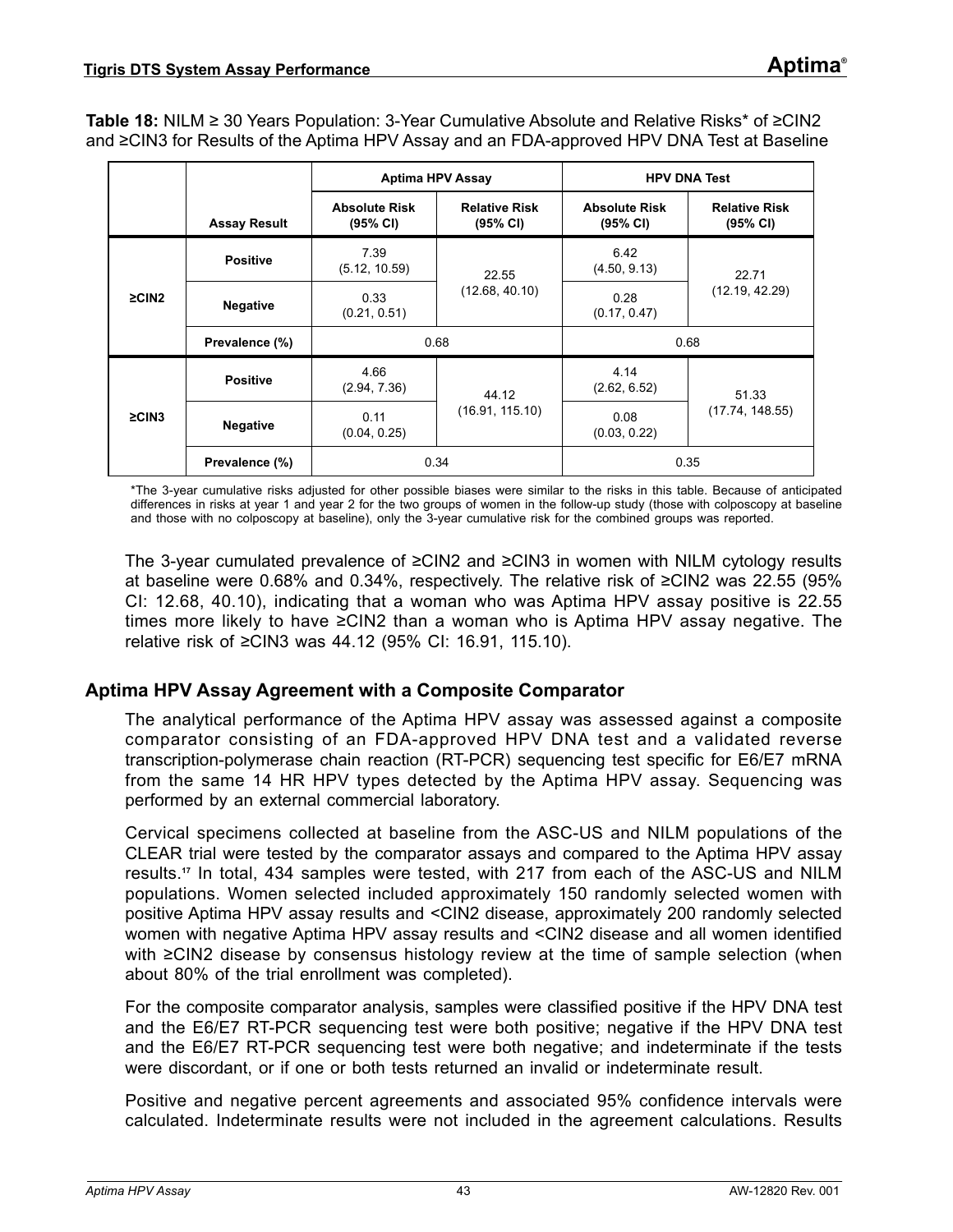are presented for the ASC-US population ( $\geq$  21 years) and the NILM population ( $\geq$  30 years) in [Table 19](#page-43-0)a and [Table 19b](#page-43-1), respectively.

<span id="page-43-0"></span>**Table 19a:** ASC-US ≥ 21 Years Population: Aptima HPV Assay Agreement Results with a Composite Comparator (n=217)

|                                                                       |                 | <b>Composite Comparator</b> |                 |               |       |
|-----------------------------------------------------------------------|-----------------|-----------------------------|-----------------|---------------|-------|
|                                                                       |                 | <b>Positive</b>             | <b>Negative</b> | Indeterminate | Total |
| Aptima HPV Assay                                                      | <b>Positive</b> | 89                          | 0               | 27            | 116   |
|                                                                       | <b>Negative</b> | 2                           | 86              | 13            | 101   |
|                                                                       | Total           | 91                          | 86              | 40            | 217   |
| <b>Positive Percent Agreement: 97.8% (89/91) (95% CI: 92.3, 99.4)</b> |                 |                             |                 |               |       |
| <b>Negative Percent Agreement: 100.0% (86/86) (95% CI: 95.7, 100)</b> |                 |                             |                 |               |       |

<span id="page-43-1"></span>**Table 19b:** NILM ≥ 30 Years Population: Aptima HPV Assay Agreement Results with a Composite Comparator (n=217)

|                                                                       |                 | <b>Composite Comparator</b> |                 |               |       |
|-----------------------------------------------------------------------|-----------------|-----------------------------|-----------------|---------------|-------|
|                                                                       |                 | <b>Positive</b>             | <b>Negative</b> | Indeterminate | Total |
| <b>Aptima HPV Assay</b>                                               | <b>Positive</b> | 55                          | 15              | 46            | 116   |
|                                                                       | <b>Negative</b> | 4                           | 63              | 34            | 101   |
|                                                                       | Total           | 59                          | 78              | 80            | 217   |
| <b>Positive Percent Agreement: 93.2% (55/59) (95% CI: 83.8, 97.3)</b> |                 |                             |                 |               |       |
| <b>Negative Percent Agreement: 80.8% (63/78) (95% CI: 70.7, 88.0)</b> |                 |                             |                 |               |       |

## **Clinical Cutoff Determination for the Aptima HPV Assay**

The clinical cutoff for detecting high-grade cervical disease ( $\geq$ CIN2) for the Aptima HPV assay was established based on the evaluation of approximately 1000 women with ASC-US cytology results enrolled into the ASC-US Study. The method<sup>[20](#page-80-1)</sup> used for selection of the cutoff was chosen to achieve the maximum sensitivity for detecting ≥CIN2 while maintaining a clinically acceptable level of specificity in the ASC-US population. Based on the method described above, the cutoff for the Aptima HPV assay was set at 0.50 S/CO.

## **Limit of Detection at the Clinical Cutoff**

The Limit of Detection (LOD) at the clinical cutoff is the concentration of HPV RNA that gives a positive result (above the clinical cutoff) 95% of the time. The LOD of the Aptima HPV assay was determined by testing dilution panels of in vitro transcripts (IVT) for all 14 high-risk genotypes and 4 HPV-infected cell lines: SiHa, HeLa, MS751 and ME180 (ATCC, Manassas, Virginia). For the IVT panels, specimen transport media was spiked with IVT at various concentrations and then diluted with individual negative ThinPrep liquid cytology specimens prior to testing. For the HPV-infected cell panels, pools of HPV-negative ThinPrep liquid cytology specimens were spiked with HPV-infected cells at various concentrations and then diluted with specimen transport media prior to testing. Thirty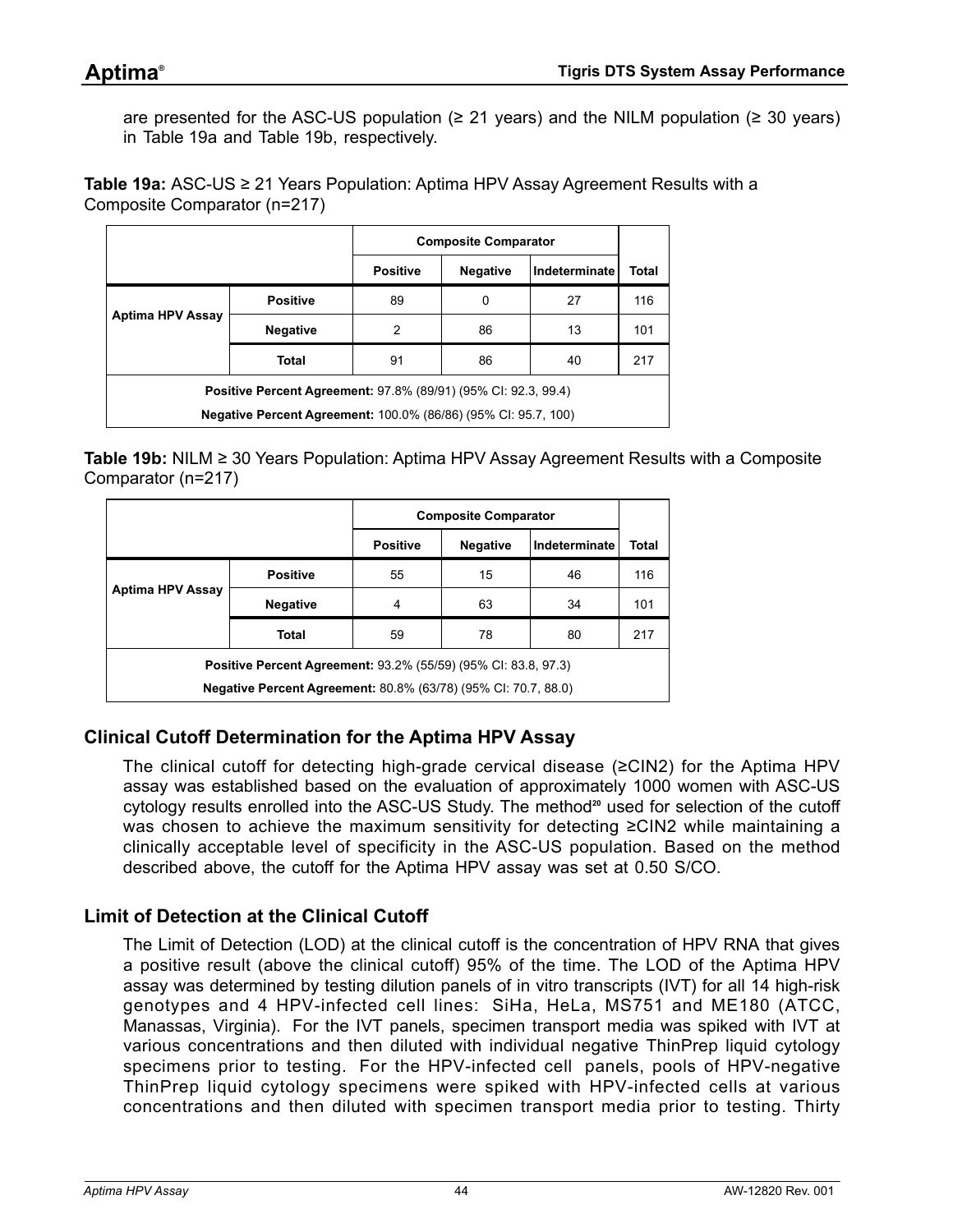replicates of each copy level were tested with each of two reagent lots for a total of 60 replicates. Testing was performed over 14 days, with 1 to 12 runs performed per day and 5 replicates of a given genotype and concentration tested in each run. The 95% detection limit was calculated from Probit regression analysis of the positivity results for each dilution panel.

The Probit analysis results, [Table 20](#page-44-0), show that HPV 16, 18, 31, 33, 35, 39, 45, 58, 59, and 68 had 95% detection limits less than 100 copies/reaction; and types 51, 52, 56, and 66 had 95% detection limits between 100 and 300 copies/reaction. The four cell lines tested had 95% detection limits less than 1 cell/reaction.

| <b>Target</b> | Limit of Detection*<br>(95% CI) |
|---------------|---------------------------------|
| <b>HPV 16</b> | 48.7 (36.6 - 72.2)              |
| <b>HPV 18</b> | 80.9 (60.4 - 118.4)             |
| <b>HPV 31</b> | 18.6 (14.2 - 27.3)              |
| <b>HPV 33</b> | 49.1 (37.0 - 71.3)              |
| <b>HPV 35</b> | 19.1 (14.2 - 29.1)              |
| <b>HPV 39</b> | 24.6 (19.1 - 34.4)              |
| <b>HPV 45</b> | $33.8(25.7 - 49.4)$             |
| <b>HPV 51</b> | 206.6 (157.5 - 297.7)           |
| <b>HPV 52</b> | 266.2 (205.5 - 373.8)           |
| <b>HPV 56</b> | 100.1 (81.9 - 129.9)            |
| <b>HPV 58</b> | $48.0(37.3 - 68.7)$             |
| <b>HPV 59</b> | 49.0 (36.4 - 75.9)              |
| <b>HPV 66</b> | 168.7 (129.6 - 241.1)           |
| <b>HPV 68</b> | $27.0(20.3 - 40.1)$             |
| SiHa          | $0.30(0.24 - 0.43)$             |
| HeLa          | $0.18(0.14 - 0.29)$             |
| <b>ME180</b>  | $0.11(0.09 - 0.16)$             |
| <b>MS751</b>  | $0.19(0.14 - 0.33)$             |

<span id="page-44-0"></span>**Table 20:** Limit of Detection at Clinical Cutoff of the Aptima HPV Assay

\*Copies per reaction for in vitro transcripts and cells per reaction for cell lines

### **Assay Precision**

Aptima HPV assay precision was evaluated in two studies using the same 20-member panel. Study 1 was conducted at 3 external testing sites and Study 2 was conducted in-house. The panel included 10 HPV-positive members with concentrations at or above the limit of detection of the assay (expected positivity:  $\geq$  95%), 4 HPV-positive members with concentrations below the limit of detection of the assay (expected positivity: >0% to <25%), and 6 HPV-negative members. HPV-positive panel members were prepared by spiking in vitro RNA transcripts (IVT) into specimen transport medium (STM) or HPV-infected cultured cells (SiHa, HeLa, ME180 and MS751; ATCC, Manassas, Virginia) into PreservCyt Solution. HPV-negative panel members were prepared with STM or pooled residual ThinPrep liquid cytology specimens.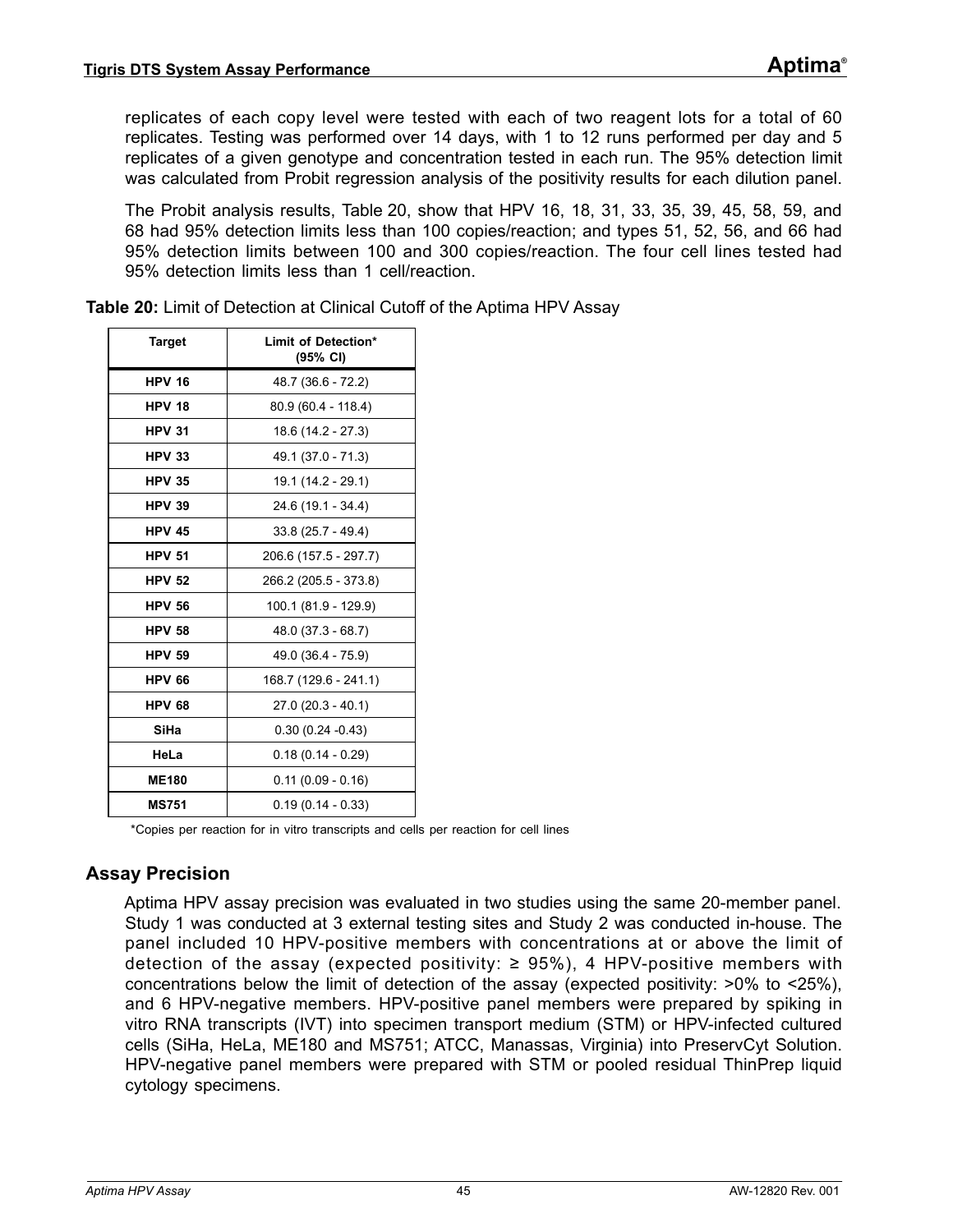In Study 1, 2 operators at each of the 3 testing sites (1 instrument per site) performed 1 Aptima HPV assay worklist per day over 3 days for each of 3 reagent lots. Each worklist contained 3 replicates of each of the reproducibility panel members. One hundred sixty-two (162) individual sample tubes were tested for each panel member (3 sites x 1 instrument x 2 operators x 3 lots x 3 worklists x 3 replicates). In Study 2, testing was conducted in-house over 20 days with a total of 162 reactions tested for each panel member (1 site x 3 instruments x 3 operators x 3 lots x 2 worklists x 3 replicates).

The panel members are described in [Table 21a](#page-46-0) (panel members with expected positive results) and [Table 21b](#page-47-0) (panel members with expected negative results), along with a summary of the agreement with expected results and analyte S/CO values at the 2.5th, 50th and 97.5th percentiles of the S/CO distribution. The analyte S/CO variability for the panel members with expected positive results is shown in [Table 22](#page-48-0) for Study 1 and [Table 23](#page-49-0) for Study 2.

Positive agreement for the HPV-positive panel members with concentrations at or above the limit of detection of the assay ranged from 95.1% to 100% in Study 1 and from 93.2% to 100% in Study 2 for 9 of the 10 panel members. The remaining HPV-positive panel member yielded 77.2% agreement in Study 1 and 79.0% agreement in Study 2, which was lower than expected, but was consistent between the 2 studies. Negative agreement for the HPV-high negative panel members with concentrations below the limit of detection of the assay ranged from 78.8% to 93.8% in Study 1 and from 82.1% to 95.7% in Study 2. Agreement with expected results for the HPV-negative panel members ranged from 96.9% to 100% in Study 1 and from 96.3% to 100% in Study 2.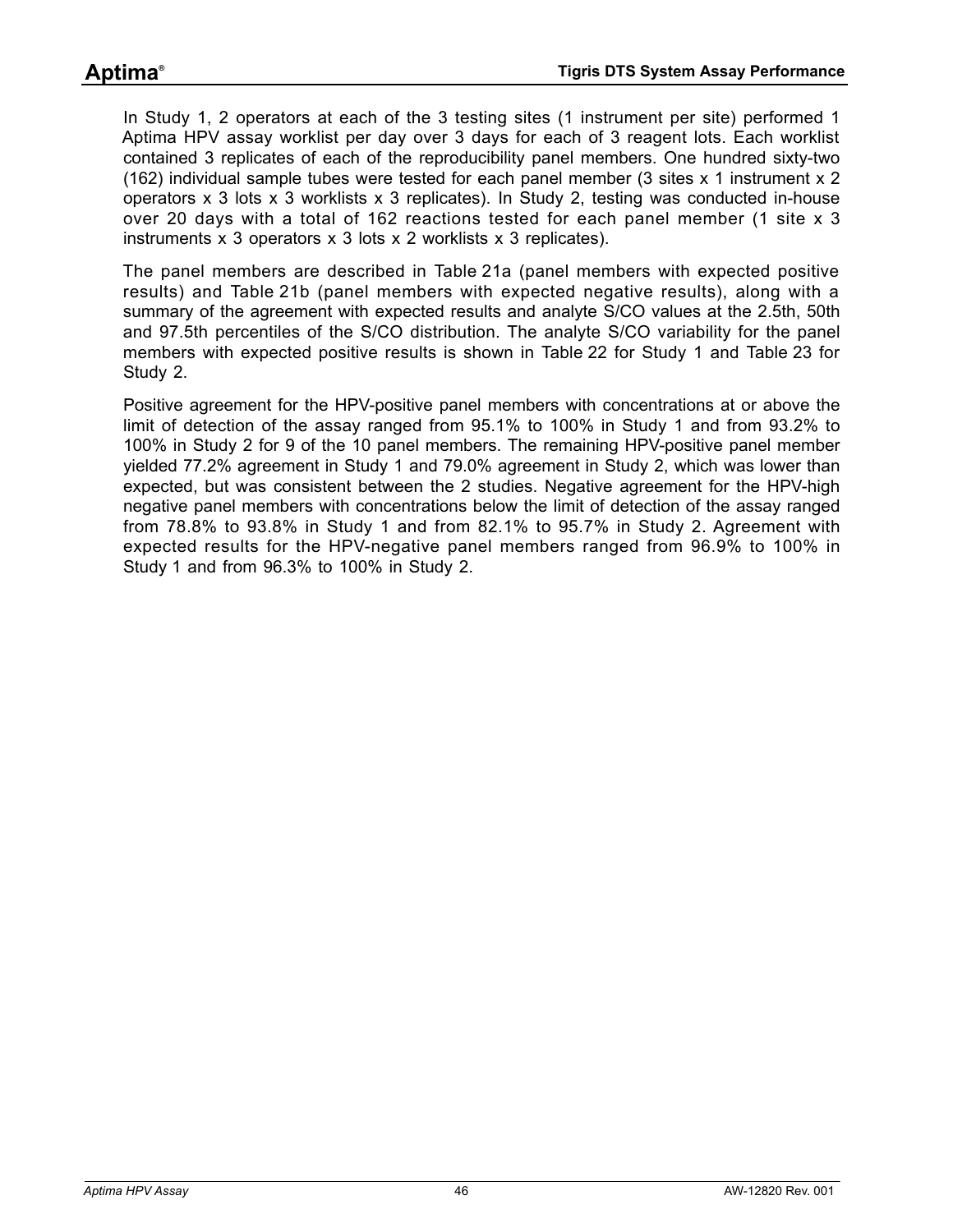<span id="page-46-0"></span>**Table 21a:** Aptima HPV Assay Precision Study 1 and 2: Panel Description, Positive Agreement, and Percentile Distribution of Analyte S/CO Values for Panel Members with Expected Positive Results

|                                                        | Study 1<br>(3 testing sites)   |                   |                                        |       | Study 2<br>(1 testing site)    |                                   |                     |             |  |  |
|--------------------------------------------------------|--------------------------------|-------------------|----------------------------------------|-------|--------------------------------|-----------------------------------|---------------------|-------------|--|--|
| <b>Panel Description</b><br>(copies or cells/reaction) | % positive agreement           |                   | Analyte S/CO<br><b>Percentile</b>      |       | % positive agreement           | Analyte S/CO<br><b>Percentile</b> |                     |             |  |  |
|                                                        | (95% CI)                       | 2.5 <sup>th</sup> | 50 <sup>th</sup><br>$97.5^{\text{th}}$ |       | (95% CI)                       | $2.5^{\text{th}}$                 | ${\bf 50}^{\rm th}$ | $97.5^{th}$ |  |  |
| <b>HPV 16 &amp; HPV 18</b><br>IVT (100 copies)         | 100 (161/161)<br>(97.7, 100)   | 20.73             | 23.45                                  | 26.31 | 100 (162/162)<br>(97.7, 100)   | 20.10                             | 23.21               | 26.33       |  |  |
| SiHa cells (3 cells) &<br>HeLa cells (7.5 cells)       | 100 (162/162)<br>(97.7, 100)   | 11.03             | 15.34                                  | 27.97 | 100 (162/162)<br>(97.7, 100)   | 12.49                             | 16.49               | 27.96       |  |  |
| HPV 18 IVT<br>$(100$ copies)                           | 100 (162/162)<br>(97.7, 100)   | 8.53              | 11.80                                  | 13.87 | 100 (160/160)<br>(97.7, 100)   | 9.02                              | 11.89               | 14.77       |  |  |
| HPV 16 IVT<br>$(100 \text{ copies})$                   | 100 (162/162)<br>(97.7, 100)   | 9.85              | 10.76                                  | 11.64 | 100 (162/162)<br>(97.7, 100)   | 9.32                              | 10.91               | 11.72       |  |  |
| MS751 cells<br>$(1$ cell)                              | 99.4 (161/162)<br>(96.6, 99.9) | 6.12              | 13.89                                  | 16.02 | 96.9 (157/162)<br>(93.0, 98.7) | 0.00                              | 14.51               | 16.61       |  |  |
| ME180 cells<br>$(0.3$ cells)                           | 95.1 (154/162)<br>(90.6, 97.5) | 0.00              | 7.28                                   | 9.31  | 93.2 (151/162)<br>(88.3, 96.2) | 0.00                              | 6.50                | 9.39        |  |  |
| HPV 18 IVT<br>(30 copies)                              | 99.4 (161/162)<br>(96.6, 99.9) | 3.02              | 9.31                                   | 13.25 | 100 (162/162)<br>(97.7, 100)   | 4.29                              | 8.73                | 13.62       |  |  |
| HPV 16 IVT<br>(30 copies)                              | 100 (162/162)<br>(97.7, 100)   | 8.23              | 10.94                                  | 11.83 | 97.5 (158/162)<br>(93.8, 99.0) | 4.34                              | 10.98               | 11.88       |  |  |
| <b>HeLa cells</b><br>$(2.5$ cells)                     | 100 (162/162)<br>(97.7, 100)   | 6.64              | 12.88                                  | 15.84 | 95.6 (152/159)<br>(91.2, 97.9) | 0.00                              | 12.85               | 16.83       |  |  |
| SiHa cells<br>$(1$ cell)*                              | 77.2 (125/162)<br>(70.1, 83.0) | 0.00              | 10.50                                  | 12.13 | 79.0 (128/162)<br>(72.1, 84.6) | 0.00                              | 10.54               | 11.77       |  |  |

IVT = in vitro transcript. IVT was spiked into STM and cells were spiked into PreservCyt Solution.

\*Expected % positive agreement ~95%; observed lower possibly due to manufacturing variability of the panel member.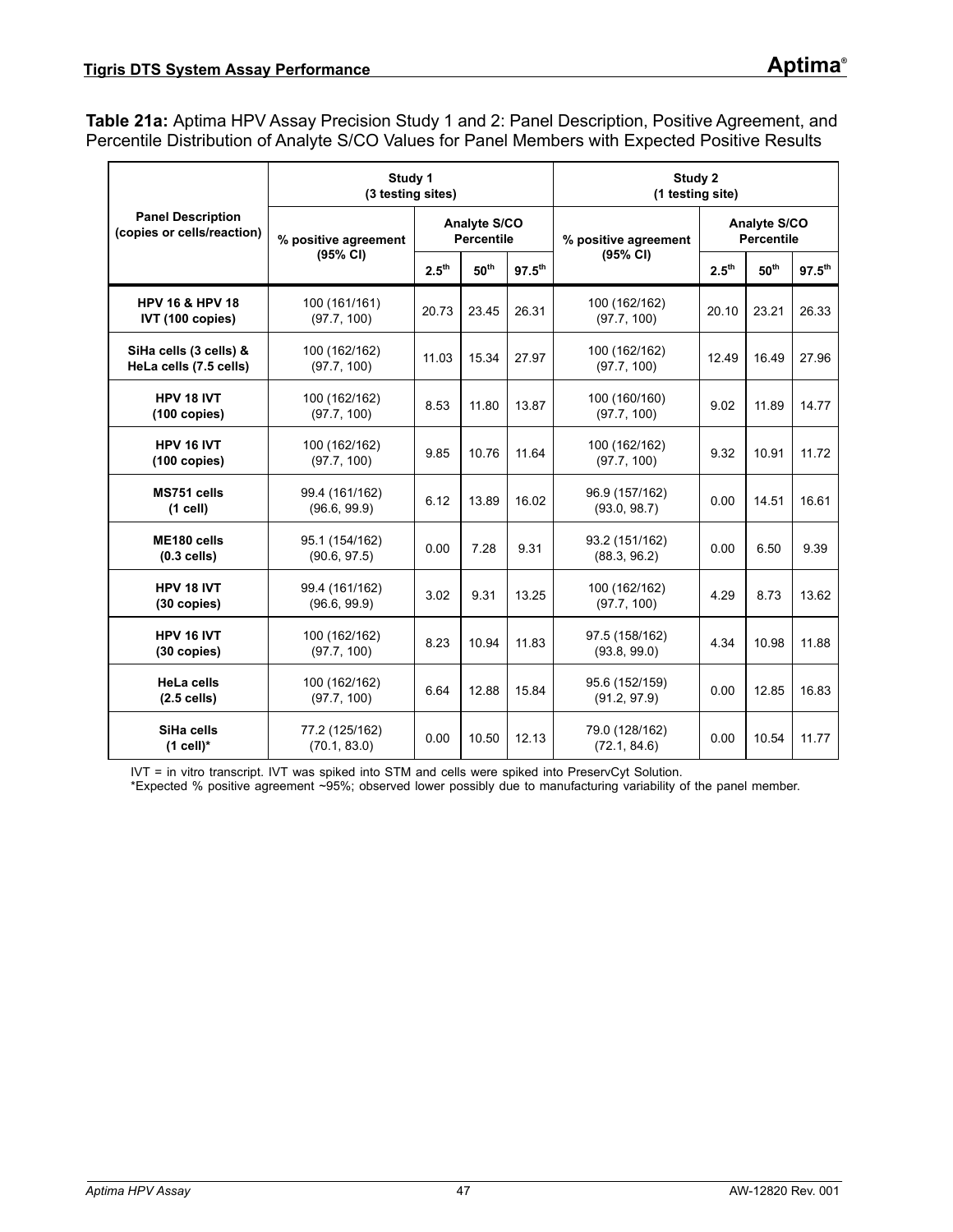<span id="page-47-0"></span>**Table 21b:** Aptima HPV Assay Precision Study 1 and 2: Panel Description, Negative Agreement, and Percentile Distribution of Analyte S/CO Values for Panel Members with Expected Negative **Results** 

|                                                        | Study 1<br>(3 testing sites)   |                                                      |                                   | Study 2<br>(1 testing site) |                                |                                          |                  |             |
|--------------------------------------------------------|--------------------------------|------------------------------------------------------|-----------------------------------|-----------------------------|--------------------------------|------------------------------------------|------------------|-------------|
| <b>Panel Description</b><br>(copies or cells/reaction) | % negative agreement           |                                                      | Analyte S/CO<br><b>Percentile</b> |                             | % negative agreement           | <b>Analyte S/CO</b><br><b>Percentile</b> |                  |             |
|                                                        | (95% CI)                       | 2.5 <sup>th</sup><br>50 <sup>th</sup><br>$97.5^{th}$ |                                   |                             | (95% CI)                       | 2.5 <sup>th</sup>                        | 50 <sup>th</sup> | $97.5^{th}$ |
| HPV 18 IVT<br>$(1$ copy)*                              | 78.8 (126/160)<br>(71.8, 84.4) | 0.00                                                 | 0.00                              | 4.55                        | 83.3 (135/162)<br>(76.8, 88.3) | 0.00                                     | 0.00             | 5.58        |
| HPV 16 IVT<br>$(1$ copy)*                              | 80.9 (131/162)<br>(74.1, 86.2) | 0.00                                                 | 0.00                              | 10.70                       | 88.3 (143/162)<br>(82.4, 92.4) | 0.00                                     | 0.00             | 11.33       |
| <b>HeLa cells</b><br>$(0.05$ cells)*                   | 79.0 (128/162)<br>(72.1, 84.6) | 0.00                                                 | 0.00                              | 10.44                       | 82.1 (133/162)<br>(75.5, 87.2) | 0.00                                     | 0.00             | 11.63       |
| SiHa cells<br>$(0.03$ cells)*                          | 93.8 (152/162)<br>(89.0, 96.6) | 0.00                                                 | 0.00                              | 10.71                       | 95.7 (155/162)<br>(91.4, 97.9) | 0.00                                     | 0.00             | 6.87        |
| STM Lot 1                                              | 100 (162/162)<br>(97.7, 100)   | 0.00                                                 | 0.00                              | 0.05                        | 100 (162/162)<br>(97.7, 100)   | 0.00                                     | 0.00             | 0.00        |
| STM Lot 2                                              | 99.4 (160/161)<br>(96.6, 99.9) | 0.00                                                 | 0.00                              | 0.19                        | 100 (162/162)<br>(97.7, 100)   | 0.00                                     | 0.00             | 0.00        |
| <b>STM Lot 3</b>                                       | 99.4 (161/162)<br>(96.6, 99.9) | 0.00                                                 | 0.00                              | 0.11                        | 99.4 (161/162)<br>(96.6, 99.9) | 0.00                                     | 0.00             | 0.00        |
| <b>ThinPrep Pool 1</b>                                 | 97.5 (158/162)<br>(93.8, 99.0) | 0.00                                                 | 0.00                              | 0.31                        | 97.5 (158/162)<br>(93.8, 99.0) | 0.00                                     | 0.00             | 0.33        |
| <b>ThinPrep Pool 2</b>                                 | 96.9 (157/162)<br>(93.0, 98.7) | 0.00                                                 | 0.00                              | 0.68                        | 96.3 (156/162)<br>(92.2, 98.3) | 0.00                                     | 0.00             | 1.55        |
| <b>ThinPrep Pool 3</b>                                 | 100 (162/162)<br>(97.7, 100)   | 0.00                                                 | 0.00                              | 0.16                        | 99.4 (161/162)<br>(96.6, 99.9) | 0.00                                     | 0.00             | 0.00        |

IVT = in vitro transcript; STM = specimen transport medium. IVT was spiked into STM and cells were spiked into PreservCyt Solution.

\*Expected % negative agreement > 75% and < 100%.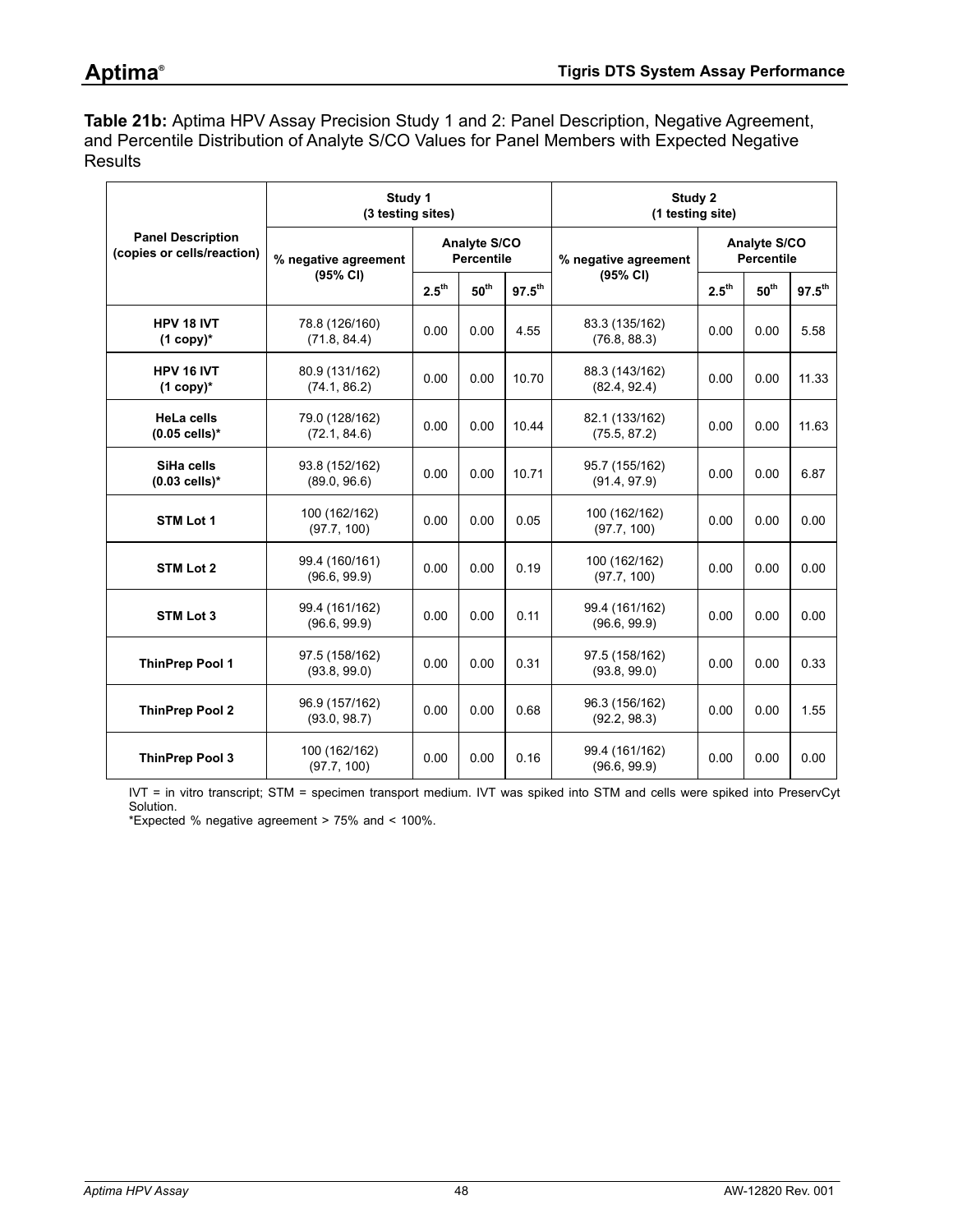<span id="page-48-0"></span>**Table 22:** Aptima HPV Assay Precision Study 1: Signal Variability for Panel Members With Expected Positive Results

|                                                          |      |              |           | <b>Between</b><br><b>Sites</b> |           | <b>Between</b><br><b>Operators</b> |           | <b>Between</b><br>Lots |           | <b>Between</b><br><b>Worklists</b> |           | Within<br><b>Worklists</b> |           | <b>Total</b> |
|----------------------------------------------------------|------|--------------|-----------|--------------------------------|-----------|------------------------------------|-----------|------------------------|-----------|------------------------------------|-----------|----------------------------|-----------|--------------|
| <b>Panel Description</b><br>(copies or cells/reaction)   | n    | Mean<br>S/CO | <b>SD</b> | CV(%)                          | <b>SD</b> | CV(%)                              | <b>SD</b> | CV (%)                 | <b>SD</b> | CV(%)                              | <b>SD</b> | CV(%)                      | <b>SD</b> | CV (%)       |
| <b>HPV 16 &amp; HPV 18 IVT</b><br>$(100 \text{ copies})$ | 161^ | 23.43        | 0.10      | 0.4                            | 0.10      | 0.4                                | 0.94      | 4.0                    | 0.00      | 0.0                                | 1.64      | 7.0                        | 1.89      | 8.1          |
| SiHa cells (3 cells) &<br>HeLa cells (7.5 cells)         | 162  | 17.85        | 0.00      | 0.0                            | 1.44      | 8.1                                | 0.00      | 0.0                    | 0.55      | 3.1                                | 5.10      | 28.6                       | 5.33      | 29.9         |
| HPV 18 IVT (100 copies)                                  | 162  | 11.82        | 0.00      | 0.0                            | 0.00      | 0.0                                | 0.76      | 6.4                    | 0.10      | 0.9                                | 1.19      | 10.1                       | 1.42      | 12.0         |
| HPV 16 IVT (100 copies)                                  | 162  | 10.76        | 0.17      | 1.5                            | 0.00      | 0.0                                | 0.12      | 1.1                    | 0.28      | 2.6                                | 0.33      | 3.1                        | 0.48      | 4.5          |
| MS751 cells (1 cell)                                     | 162  | 13.30        | 0.28      | 2.1                            | 0.00      | 0.0                                | 1.03      | 7.8                    | 0.94      | 7.1                                | 2.15      | 16.2                       | 2.58      | 19.4         |
| ME180 cells (0.3 cells)                                  | 162  | 6.51         | 0.21      | 3.2                            | 0.00      | 0.0                                | 0.56      | 8.6                    | 0.36      | 5.5                                | 2.36      | 36.2                       | 2.46      | 37.7         |
| HPV 18 IVT (30 copies)                                   | 162  | 9.00         | 0.66      | 7.3                            | 0.00      | 0.0                                | 0.65      | 7.2                    | 0.75      | 8.3                                | 2.28      | 25.3                       | 2.57      | 28.5         |
| HPV 16 IVT (30 copies)                                   | 162  | 10.76        | 0.09      | 0.8                            | 0.00      | 0.0                                | 0.14      | 1.3                    | 0.41      | 3.8                                | 0.90      | 8.4                        | 1.01      | 9.3          |
| HeLa cells (2.5 cells)                                   | 162  | 12.36        | 0.00      | 0.0                            | 0.41      | 3.3                                | 0.39      | 3.1                    | 0.00      | 0.0                                | 2.28      | 18.4                       | 2.35      | 19.0         |
| SiHa cells (1 cell)                                      | 162  | 7.47         | 0.27      | 3.7                            | 0.97      | 13.0                               | 0.00      | 0.0                    | 0.00      | 0.0                                | 4.75      | 63.6                       | 4.85      | 65.0         |

 $CV = coefficient of variation$ ;  $IV = in vitro transcript$ ;  $SD = standard deviation$ 

^One sample had an invalid Aptima HPV assay result and was not included in the analyses.

Variability from some factors may be numerically negative. This can occur if the variability due to those factors is very small. In these cases, SD and CV are shown as zero.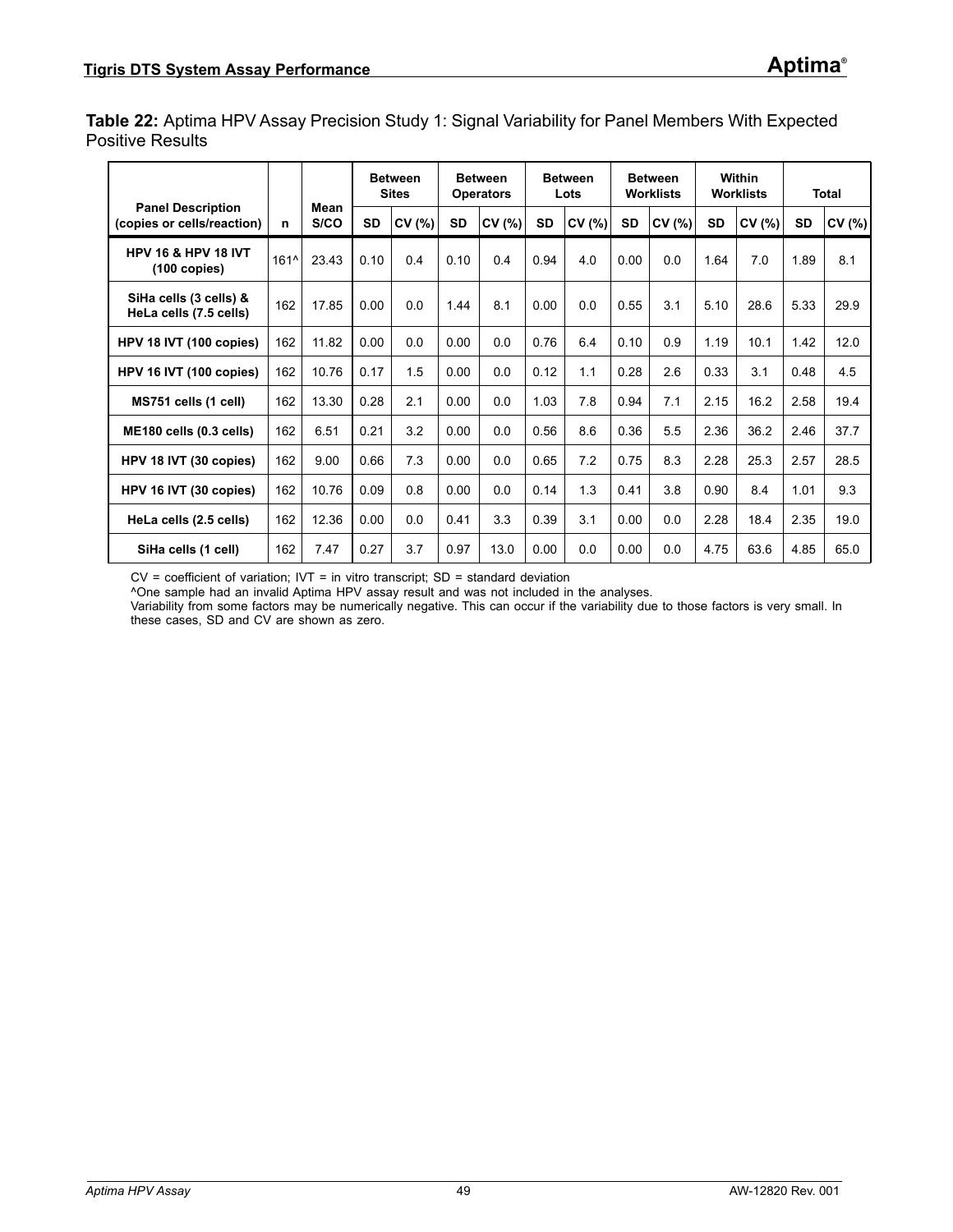<span id="page-49-0"></span>**Table 23:** Aptima HPV Assay Precision Study 2: Signal Variability for Panel Members with Expected Positive Results

| <b>Panel Description</b>                                 |      |              |           | <b>Between</b><br><b>Instruments</b> |           | <b>Between</b><br><b>Operators</b> |           | <b>Between</b><br>Lots |      | <b>Between</b><br><b>Worklists</b> |           | Within<br><b>Worklists</b> |           | <b>Total</b> |
|----------------------------------------------------------|------|--------------|-----------|--------------------------------------|-----------|------------------------------------|-----------|------------------------|------|------------------------------------|-----------|----------------------------|-----------|--------------|
| (copies or<br>cells/reaction)                            | n    | Mean<br>S/CO | <b>SD</b> | CV (%)                               | <b>SD</b> | CV(%)                              | <b>SD</b> | CV (%)                 | SD   | CV (%)                             | <b>SD</b> | CV(%)                      | <b>SD</b> | CV (%)       |
| <b>HPV 16 &amp; HPV 18 IVT</b><br>$(100 \text{ copies})$ | 162  | 23.21        | 0.35      | 1.5                                  | 0.55      | 2.3                                | 0.79      | 3.4                    | 0.80 | 3.4                                | 1.47      | 6.3                        | 1.96      | 8.4          |
| SiHa cells (3 cells) &<br>HeLa cells (7.5 cells)         | 162  | 18.62        | 0.00      | 0.0                                  | 1.74      | 9.3                                | 0.00      | 0.0                    | 3.46 | 18.6                               | 3.72      | 20.0                       | 5.37      | 28.9         |
| HPV 18 IVT (100 copies)                                  | 160^ | 11.92        | 0.07      | 0.6                                  | 0.20      | 1.6                                | 0.83      | 7.0                    | 0.43 | 3.6                                | 1.34      | 11.3                       | 1.65      | 13.8         |
| HPV 16 IVT (100 copies)                                  | 162  | 10.83        | 0.00      | 0.0                                  | 0.14      | 1.3                                | 0.00      | 0.0                    | 0.24 | 2.2                                | 0.66      | 6.1                        | 0.72      | 6.6          |
| MS751 cells (1 cell)                                     | 162  | 13.63        | 0.00      | 0.0                                  | 0.58      | 4.3                                | 0.00      | 0.0                    | 2.50 | 18.4                               | 2.07      | 15.2                       | 3.30      | 24.2         |
| ME180 cells (0.3 cells)                                  | 162  | 5.81         | 0.00      | 0.0                                  | 0.63      | 10.8                               | 0.54      | 9.4                    | 2.15 | 36.9                               | 1.73      | 29.7                       | 2.88      | 49.5         |
| HPV 18 IVT (30 copies)                                   | 162  | 8.84         | 0.39      | 4.4                                  | 0.53      | 6.0                                | 0.70      | 7.9                    | 1.02 | 11.5                               | 1.89      | 21.4                       | 2.35      | 26.6         |
| HPV 16 IVT (30 copies)                                   | 162  | 10.50        | 0.00      | 0.0                                  | 0.13      | 1.3                                | 0.21      | 2.0                    | 1.57 | 14.9                               | 1.18      | 11.2                       | 1.98      | 18.8         |
| HeLa cells (2.5 cells)                                   | 159^ | 11.96        | 0.61      | 5.1                                  | 1.02      | 8.5                                | 0.00      | 0.0                    | 2.84 | 23.8                               | 1.98      | 16.6                       | 3.66      | 30.6         |
| SiHa cells (1 cell)                                      | 162  | 7.43         | 0.93      | 12.5                                 | 0.00      | 0.0                                | 0.69      | 9.3                    | 1.82 | 24                                 | 4.22      | 56.8                       | 4.74      | 63.8         |

 $CV = coefficient of variation$ ;  $IV = in vitro transcript$ ;  $SD = standard deviation$ 

^Five samples had invalid Aptima HPV assay results (2 for HPV 18 IVT (100 copies), 3 for HeLa cells (2.5 cells)) and were not included in the analyses.

*Note: Variability from some factors may be numerically negative. This can occur if the variability due to those factors is very small. In these cases, SD and CV are shown as zero.*

A third study was also conducted to determine within laboratory precision by testing a 6 member panel of pooled clinical ThinPrep liquid cytology specimens. Six unique pools of residual HPV-negative ThinPrep liquid cytology specimens were prepared as the matrix, two of which were tested as HPV-negative panel members. Four unique pools of HPV-positive ThinPrep liquid cytology specimens were used to prepare the low (n=2) and high (n=2) HPVpositive panel members. The low positive panel members had concentrations at the limit of detection of the assay (expected positivity:  $\geq$  95% determined for each individual HPVpositive pool from testing serial dilutions of the pools). The high positive panel members had concentrations at 1-2 logs above the estimated limit of detection for each individual HPV positive pool (expected positivity: 100% positivity). Each panel member was transferred (1 mL) into an Aptima Specimen Transfer tube containing STM on the day of testing. Testing was conducted in-house by 2 operators using 1 reagent lot, 3 instruments, over 6 days (3 days for each operator), testing 2 runs per day in which the panel was tested in duplicate.

The panel members are described in [Table 24](#page-50-0), along with a summary of the agreement with expected results and analyte S/CO values at the 2.5th, 50th, and 97.5th percentiles of the signal distribution. The analyte S/CO variability for the panel members with expected positive results is shown in [Table 25.](#page-50-1)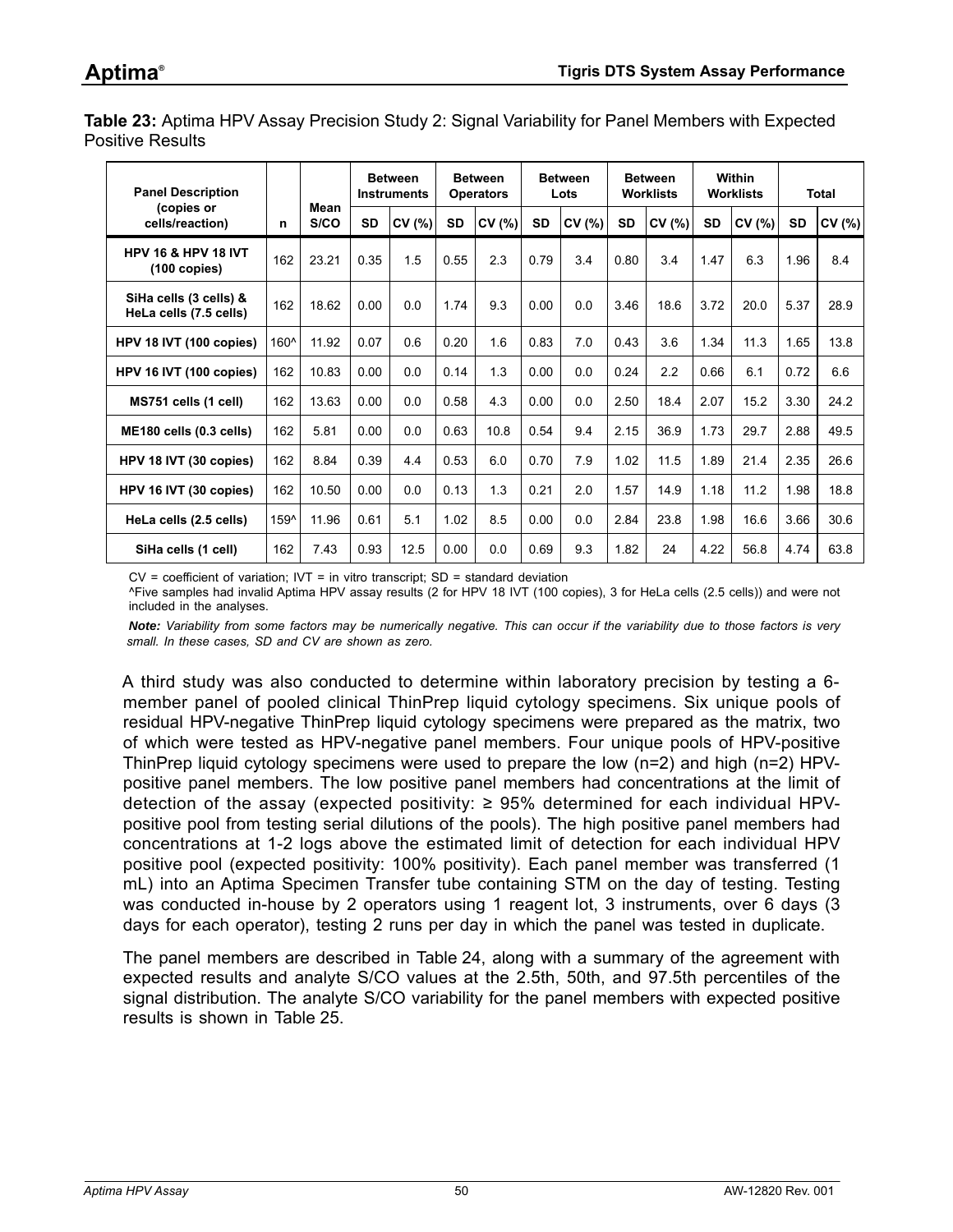<span id="page-50-0"></span>**Table 24:** Aptima HPV Assay Precision Study 3: Panel Description, Percent Agreement, and Percentile Distribution of Analyte S/CO Values

| <b>Panel Description</b> | % agreement                  | Analyte S/CO<br><b>Percentile</b> |                  |                    |  |  |
|--------------------------|------------------------------|-----------------------------------|------------------|--------------------|--|--|
|                          | (95% CI)                     | 2.5 <sup>th</sup>                 | $50^{\text{th}}$ | 97.5 <sup>th</sup> |  |  |
| Low positive 1           | 98.6 (71/72)<br>(92.5, 99.8) | 1.47                              | 10.08            | 19.32              |  |  |
| Low positive 2           | 100 (72/72)<br>(94.9, 100)   | 1.52                              | 10.28            | 19.11              |  |  |
| High positive 1          | 100 (72/72)<br>(94.9, 100)   | 12.64                             | 23.13            | 32.35              |  |  |
| High positive 2          | 100 (72/72)<br>(94.9, 100)   | 13.34                             | 24.73            | 31.23              |  |  |
| Negative 1               | 98.6 (71/72)<br>(92.5, 99.8) | 0.00                              | 0.00             | 0.27               |  |  |
| Negative 2               | 94.4 (68/72)<br>(86.6, 97.8) | 0.00                              | 0.00             | 0.65               |  |  |

<span id="page-50-1"></span>

| Table 25: Aptima HPV Assay Precision Study 3: Signal Analysis for Panel Members with Expected |  |  |  |
|-----------------------------------------------------------------------------------------------|--|--|--|
| <b>Positive Results</b>                                                                       |  |  |  |

|                          |    | Mean  |           | <b>Between</b><br><b>Instruments</b> |           | <b>Between</b><br><b>Operators</b> |           | <b>Between</b><br>Lots |           | <b>Between</b><br><b>Worklists</b> |           | Within<br><b>Worklists</b> |           | <b>Total</b> |
|--------------------------|----|-------|-----------|--------------------------------------|-----------|------------------------------------|-----------|------------------------|-----------|------------------------------------|-----------|----------------------------|-----------|--------------|
| <b>Panel Description</b> | n  | S/CO  | <b>SD</b> | CV(%)                                | <b>SD</b> | CV(%)                              | <b>SD</b> | CV (%)                 | <b>SD</b> | CV(%)                              | <b>SD</b> | CV(%)                      | <b>SD</b> | CV(%)        |
| Low positive 1           | 72 | 9.79  | 0.00      | 0.0                                  | 0.00      | 0.0                                | 0.00      | 0.0                    | 2.23      | 22.8                               | 2.98      | 30.4                       | 3.72      | 38.0         |
| Low positive 2           | 72 | 10.49 | 0.00      | 0.0                                  | 2.21      | 21.0                               | 0.94      | 9.0                    | 3.70      | 35.3                               | 2.74      | 26.1                       | 5.19      | 49.5         |
| High positive 1          | 72 | 22.70 | .28       | 5.6                                  | 0.00      | 0.0                                | 0.10      | 0.5                    | 3.03      | 13.3                               | 3.71      | 16.4                       | 4.96      | 21.9         |
| High positive 2          | 72 | 23.90 | 0.00      | 0.0                                  | 0.00      | 0.0                                | 0.00      | 0.0                    | 2.93      | 12.3                               | 2.96      | 12.4                       | 4.17      | 17.4         |

CV = coefficient of variation; SD = standard deviation

*Note: Variability from some factors may be numerically negative. This can occur if the variability due to those factors is very small. In these cases, SD and CV are shown as zero.*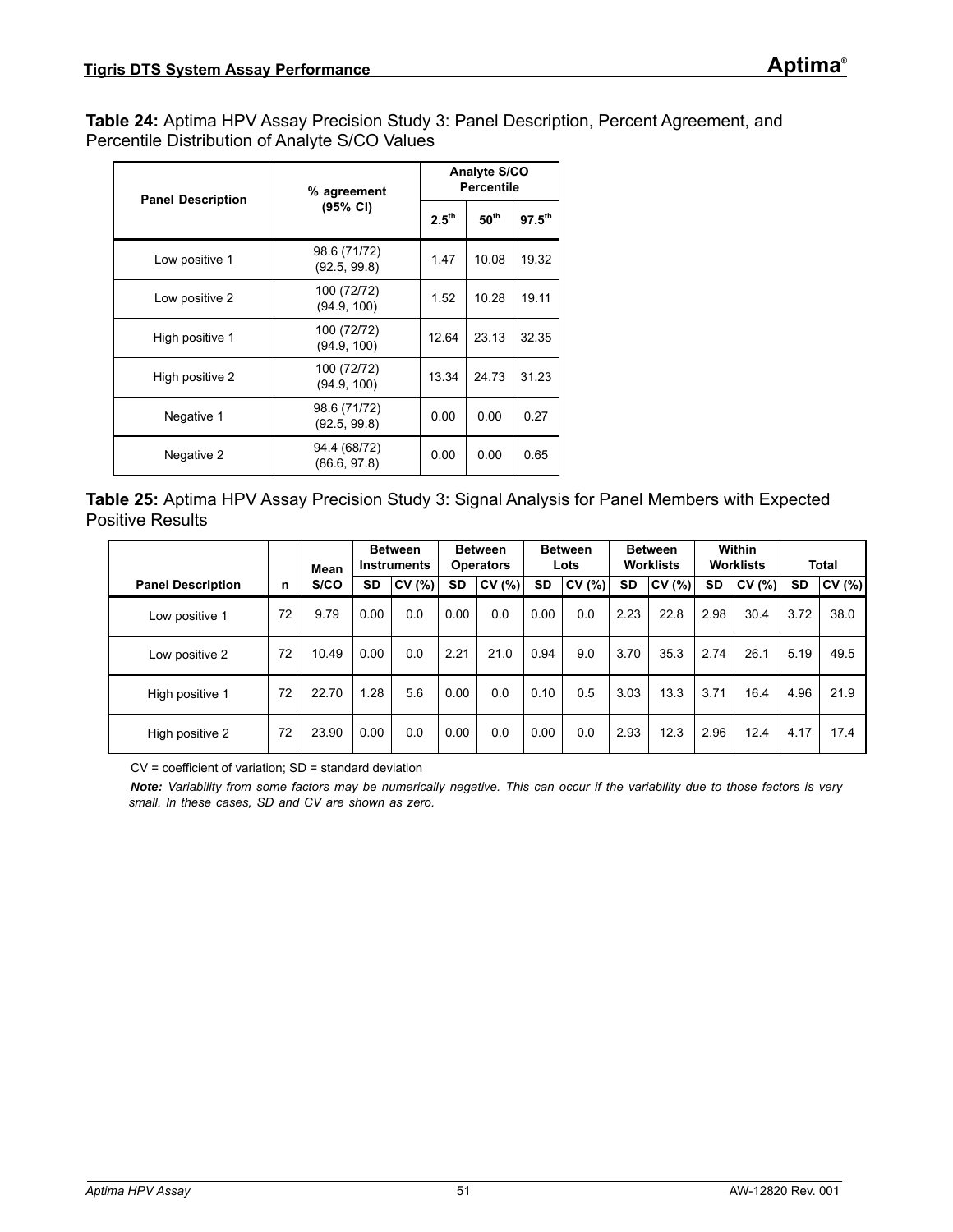### **Cross-Reactivity**

The analytical specificity of the Aptima HPV assay was evaluated with PreservCyt Solution media diluted 1:2.9 into STM and spiked with cultured bacteria, yeast, or fungi; cultured virus; or low-risk HPV *in vitro* transcripts. The organisms and test concentrations are identified in [Table 26](#page-51-0). The study criteria for assessing the effect of the presence of microorganism on the specificity of the assay were based on positivity. Cross-reactivity was observed with low-risk HPV genotypes 26, 67, 70, and 82, but not with any of the other organisms tested.

<span id="page-51-0"></span>**Table 26:** Analytical Specificity Panel: Organisms and Concentration with No Cross-Reactivity

| Organism                                     | <b>Test</b><br><b>Concentration with</b><br><b>No Cross-Reactivity</b> | Organism                                           | Test<br><b>Concentration with</b><br>No Cross-Reactivity     |
|----------------------------------------------|------------------------------------------------------------------------|----------------------------------------------------|--------------------------------------------------------------|
|                                              |                                                                        | <b>Bacteria</b>                                    |                                                              |
| Acinetobacter Iwoffii                        | 1x10 <sup>8</sup> CFU/mL                                               | Listeria monocytogenes                             | 1x10 <sup>8</sup> CFU/mL                                     |
| Actinomyces israelii                         | $1x10^8$ CFU/mL                                                        | Micrococcus luteus                                 | 1x10 <sup>8</sup> CFU/mL                                     |
| Alcaligenes faecalis                         | 1x10 <sup>8</sup> CFU/mL                                               | Mobiluncus curtisii                                | 2x107 CFU/mL                                                 |
| Atopobium vaginae                            | 5x107 CFU/mL                                                           | Mycobacterium smegmatis                            | 1x10 <sup>8</sup> CFU/mL                                     |
| <b>Bacillus cereus</b>                       | 1x10 <sup>8</sup> CFU/mL                                               | Mycoplasma fermentans                              | 5x107 CFU/mL                                                 |
| <b>Bacteroides fragilis</b>                  | $1x10^8$ CFU/mL                                                        | Mycoplasma genitalium                              | 1x10 <sup>8</sup> CFU/mL                                     |
| <b>Bacteroides ureolyticus</b>               | 1x10 <sup>8</sup> CFU/mL                                               | Mycoplasma hominis                                 | 5x107 CFU/mL                                                 |
| Bifidobacterium adolescentis                 | 1x10 <sup>8</sup> CFU/mL                                               | Neisseria gonorrhoeae                              | 1x10 <sup>8</sup> CFU/mL                                     |
| Bifidobacterium breve                        | 1x10 <sup>8</sup> CFU/mL                                               | Neisseria gonorrhoeae and<br>Chlamydia trachomatis | 2.5x107 CFU/mL<br>2.3x10 <sup>5</sup> TCID <sub>50</sub> /mL |
| Campylobacter fetus-fetus                    | 1x10 <sup>8</sup> CFU/mL                                               | Neisseria meningitidis                             | 1x10 <sup>8</sup> CFU/mL                                     |
| Chlamydia trachomatis                        | 3.2x10 <sup>5</sup> TCID <sub>50</sub> /mL                             | Peptoniphilus lacrimalis                           | 1x10 <sup>8</sup> CFU/mL                                     |
| Clostridium difficile                        | 6x107 CFU/mL                                                           | Peptostreptococcus anaerobius                      | 1x10 <sup>8</sup> CFU/mL                                     |
| Clostridium perfringens                      | 1x10 <sup>8</sup> CFU/mL                                               | Propionibacterium acnes                            | 1x10 <sup>8</sup> CFU/mL                                     |
| Corynebacterium genitalium                   | 1x10 <sup>8</sup> CFU/mL                                               | Proteus mirabilis                                  | 1x10 <sup>8</sup> CFU/mL                                     |
| Corynebacterium xerosis                      | 1x10 <sup>8</sup> CFU/mL                                               | Proteus vulgaris                                   | 1x10 <sup>8</sup> CFU/mL                                     |
| Enterobacter cloacae                         | 1x10 <sup>8</sup> CFU/mL                                               | Providencia stuartii                               | 1x10 <sup>8</sup> CFU/mL                                     |
| Enterococcus faecalis                        | $1x10^8$ CFU/mL                                                        | Pseudomonas aeruginosa                             | 1x10 <sup>8</sup> CFU/mL                                     |
| Escherichia coli                             | 1x10 <sup>8</sup> CFU/mL                                               | Ruminococcus productus                             | 1x10 <sup>8</sup> CFU/mL                                     |
| Finegoldia magna                             | 1x10 <sup>8</sup> CFU/mL                                               | Serratia marcescens                                | 1x10 <sup>8</sup> CFU/mL                                     |
| Fusobacterium nucleatum                      | 1x10 <sup>8</sup> CFU/mL                                               | Staphylococcus aureus                              | 1x10 <sup>8</sup> CFU/mL                                     |
| Gardnerella vaginalis                        | 1x10 <sup>8</sup> CFU/mL                                               | Staphylococcus epidermidis                         | 1x10 <sup>8</sup> CFU/mL                                     |
| Haemophilus ducreyi                          | 1x10 <sup>8</sup> CFU/mL                                               | Staphylococcus saprophyticus                       | 1x10 <sup>8</sup> CFU/mL                                     |
| Klebsiella pneumoniae                        | 1x10 <sup>8</sup> CFU/mL                                               | Streptococcus agalactiae                           | 1x10 <sup>8</sup> CFU/mL                                     |
| Lactobacillus acidophilus                    | 1x10 <sup>8</sup> CFU/mL                                               | Streptococcus pyogenes                             | 1x10 <sup>8</sup> CFU/mL                                     |
| Lactobacillus crispatus                      | 1x10 <sup>8</sup> CFU/mL                                               | Streptococcus sanguinis                            | 1x10 <sup>8</sup> CFU/mL                                     |
| Lactobacillus delbrueckii ssp.<br>bulgaricus | 1x10 <sup>8</sup> CFU/mL                                               | Ureaplasma urealyticum                             | 1x10 <sup>8</sup> CFU/mL                                     |
| Lactobacillus jensenii                       | 1x10 <sup>8</sup> CFU/mL                                               |                                                    |                                                              |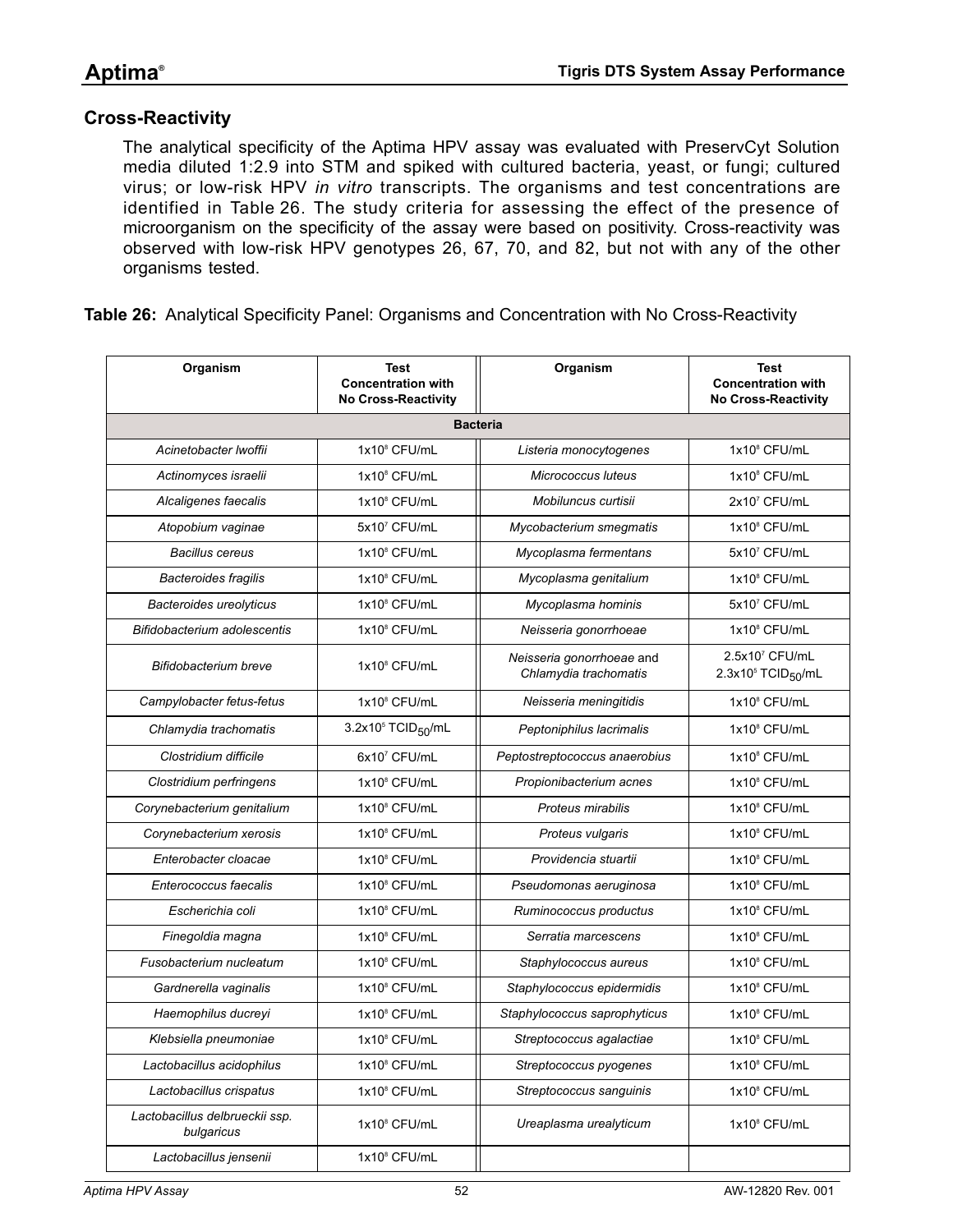**Table 26:** Analytical Specificity Panel: Organisms and Concentration with No Cross-Reactivity *(continued)* 

| Organism           | <b>Test</b><br><b>Concentration with</b><br><b>No Cross-Reactivity</b> | Organism                   | <b>Test</b><br><b>Concentration with</b><br><b>No Cross-Reactivity</b> |
|--------------------|------------------------------------------------------------------------|----------------------------|------------------------------------------------------------------------|
|                    | Yeast/protozoa                                                         |                            |                                                                        |
| Candida albicans   | 1x10 <sup>8</sup> CFU/mL                                               | Trichomonas vaginalis      | $1x10^7$ cells/mL                                                      |
|                    | <b>Viruses</b>                                                         |                            |                                                                        |
| Adenovirus 2       | $1x10^7$ vp/mL                                                         | Herpes simplex virus 1     | $2.5x105$ TCID <sub>50</sub> /mL                                       |
| Cytomegalovirus    | 5.6x10 $2$ TCID <sub>50</sub> /mL                                      | Herpes simplex virus 2     | 5x10 <sup>4</sup> TCID <sub>50</sub> /mL                               |
| Epstein-Barr virus | 4.3x10° vp/mL                                                          | <b>SV40</b>                | 1.2 x10 <sup>4</sup> TCID <sub>50</sub> /mL                            |
| $HIV-1$            | 1.0x10 <sup>6</sup> copies/mL                                          |                            |                                                                        |
|                    |                                                                        | Non-targeted HPV genotypes |                                                                        |
| HPV <sub>6</sub>   | 2.5x10° copies/mL                                                      | <b>HPV 61</b>              | 2.5x10 <sup>6</sup> copies/mL                                          |
| <b>HPV 11</b>      | 2.5x10° copies/mL                                                      | <b>HPV 67</b>              | 1 copy/mL                                                              |
| <b>HPV 26</b>      | 2.5 copies/mL                                                          | <b>HPV 69</b>              | 2.5x10° copies/mL                                                      |
| <b>HPV 30</b>      | 2.5x10° copies/mL                                                      | <b>HPV 70</b>              | 1 copy/mL                                                              |
| <b>HPV 34</b>      | 2.5x10 <sup>6</sup> copies/mL                                          | <b>HPV 71</b>              | 2.5x10° copies/mL                                                      |
| <b>HPV 42</b>      | 2.5x10° copies/mL                                                      | <b>HPV 73</b>              | 2.5x10° copies/mL                                                      |
| HPV <sub>43</sub>  | 2.5x10 <sup>6</sup> copies/mL                                          | <b>HPV 81</b>              | 2.5x10 <sup>6</sup> copies/mL                                          |
| <b>HPV 44</b>      | 2.5x10 <sup>6</sup> copies/mL                                          | <b>HPV 82</b>              | 2.5 copies/mL                                                          |
| <b>HPV 53</b>      | 2.5x10° copies/mL                                                      | <b>HPV 85</b>              | 2.5x10 <sup>6</sup> copies/mL                                          |
| <b>HPV 54</b>      | 2.5x10 <sup>6</sup> copies/mL                                          |                            |                                                                        |

vp = viral particles CFU = colony forming units TCID<sub>50</sub> = tissue culture infective dose 50 *Note: Bold indicates types where cross-reactivity (> 5% positivity) was observed when tested at concentrations greater than that noted in the table.*

The analytical sensitivity of the Aptima HPV assay in the presence of microorganisms was evaluated with the same panel described in [Table 26](#page-51-0), which was also spiked with a low concentration of HPV infected SiHa cells (1 cell per reaction). The study criteria for assessing the effect of the presence of microorganism on the sensitivity of the assay were based on positivity. The sensitivity of the Aptima HPV assay was not affected by any of the organisms tested.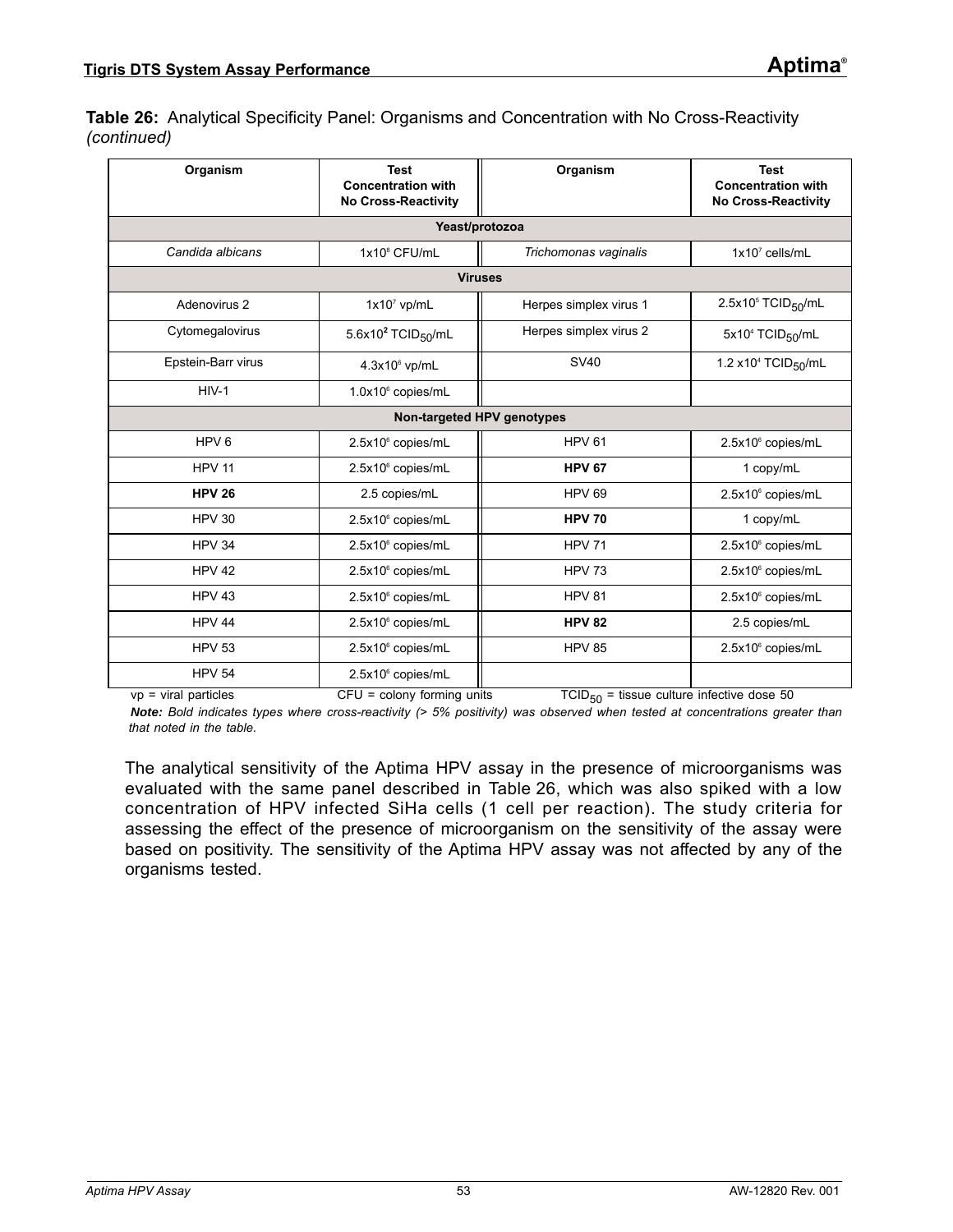### **Interference**

The substances described in [Table 27](#page-53-0) were individually spiked into PreservCyt Solution at 1% and 10% v/v or w/v, diluted with STM and then tested in the Aptima HPV assay. All substances were tested in the presence and absence of HPV infected cultured cells (SiHa, 3 cells/reaction). Interference was observed with two of the seven lubricants that contained Polyquaternium 15, and one of the five anti-fungal medications that contained tioconazole. Interference was not observed with any of other substances tested.

<span id="page-53-0"></span>

|  |  |  | <b>Table 27:</b> Substances Tested for Possible Interference with the Aptima HPV Assay |  |
|--|--|--|----------------------------------------------------------------------------------------|--|
|--|--|--|----------------------------------------------------------------------------------------|--|

| <b>Product Category</b>     | <b>Product Brand or Type</b>                               | <b>Highest Concentration* Tested</b><br>that Did Not Interfere with<br><b>Assay Performance</b> |
|-----------------------------|------------------------------------------------------------|-------------------------------------------------------------------------------------------------|
| Lubricant                   | <b>KY Sensual Mist</b>                                     | 10% v/v                                                                                         |
|                             | KY Warming Jelly                                           | $10\%$ w/v                                                                                      |
|                             | <b>KY Warming Liquid</b>                                   | 10% v/v                                                                                         |
|                             | <b>CVS Brand Personal Lubricant</b>                        | 10% w/v                                                                                         |
|                             | Target Brand Warming Massage Lotion and Personal Lubricant | 10% v/v                                                                                         |
|                             | Astroglide Personal Lubricant                              | $0.3\%$ w/v<br>$(0.075\%$ w/v test sample)                                                      |
|                             | <b>Target Brand Lubricating Liquid</b>                     | $0.1\%$ v/v<br>(0.025% v/v test sample)                                                         |
| Spermicide                  | Gynol II Vaginal Contraceptive Original Formula            | 10% w/v                                                                                         |
|                             | Gynol II Vaginal Contraceptive Extra Strength              | 10% w/v                                                                                         |
|                             | Delfen Vaginal Contraceptive Foam                          | 10% w/v                                                                                         |
|                             | <b>Encare Vaginal Contraceptive</b>                        | 10% w/v                                                                                         |
|                             | Conceptrol Vaginal Contraceptive                           | 10% w/v                                                                                         |
| Anti-fungal/                | Vagisil Maximum Strength                                   | 10% w/v                                                                                         |
| <b>Anti-Itch Medication</b> | Monistat Soothing Care                                     | 10% w/v                                                                                         |
|                             | Monistat 3 Combination Pack                                | 10% w/v                                                                                         |
|                             | Target Brand Tioconazole 1                                 | $0.3\%$ w/v<br>$(0.075\%$ w/v test sample)                                                      |
|                             | Target Brand Miconazole 3                                  | 10% w/v                                                                                         |
| <b>Glacial Acetic Acid</b>  | EMD M/N AX0073-11                                          | 10% v/v                                                                                         |
| <b>Whole Blood</b>          | whole blood                                                | 10% v/v                                                                                         |

\*Concentration in the PreservCyt Solution specimen; test sample concentration is 1/4 the concentration due to transfer of PreservCyt Solution specimen into transfer tube containing STM.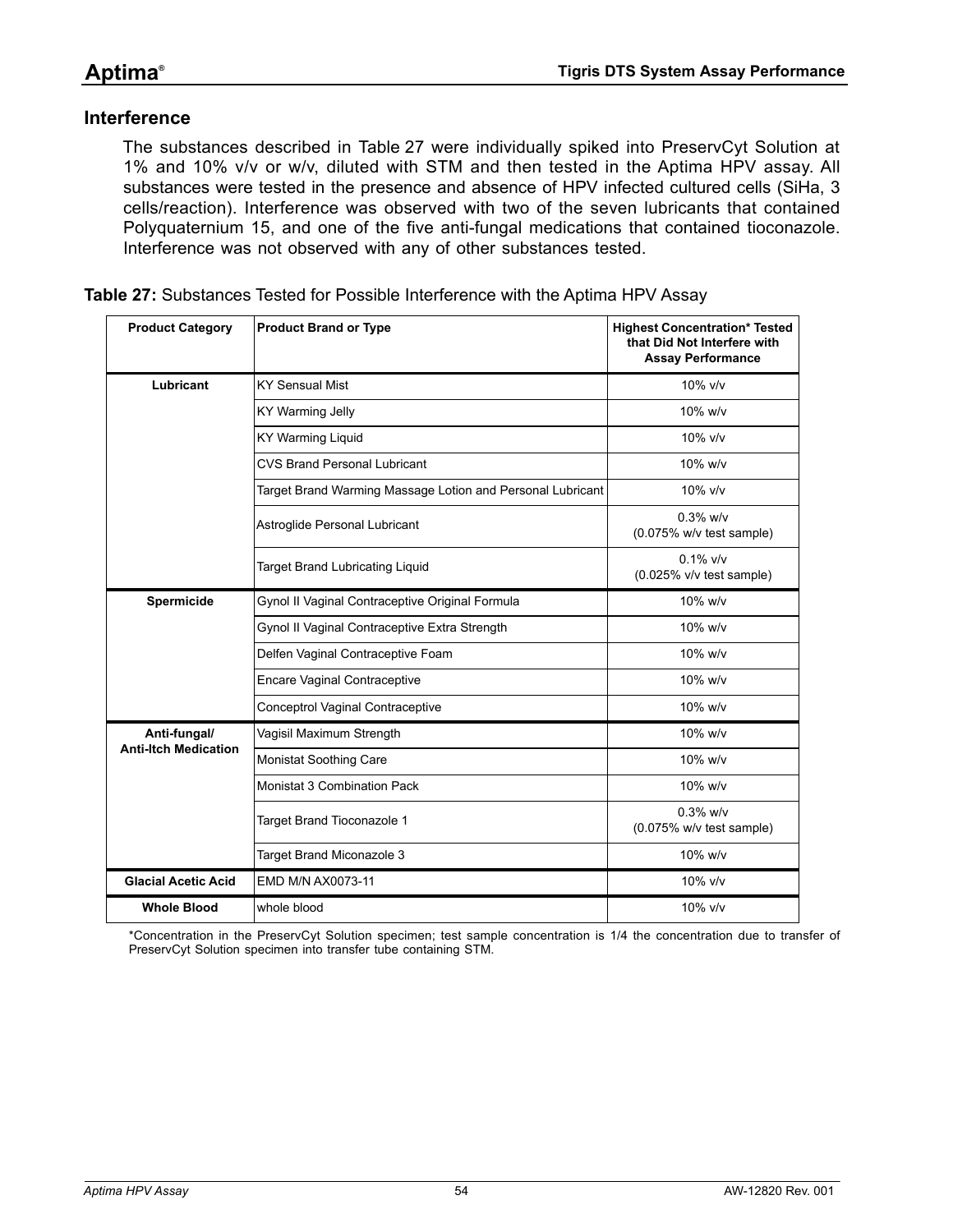# **Panther System Expected Results: Prevalence of High-Risk HPV mRNA**

The prevalence of high-risk HPV infection varies widely and is influenced by several factors, for which age is the greatest contributor.**[15](#page-80-2),[16](#page-80-3)** Many studies have investigated HPV prevalence as determined by the detection of HPV DNA, however few studies report prevalence based on detection of HPV oncogenic mRNA. Women from a variety of clinical sites (n=18) representing a wide geographic distribution and a diverse population (10 states within the United States) were enrolled in a prospective clinical study known as the CLEAR trial.**[17](#page-80-0)** As determined by the Aptima HPV assay on the Panther System, the prevalence of HPV mRNA-positive samples observed in the clinical trial was categorized overall, by age group, and by testing site. Results are shown in [Table 28](#page-54-0) for the ASC-US (atypical squamous cells of undetermined significance) and the NILM (negative for intraepithelial lesion or malignancy) populations.

<span id="page-54-0"></span>**Table 28:** High-risk HPV mRNA Prevalence by Age Group, Testing Site, and All Combined

|                     |                                          | Positivity Rate % (x/n)                         |
|---------------------|------------------------------------------|-------------------------------------------------|
|                     | <b>ASC-US Population</b><br>(≥ 21 Years) | <b>NILM Population</b><br>$(230 \text{ Years})$ |
| All                 | 42.3 (404/956)                           | 4.7 (512/10,860)                                |
| Age Group (years)   |                                          |                                                 |
| 21 to 29            | 60.0 (251/418)                           | N/A                                             |
| 30 to 39            | 38.1 (101/265)                           | 6.8 (286/4192)                                  |
| $\geq 40$           | 19.0 (52/273)                            | 3.4 (226/6668)                                  |
| <b>Testing Site</b> |                                          |                                                 |
| 1                   | 41.5 (134/323)                           | 3.7 (304/8286)                                  |
| $\overline{2}$      | 43.1 (137/318)                           | 9.2 (118/1285)                                  |
| 3                   | 42.2 (133/315)                           | 7.0 (90/1289)                                   |

N/A = Not Applicable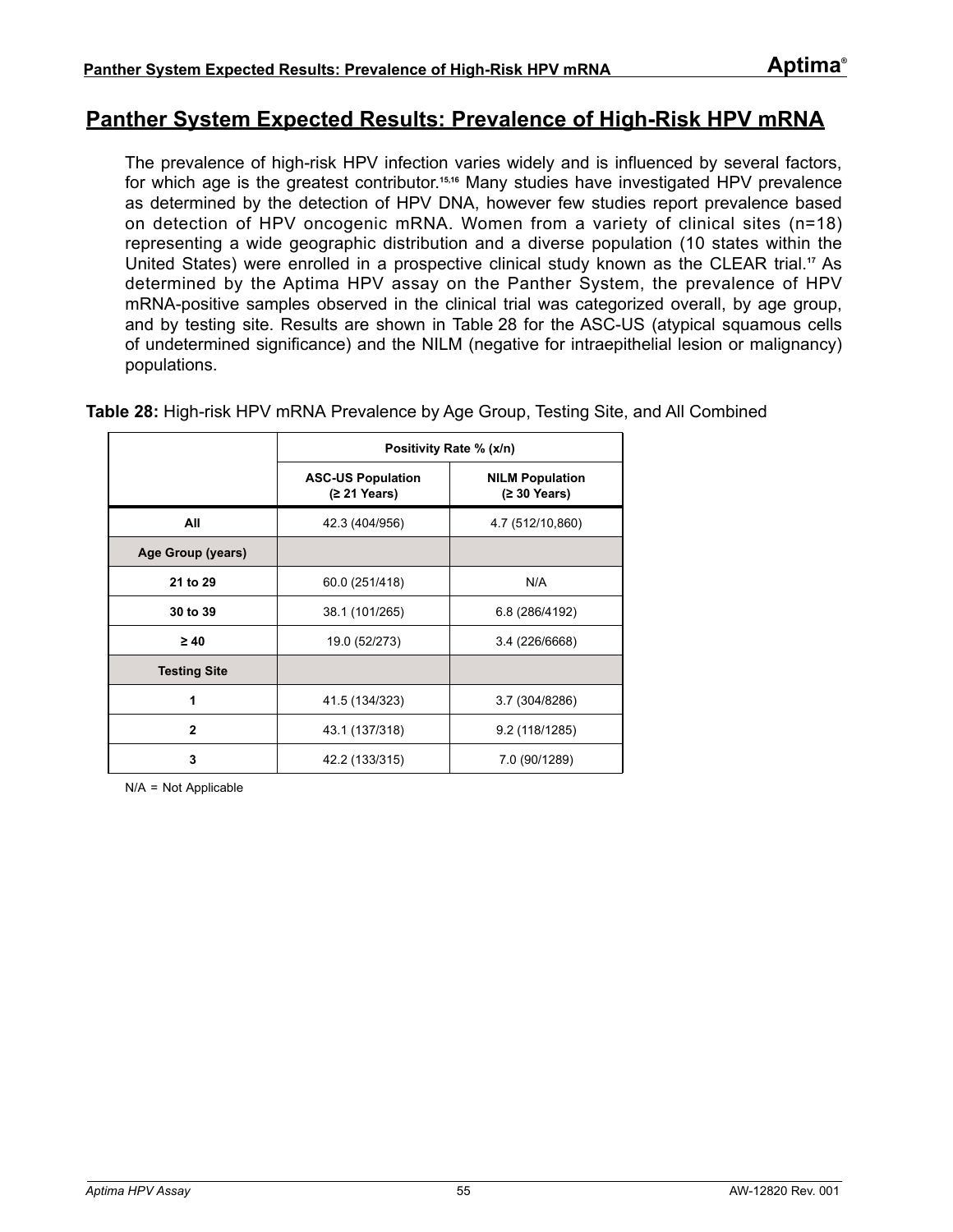# **Aptima HPV Assay on the Panther System Clinical Study Design**

The Aptima HPV assay on the Panther system was evaluated using residual referral cytology specimens collected from consenting women during the prospective, multicenter US clinical study known as the CLEAR trial.<sup>[17](#page-80-0)</sup>

### **CLEAR Trial – Baseline Evaluation**

The CLEAR trial was conducted to determine the clinical performance of the Aptima HPV assay on the Tigris System for detection of cervical intraepithelial neoplasia grade 2 or more severe cervical disease (≥CIN2). The CLEAR Trial included a baseline evaluation and a 3 year follow-up evaluation. Women were enrolled into either the ASC-US Study or the NILM Study based on cytology results from routine cervical cancer screening. The ASC-US Study population included women 21 years and older with ASC-US cytology results and the NILM Study population included women 30 years of age and older with NILM cytology results. The NILM Study was designed to support the adjunctive screening claim for women 30 years and older, since women in this age range with cytology results greater than ASC-US should proceed to colposcopy regardless of their HPV status.**[14](#page-80-4)**

Women from 18 clinical sites, primarily obstetrics/gynecology clinics, which covered a wide geographic distribution and a diverse population, were enrolled. Eligible women were assigned to the ASC-US Study or NILM Study based on their referral ThinPrep liquid based cytology specimen. At baseline, residual referral specimens from women in the ASC-US Study and in the NILM Study were initially tested with both the Aptima HPV assay on the Tigris System and an FDA-approved HPV DNA test. The specimens were then archived and stored at -70°C until they were tested with the Aptima HPV assay on the Panther System.

At baseline of the CLEAR trial (Baseline Phase), all women in the ASC-US Study were referred to colposcopy, regardless of their HPV test results. An endocervical curettage (ECC) biopsy and cervical punch biopsies (1 biopsy from each of the 4 quadrants) were obtained. If a lesion was visible, a punch biopsy was obtained (directed method; 1 biopsy per lesion) and quadrants without a visible lesion were biopsied at the squamocolumnar junction (random method).

In the NILM Study, women positive with the Aptima HPV assay on the Tigris DTS System and/or the FDA-approved HPV DNA test, as well as randomly selected women who were negative with both assays, were referred to colposcopy for the baseline evaluation. The randomly selected women who were negative for both assays were included to correct for verification bias with adjusted performance estimates generated using a multiple imputation method. An ECC biopsy was obtained from each woman who attended colposcopy. Punch biopsies were obtained from visible lesions only (directed method; 1 biopsy per lesion).

Disease status was determined by a Consensus Histology Review Panel, which was based on agreement of at least 2 expert pathologists. The expert pathologists were masked to the woman's HPV status. They were also masked to cytology status, as well as each other's histology diagnoses. If all 3 pathologists disagreed, all 3 pathologists reviewed the slides at a multi-headed microscope to reach consensus. Investigators, clinicians, and women were masked to the HPV test results until after completion of the colposcopy visit, to avoid bias.

At baseline, clinical performance of the Aptima HPV assay for detection of ≥CIN2 and cervical intraepithelial neoplasia grade 3 or more severe cervical disease (≥CIN3) was assessed relative to the cervical disease status determined at baseline. Clinical performance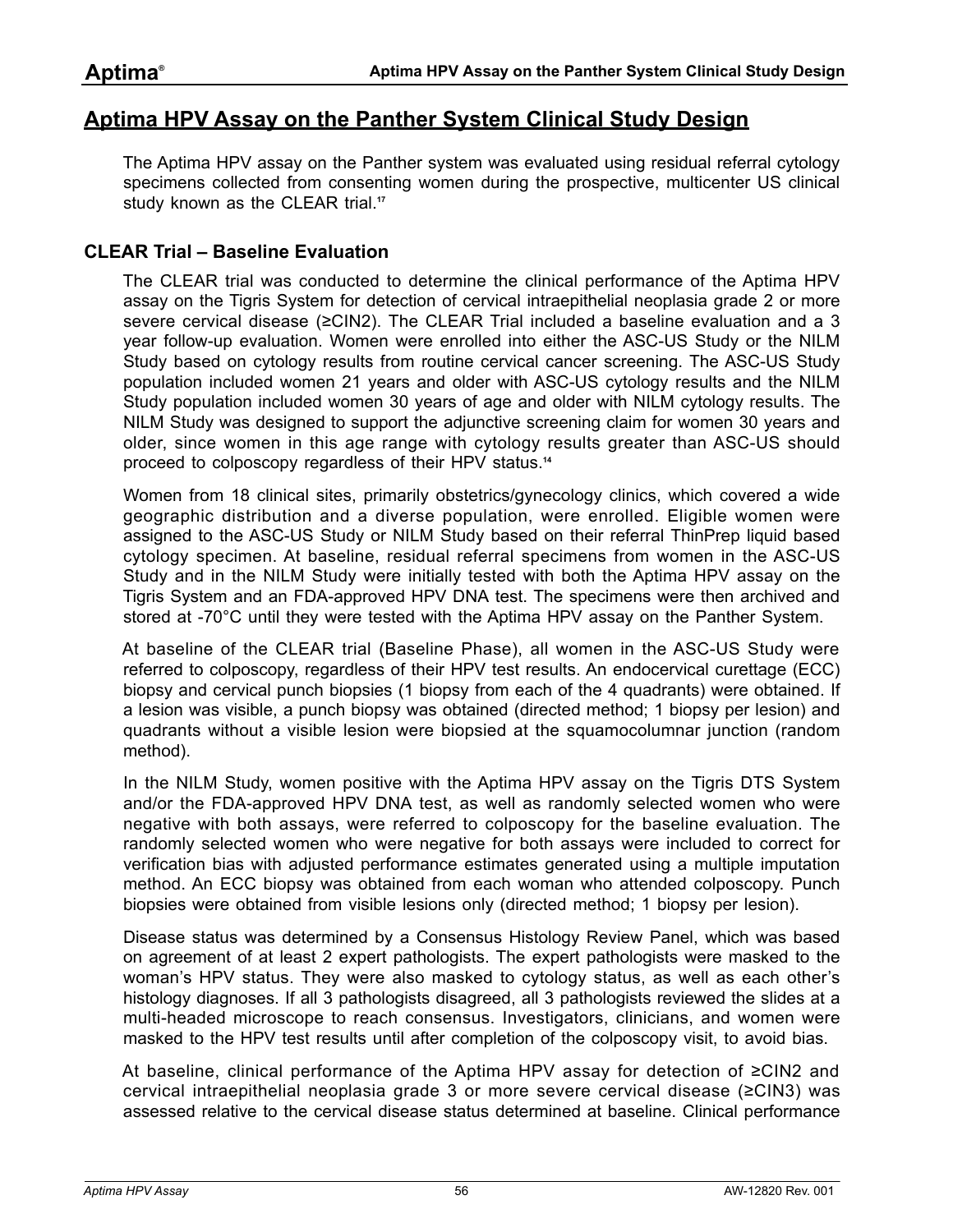of the FDA-approved HPV DNA test was also determined for direct comparison to the Aptima HPV assay results.

### **CLEAR Trial – Follow-up Evaluation**

Women in the NILM Study from 14 clinical sites were eligible to participate in the 3-year Follow-up Phase of the study if: i) they had a colposcopy visit at baseline and they did not have ≥CIN2, or ii) they did not have a colposcopy visit at baseline. The Follow-up Phase of the study consisted of annual visits. At these visits, cervical sampling for cytology was performed for each woman, and some women were also tested with an FDA-approved HPV test. Women with ASC-US or more severe cytology results during the follow-up period were referred to colposcopy using the same biopsy and histologic examination procedures performed for the NILM study baseline evaluation. Cervical disease status at a follow-up visit was considered "negative" based on NILM cytology or, for women with abnormal cytology test results, based on normal or CIN1 Consensus Histology Review Panel results. Women who had ≥CIN2 detected during the follow-up period were considered to have completed follow-up and did not attend visits after ≥CIN2 was detected. Women who did not have ≥CIN2 detected during the follow-up period but who attended a study visit in follow-up year 1 and/or follow-up year 2 and who attended a study visit in follow-up year 3 were considered to have completed follow-up.

The objective of the follow-up study was to compare the cumulative 3-year risk of cervical disease in women with baseline positive Aptima HPV assay results with the cumulative 3 year risk of cervical disease in women with baseline negative Aptima HPV assay results. The 3-year cervical disease status was determined as follows:

- Positive cervical disease status (≥CIN2 and/or ≥CIN3) Women who had ≥CIN2 detected at baseline or during follow-up.
- Negative cervical disease status (<CIN2) Women who completed follow-up without detection of ≥CIN2 and who were not considered to have "indeterminate" cervical disease status.
- Indeterminate cervical disease status Women who had abnormal cytology test results during follow-up and who did not have a subsequent Consensus Histology Review Panel result, or women with inadequate cytology at their last visit.
- Lost to follow-up Women who did not complete follow-up and who were not considered to have "indeterminate" cervical disease status.

Clinical performance of the Aptima HPV assay on the Panther system for detection of ≥CIN2 and ≥CIN3 was evaluated relative to the 3-year cervical disease status.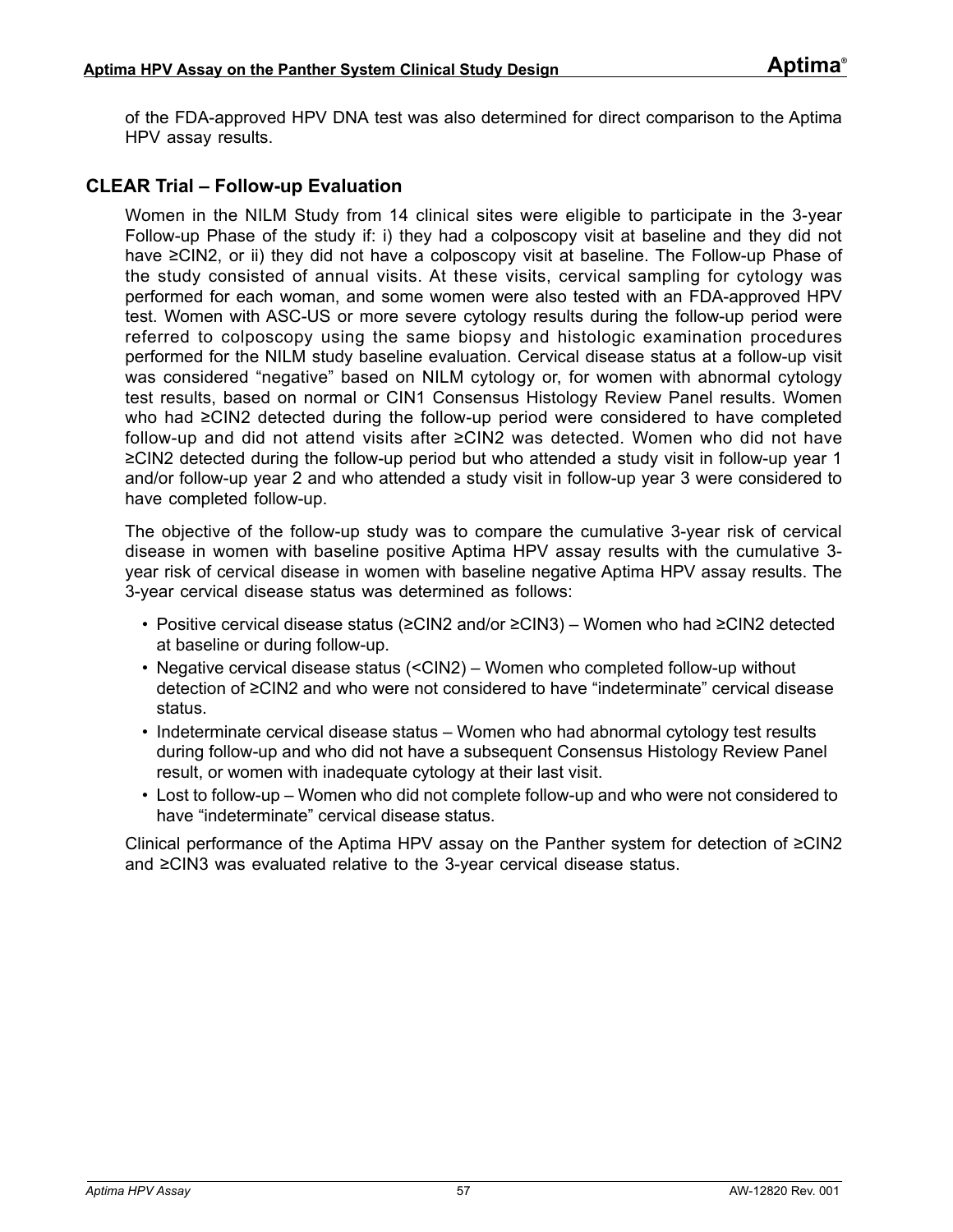# **Panther System Assay Performance**

### **ASC-US ≥ 21 Years Population: Aptima HPV Assay Clinical Performance**

In total, there were 1252 women 21 years of age and older with ASC-US cytology results enrolled in the ASC-US Study, of these, 294 women were withdrawn. The remaining 958 women were eligible for testing on the Panther System. Two women had missing samples and 19 had an undetermined disease diagnosis; all were excluded from analysis. The remaining 937 evaluable women were 21 years of age and older with ASC-US cytology results, Aptima HPV assay results on the Panther System, and conclusive disease status. Ninety-one (91) women had ≥CIN2 and forty-one (41) had ≥CIN3. Prevalence of ≥CIN2 and ≥CIN3 in evaluable women with ASC-US cytology results were 9.7% and 4.4%, respectively. The results of the Aptima HPV assay by the Consensus Histology Review Panel diagnoses are presented in [Table 29.](#page-57-0)

<span id="page-57-0"></span>**Table 29:** ASC-US ≥ 21 Years Population: Results of the Aptima HPV Assay by Consensus Histology Review Panel Diagnosis

|                                    | <b>HPV DNA</b> | <b>Consensus Histology Review Panel Diagnosis</b> |               |                  |                  |                  |          |              |  |  |
|------------------------------------|----------------|---------------------------------------------------|---------------|------------------|------------------|------------------|----------|--------------|--|--|
| <b>Aptima HPV</b><br>Assay Result* | Test           | Undetermined**                                    | <b>Normal</b> | CIN <sub>1</sub> | CIN <sub>2</sub> | CIN <sub>3</sub> | Cancer   | <b>Total</b> |  |  |
| <b>Positive</b>                    | Positive       | 6                                                 | 178           | 110              | 40               | 32               | 1        | 367          |  |  |
| <b>Positive</b>                    | Negative       | 0                                                 | 5             | $\overline{2}$   | 0                | $\overline{2}$   | $\Omega$ | 9            |  |  |
| <b>Positive</b>                    | No Result***   | 0                                                 | 15            | 11               | $\Omega$         | $\overline{2}$   | 0        | 28           |  |  |
| <b>Negative</b>                    | Positive       | 0                                                 | 39            | 15               | 3                | 3                | $\Omega$ | 60           |  |  |
| <b>Negative</b>                    | Negative       | 10                                                | 372           | 53               | 7                | 1                | 0        | 443          |  |  |
| <b>Negative</b>                    | No Result***   | 3                                                 | 39            | 7                | 0                | 0                | 0        | 49           |  |  |
| <b>Total</b>                       |                | 19                                                | 648           | 198              | 50               | 40               | $1***$   | 956          |  |  |

\*All samples had final valid results (upon initial testing or after resolution of initial invalids per procedure).

\*\*19 subjects attended the colposcopy visit but a diagnosis could not be determined for the following reasons: < 5 biopsy specimens obtained all with histology results of Normal/CIN1 (n=15), no biopsies collected (n=3), and biopsy slides lost (n=1). \*\*\*77 women with Aptima HPV assay results did not have HPV DNA test results primarily due to insufficient volume of the cytology specimen.

\*\*\*\*One subject had adenocarcinoma in situ (AIS).

Clinical performance estimates of the Aptima HPV assay including sensitivity, specificity, positive predictive value (PPV), and negative predictive value (NPV) for the detection of ≥CIN2 and ≥CIN3 based on evaluating all biopsies and including only directed biopsies are shown in [Table 30](#page-58-0), as are the estimates for the FDA-approved HPV DNA test.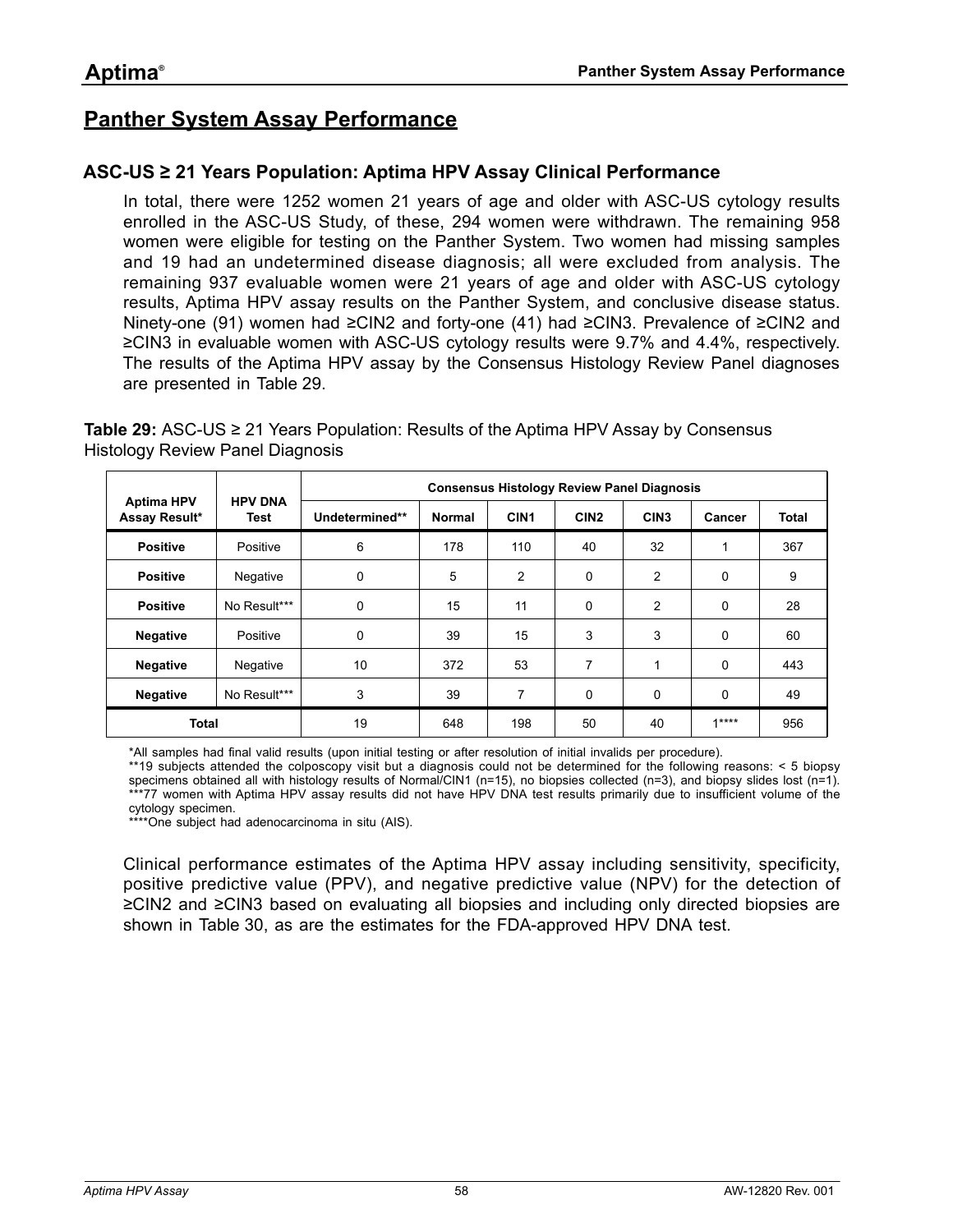<span id="page-58-0"></span>**Table 30:** ASC-US ≥ 21 Years Population: Performance of the Aptima HPV Assay and an FDAapproved HPV DNA Test for Detection of ≥CIN2 and ≥CIN3

|             |                     |                   | <b>Aptima HPV Assay</b><br>$N = 937$ | <b>HPV DNA Test</b><br>$N = 863*$ |              |  |  |  |
|-------------|---------------------|-------------------|--------------------------------------|-----------------------------------|--------------|--|--|--|
|             | Performance         | <b>Estimate</b>   | (95% CI)                             | <b>Estimate</b>                   | (95% CI)     |  |  |  |
|             |                     |                   | <b>All Biopsies</b>                  |                                   |              |  |  |  |
|             | Sensitivity (%)     | 84.6<br>(77/91)   | (75.8, 90.6)                         | 88.8<br>(79/89)                   | (80.5, 93.8) |  |  |  |
|             | Specificity (%)     | 62.1<br>(525/846) | (58.7, 65.3)                         | 55.8<br>(432/774)                 | (52.3, 59.3) |  |  |  |
|             | <b>PPV (%)</b>      | 19.3<br>(77/398)  | (17.3, 21.2)                         | 18.8<br>(79/421)                  | (17.0, 20.4) |  |  |  |
|             | <b>NPV (%)</b>      | 97.4<br>(525/539) | (96.0, 98.5)                         | 97.7<br>(432/442)                 | (96.2, 98.8) |  |  |  |
| $\geq$ CIN2 | Prevalence (%)      | 9.7 (91/937)      |                                      | 10.3 (89/863)                     |              |  |  |  |
|             |                     |                   | <b>Directed Biopsies**</b>           |                                   |              |  |  |  |
|             | Sensitivity (%)     | 90.0<br>(54/60)   | (79.9, 95.3)                         | 93.2<br>(55/59)                   | (83.8, 97.3) |  |  |  |
|             | Specificity (%)     | 60.8<br>(531/874) | (57.5, 63.9)                         | 54.5<br>(437/802)                 | (51.0, 57.9) |  |  |  |
|             | <b>PPV (%)</b>      | 13.6<br>(54/397)  | (12.0, 15.0)                         | 13.1<br>(55/420)                  | (11.7, 14.2) |  |  |  |
|             | <b>NPV (%)</b>      | 98.9<br>(531/537) | (97.8, 99.6)                         | 99.1<br>(437/441)                 | (97.9, 99.7) |  |  |  |
|             | Prevalence (%)      |                   | 6.4 (60/934)                         |                                   | 6.9 (59/861) |  |  |  |
|             | <b>All Biopsies</b> |                   |                                      |                                   |              |  |  |  |
|             | Sensitivity (%)     | 90.2<br>(37/41)   | (77.5, 96.1)                         | 92.3<br>(36/39)                   | (79.7, 97.3) |  |  |  |
|             | Specificity (%)     | 59.7<br>(535/896) | (56.5, 62.9)                         | 53.3<br>(439/824)                 | (49.9, 56.7) |  |  |  |
|             | <b>PPV</b> (%)      | 9.3<br>(37/398)   | (8.0, 10.3)                          | 8.6<br>(36/421)                   | (7.4, 9.4)   |  |  |  |
|             | <b>NPV (%)</b>      | 99.3<br>(535/539) | (98.3, 99.8)                         | 99.3<br>(439/442)                 | (98.3, 99.8) |  |  |  |
| $\geq$ CIN3 | Prevalence (%)      |                   | 4.4 (41/937)                         |                                   | 4.5 (39/863) |  |  |  |
|             |                     |                   | Directed Biopsies**                  |                                   |              |  |  |  |
|             | Sensitivity (%)     | 93.1<br>(27/29)   | (78.0, 98.1)                         | 96.4<br>(27/28)                   | (82.3, 99.4) |  |  |  |
|             | Specificity (%)     | 59.1<br>(535/906) | (55.8, 62.2)                         | 52.8<br>(440/834)                 | (49.4, 56.1) |  |  |  |
|             | <b>PPV (%)</b>      | 6.8<br>(27/398)   | (5.7, 7.5)                           | 6.4<br>(27/421)                   | (5.5, 7.0)   |  |  |  |
|             | <b>NPV (%)</b>      | 99.6<br>(535/537) | (98.8, 100)                          | 99.8<br>(440/441)                 | (98.9, 100)  |  |  |  |
|             | Prevalence (%)      |                   | 3.1 (29/935)                         | 3.2 (28/862)                      |              |  |  |  |

\*74 women with Aptima HPV assay results did not have HPV DNA test results primarily due to insufficient volume of the cytology specimen.

\*\*Consensus histology result was derived using only results from directed biopsies. Women with no directed biopsies reflect a normal colposcopy and are included in these analyses as non-diseased (<CIN2 or <CIN3, as appropriate). A consensus was not always reached when only directed biopsies were included.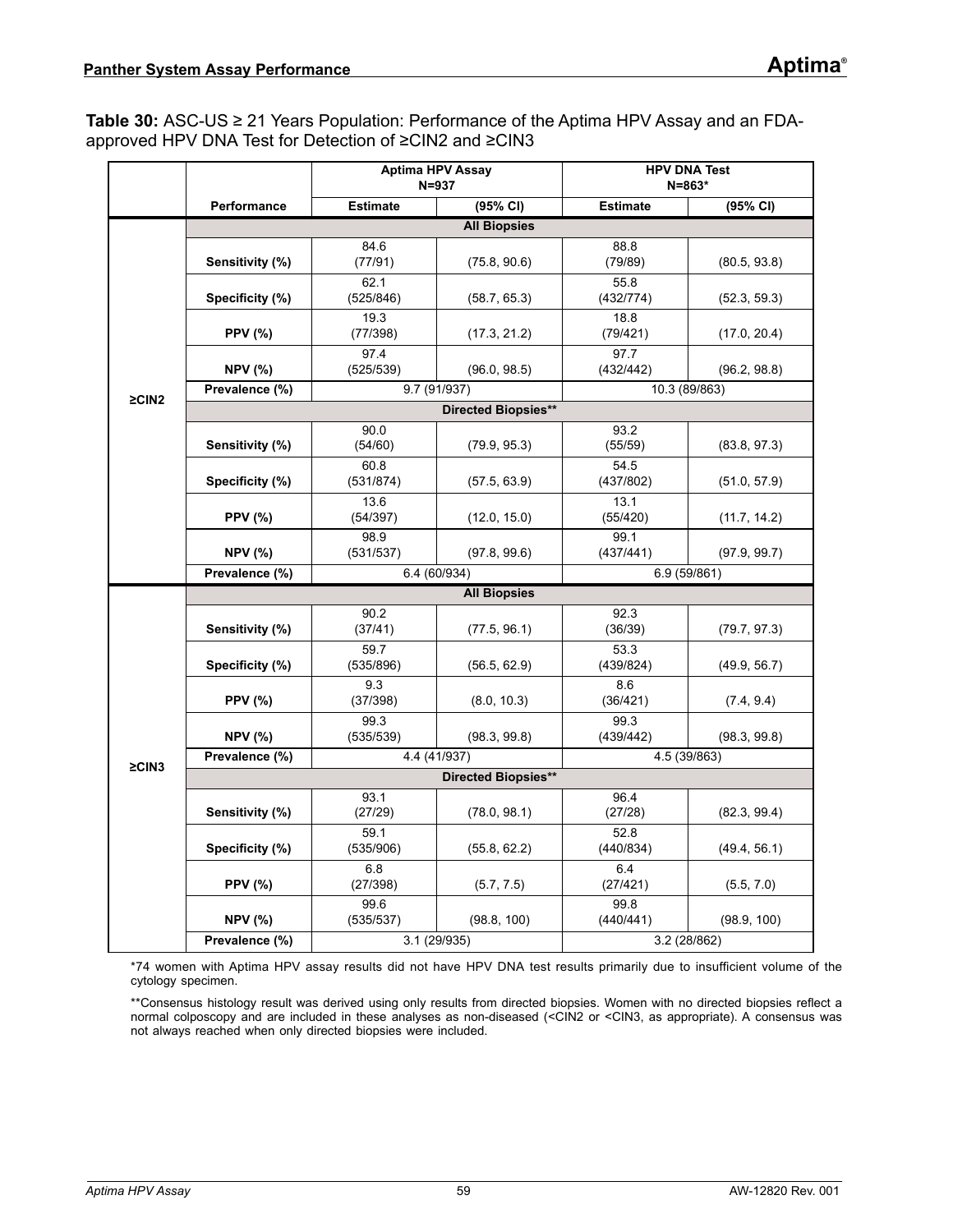When evaluating all biopsies, clinical sensitivity estimates of the Aptima HPV assay and the FDA-approved HPV DNA test for the detection of ≥CIN2 and ≥CIN3, where both assay results are available, were similar (differences in sensitivity estimates were not statistically significant). For ≥CIN2 the sensitivity difference was -4.5% (95% CI: -12.2%, 2.5%). Clinical specificity estimates of the Aptima HPV assay for the detection of ≥CIN2 and ≥CIN3 were higher than those of the FDA-approved HPV DNA test (differences in specificity estimates were statistically significant). For ≥CIN2, the specificity difference was 6.1% (95% CI: 4.2%, 8.2%). NPVs were similar but for the detection of ≥CIN2, the PPV for the Aptima HPV assay was slightly higher than PPV for the FDA-approved HPV DNA test (19.3% vs 18.8%).

Of the 91 ≥CIN2 cases, 60 (65.9%) were identified in directed biopsies and 31 (34.1%) were identified from random and/or ECC biopsies (i.e., not in directed biopsies). These findings are comparable to results from published studies, in which approximately 25% to 40% of ≥CIN2 cases were identified from random and/or ECC biopsy specimens only.**[18](#page-80-5)**,**[19](#page-80-6)** Using only directed biopsies to determine disease status (assuming women with no directed biopsies had normal histology results because no visible lesions were present), prevalence of ≥CIN2 and ≥CIN3 in the study were 6.4% and 3.1%, respectively. The clinical sensitivity estimates for the detection of ≥CIN2 and ≥CIN3 were higher for both tests using directed biopsies only than estimates calculated using all biopsies. For both assays, clinical specificity using only directed biopsies was similar to the specificity obtained with all biopsies included. Accordingly, when using only directed biopsies, the Aptima HPV assay specificity was significantly higher than that of the FDA-approved HPV DNA test.

Clinical performance estimates of the Aptima HPV assay and the FDA-approved HPV DNA test are shown by age group in [Table 31](#page-60-0) and [Table 32](#page-61-0) (≥CIN2 and ≥CIN3, respectively, based on evaluating all biopsies).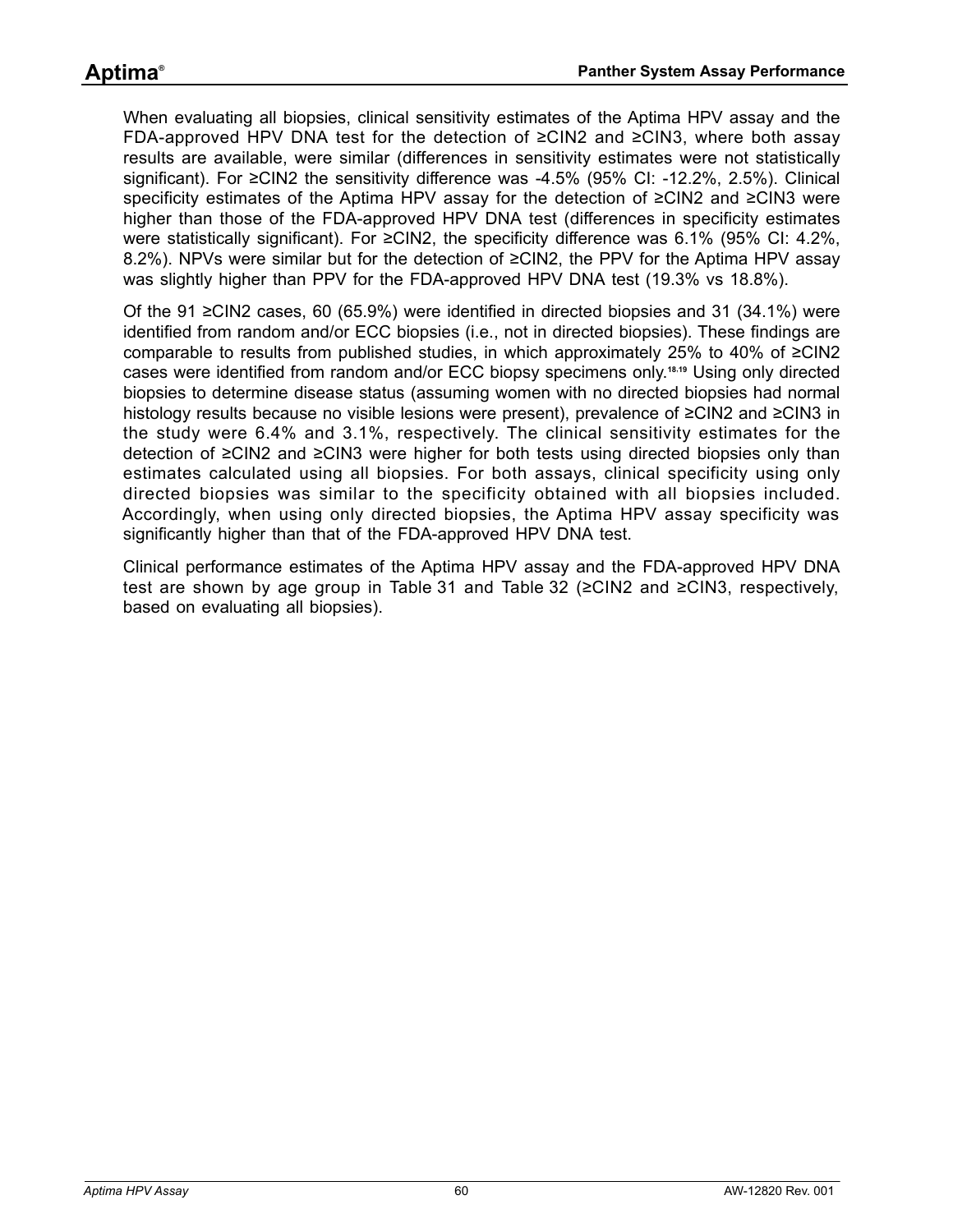<span id="page-60-0"></span>**Table 31:** ASC-US ≥ 21 Years Population: Performance of the Aptima HPV Assay and an FDAapproved HPV DNA Test for Detection of ≥CIN2 by Age Group

|           |                 |                   | <b>Aptima HPV Assay</b><br>$N = 937$ |                   | <b>HPV DNA Test</b><br>$N = 863*$ |  |
|-----------|-----------------|-------------------|--------------------------------------|-------------------|-----------------------------------|--|
|           | Performance     | <b>Estimate</b>   | (95% CI)                             | <b>Estimate</b>   | (95% CI)                          |  |
|           |                 | $N = 415$         |                                      | $N = 389$         |                                   |  |
|           | Sensitivity (%) | 88.5<br>(54/61)   | (78.2, 94.3)                         | 94.9<br>(56/59)   | (86.1, 98.3)                      |  |
| 21 to 29  | Specificity (%) | 44.9<br>(159/354) | (39.8, 50.1)                         | 35.5<br>(117/330) | (30.5, 40.8)                      |  |
| Years     | <b>PPV (%)</b>  | 21.7<br>(54/249)  | (19.3, 23.9)                         | 20.8<br>(56/269)  | (19.0, 22.5)                      |  |
|           | <b>NPV (%)</b>  | 95.8<br>(159/166) | (92.3, 98.1)                         | 97.5<br>(117/120) | (93.6, 99.4)                      |  |
|           | Prevalence (%)  |                   | 14.7 (61/415)                        |                   | 15.2 (59/389)                     |  |
|           |                 | $N=261$           |                                      | $N = 238$         |                                   |  |
|           | Sensitivity (%) | 85.0<br>(17/20)   | (64.0, 94.8)                         | 80.0<br>(16/20)   | (58.4, 91.9)                      |  |
| 30 to 39  | Specificity (%) | 66.4<br>(160/241) | (60.2, 72.1)                         | 61.9<br>(135/218) | (55.3, 68.1)                      |  |
| Years     | <b>PPV (%)</b>  | 17.3<br>(17/98)   | (13.1, 21.1)                         | 16.2<br>(16/99)   | (11.8, 19.8)                      |  |
|           | <b>NPV (%)</b>  | 98.2<br>(160/163) | (95.7, 99.6)                         | 97.1<br>(135/139) | (94.1, 99.1)                      |  |
|           | Prevalence (%)  |                   | 7.7 (20/261)                         | 8.4 (20/238)      |                                   |  |
|           |                 | $N = 261$         |                                      |                   | $N = 236$                         |  |
|           | Sensitivity (%) | 60.0<br>(6/10)    | (31.3, 83.2)                         | 70.0<br>(7/10)    | (39.7, 89.2)                      |  |
| $\geq 40$ | Specificity (%) | 82.1<br>(206/251) | (76.9, 86.3)                         | 79.6<br>(180/226) | (73.9, 84.4)                      |  |
| Years     | <b>PPV (%)</b>  | 11.8<br>(6/51)    | (5.6, 17.7)                          | 13.2<br>(7/53)    | (6.9, 18.7)                       |  |
|           | <b>NPV (%)</b>  | 98.1<br>(206/210) | (96.6, 99.4)                         | 98.4<br>(180/183) | (96.6, 99.6)                      |  |
|           | Prevalence (%)  |                   | 3.8 (10/261)                         | 4.2 (10/236)      |                                   |  |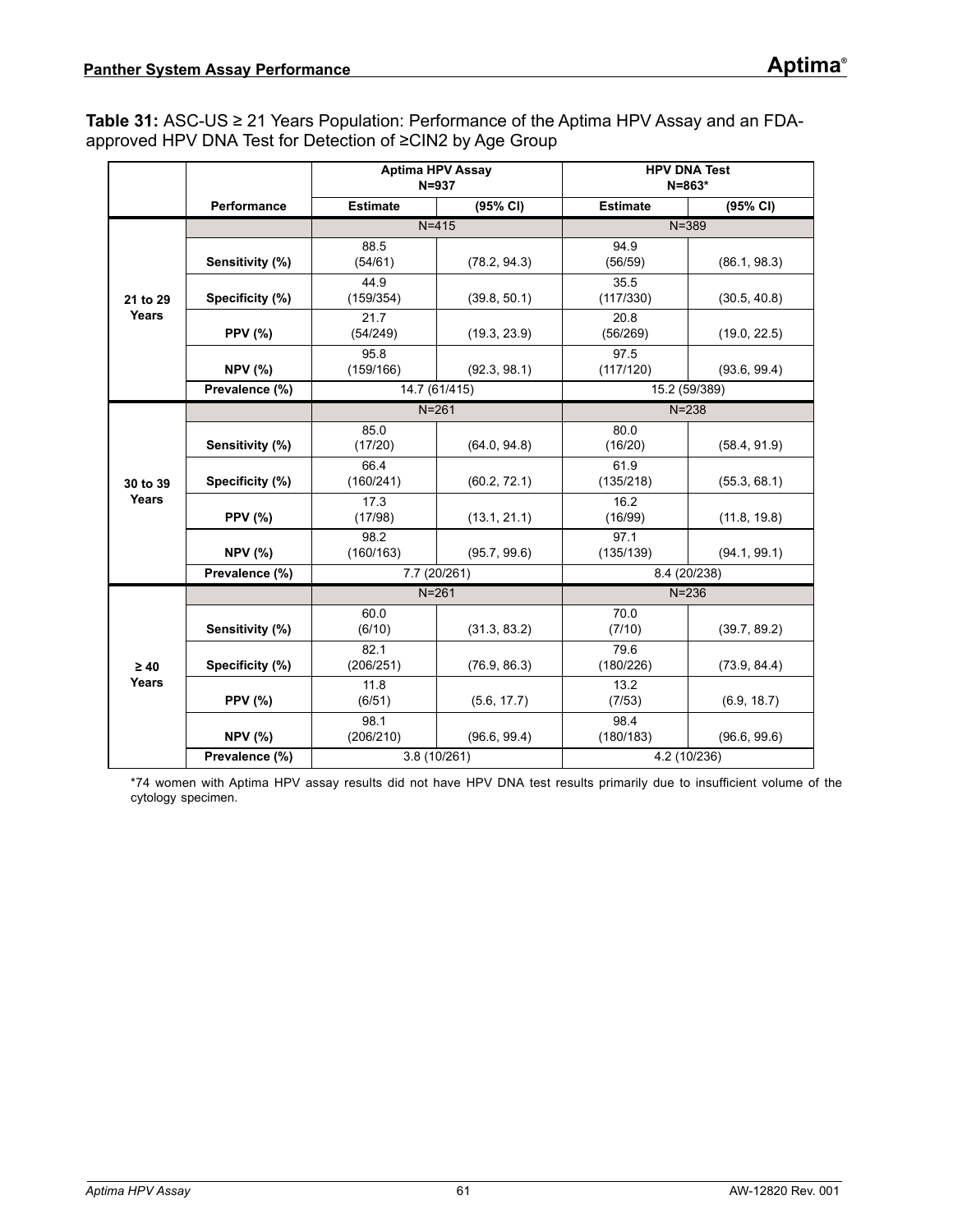# **Aptima®**

<span id="page-61-0"></span>**Table 32:** ASC-US ≥ 21 Years Population: Performance of the Aptima HPV Assay and an FDAapproved HPV DNA Test for Detection of ≥CIN3 by Age Group

|           |                 | <b>Aptima HPV Assay</b> | $N = 937$    | <b>HPV DNA Test</b><br>$N = 863*$ |              |  |  |
|-----------|-----------------|-------------------------|--------------|-----------------------------------|--------------|--|--|
|           | Performance     | <b>Estimate</b>         | (95% CI)     | <b>Estimate</b>                   | (95% CI)     |  |  |
|           |                 |                         | $N = 415$    | $N = 389$                         |              |  |  |
|           | Sensitivity (%) | 96.3<br>(26/27)         | (81.7, 99.3) | 100<br>(25/25)                    | (86.7, 100)  |  |  |
| 21 to 29  | Specificity (%) | 42.5<br>(165/388)       | (37.7, 47.5) | 33.0<br>(120/364)                 | (28.3, 38.0) |  |  |
| Years     | <b>PPV (%)</b>  | 10.4<br>(26/249)        | (9.0, 11.5)  | 9.3<br>(25/269)                   | (8.2, 10.0)  |  |  |
|           | <b>NPV (%)</b>  | 99.4<br>(165/166)       | (97.2, 100)  | 100<br>(120/120)                  | (97.5, 100)  |  |  |
|           | Prevalence (%)  |                         | 6.5(27/415)  |                                   | 6.4 (25/389) |  |  |
|           |                 |                         | $N = 261$    | $N = 238$                         |              |  |  |
|           | Sensitivity (%) | 88.9<br>(8/9)           | (56.5, 98.0) | 77.8<br>(7/9)                     | (45.3, 93.7) |  |  |
| 30 to 39  | Specificity (%) | 64.3<br>(162/252)       | (58.2, 69.9) | 59.8<br>(137/229)                 | (53.4, 66.0) |  |  |
| Years     | <b>PPV (%)</b>  | 8.2<br>(8/98)           | (5.0, 10.1)  | 7.1<br>(7/99)                     | (4.0, 9.2)   |  |  |
|           | <b>NPV (%)</b>  | 99.4<br>(162/163)       | (97.6, 100)  | 98.6<br>(137/139)                 | (96.4, 99.8) |  |  |
|           | Prevalence (%)  | 3.4(9/261)              |              | 3.8(9/238)                        |              |  |  |
|           |                 |                         | $N = 261$    |                                   | $N = 236$    |  |  |
|           | Sensitivity (%) | 60.0<br>(3/5)           | (23.1, 88.2) | 80.0<br>(4/5)                     | (37.6, 96.4) |  |  |
| $\geq 40$ | Specificity (%) | 81.3<br>(208/256)       | (76.0, 85.6) | 78.8<br>(182/231)                 | (73.1, 83.6) |  |  |
| Years     | <b>PPV (%)</b>  | 5.9<br>(3/51)           | (1.6, 9.7)   | 7.5<br>(4/53)                     | (2.9, 10.7)  |  |  |
|           | <b>NPV (%)</b>  | 99.0<br>(208/210)       | (98.0, 99.9) | 99.5<br>(182/183)                 | (98.2, 100)  |  |  |
|           | Prevalence (%)  |                         | 1.9(5/261)   | 2.1(5/236)                        |              |  |  |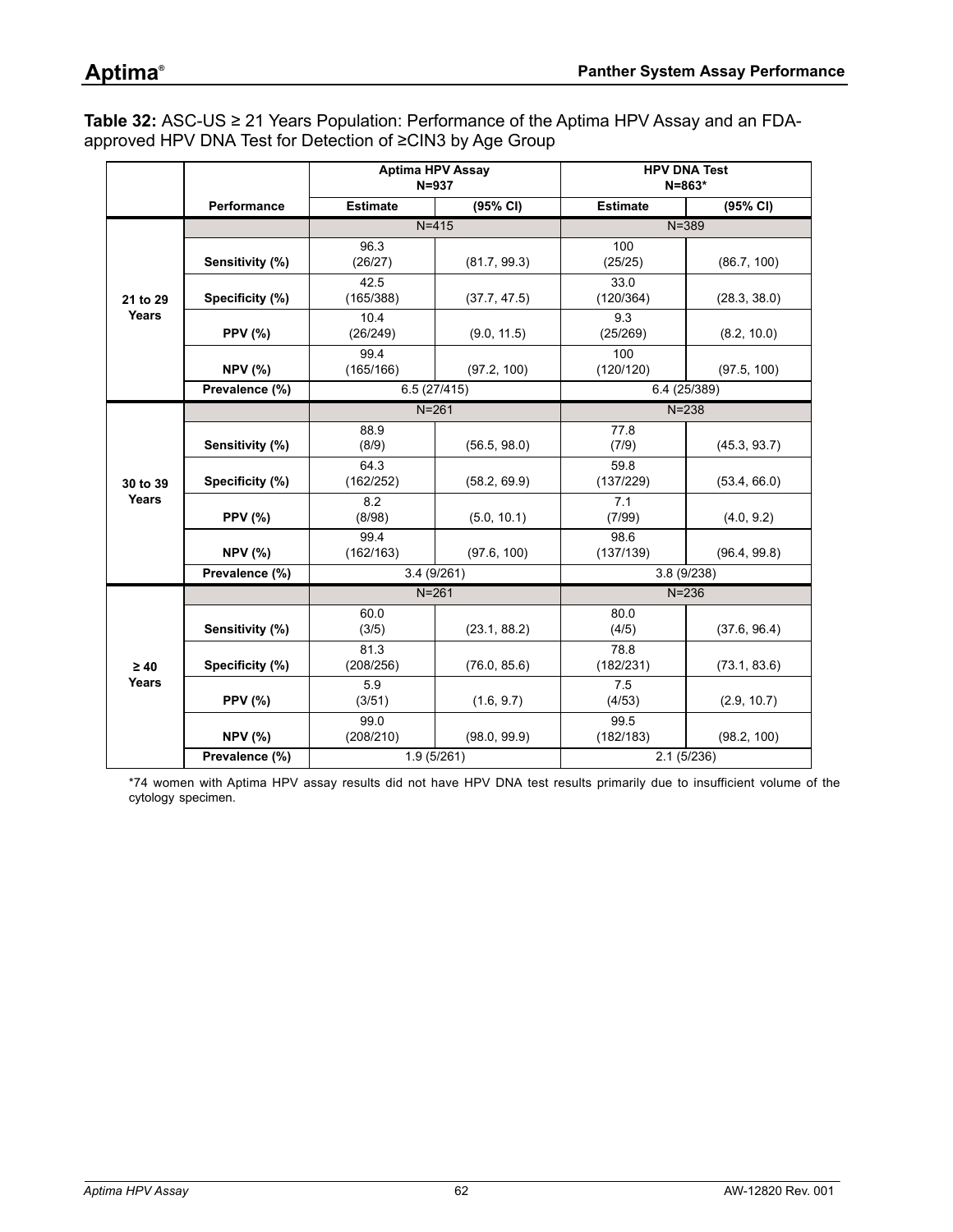The absolute risk of disease (≥CIN2 and ≥CIN3, based on evaluating all biopsies) by Aptima HPV assay result and the relative risk of disease for positive versus negative Aptima HPV assay results are shown in [Table 33](#page-62-0), as are the estimates for the FDA-approved HPV DNA test. The relative risk of ≥CIN2 was 7.4 (95% CI: 4.3, 13.0), indicating that a woman who was Aptima HPV assay positive was 7.4 times as likely to have ≥CIN2 than a woman who was Aptima HPV assay negative. The relative risk of ≥CIN3 was 12.5 (95% CI: 4.5, 34.9).

<span id="page-62-0"></span>**Table 33:** ASC-US ≥ 21 Years Population: Absolute and Relative Risks of ≥CIN2 and ≥CIN3 for Results of the Aptima HPV Assay and an FDA-approved HPV DNA Test

|             |                     | <b>Aptima HPV Assay</b><br>$N = 937$ |                                  | <b>HPV DNA test</b><br>$N = 863*$ |                                  |  |
|-------------|---------------------|--------------------------------------|----------------------------------|-----------------------------------|----------------------------------|--|
|             | <b>Assay Result</b> | <b>Absolute Risk</b><br>(95% CI)     | <b>Relative Risk</b><br>(95% CI) | <b>Absolute Risk</b><br>(95% CI)  | <b>Relative Risk</b><br>(95% CI) |  |
|             | <b>Positive</b>     | 19.3 (77/398)<br>(17.3, 21.2)        | 7.4                              | 18.8 (79/421)<br>(17.0, 20.4)     | 8.3                              |  |
| $\geq$ CIN2 | <b>Negative</b>     | 2.6 (14/539)<br>(1.5, 4.0)           | (4.3, 13.0)                      | 2.3 (10/442)<br>(1.2, 3.8)        | (4.4, 15.8)                      |  |
|             | Prevalence (%)      | 9.7 (91/937)                         |                                  | 10.3 (89/863)                     |                                  |  |
|             | <b>Positive</b>     | 9.3 (37/398)<br>(8.0, 10.3)          | 12.5                             | 8.6 (36/421)<br>(7.4, 9.4)        | 12.6                             |  |
| $\geq$ CIN3 | <b>Negative</b>     | 0.7(4/539)<br>(0.2, 1.7)             | (4.5, 34.9)                      | 0.7(3/442)<br>(0.2, 1.7)          | (3.9, 40.6)                      |  |
|             | Prevalence (%)      | 4.4 (41/937)                         |                                  | 4.5 (39/863)                      |                                  |  |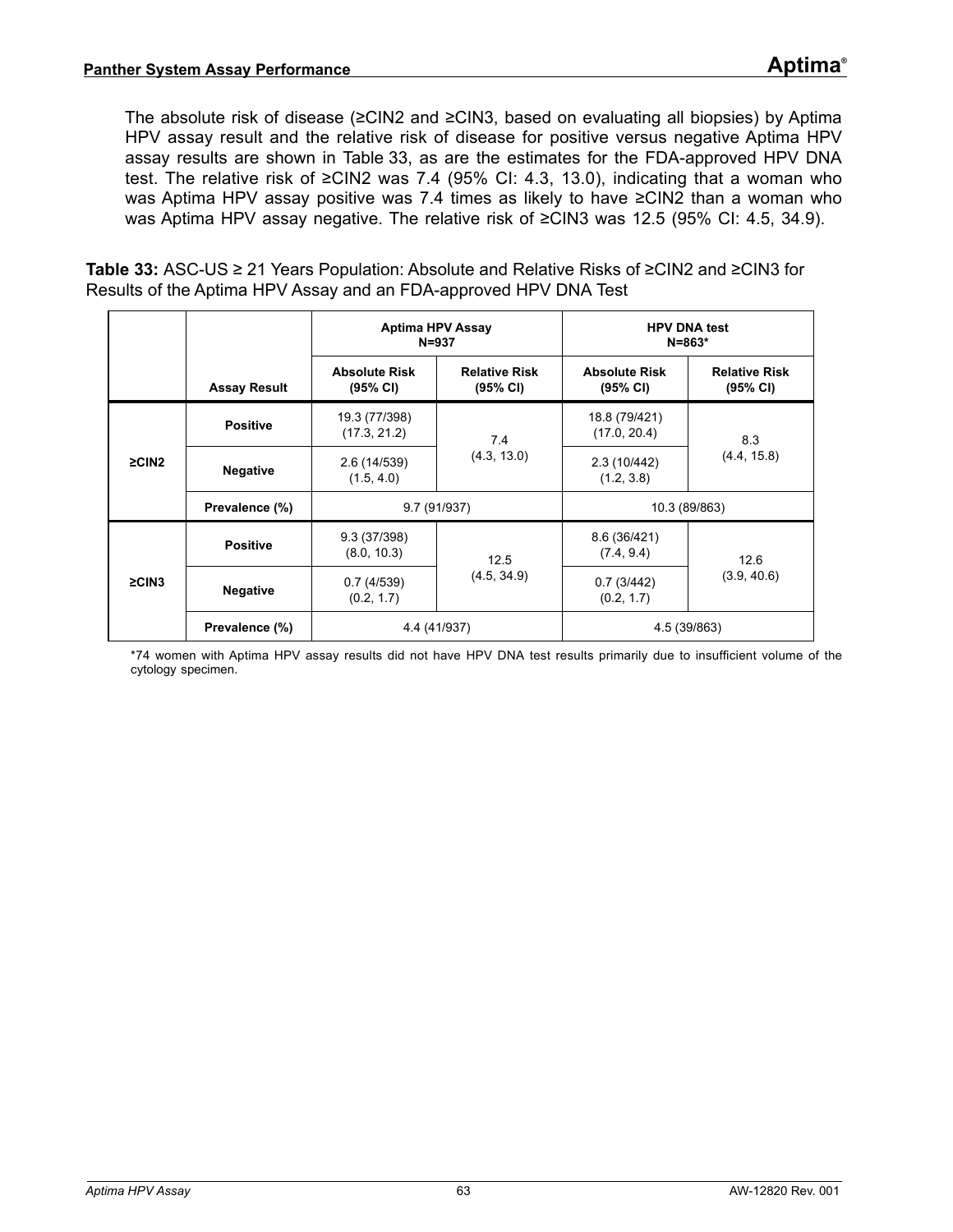Absolute and relative risk estimates of disease (≥CIN2 and ≥CIN3, based on evaluating all biopsies) for the Aptima HPV assay and the FDA-approved HPV DNA test are shown by age group in [Table 34.](#page-63-0)

<span id="page-63-0"></span>**Table 34:** ASC-US ≥ 21 Years Population: Absolute and Relative Risks of ≥CIN2 and ≥CIN3 for Results of the Aptima HPV Assay and an FDA-approved HPV DNA Test by Age Group

|             |                 |                     | <b>Aptima HPV Assay</b><br>$N = 937$ |                                  | <b>HPV DNA Test</b><br>N=863*    |                                  |
|-------------|-----------------|---------------------|--------------------------------------|----------------------------------|----------------------------------|----------------------------------|
|             | Age             | <b>Assay Result</b> | <b>Absolute Risk</b><br>(95% CI)     | <b>Relative Risk</b><br>(95% CI) | <b>Absolute Risk</b><br>(95% CI) | <b>Relative Risk</b><br>(95% CI) |
|             |                 |                     | $N = 415$                            |                                  | $N = 389$                        |                                  |
|             | 21 to 29        | <b>Positive</b>     | 21.7 (54/249)<br>(19.3, 23.9)        | 5.1                              | 20.8 (56/269)<br>(19.0, 22.5)    | 8.3                              |
|             | <b>Years</b>    | <b>Negative</b>     | 4.2(7/166)<br>(1.9, 7.7)             | (2.4, 11.0)                      | 2.5(3/120)<br>(0.6, 6.4)         | (2.7, 26.1)                      |
|             |                 | Prevalence (%)      | 9.7(61/415)                          |                                  | 15.2 (59/389)                    |                                  |
|             |                 |                     | $N = 261$                            |                                  | $N = 238$                        |                                  |
| $\geq$ CIN2 | 30 to 39        | <b>Positive</b>     | 17.3 (17/98)<br>(13.1, 21.1)         | 9.4                              | 16.2 (16/99)<br>(11.8, 19.8)     | 5.6                              |
|             | Years           | <b>Negative</b>     | 1.8(3/163)<br>(0.4, 4.3)             | (2.8, 31.3)                      | 2.9(4/139)<br>(0.9, 5.9)         | (1.9, 16.3)                      |
|             |                 | Prevalence (%)      | 7.7 (20/261)                         |                                  | 8.4 (20/238)                     |                                  |
|             |                 |                     |                                      | $N = 261$                        | $N = 236$                        |                                  |
|             | $\geq 40$ Years | <b>Positive</b>     | 11.8(6/51)<br>(5.6, 17.7)            | 6.2                              | 13.2 (7/53)<br>(6.9, 18.7)       | 8.1                              |
|             |                 |                     | <b>Negative</b>                      | 1.9(4/210)<br>(0.6, 3.4)         | (1.8, 21.1)                      | 1.6(3/183)<br>(0.4, 3.4)         |
|             |                 | Prevalence (%)      | 3.8(10/261)                          |                                  | 4.2 (10/236)                     |                                  |
|             |                 |                     | $N = 415$                            |                                  | $N = 389$                        |                                  |
|             | 21 to 29        | <b>Positive</b>     | 10.4 (26/249)<br>(9.0, 11.5)         | 17.3                             | 9.3 (25/269)<br>(8.2, 10.0)      |                                  |
|             | <b>Years</b>    | <b>Negative</b>     | 0.6(1/166)<br>(0.0, 2.8)             | (2.4, 127)                       | 0.0(0/120)<br>(0.0, 2.5)         | Not Calculable                   |
|             |                 | Prevalence (%)      | 6.5(27/415)                          |                                  | 6.4 (25/389)                     |                                  |
|             |                 |                     | $N = 261$                            |                                  | $N = 238$                        |                                  |
| $\geq$ CIN3 | 30 to 39        | <b>Positive</b>     | 8.2(8/98)<br>(5.0, 10.1)             | 13.3                             | 7.1 (7/99)<br>(4.0, 9.2)         | 4.9                              |
|             | Years           | <b>Negative</b>     | 0.6(1/163)<br>(0.0, 2.4)             | (1.7, 105)                       | 1.4(2/139)<br>(0.2, 3.6)         | (1.0, 23.2)                      |
|             |                 | Prevalence (%)      | 3.4(9/261)                           |                                  | 3.8(9/238)                       |                                  |
|             |                 |                     | $N = 261$                            |                                  | $N = 236$                        |                                  |
|             | $\geq 40$ Years | <b>Positive</b>     | 5.9(3/51)<br>(1.6, 9.7)              | 6.2                              | 7.5(4/53)<br>(2.9, 10.7)         | 13.8                             |
|             |                 | <b>Negative</b>     | 1.0(2/210)<br>(0.1, 2.0)             | (1.1, 36.0)                      | 0.5(1/183)<br>(0.0, 1.8)         | (1.6, 121)                       |
|             |                 | Prevalence (%)      | 1.9(5/261)                           |                                  | 2.1(5/236)                       |                                  |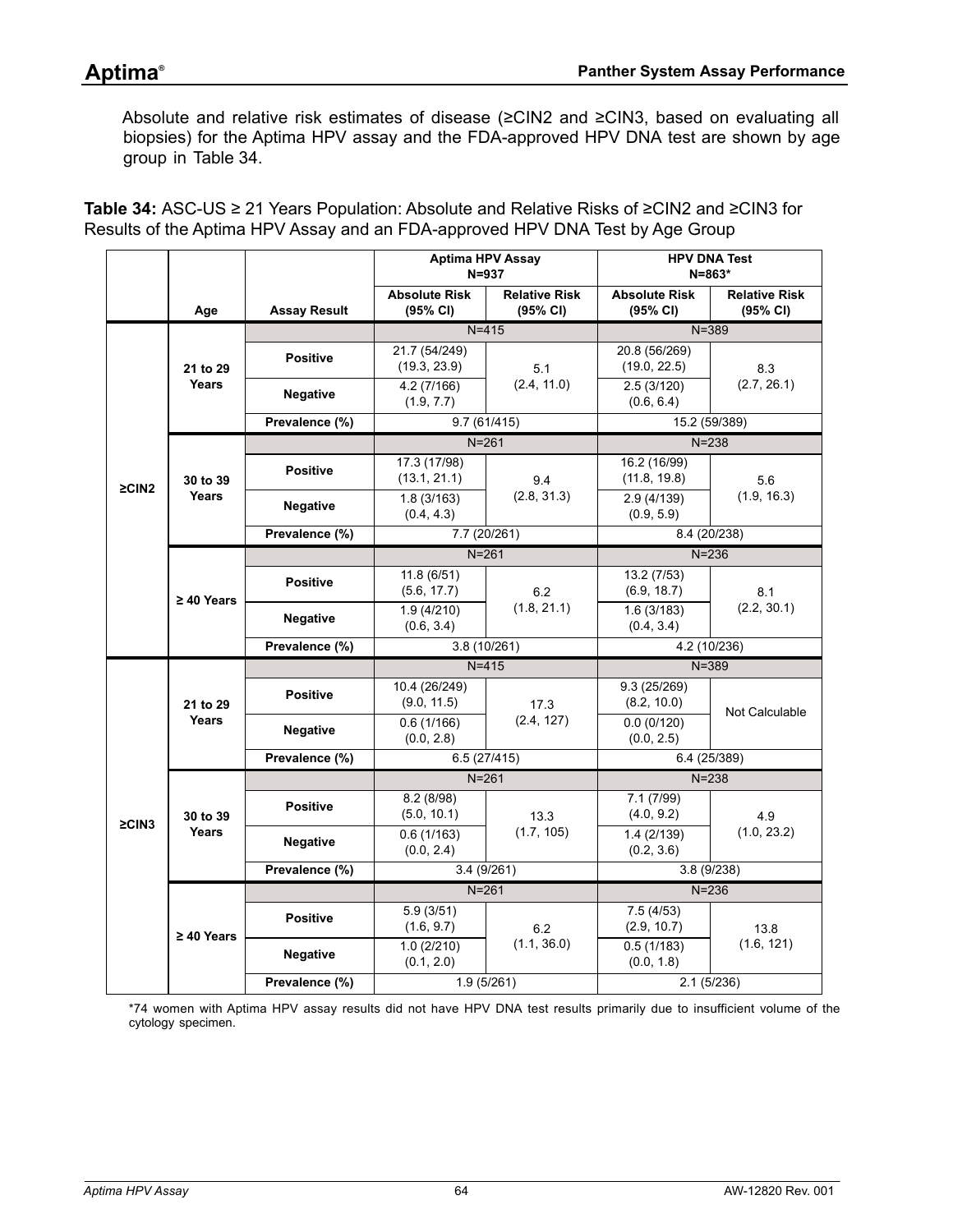#### **NILM ≥ 30 Years Population: Aptima HPV Assay Clinical Performance at Baseline**

In total, there were 11,644 women with NILM cytology results enrolled in the NILM Study, of these, 773 women were withdrawn. The remaining 10,871 women were eligible for testing on the Panther System. Eleven women had missing samples and were excluded from the baseline evaluation of the Aptima HPV assay on the Panther System. The remaining 10,860 evaluable women were 30 years of age and older with NILM cytology results and Aptima HPV assay results on the Panther System. Of the 512 women with positive Aptima HPV assay results on the Panther System, 284 attended colposcopy at baseline. Of the 10,348 women with negative Aptima HPV assay results, 580 attended colposcopy at baseline. Twenty (20) women had ≥CIN2 and eleven (11) had ≥CIN3; 798 women had Normal/CIN1 histology; 46 women had undetermined disease status. The results of the Aptima HPV assay on the Panther System by the Consensus Histology Review Panel diagnosis at baseline are presented in [Table 35.](#page-64-0)

<span id="page-64-0"></span>**Table 35:** NILM ≥ 30 Years Population: Results of the Aptima HPV Assay and an FDA-approved HPV DNA Test by Consensus Histology Review Panel Diagnosis at Baseline

|                                    | <b>HPV DNA</b> | <b>Consensus Histology Review Panel Diagnosis</b> |               |                  |                  |                  |                |              |  |  |
|------------------------------------|----------------|---------------------------------------------------|---------------|------------------|------------------|------------------|----------------|--------------|--|--|
| <b>Aptima HPV</b><br>Assay Result* | Test           | Undetermined**                                    | <b>Normal</b> | CIN <sub>1</sub> | CIN <sub>2</sub> | CIN <sub>3</sub> | Cancer         | <b>Total</b> |  |  |
| <b>Positive</b>                    | Positive       | 11                                                | 211           | 12               | 4                | 7                | $\overline{2}$ | 247          |  |  |
| <b>Positive</b>                    | Negative       | 2                                                 | 19            | 0                | 0                | 0                | 1              | 22           |  |  |
| <b>Positive</b>                    | No Result***   | $\overline{2}$                                    | 12            | 1                | 0                | 0                | 0              | 15           |  |  |
| <b>Negative</b>                    | Positive       | 10                                                | 170           | 7                | $\overline{c}$   | 1                | 0              | 190          |  |  |
| <b>Negative</b>                    | Negative       | 20                                                | 353           | 9                | 2                | 0                | 0              | 384          |  |  |
| <b>Negative</b>                    | No Result***   | 1                                                 | 4             | 0                |                  | 0                | 0              | 6            |  |  |
| <b>Total</b>                       |                | 46                                                | 769           | 29               | 9                | 8                | $3***$         | 864          |  |  |

\*All samples had final valid results (upon initial testing or after resolution of initial invalids per procedure).

\*\*46 subjects attended the colposcopy visit but a diagnosis could not be determined for the following reasons: biopsy specimens determined to be inadequate (n=29), no biopsies collected (n=15), and biopsy slides lost (n=2).

\*\*\*21 women with Aptima HPV assay results did not have HPV DNA test results primarily due to insufficient volume of the cytology specimen.

\*\*\*\*Three women had adenocarcinoma in situ (AIS).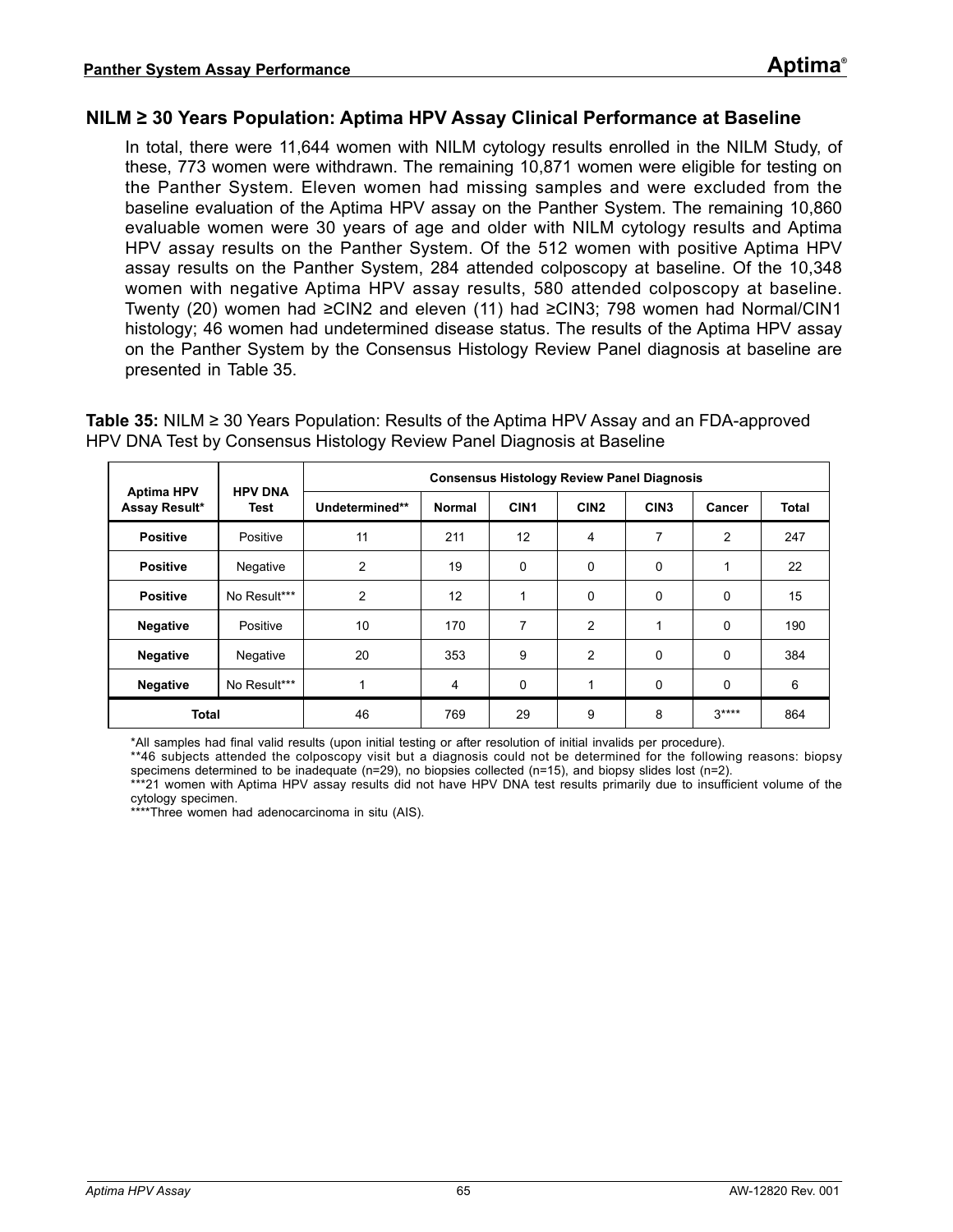In total, 10,042 women had unverified (including undetermined) disease status at baseline ([Table 36](#page-65-0)). Because only randomly selected women with negative results for both the Aptima HPV assay on the Tigris DTS System and the FDA-approved HPV DNA test were referred to colposcopy, the proportion of women with unverified disease status was high in this group (96.6%). To adjust for this verification bias, a multiple imputation method was used to estimate the number of women with disease that would have been identified if all women had undergone colposcopy. Both verification-bias adjusted performance estimates and unadjusted performance estimates based on the 818 women with verified disease status at baseline are presented.

<span id="page-65-0"></span>**Table 36:** NILM ≥ 30 Years Population: Classification of Evaluable NILM Women by Aptima HPV Assay and an FDA-approved HPV DNA Test Results, Disease Status (≥CIN2 and ≥CIN3), and Disease Verification Status

| <b>Aptima HPV</b><br>Assay Result* |                                    | <b>HPV DNA</b> | <b>Total</b> | <b>Verified Disease Status:</b><br>$\geq$ CIN2 |                                     | <b>Verified Disease Status:</b><br>$\geq$ CIN3 |                                     | <b>Unverified Disease</b><br><b>Status</b>                        |  |
|------------------------------------|------------------------------------|----------------|--------------|------------------------------------------------|-------------------------------------|------------------------------------------------|-------------------------------------|-------------------------------------------------------------------|--|
| <b>Panther</b><br><b>System</b>    | <b>Tigris DTS</b><br><b>System</b> | <b>Test</b>    | Women        | <b>Diseased</b><br>Women<br>(2CIN2)            | Non-Diseased<br>Women<br>$(<$ CIN2) | <b>Diseased</b><br>Women<br>(2CIN3)            | Non-Diseased<br>Women<br>$(<$ CIN3) | <b>Women with Unknown</b><br><b>Disease Status</b><br>(% Unknown) |  |
| <b>Positive</b>                    | <b>Positive</b>                    | Positive       | 313          | 13                                             | 189                                 | 9                                              | 193                                 | 111 (35.5%)                                                       |  |
| <b>Positive</b>                    | <b>Positive</b>                    | Negative       | 37           | 1                                              | 18                                  | 1                                              | 18                                  | 18 (48.6%)                                                        |  |
| <b>Positive</b>                    | <b>Positive</b>                    | No Result**    | 22           | 0                                              | 13                                  | 0                                              | 13                                  | $9(40.9\%)$                                                       |  |
| <b>Positive</b>                    | <b>Negative</b>                    | Positive       | 70           | 0                                              | 34                                  | 0                                              | 34                                  | 36 (51.4%)                                                        |  |
| <b>Positive</b>                    | <b>Negative</b>                    | Negative       | 60           | $\Omega$                                       | 1                                   | 0                                              | 1                                   | 59 (98.3%)                                                        |  |
| <b>Positive</b>                    | <b>Negative</b>                    | No Result**    | 10           | 0                                              | 0                                   | 0                                              | 0                                   | 10 (100%)                                                         |  |
| <b>Negative</b>                    | <b>Positive</b>                    | Positive       | 46           | 0                                              | 33                                  | 0                                              | 33                                  | 13 (28.3%)                                                        |  |
| <b>Negative</b>                    | <b>Positive</b>                    | Negative       | 113          | 1                                              | 41                                  | 0                                              | 42                                  | 71 (62.8%)                                                        |  |
| <b>Negative</b>                    | <b>Positive</b>                    | No Result**    | 8            | 0                                              | 4                                   | 0                                              | 4                                   | 4 (50.0%)                                                         |  |
| <b>Negative</b>                    | <b>Negative</b>                    | Positive       | 236          | 3                                              | 144                                 | 1                                              | 146                                 | 89 (37.7%)                                                        |  |
| <b>Negative</b>                    | <b>Negative</b>                    | Negative       | 9,354        | 1                                              | 321                                 | 0                                              | 322                                 | 9032 (96.6%)                                                      |  |
| <b>Negative</b>                    | <b>Negative</b>                    | No Result**    | 591          | 1                                              | 0                                   | 0                                              | 1                                   | 590 (99.8%)                                                       |  |
|                                    | <b>Total</b>                       |                | 10.860       | 20                                             | 798                                 | 11                                             | 807                                 | 10,042 (92.5%)                                                    |  |

\*All samples had final results (upon initial testing or after resolution of initial invalids per procedure).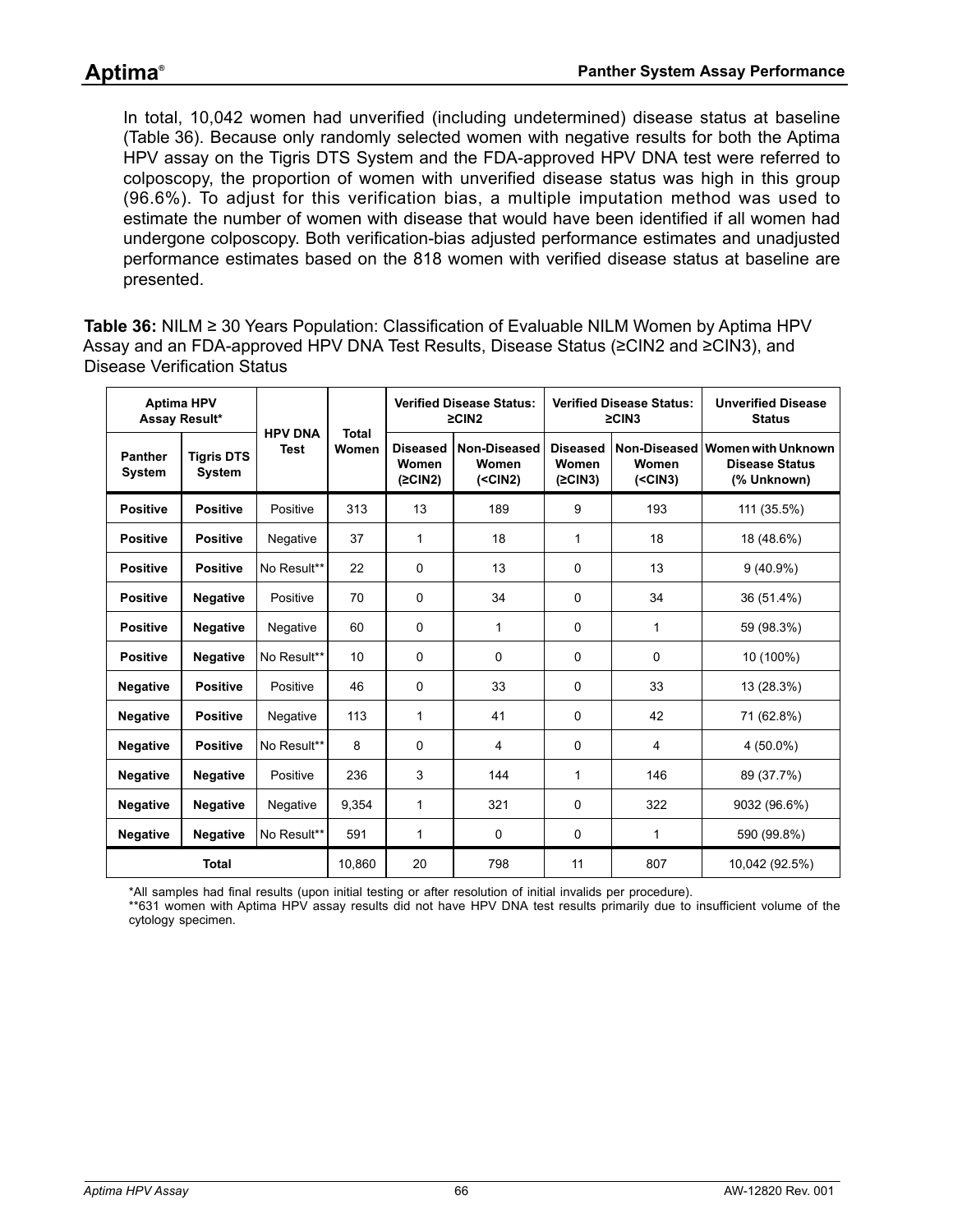The adjusted prevalence of ≥CIN2 and ≥CIN3 in women with NILM cytology results were 0.9% and 0.4%, respectively. The adjusted absolute and relative risk estimates for detection of ≥CIN2 and ≥CIN3 at baseline are shown in [Table 37](#page-66-0). The adjusted relative risk of ≥CIN2 was 7.5 (95% CI: 2.1, 26.3), indicating that a woman who was Aptima HPV assay positive is 7.5 times as likely to have ≥CIN2 than a woman who is Aptima HPV assay negative. The adjusted relative risk of ≥CIN3 was 24.9 (95% CI: 2.0, 307.0). The unadjusted absolute and relative risk estimates for detection of ≥CIN2 and ≥CIN3 at baseline are shown overall in [Table 38](#page-66-1) and by age group in [Table 39](#page-67-0).

<span id="page-66-0"></span>**Table 37:** NILM ≥ 30 Years Population: Absolute and Relative Risks of ≥CIN2 and ≥CIN3 for Results of the Aptima HPV Assay and an FDA-approved HPV DNA Test (Verification-Bias Adjusted Estimates) at Baseline

|             |                     | <b>Aptima HPV Assay</b>          |                                  | <b>HPV DNA Test</b>              |                                  |  |
|-------------|---------------------|----------------------------------|----------------------------------|----------------------------------|----------------------------------|--|
|             | <b>Assay Result</b> | <b>Absolute Risk</b><br>(95% CI) | <b>Relative Risk</b><br>(95% CI) | <b>Absolute Risk</b><br>(95% CI) | <b>Relative Risk</b><br>(95% CI) |  |
|             | <b>Positive</b>     | 4.5<br>(2.7, 7.4)                | 7.5                              | 3.7<br>(2.3, 6.1)                | 7.3                              |  |
| $\geq$ CIN2 | <b>Negative</b>     | 0.6<br>(0.2, 1.9)                | (2.1, 26.3)                      | 0.5<br>(0.1, 2.1)                | (1.6, 33.5)                      |  |
|             | Prevalence (%)      | 0.9                              |                                  | 0.9                              |                                  |  |
|             | <b>Positive</b>     | 3.0<br>(1.6, 5.5)                | 24.9                             | 2.3<br>(1.3, 4.1)                | 21.0                             |  |
| $\geq$ CIN3 | <b>Negative</b>     | 0.1<br>(0.0, 1.7)                | (2.0, 307.0)                     | 0.1<br>(0.0, 2.4)                | (1.0, 423.8)                     |  |
|             | Prevalence (%)      | 0.4                              |                                  | 0.4                              |                                  |  |

<span id="page-66-1"></span>**Table 38:** NILM ≥ 30 Years Population: Absolute and Relative Risks of ≥CIN2 and ≥CIN3 for Results of the Aptima HPV Assay and an FDA-approved HPV DNA Test (Unadjusted Estimates) at Baseline

|             |                     | <b>Aptima HPV Assay</b><br>$N = 818$ |                                  | <b>HPV DNA Test</b><br>$N = 800*$ |                                  |  |
|-------------|---------------------|--------------------------------------|----------------------------------|-----------------------------------|----------------------------------|--|
|             | <b>Assay Result</b> | <b>Absolute Risk</b><br>(95% CI)     | <b>Relative Risk</b><br>(95% CI) | <b>Absolute Risk</b><br>(95% CI)  | <b>Relative Risk</b><br>(95% CI) |  |
| $\geq$ CIN2 | <b>Positive</b>     | 5.2 (14/269)<br>(3.5, 6.6)           | 4.8                              | 3.8(16/416)<br>(2.9, 4.5)         | 4.9                              |  |
|             | <b>Negative</b>     | 1.1(6/549)<br>(0.5, 1.9)             | (1.9, 12.3)                      | 0.8(3/384)<br>(0.2, 1.9)          | (1.4, 16.8)                      |  |
|             | Prevalence (%)      | 2.4 (20/818)                         |                                  | 2.4 (19/800)                      |                                  |  |
|             | <b>Positive</b>     | 3.7(10/269)<br>(2.5, 4.3)            | 20.4                             | 2.4 (10/416)<br>(1.6, 2.7)        | 9.2                              |  |
| $\geq$ CIN3 | <b>Negative</b>     | 0.2(1/549)<br>(0.0, 0.8)             | (2.6, 159)                       | 0.3(1/384)<br>(0.0, 1.1)          | (1.2, 71.8)                      |  |
|             | Prevalence (%)      | 1.3 (11/818)                         |                                  | 1.4 (11/800)                      |                                  |  |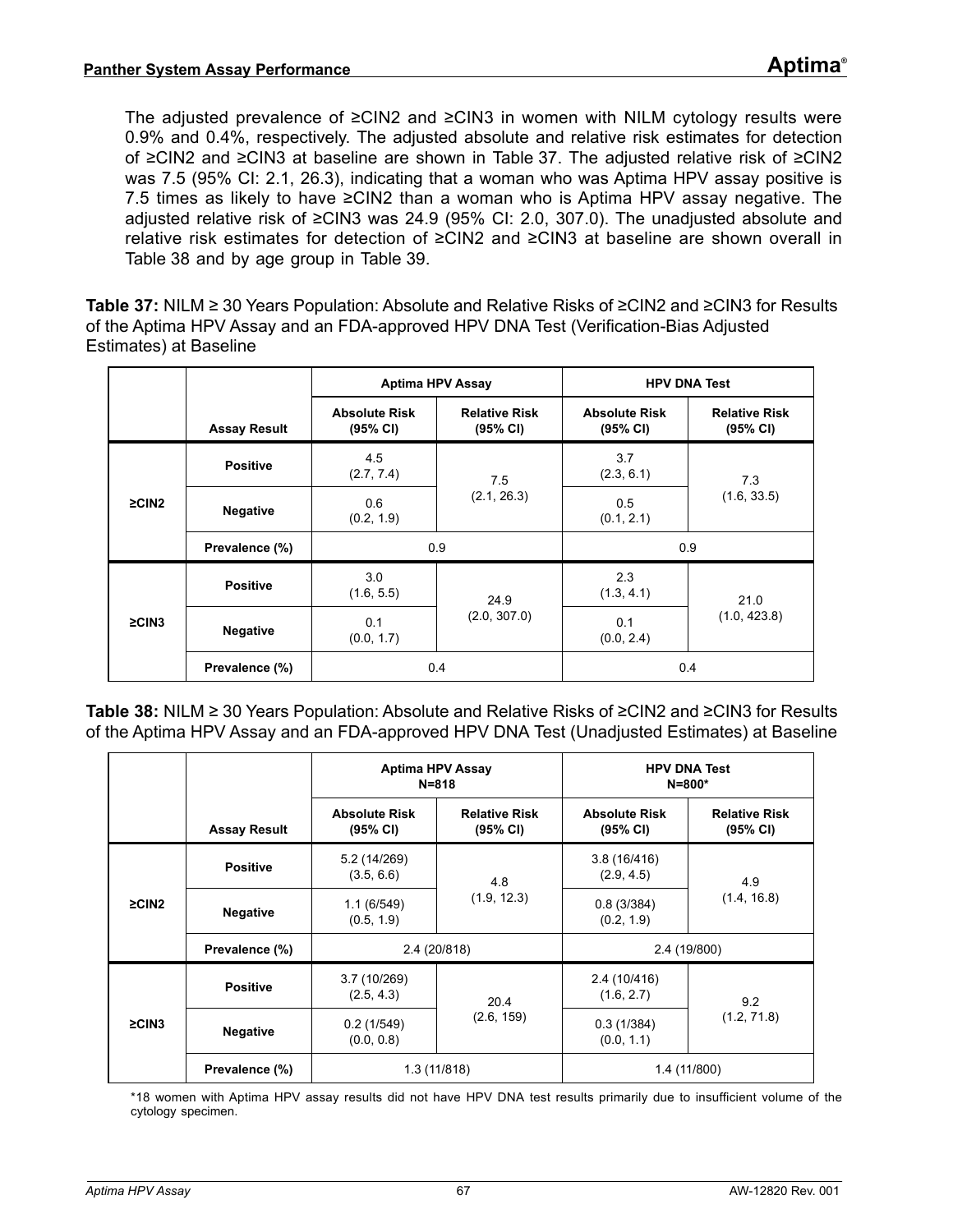<span id="page-67-0"></span>**Table 39:** NILM ≥ 30 Years Population: Absolute and Relative Risks of ≥CIN2 and ≥CIN3 for Results of the Aptima HPV Assay and an FDA-approved HPV DNA Test by Age Group (Unadjusted Estimates) at Baseline

|             |                    |                     | <b>Aptima HPV Assay</b><br>$N = 818$ |                                  |                                  | <b>HPV DNA Test</b><br>$N = 800*$ |  |
|-------------|--------------------|---------------------|--------------------------------------|----------------------------------|----------------------------------|-----------------------------------|--|
|             | Age                | <b>Assay Result</b> | <b>Absolute Risk</b><br>(95% CI)     | <b>Relative Risk</b><br>(95% CI) | <b>Absolute Risk</b><br>(95% CI) | <b>Relative Risk</b><br>(95% CI)  |  |
|             |                    |                     | $N = 383$                            |                                  | $N = 376$                        |                                   |  |
|             | 30 to 39<br>Years  | <b>Positive</b>     | 4.6 (7/153)<br>(2.5, 5.9)            | 5.3                              | 3.3(7/215)<br>(1.8, 4.1)         | 2.6<br>(0.6, 12.4)                |  |
|             |                    | Negative            | 0.9(2/230)<br>(0.1, 2.2)             | (1.1, 25.0)                      | 1.2(2/161)<br>(0.2, 3.2)         |                                   |  |
| $\geq$ CIN2 |                    | Prevalence (%)      |                                      | 2.3(9/383)                       |                                  | 2.4 (9/376)                       |  |
|             |                    |                     |                                      | $N = 435$                        | $N = 424$                        |                                   |  |
|             | $\geq 40$<br>Years | <b>Positive</b>     | 6.0(7/116)<br>(3.2, 8.5)             | 4.8<br>(1.4, 16.1)               | 4.5 (9/201)<br>(2.9, 5.3)        | 10.0<br>(1.3, 78.1)               |  |
|             |                    | <b>Negative</b>     | 1.3(4/319)<br>(0.4, 2.3)             |                                  | 0.4(1/223)<br>(0.0, 1.8)         |                                   |  |
|             |                    | Prevalence (%)      | 2.5(11/435)                          |                                  |                                  | 2.4 (10/424)                      |  |
|             |                    |                     | $N = 383$                            |                                  | $N = 376$                        |                                   |  |
|             | 30 to 39           | <b>Positive</b>     | 3.3(5/153)<br>(1.6, 4.1)             | 7.5                              | 2.3(5/215)<br>(1.1, 2.9)         | 3.7                               |  |
|             | Years              | Negative            | 0.4(1/230)<br>(0.0, 1.6)             | (0.9, 63.7)                      | 0.6(1/161)<br>(0.0, 2.2)         | (0.4, 31.7)                       |  |
|             |                    | Prevalence (%)      |                                      | 1.6(6/383)                       |                                  | 1.6(6/376)                        |  |
| $\geq$ CIN3 |                    |                     |                                      | $N = 435$                        |                                  | $N = 424$                         |  |
|             | $\geq 40$          | <b>Positive</b>     | 4.3(5/116)<br>(2.2, 5.1)             |                                  | 2.5(5/201)<br>(1.3, 2.8)         |                                   |  |
|             | Years              | <b>Negative</b>     | 0.0(0/319)<br>(0.0, 0.8)             | Not Calculable                   | 0.0(0/223)<br>(0.0, 1.1)         | Not Calculable                    |  |
|             |                    | Prevalence (%)      |                                      | 1.1(5/435)                       |                                  | 1.2(5/424)                        |  |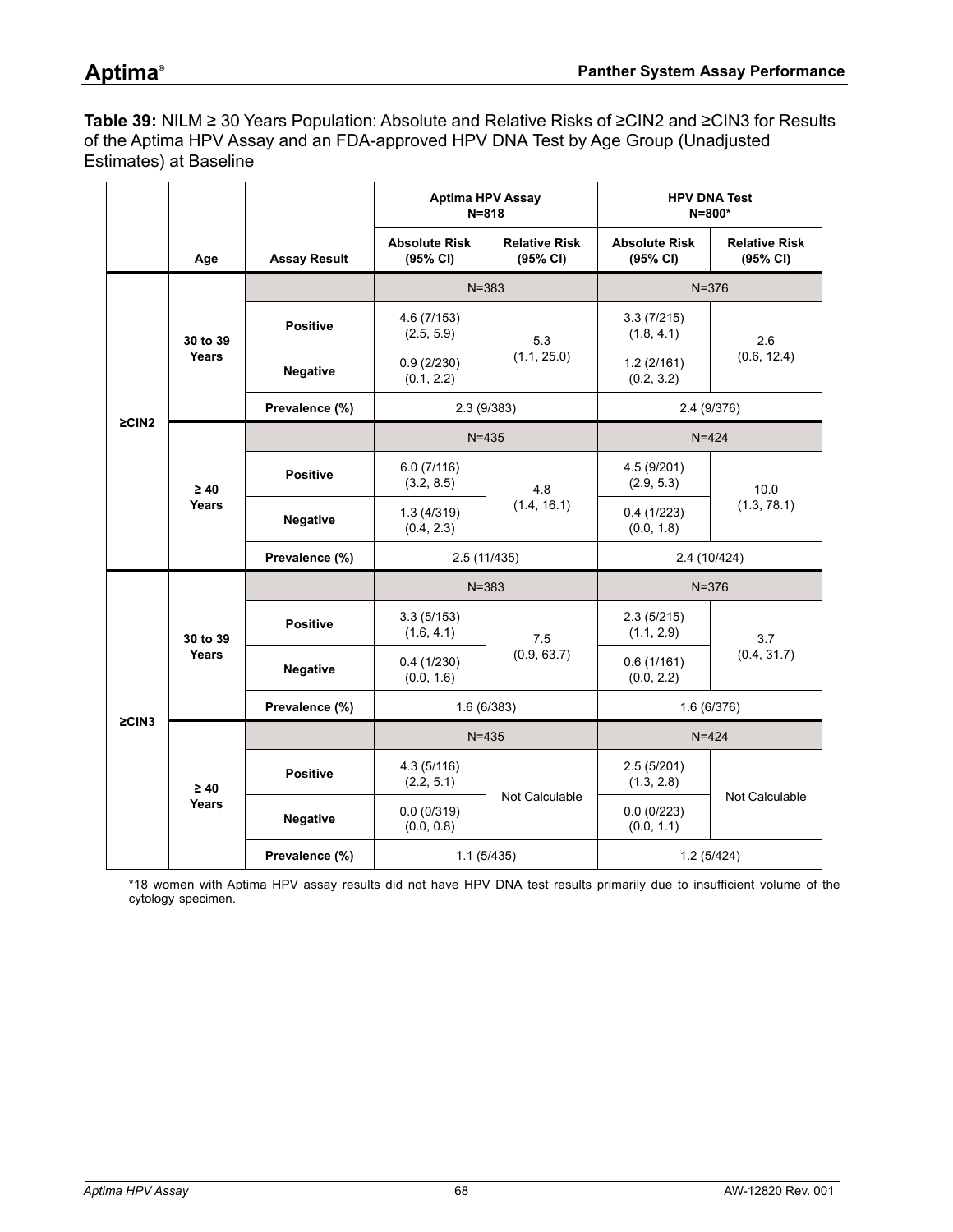Adjusted clinical performance estimates of the Aptima HPV assay including sensitivity, specificity, PPV, and NPV for the detection of ≥CIN2 and ≥CIN3 at baseline are shown in [Table 40,](#page-68-0) as are the estimates for the FDA-approved HPV DNA test. Unadjusted clinical performance estimates are shown in [Table 41](#page-69-0). The Aptima HPV assay and the FDAapproved HPV DNA test had similar sensitivity, whereas specificity was significantly higher for the Aptima HPV assay (non-overlapping 95% CIs). Predictive value estimates of the Aptima HPV assay were clinically relevant and similar to the estimates for the FDA-approved HPV DNA test. NPVs were similar but for the detection of ≥CIN2, the PPV for the Aptima HPV assay was slightly higher than PPV for the FDA-approved HPV DNA test (4.5% vs 3.7%).

<span id="page-68-0"></span>**Table 40:** NILM ≥ 30 Years Population: Performance of the Aptima HPV Assay and an FDAapproved HPV DNA Test for Detection of ≥CIN2 and ≥CIN3 (Verification-Bias Adjusted Estimates) at **Baseline** 

|             |                    | <b>Aptima HPV Assay</b> |               | <b>HPV DNA Test</b> |              |  |
|-------------|--------------------|-------------------------|---------------|---------------------|--------------|--|
|             | <b>Performance</b> | <b>Estimate</b>         | (95% CI)      | <b>Estimate</b>     | (95% CI)     |  |
|             | Sensitivity (%)    | 28.4                    | (4.9, 51.8)   | 35.4                | (3.8, 66.9)  |  |
| $\geq$ CIN2 | Specificity (%)    | 95.5                    | (95.1, 95.9)  | 93.7                | (93.2, 94.2) |  |
|             | <b>PPV</b> (%)     | 4.5                     | (2.7, 7.4)    | 3.7                 | (2.3, 6.1)   |  |
|             | <b>NPV</b> (%)     | 99.4                    | (98.1, 99.8)  | 99.5                | (97.9, 99.9) |  |
|             | Prevalence (%)     |                         | 0.9(0.0, 1.9) | 0.9(0.0, 1.9)       |              |  |
|             | Sensitivity (%)    | 54.0                    | (3.6, 100)    | 56.4                | (0.4, 100)   |  |
|             | Specificity (%)    | 95.4                    | (95.0, 95.8)  | 93.6                | (93.1, 94.1) |  |
| $\geq$ CIN3 | <b>PPV</b> (%)     | 3.0                     | (1.6, 5.5)    | 2.3                 | (1.3, 4.1)   |  |
|             | <b>NPV</b> (%)     | 99.9                    | (98.3, 100)   | 99.9                | (97.6, 100)  |  |
|             | Prevalence (%)     |                         | 0.4(0.0, 1.2) | 0.4(0.0, 1.3)       |              |  |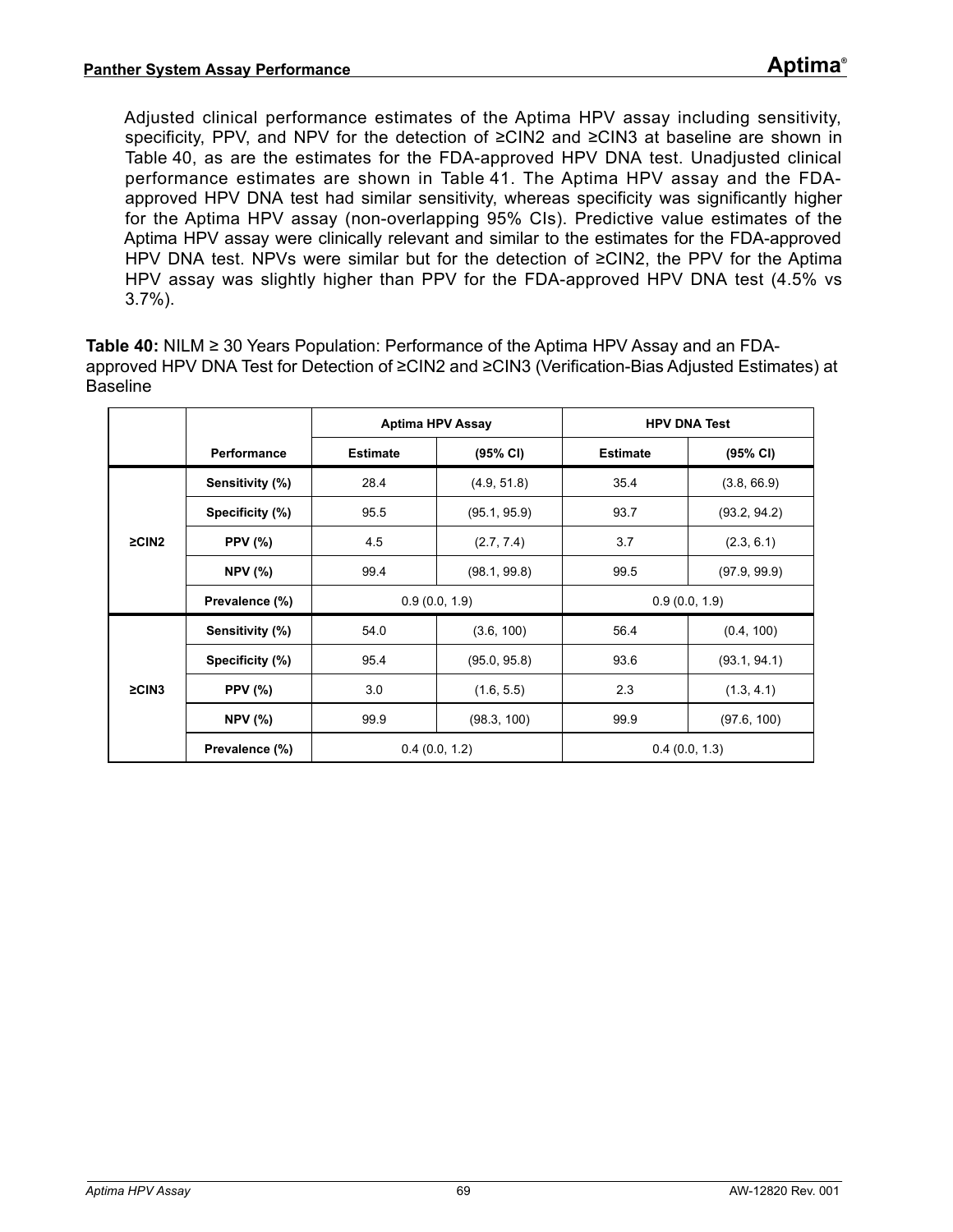<span id="page-69-0"></span>**Table 41:** NILM ≥ 30 Years Population: Performance of the Aptima HPV Assay and an FDAapproved HPV DNA Test for Detection of ≥CIN2 and ≥CIN3 (Unadjusted Estimates) at Baseline

|             |                 | <b>Aptima HPV Assay</b><br>$N = 818$ |              | <b>HPV DNA Test</b><br>$N = 800*$ |              |  |
|-------------|-----------------|--------------------------------------|--------------|-----------------------------------|--------------|--|
|             | Performance     | <b>Estimate</b>                      | (95% CI)     | <b>Estimate</b>                   | (95% CI)     |  |
|             | Sensitivity (%) | 70.0<br>(14/20)                      | (48.1, 85.5) | 84.2<br>(16/19)                   | (62.4, 94.5) |  |
| $\geq$ CIN2 | Specificity (%) | 68.0<br>(543/798)                    | (64.7, 71.2) | 48.8<br>(381/781)                 | (45.3, 52.3) |  |
|             | <b>PPV (%)</b>  | 5.2<br>(14/269)                      | (3.5, 6.6)   | 3.8<br>(16/416)                   | (2.9, 4.5)   |  |
|             | <b>NPV (%)</b>  | 98.9<br>(543/549)                    | (98.1, 99.5) | 99.2<br>(381/384)                 | (98.1, 99.8) |  |
|             | Prevalence (%)  |                                      | 2.4 (20/818) | 2.4 (19/800)                      |              |  |
| $\geq$ CIN3 | Sensitivity (%) | 90.9<br>(10/11)                      | (62.3, 98.4) | 90.9<br>(10/11)                   | (62.3, 98.4) |  |
|             | Specificity (%) | 67.9<br>(548/807)                    | (64.6, 71.0) | 48.5<br>(383/789)                 | (45.1, 52.0) |  |
|             | <b>PPV (%)</b>  | 3.7<br>(10/269)                      | (2.5, 4.3)   | 2.4<br>(10/416)                   | (1.6, 2.7)   |  |
|             | <b>NPV (%)</b>  | 99.8<br>(548/549)                    | (99.2, 100)  | 99.7<br>(383/384)                 | (98.9, 100)  |  |
|             | Prevalence (%)  |                                      | 1.3(11/818)  | 1.4 (11/800)                      |              |  |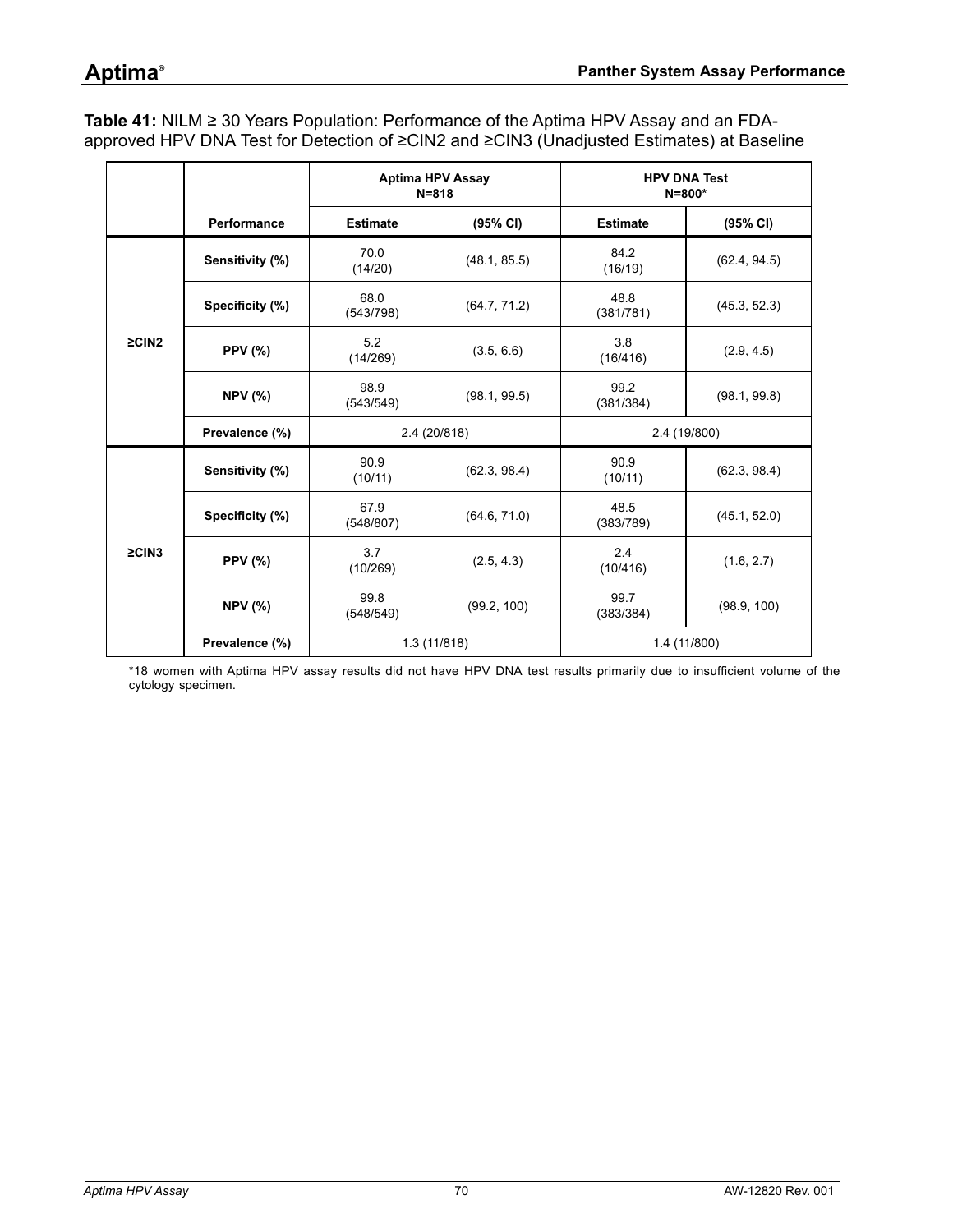Direct comparison of the Aptima HPV assay on the Panther System and the FDA-approved HPV DNA test demonstrates similar sensitivity and statistically significant improved specificity of the Aptima HPV assay over the FDA-approved HPV DNA test for detection of ≥CIN2 as shown by the ratios of true positive and false positive rates ([Table 42](#page-70-0) and [Table 43](#page-70-1), respectively).

<span id="page-70-0"></span>**Table 42:** NILM ≥ 30 Years Population: Ratio of True Positive Rates (Aptima HPV Assay/ FDA-approved HPV DNA Test) for Women with ≥CIN2 (Unadjusted Estimates) at Baseline

|                                                                  |                 | <b>HPV DNA Test</b> |                 |              |  |
|------------------------------------------------------------------|-----------------|---------------------|-----------------|--------------|--|
|                                                                  |                 | <b>Positive</b>     | <b>Negative</b> | <b>Total</b> |  |
|                                                                  | <b>Positive</b> | 13                  |                 | 14 (73.7%)   |  |
| <b>Aptima HPV Assay</b>                                          | <b>Negative</b> | 3                   | 2               | 5            |  |
|                                                                  | <b>Total</b>    | 16 (84.2%)          | 3               | 19           |  |
| Ratio of True Positive Rates = 0.88 (14/16) (95% CI: 0.65, 1.10) |                 |                     |                 |              |  |

<span id="page-70-1"></span>**Table 43:** NILM ≥ 30 Years Population: Ratio of False Positive Rates (Aptima HPV Assay/ FDA-approved HPV DNA Test) for Women with <CIN2 (Unadjusted Estimates) at Baseline

|                                                                     |                 | <b>HPV DNA Test</b> |                 |              |  |
|---------------------------------------------------------------------|-----------------|---------------------|-----------------|--------------|--|
|                                                                     |                 | <b>Positive</b>     | <b>Negative</b> | <b>Total</b> |  |
|                                                                     | <b>Positive</b> | 223                 | 19              | 242 (31.0%)  |  |
| <b>Aptima HPV Assay</b>                                             | <b>Negative</b> | 177                 | 362             | 539          |  |
|                                                                     | <b>Total</b>    | 400 (51.2%)         | 381             | 781          |  |
| Ratio of False Positive Rates = 0.61 (242/400) (95% CI: 0.55, 0.66) |                 |                     |                 |              |  |

### **NILM ≥ 30 Years Population: Aptima HPV Assay on the Panther System Clinical Performance After 3 Years of Follow-up**

The were 10,843 women 30 years of age and older with NILM cytology results and valid Aptima HPV assay results on the Panther system at baseline who were eligible for the Follow-up Phase. Of the women without ≥CIN2, 67.0% (7,247/10,823) of women completed a year 1 follow-up Pap visit, 60.3% (6,517/10,814) the year 2 and 58.7% (6,339/10,807) the year 3. Overall, 58.8% (6,375/10,843) of the women completed the study (had ≥CIN2 at baseline or during follow-up, and/or completed required visits).

Of the 10,843 evaluable women, 511 (4.7%) had positive Aptima HPV assay results on the Panther system at baseline. Of these 511 women, 255 (49.9%) had either positive or negative 3-year disease status based on cytology or colposcopy/biopsy results. The remaining 10,332 women had negative Aptima HPV assay results on the Panther system at baseline. Of these 10,332 women, 5,946 (57.5%) had either positive or negative 3-year disease status. Of the 6,201 women with 3-year disease status, 47 women had ≥CIN2 including 23 with ≥CIN3; 6,154 women had normal/CIN1 by Consensus Histology Review Panel. The baseline results of the Aptima HPV assay on the Panther system and FDAapproved HPV DNA assay, and the 3-year disease status (includes baseline and follow-up evaluation) by Consensus Histology Review Panel are presented in [Table 44](#page-71-0).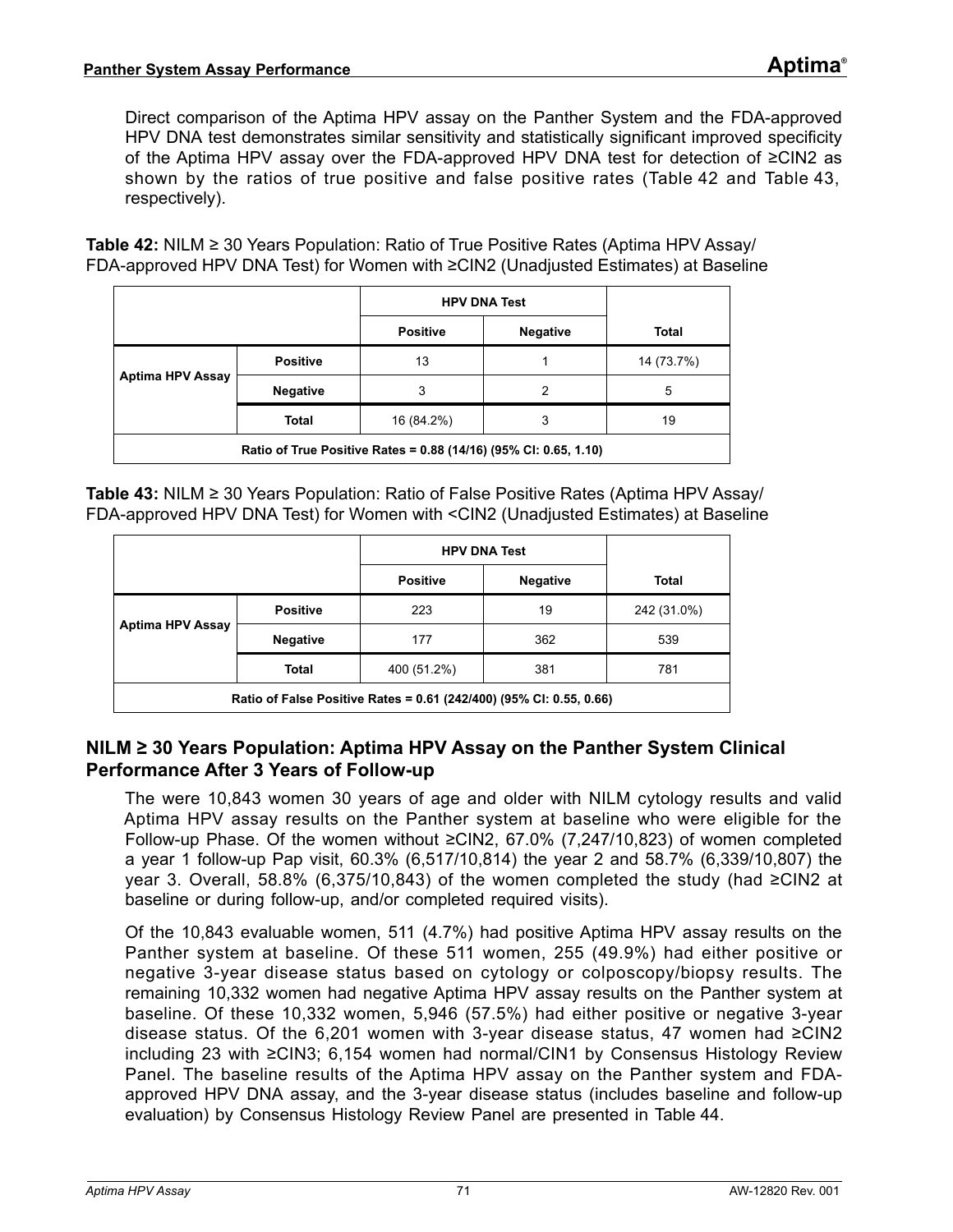<span id="page-71-0"></span>**Table 44:** NILM ≥ 30 Years Population: Classification of Women Eligible for the Follow-up Phase by Baseline Aptima HPV Assay, Baseline FDA-Approved HPV DNA Test Results, and Disease Status (≥CIN2, ≥CIN3, Unverified) Determined in the Baseline and Follow-up Phases

| <b>Aptima HPV</b><br>Assay<br>Result | <b>HPV DNA</b><br>Test | Total Women | <b>Verified Disease</b><br>Status: ≥CIN2 |                                                | <b>Verified Disease</b><br>Status: ≥CIN3   |                                                | <b>Unverified Disease Status</b> |                |
|--------------------------------------|------------------------|-------------|------------------------------------------|------------------------------------------------|--------------------------------------------|------------------------------------------------|----------------------------------|----------------|
|                                      |                        |             | Diseased<br>Women<br>(2CIN2)             | Non-<br><b>Diseased</b><br>Women<br>$(<$ CIN2) | <b>Diseased</b><br><b>Women</b><br>(2CIN3) | Non-<br><b>Diseased</b><br>Women<br>$(<$ CIN3) | Lost to<br>Follow-up             | Indeterminate* |
| <b>Positive</b>                      | Positive               | 382         | 23                                       | 171                                            | 16                                         | 178                                            | 167                              | 21             |
| <b>Positive</b>                      | Negative               | 97          |                                          | 48                                             |                                            | 48                                             | 44                               | 4              |
| <b>Positive</b>                      | No Result**            | 32          | $\overline{2}$                           | 10                                             |                                            | 11                                             | 17                               | 3              |
| <b>Negative</b>                      | Positive               | 281         | 5                                        | 129                                            | 2                                          | 132                                            | 130                              | 17             |
| <b>Negative</b>                      | Negative               | 9.452       | 15                                       | 5.476                                          | 3                                          | 5.488                                          | 3.756                            | 205            |
| <b>Negative</b>                      | No Result**            | 599         | 1                                        | 320                                            | 0                                          | 321                                            | 264                              | 14             |
|                                      | <b>Total</b>           | 10,843      | 47                                       | 6,154                                          | 23                                         | 6.178                                          | 4,378                            | 264            |

\*Women who had abnormal cytology test results during follow-up and who did not have a subsequent Consensus Histology Review Panel result, and women with inadequate cytology at their last visit. 174 women with indeterminate disease status completed their follow-up per protocol.

\*\*631 women with Aptima HPV assay results did not have HPV DNA test results primarily due to insufficient volume of the cytology specimen.

The 3-year cumulative risk of disease (≥CIN2 and ≥CIN3) are based on Kaplan-Meier estimation (life-table analysis) and include disease detected at baseline or in follow-up. Women who had some indication of disease (ASC-US or more severe cytology results) but with no Consensus Histology Review Panel result were included in the analysis by using a multiple imputation method to predict the number of women with disease that would have been identified if the women had undergone colposcopy.

The 3-year cumulative absolute and relative risk estimates for detection of ≥CIN2 and ≥CIN3 are shown in [Table 45](#page-72-0).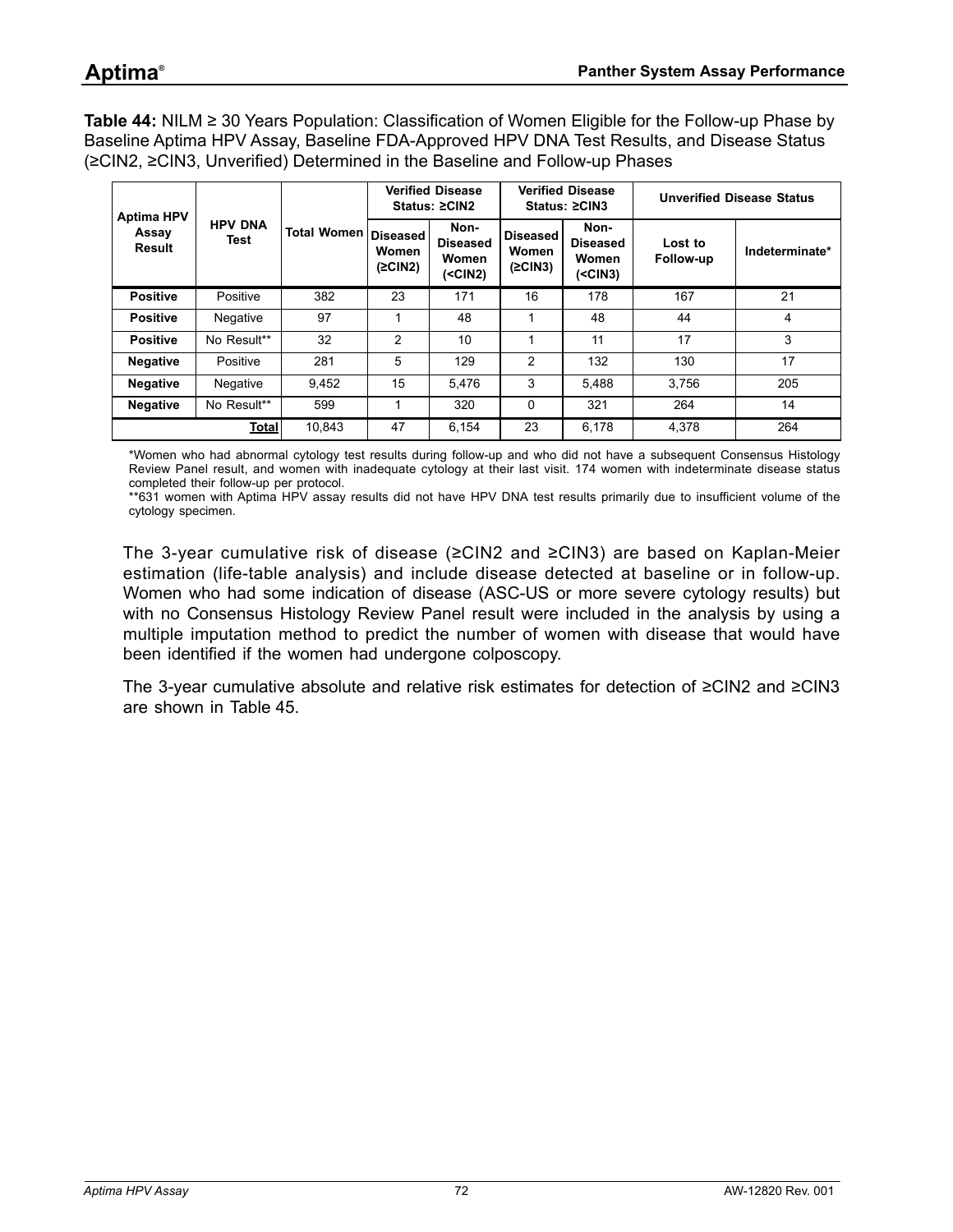**Table 45:** NILM ≥ 30 Years Population: 3-Year Cumulative Absolute and Relative Risks\* of ≥CIN2 and ≥CIN3 for Results of the Aptima HPV Assay and an FDA-approved HPV DNA Test at Baseline

|                                |                     | <b>Aptima HPV Assay</b>          |                                  | <b>HPV DNA Test</b>              |                                  |  |  |  |
|--------------------------------|---------------------|----------------------------------|----------------------------------|----------------------------------|----------------------------------|--|--|--|
|                                | <b>Assay Result</b> | <b>Absolute Risk</b><br>(95% CI) | <b>Relative Risk</b><br>(95% CI) | <b>Absolute Risk</b><br>(95% CI) | <b>Relative Risk</b><br>(95% CI) |  |  |  |
|                                | <b>Positive</b>     | 7.90<br>(5.50, 11.27)            | 24.45                            | 6.43<br>(4.50, 9.14)             | 22.71                            |  |  |  |
| $\geq$ CIN2<br><b>Negative</b> |                     | 0.32<br>(0.21, 0.51)             | (13.85, 43.15)                   | 0.28<br>(0.17, 0.47)             | (12.20, 42.30)                   |  |  |  |
|                                | Prevalence (%)      | 0.68                             |                                  | 0.68                             |                                  |  |  |  |
|                                | <b>Positive</b>     | 5.23<br>(3.34, 8.13)             | 57.11                            | 4.14<br>(2.62, 6.52)             | 51.34                            |  |  |  |
| $\geq$ CIN3                    | <b>Negative</b>     | 0.09<br>(0.04, 0.23)             | (21.09, 154.62)                  | 0.08<br>(0.03, 0.22)             | (17.74, 148.58)                  |  |  |  |
|                                | Prevalence (%)      | 0.34                             |                                  | 0.35                             |                                  |  |  |  |

\*The 3-year cumulative risks adjusted for other possible biases were similar to the risks in this table. Because of anticipated differences in risks at year 1 and year 2 for the two groups of women in the follow-up study (those with colposcopy at baseline and those with no colposcopy at baseline), only the 3-year cumulative risk for the combined groups was reported.

The 3-year cumulative prevalence of ≥CIN2 and ≥CIN3 in women with NILM cytology results at baseline were 0.68% and 0.34%, respectively. The relative risk of ≥CIN2 was 24.45 (95% CIl 13.85, 43.15), indicating that a woman who was Aptima HPV assay positive on the Panther system is 24.45 times more likely to have ≥CIN2 than a woman who is Aptima HPV assay negative. The relative risk of ≥CIN3 was 57.11 (95% CI: 21.09, 154.62).

#### **Aptima HPV Assay Agreement with a Composite Comparator**

The analytical performance of the Aptima HPV assay on the Panther System was assessed against a composite comparator consisting of an FDA-approved HPV DNA test and a validated reverse transcription-polymerase chain reaction (RT-PCR) sequencing test specific for E6/E7 mRNA from the same 14 HR HPV types detected by the Aptima HPV assay. Sequencing was performed by an external commercial laboratory.

Cervical specimens collected at baseline from the ASC-US and NILM populations of the CLEAR trial were tested by the comparator assays and compared to the Aptima HPV assay results.**[17](#page-80-0)** In total, 434 samples were tested, with 217 from each of the ASC-US and NILM populations. Women selected included approximately 150 randomly selected women with positive Aptima HPV assay results on the Tigris DTS System and <CIN2 disease, approximately 200 randomly selected women with negative Aptima HPV assay results on the Tigris DTS System and <CIN2 disease and all women identified with ≥CIN2 disease by consensus histology review at the time of sample selection (when about 80% of the trial enrollment was completed).

For the composite comparator analysis, samples were classified positive if the HPV DNA test and the E6/E7 RT-PCR sequencing test were both positive; negative if the HPV DNA test and the E6/E7 RT-PCR sequencing test were both negative; and indeterminate if the tests were discordant, or if one or both tests returned an invalid or indeterminate result.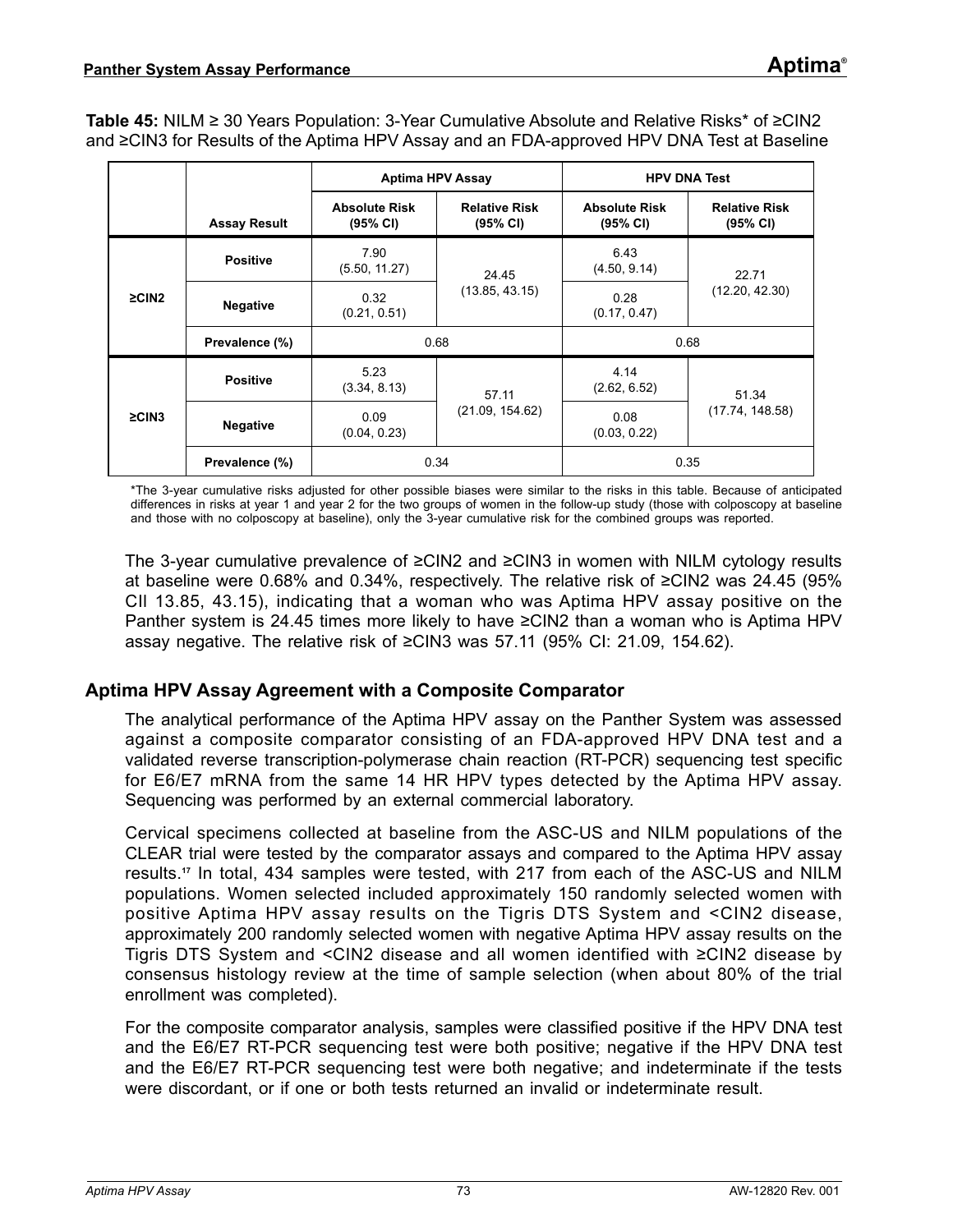Positive and negative percent agreements and associated 95% confidence intervals were calculated. Indeterminate results were not included in the agreement calculations. Results are presented for the ASC-US population ( $\geq$  21 years) and the NILM population ( $\geq$  30 years) in [Table 46](#page-73-0)a and [Table 46b](#page-73-1), respectively.

<span id="page-73-0"></span>**Table 46a:** ASC-US ≥ 21 Years Population: Aptima HPV Assay Agreement Results with a Composite Comparator (n=217)

|                                                                       |                 | <b>Composite Comparator</b> |                 |               |       |  |  |  |  |
|-----------------------------------------------------------------------|-----------------|-----------------------------|-----------------|---------------|-------|--|--|--|--|
|                                                                       |                 | <b>Positive</b>             | <b>Negative</b> | Indeterminate | Total |  |  |  |  |
|                                                                       | <b>Positive</b> | 88                          | 1               | 29            | 118   |  |  |  |  |
| Aptima HPV Assay                                                      | <b>Negative</b> | 3                           | 85              | 11            | 99    |  |  |  |  |
|                                                                       | <b>Total</b>    | 91                          | 86              | 40            | 217   |  |  |  |  |
| Positive Percent Agreement: 96.7% (88/91) (95% CI: 90.8, 98.9)        |                 |                             |                 |               |       |  |  |  |  |
| <b>Negative Percent Agreement: 98.8% (85/86) (95% CI: 93.7, 99.8)</b> |                 |                             |                 |               |       |  |  |  |  |

<span id="page-73-1"></span>**Table 46b:** NILM ≥ 30 Years Population: Aptima HPV Assay Agreement Results with a Composite Comparator (n=217)

|                                                                       |                 | <b>Composite Comparator</b> |                 |               |       |  |  |  |
|-----------------------------------------------------------------------|-----------------|-----------------------------|-----------------|---------------|-------|--|--|--|
|                                                                       |                 | <b>Positive</b>             | <b>Negative</b> | Indeterminate | Total |  |  |  |
|                                                                       | <b>Positive</b> | 54                          | 4               | 40            | 98    |  |  |  |
| Aptima HPV Assay                                                      | <b>Negative</b> | 5                           | 74              | 40            | 119   |  |  |  |
|                                                                       | Total           | 59                          | 78              | 80            | 217   |  |  |  |
| <b>Positive Percent Agreement: 91.5% (54/59) (95% CI: 81.6, 96.3)</b> |                 |                             |                 |               |       |  |  |  |
| <b>Negative Percent Agreement: 94.9% (74/78) (95% CI: 87.5, 98.0)</b> |                 |                             |                 |               |       |  |  |  |

## **Clinical Cutoff Determination for the Aptima HPV Assay**

The method used to establish the clinical cutoff for detecting high-grade cervical disease (≥CIN2) for the Aptima HPV assay is described in *[Clinical Cutoff Determination for the](#page-43-0)  [Aptima HPV Assay](#page-43-0)* in the Tigris DTS System section. The cutoff for the Aptima HPV assay was set at 0.50 S/CO.

## **Limit of Detection at the Clinical Cutoff**

The Limit of Detection (LOD) at the clinical cutoff is the concentration of HPV RNA that gives a positive result (above the clinical cutoff) 95% of the time. The LOD of the Aptima HPV assay was determined by testing dilution panels of in vitro transcripts (IVT) for all 14 high-risk genotypes and 4 HPV-infected cell lines: SiHa, HeLa, MS751 and ME180 (ATCC, Manassas, Virginia). For the IVT panels, specimen transport media was spiked with IVT at various concentrations and then diluted with individual negative ThinPrep liquid cytology specimens prior to testing. For the HPV-infected cell panels, pools of HPV-negative ThinPrep liquid cytology specimens were spiked with HPV-infected cells at various concentrations and then diluted with specimen transport media prior to testing. Thirty replicates of each copy level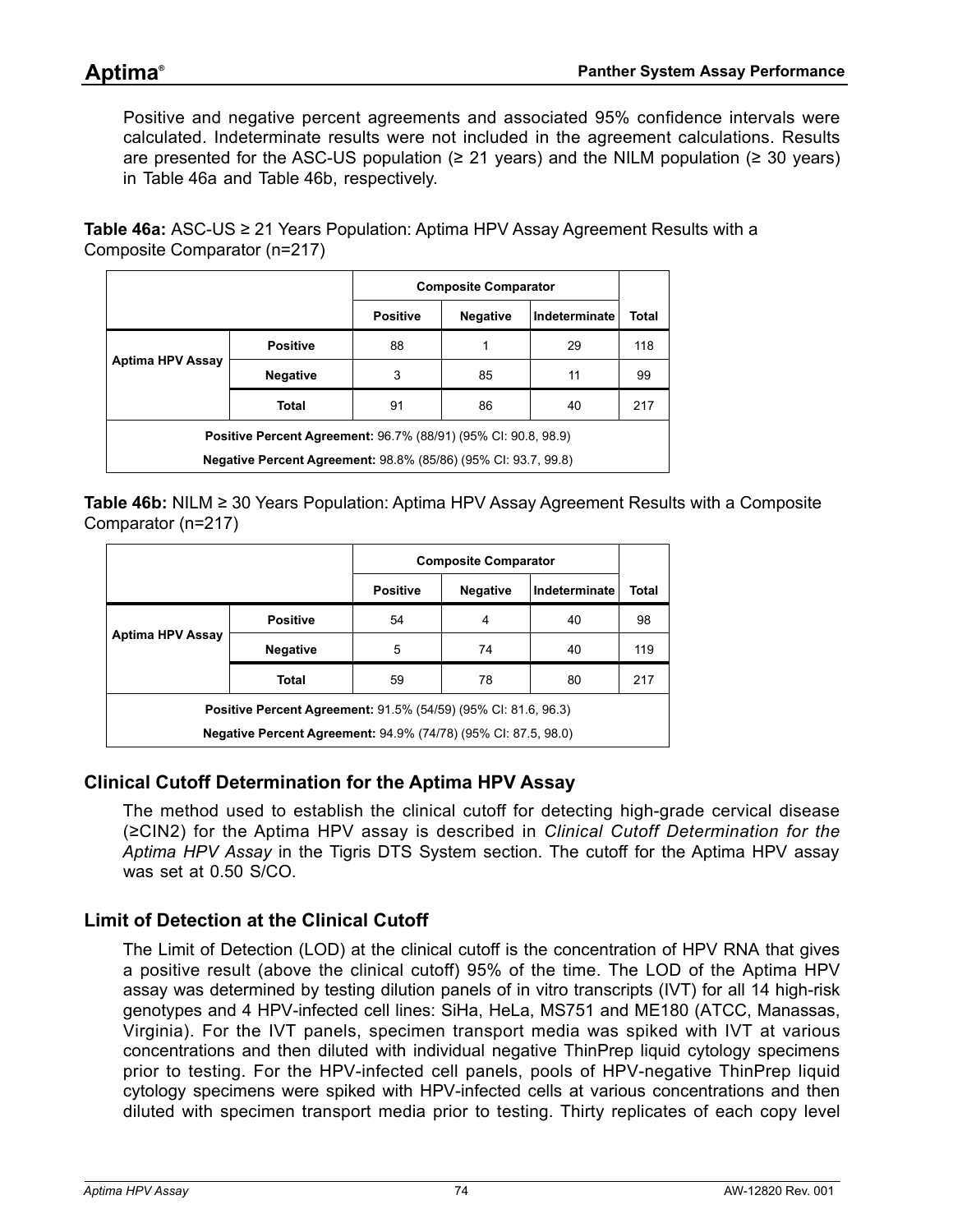were tested with each of two reagent lots for a total of 60 replicates. Testing was performed over 17 days, with 1 to 12 runs performed per day and 5 replicates of a given genotype and concentration tested in each run. The 95% detection limit was calculated from Probit regression analysis of the positivity results for each dilution panel.

The Probit analysis results in [Table 47](#page-74-0) show that HPV 16, 18, 31, 33, 35, 39, 45, 51, 56, 59, and 68 had 95% detection limits less than 100 copies/reaction; and types 52, 58, and 66 had 95% detection limits between 100 and 500 copies/reaction. The four cell lines tested had 95% detection limits less than 1 cell/reaction.

| <b>Target</b> | Limit of Detection*<br>$(95% \text{ Cl})$ |
|---------------|-------------------------------------------|
| <b>HPV 16</b> | 49.4 (37.1 - 73.0)                        |
| <b>HPV 18</b> | 44.0 (34.4 - 62.1)                        |
| <b>HPV 31</b> | $32.5(23.2 - 52.1)$                       |
| <b>HPV 33</b> | $67.5(48.8 - 106.2)$                      |
| <b>HPV 35</b> | $32.7(23.6 - 51.4)$                       |
| <b>HPV 39</b> | $20.9(16.3 - 29.5)$                       |
| <b>HPV 45</b> | $37.1(27.9 - 54.7)$                       |
| <b>HPV 51</b> | $51.1(36.3 - 83.9)$                       |
| <b>HPV 52</b> | 410.2 (310.7 - 595.1)                     |
| <b>HPV 56</b> | 59.4 (46.7 - 81.5)                        |
| <b>HPV 58</b> | 124.1 (90.7 - 190.1)                      |
| <b>HPV 59</b> | $81.1(61.9 - 116.6)$                      |
| <b>HPV 66</b> | $118.5(83.2 - 202.0)$                     |
| <b>HPV 68</b> | 22.4 (17.1 - 32.4)                        |
| SiHa          | $0.25(0.19 - 0.36)$                       |
| HeLa          | $0.11(0.09 - 0.14)$                       |
| <b>ME180</b>  | $0.10(0.08 - 0.16)$                       |
| <b>MS751</b>  | $0.17(0.14 - 0.25)$                       |

<span id="page-74-0"></span>**Table 47:** Limit of Detection at Clinical Cutoff of the Aptima HPV Assay

\*Copies per reaction for in vitro transcripts and cells per reaction for cell lines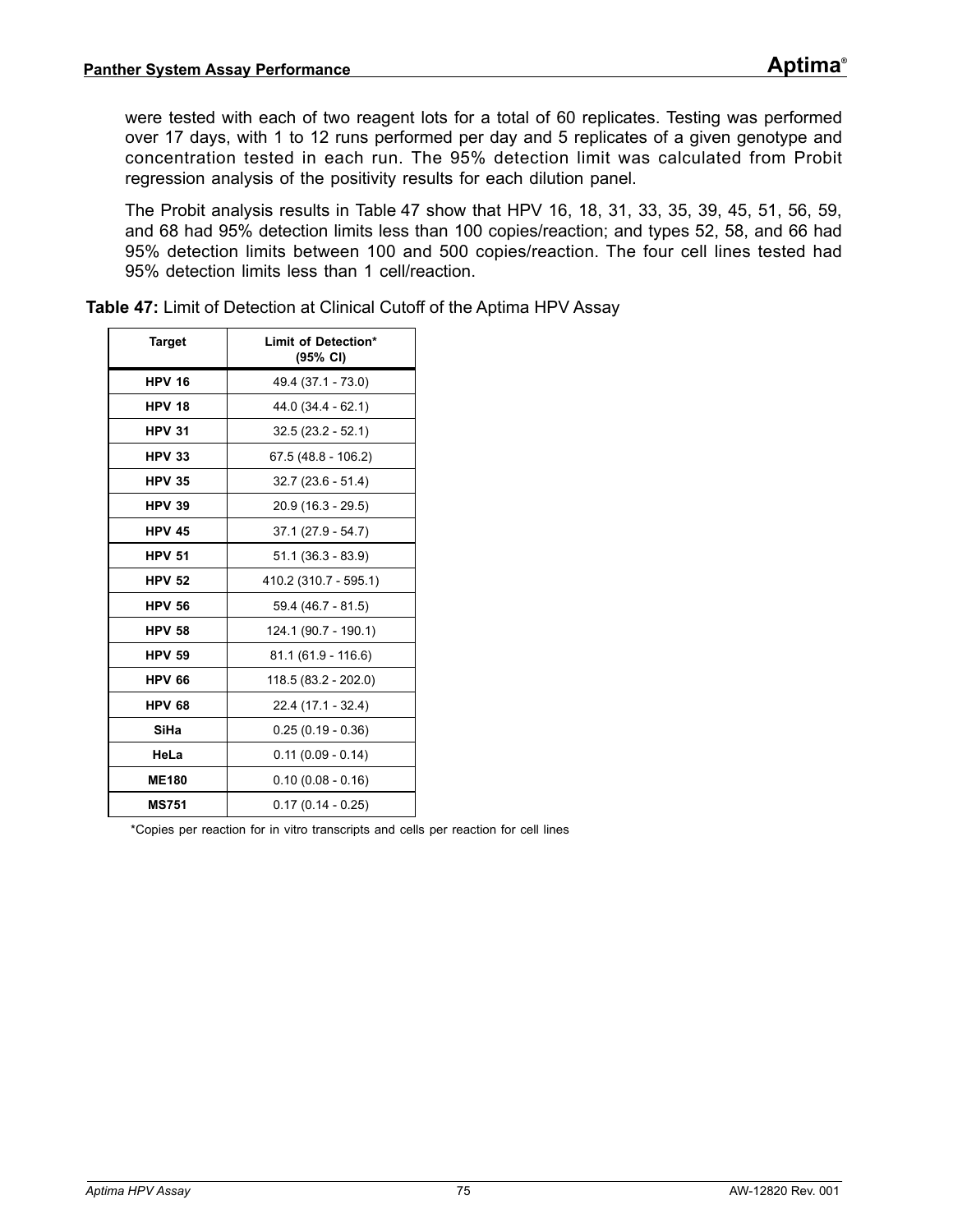#### **Assay Precision**

Aptima HPV assay precision was evaluated in two studies using the same 20-member panel. Study 1 was conducted at 3 sites, 2 external and 1 internal, and Study 2 was conducted inhouse. The panel included 13 HPV-positive members with concentrations at or above the limit of detection of the assay (expected positivity: ≥ 95%), 3 HPV-positive members with concentrations below the limit of detection of the assay (expected positivity:  $>0\%$  to  $<25\%$ ), and 4 HPV-negative members. HPV-positive panel members were prepared by spiking in vitro RNA transcripts (IVT) into PreservCyt Solution diluted with specimen transport medium (STM) or HPV-infected cultured cells (SiHa, HeLa, and MS751; ATCC, Manassas, Virginia) into pooled negative ThinPrep liquid cytology specimens diluted with STM. HPV-negative panel members were prepared with PreservCyt Solution or pooled negative ThinPrep liquid cytology specimens diluted with STM.

In Study 1, 2 operators at each of the 3 testing sites (1 instrument per site) performed 2 Aptima HPV assay worklists per day (1 with each reagent lot) over 3 days. Each worklist contained 3 replicates of each of the reproducibility panel members. One hundred eight (108) individual sample tubes were tested for each panel member (3 sites x 1 instrument x 2 operators x 2 lots x 3 worklists x 3 replicates). In Study 2, testing was conducted in-house over 13 days with a total of 162 reactions tested for each panel member (1 site x 3 instruments x 3 operators x 3 lots x 2 worklists x 3 replicates).

The panel members are described in [Table 48a](#page-76-0) (panel members with expected positive results) and [Table 48b](#page-77-0) (panel members with expected negative results), along with a summary of the agreement with expected results and analyte S/CO values at the 2.5th, 50th and 97.5th percentiles of the S/CO distribution. The analyte S/CO variability for the panel members with expected positive results is shown in [Table 49](#page-78-0) for Study 1 and [Table 50](#page-79-0) for Study 2.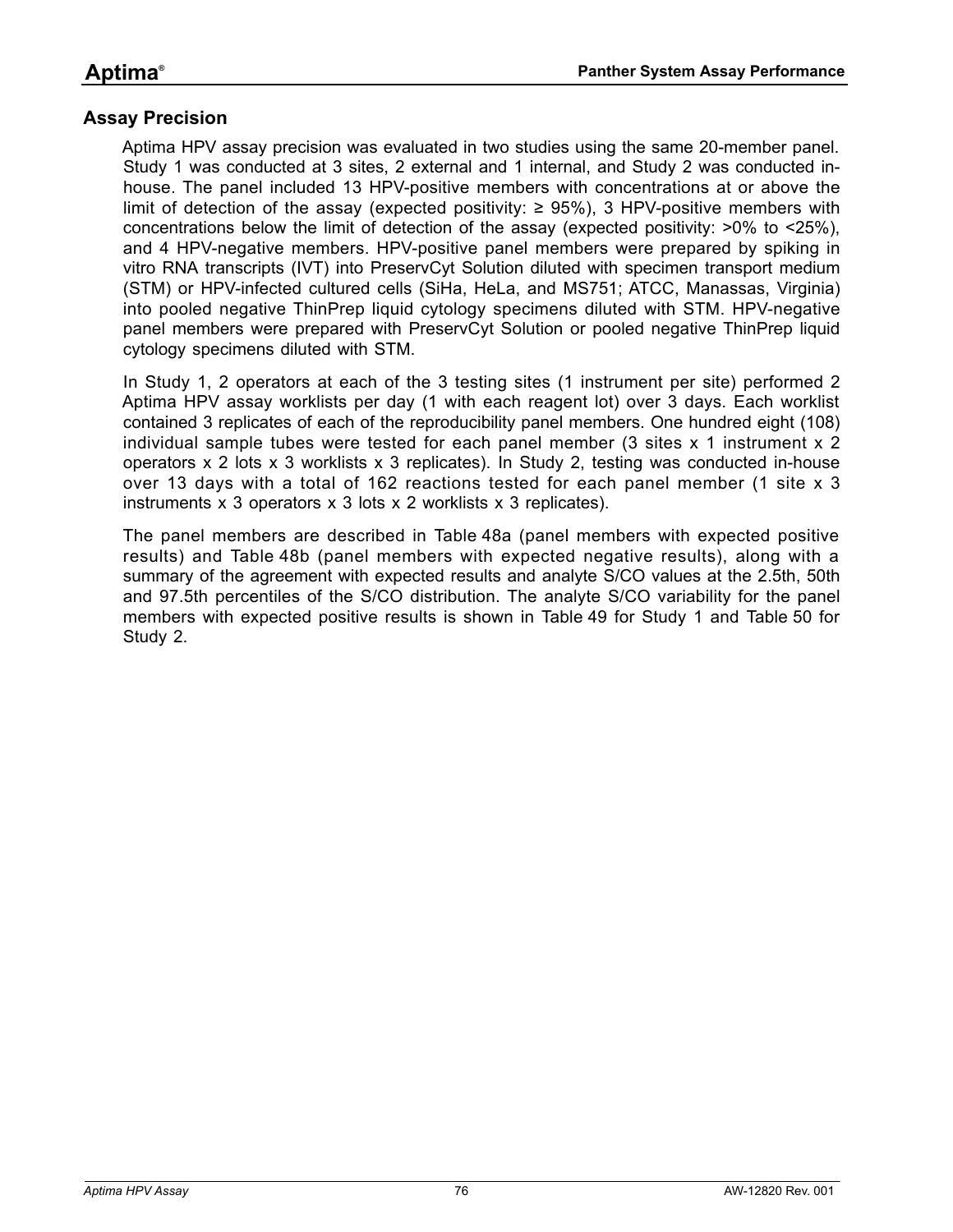<span id="page-76-0"></span>**Table 48a:** Aptima HPV Assay Precision Study 1 and 2: Panel Description, Positive Agreement, and Percentile Distribution of Analyte S/CO Values for Panel Members with Expected Positive Results

|                                                        | Study 1<br>(3 testing sites)   |                   |                                          | Study 2<br>(1 testing site) |                                |                                          |                  |                    |  |
|--------------------------------------------------------|--------------------------------|-------------------|------------------------------------------|-----------------------------|--------------------------------|------------------------------------------|------------------|--------------------|--|
| <b>Panel Description</b><br>(copies or cells/reaction) | % positive agreement           |                   | <b>Analyte S/CO</b><br><b>Percentile</b> |                             | % positive agreement           | <b>Analyte S/CO</b><br><b>Percentile</b> |                  |                    |  |
|                                                        | (95% CI)                       | $2.5^{\text{th}}$ | 50 <sup>th</sup><br>$97.5^{\text{th}}$   |                             | (95% CI)                       | 2.5 <sup>th</sup>                        | 50 <sup>th</sup> | $97.5^{\text{th}}$ |  |
| HPV high positive clinical<br>sample 1                 | 100 (107/107)<br>(96.5, 100)   | 21.16             | 29.64                                    | 33.63                       | 100 (161/161)<br>(97.7, 100)   | 22.50                                    | 26.84            | 30.67              |  |
| HPV high positive clinical<br>sample 2                 | 100 (107/107)<br>(96.5, 100)   | 25.98             | 29.77                                    | 36.03                       | 100 (162/162)<br>(97.7, 100)   | 25.00                                    | 28.61            | 33.99              |  |
| HPV 16 IVT<br>$(1830$ copies)                          | 100 (107/107)<br>(96.5, 100)   | 10.45             | 11.18                                    | 12.40                       | 100 (161/161)<br>(97.1, 100)   | 10.40                                    | 11.07            | 11.75              |  |
| HPV 18 IVT<br>$(1550 \text{ copies})$                  | 100 (107/107)<br>(96.5, 100)   | 13.09             | 14.55                                    | 18.08                       | 100 (162/162)<br>(97.7, 100)   | 11.26                                    | 13.47            | 15.63              |  |
| <b>HPV low positive clinical</b><br>sample 1           | 94.4 (101/107)<br>(88.3, 97.4) |                   | 9.93                                     | 11.03                       | 89.5 (145/162)<br>(83.3, 93.3) | 0.00                                     | 9.53             | 10.95              |  |
| HPV low positive clinical<br>sample 2                  | 88.0 (95/108)<br>(80.5, 92.8)  | 0.00              | 7.30                                     | 16.63                       | 92.0 (149/162)<br>(86.8, 95.3) | 0.00                                     | 7.56             | 19.67              |  |
| <b>HPV low positive clinical</b><br>sample 3           | 100 (108/108)<br>(96.6, 100)   | 2.80              | 10.19                                    | 17.08                       | 97.5 (157/161)<br>(93.8, 99.0) | 1.14                                     | 9.53             | 15.38              |  |
| <b>HPV low positive clinical</b><br>sample 4           | 90.7 (98/108)<br>(83.8, 94.9)  | 0.00              | 4.48                                     | 11.16                       | 92.6 (150/162)<br>(87.5, 95.7) | 0.00                                     | 4.66             | 12.00              |  |
| HPV 16 IVT<br>$(183$ copies)                           | 100 (102/102)<br>(96.4, 100)   | 10.03             | 11.14                                    | 11.97                       | 100 (162/162)<br>(97.7, 100)   | 10.24                                    | 11.05            | 11.85              |  |
| HPV 18 IVT<br>$(155$ copies)                           | 100 (108/108)<br>(96.6, 100)   | 4.87              | 12.01                                    | 15.21                       | 100 (159/159)<br>(97.6, 100)   | 7.82                                     | 11.59            | 13.84              |  |
| MS751 cells<br>$(0.63$ cells)                          | 100 (108/108)<br>(96.6, 100)   | 5.90              | 10.99                                    | 14.00                       | 100 (162/162)<br>(97.7, 100)   | 5.61                                     | 10.14            | 12.26              |  |
| <b>HeLa cells</b><br>$(0.35$ cells)                    | 100 (108/108)<br>(96.6, 100)   | 1.43              | 6.19                                     | 13.28                       | 100 (162/162)<br>(97.7, 100)   | 3.24                                     | 7.88             | 12.58              |  |
| SiHa cells<br>$(0.90$ cells)                           | 87.9 (94/107)<br>(80.3, 92.8)  | 0.00              | 9.80                                     | 11.04                       | 89.5 (145/162)<br>(83.8, 93.3) | 0.00                                     | 9.19             | 10.94              |  |

IVT = in vitro transcript

\*Expected % positive agreement ~95%; observed lower possibly due to manufacturing variability of the panel member.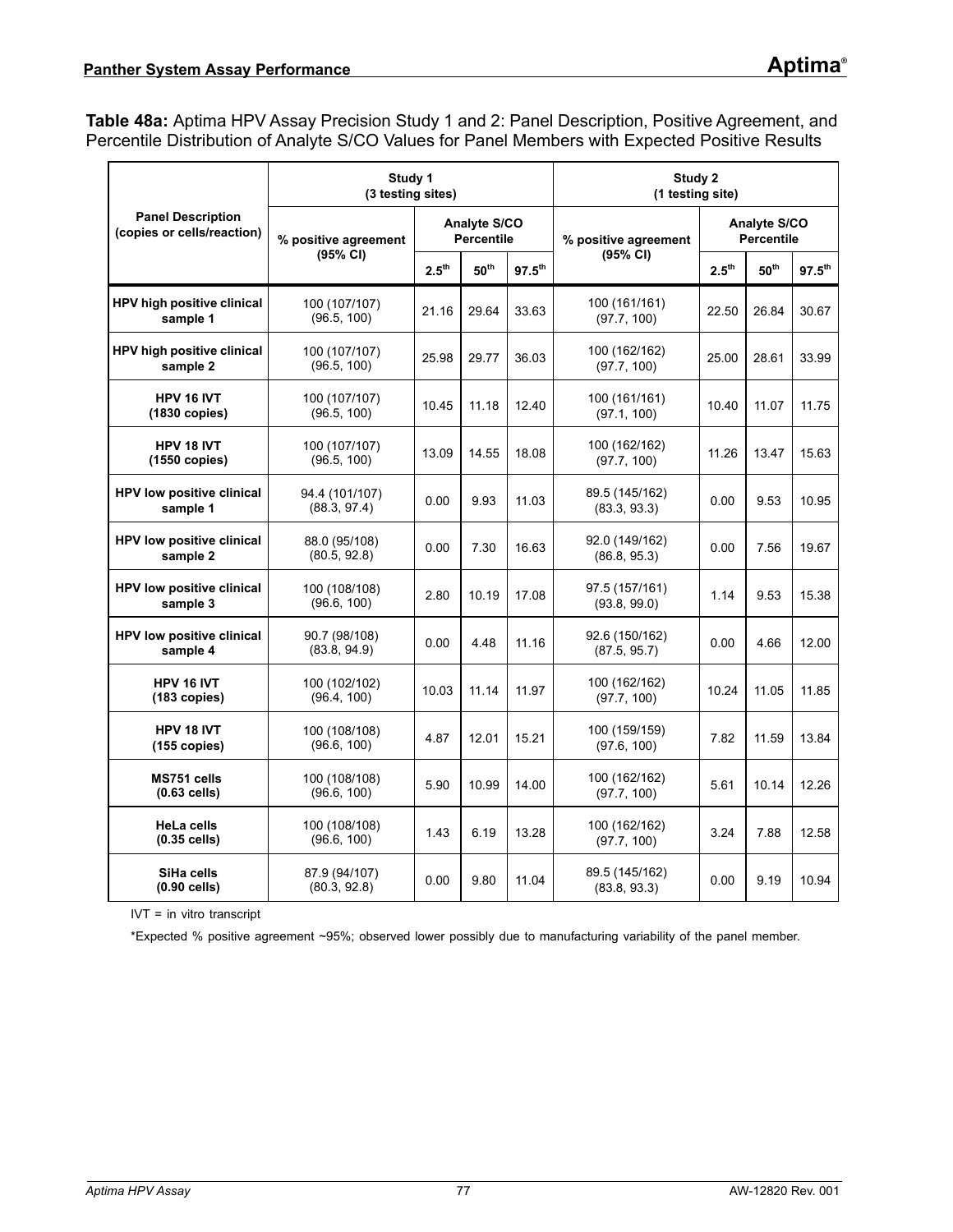<span id="page-77-0"></span>**Table 48b:** Aptima HPV Assay Precision Study 1 and 2: Panel Description, Negative Agreement, and Percentile Distribution of Analyte S/CO Values for Panel Members with Expected Negative **Results** 

|                                                        | Study 1<br>(3 testing sites)   |                   |                                          | Study 2<br>(1 testing site) |                                |                                          |                  |             |  |
|--------------------------------------------------------|--------------------------------|-------------------|------------------------------------------|-----------------------------|--------------------------------|------------------------------------------|------------------|-------------|--|
| <b>Panel Description</b><br>(copies or cells/reaction) | % negative agreement           |                   | <b>Analyte S/CO</b><br><b>Percentile</b> |                             | % negative agreement           | <b>Analyte S/CO</b><br><b>Percentile</b> |                  |             |  |
|                                                        | (95% CI)                       | $2.5^{\text{th}}$ | 50 <sup>th</sup>                         | $97.5^{th}$                 | $(95% \text{ Cl})$             | $2.5^{\text{th}}$                        | $50^{\text{th}}$ | $97.5^{th}$ |  |
| MS751 cells<br>$(0.005$ cells)                         | 87.0 (94/108)<br>(79.4, 92.1)  | 0.00              | 0.00                                     | 4.37                        | 93.8 (152/162)<br>(89.0.96.6)  | 0.00                                     | 0.00             | 2.25        |  |
| SiHa cells<br>$(0.008$ cells)                          | 97.2 (105/108)<br>(92.1, 99.1) | 0.00              | 0.00                                     | 1.53                        | 95.7 (155/162)<br>(91.4, 97.9) | 0.00                                     | 0.00             | 7.56        |  |
| HeLa cells<br>$(0.02$ cells)                           | 70.4 (76/108)<br>(61.2, 78.2)  | 0.00              | 0.00                                     | 3.95                        | 67.3 (109/162)<br>(59.8, 74.0) | 0.00                                     | 0.12             | 6.35        |  |
| <b>HPV-negative clinical</b><br>sample 1               | 99.1 (107/108)<br>(94.9, 99.8) | 0.00              | 0.00                                     | 0.33                        | 100 (162/162)<br>(97.7, 100)   | 0.00                                     | 0.00             | 0.07        |  |
| <b>HPV-negative clinical</b><br>sample 2               | 97.2 (105/108)<br>(92.1, 99.1) | 0.00              | 0.00                                     | 1.21                        | 100 (162/162)<br>(97.7, 100)   | 0.00                                     | 0.00             | 0.05        |  |
| <b>PreservCyt Solution 1</b>                           | 99.1 (107/108)<br>(94.9, 99.8) | 0.00              | 0.15<br>0.00                             |                             | 100 (162/162)<br>(97.7, 100)   | 0.00                                     | 0.00             | 0.06        |  |
| <b>PreservCyt Solution 2</b>                           | 99.1 (107/108)<br>(94.9, 99.8) | 0.00              | 0.00                                     | 0.22                        | 100 (161/161)<br>(97.7, 100)   | 0.00                                     | 0.00             | 0.09        |  |

IVT = in vitro transcript.

\*Expected % negative agreement > 75% and < 100%.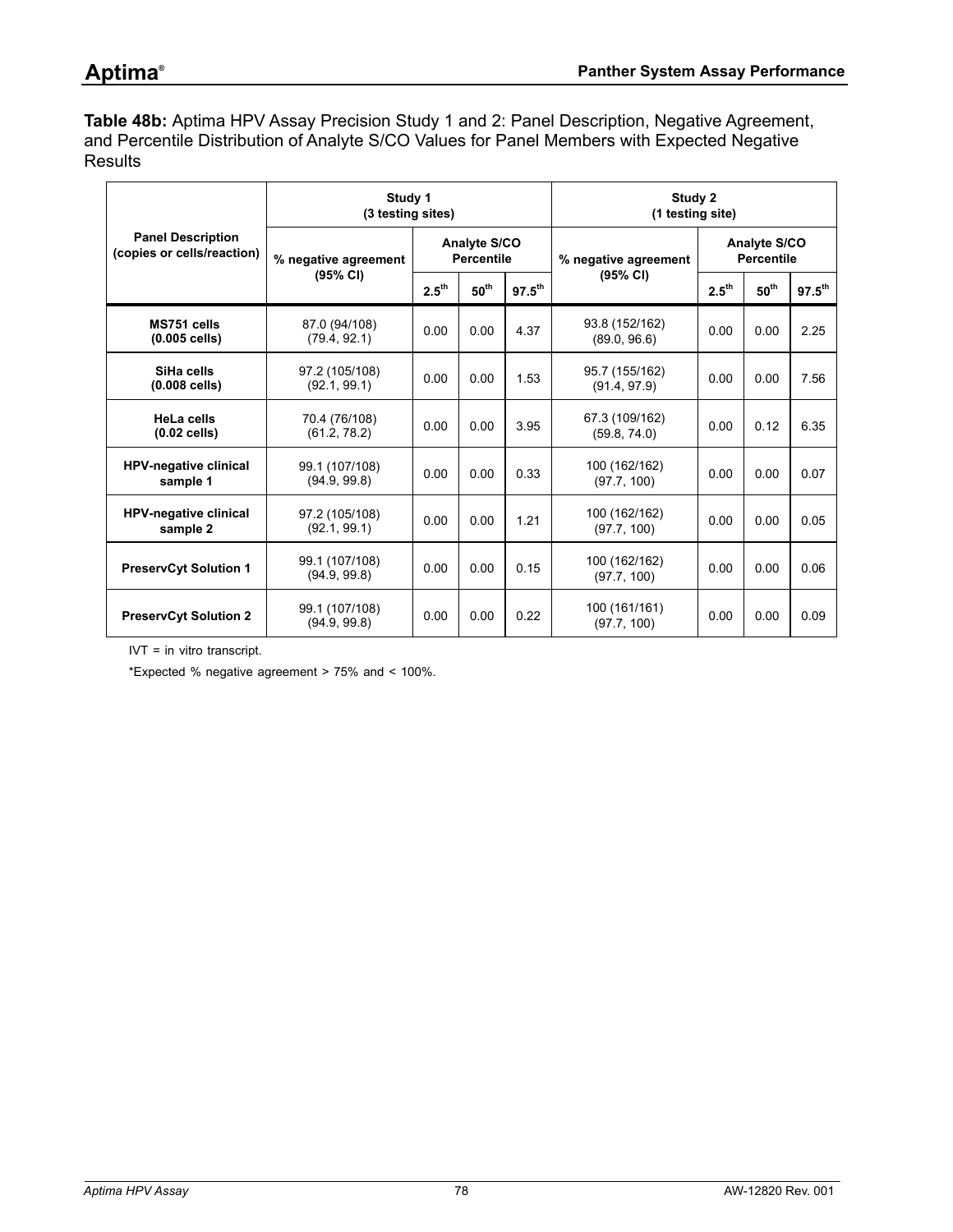<span id="page-78-0"></span>**Table 49:** Aptima HPV Assay Precision Study 1: Signal Variability for Panel Members With Expected Positive Results

| <b>Panel Description</b>                      |        |              | <b>Between</b><br><b>Instruments</b> |        | <b>Between</b><br><b>Operators</b> |        | <b>Between</b><br>Lots |        | <b>Between</b><br><b>Worklists</b> |        | <b>Within</b><br><b>Worklists</b> |        | Total     |        |
|-----------------------------------------------|--------|--------------|--------------------------------------|--------|------------------------------------|--------|------------------------|--------|------------------------------------|--------|-----------------------------------|--------|-----------|--------|
| (copies or<br>cells/reaction)                 | n      | Mean<br>S/CO | <b>SD</b>                            | CV (%) | <b>SD</b>                          | CV (%) | <b>SD</b>              | CV (%) | <b>SD</b>                          | CV (%) | <b>SD</b>                         | CV (%) | <b>SD</b> | CV (%) |
| <b>HPV high positive</b><br>clinical sample 1 | $107*$ | 29.34        | 0.00                                 | 0.0    | 0.00                               | 0.0    | 1.43                   | 4.9    | 1.87                               | 6.4    | 1.49                              | 5.1    | 2.79      | 9.5    |
| <b>HPV high positive</b><br>clinical sample 2 | $107*$ | 30.09        | 0.55                                 | 1.8    | 0.00                               | 0.0    | 1.06                   | 3.5    | 0.73                               | 2.4    | 2.21                              | 7.3    | 2.61      | 8.7    |
| HPV 16 IVT<br>(1830 copies)                   | $107*$ | 11.20        | 0.09                                 | 0.8    | 0.16                               | 1.4    | 0.03                   | 0.3    | 0.14                               | 1.3    | 0.46                              | 4.1    | 0.52      | 4.6    |
| HPV 18 IVT<br>$(1550$ copies)                 | $107*$ | 14.89        | 0.18                                 | 1.2    | 0.00                               | 0.0    | 0.20                   | 1.3    | 0.14                               | 0.9    | 1.53                              | 10.3   | 1.56      | 10.5   |
| <b>HPV low positive</b><br>clinical sample 1  | $107*$ | 8.24         | 0.00                                 | 0.0    | 0.00                               | 0.0    | 0.00                   | 0.0    | 0.00                               | 0.0    | 3.23                              | 39.2   | 3.23      | 39.2   |
| <b>HPV low positive</b><br>clinical sample 2  | 108    | 7.07         | 0.00                                 | 0.0    | 0.41                               | 5.8    | 0.00                   | 0.0    | 0.00                               | 0.0    | 4.57                              | 64.7   | 4.59      | 65.0   |
| <b>HPV low positive</b><br>clinical sample 3  | 108    | 10.23        | 0.26                                 | 2.5    | 0.00                               | 0.0    | 0.00                   | 0.0    | 1.32                               | 12.9   | 3.23                              | 31.6   | 3.49      | 34.2   |
| <b>HPV low positive</b><br>clinical sample 4  | 108    | 4.68         | 0.50                                 | 10.7   | 0.20                               | 4.2    | 0.00                   | 0.0    | 0.99                               | 21.1   | 3.02                              | 64.6   | 3.22      | 68.9   |
| HPV 16 IVT<br>$(183$ copies)                  | $102*$ | 11.09        | 0.08                                 | 0.7    | 0.00                               | 0.0    | 0.00                   | 0.0    | 0.26                               | 2.3    | 0.54                              | 4.9    | 0.61      | 5.5    |
| HPV 18 IVT<br>(155 copies)                    | 108    | 11.78        | 0.00                                 | 0.0    | 0.43                               | 3.7    | 0.00                   | 0.0    | 1.12                               | 9.5    | 1.97                              | 16.7   | 2.30      | 19.6   |
| MS751 cells<br>$(0.63$ cells)                 | 108    | 10.73        | 0.00                                 | 0.0    | 0.59                               | 5.5    | 0.72                   | 6.7    | 0.82                               | 7.6    | 1.86                              | 17.3   | 2.23      | 20.8   |
| <b>HeLa cells</b><br>$(0.35$ cells)           | 108    | 6.78         | 0.00                                 | 0.0    | 0.56                               | 8.3    | 0.00                   | 0.0    | 1.23                               | 18.2   | 3.08                              | 45.5   | 3.37      | 49.7   |
| SiHa cells<br>$(0.90$ cells)                  | $107*$ | 7.74         | 0.37                                 | 4.8    | 0.00                               | 0.0    | 0.00                   | 0.0    | 0.00                               | 0.0    | 3.85                              | 49.8   | 3.87      | 50.1   |

\*Twelve samples had invalid Aptima HPV assay results (1 for HPV high positive clinical sample 1, 1 for HPV high positive clinical sample 2, 1 for HPV 16 IVT (1830 copies), 1 for HPV 18 IVT (1550 copies), 1 for HPV low positive clinical sample 1, 6 for HPV 16 IVT (183 copies), and 1 for SiHa cells (0.90 cells)).

 $CV = coefficient of variation$ ;  $IV = in vitro transcript$ ;  $SD = standard deviation$ 

*Note: Variability from some factors may be numerically negative. This can occur if the variability due to those factors is very small. In these cases, SD and CV are shown as zero.*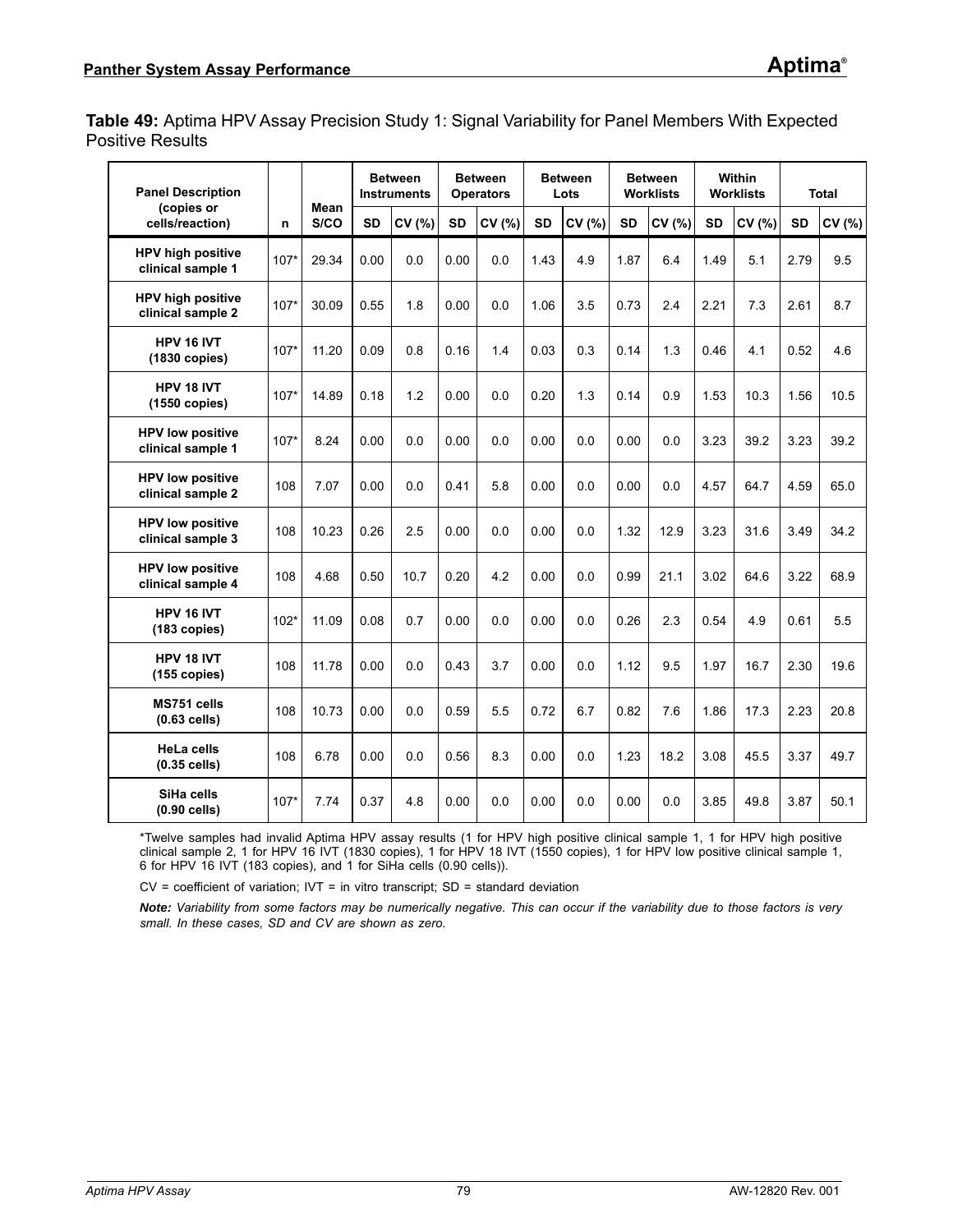<span id="page-79-0"></span>**Table 50:** Aptima HPV Assay Precision Study 2: Signal Variability for Panel Members with Expected Positive Results

| <b>Panel Description</b><br>(copies or        |        | Mean  | <b>Between</b><br><b>Instruments</b> |        | <b>Between</b><br><b>Operators</b> |        | <b>Between</b><br>Lots |        | <b>Between</b><br><b>Worklists</b> |       | Within<br><b>Worklists</b> |        | <b>Total</b> |        |
|-----------------------------------------------|--------|-------|--------------------------------------|--------|------------------------------------|--------|------------------------|--------|------------------------------------|-------|----------------------------|--------|--------------|--------|
| cells/reaction)                               | n      | S/CO  | <b>SD</b>                            | CV (%) | <b>SD</b>                          | CV (%) | <b>SD</b>              | CV (%) | <b>SD</b>                          | CV(%) | <b>SD</b>                  | CV (%) | <b>SD</b>    | CV (%) |
| <b>HPV high positive</b><br>clinical sample 1 | $161*$ | 26.81 | 0.75                                 | 2.8    | 0.00                               | 0.0    | 0.91                   | 3.4    | 0.48                               | 1.8   | 1.84                       | 6.9    | 2.24         | 8.3    |
| <b>HPV high positive</b><br>clinical sample 2 | 162    | 28.83 | 0.00                                 | 0.0    | 0.00                               | 0.0    | 0.96                   | 3.3    | 0.65                               | 2.3   | 2.35                       | 8.2    | 2.62         | 9.1    |
| HPV 16 IVT<br>(1830 copies)                   | $161*$ | 11.07 | 0.14                                 | 1.2    | 0.00                               | 0.0    | 0.05                   | 0.5    | 0.16                               | 1.4   | 0.32                       | 2.9    | 0.39         | 3.5    |
| HPV 18 IVT<br>$(1550$ copies)                 | 162    | 13.34 | 0.14                                 | 1.1    | 0.12                               | 0.9    | 1.00                   | 7.5    | 0.31                               | 2.3   | 0.75                       | 5.6    | 1.31         | 9.8    |
| <b>HPV low positive</b><br>clinical sample 1  | 162    | 7.57  | 0.56                                 | 7.5    | 0.55                               | 7.3    | 0.63                   | 8.3    | 0.00                               | 0.0   | 3.61                       | 47.7   | 3.75         | 49.5   |
| <b>HPV low positive</b><br>clinical sample 2  | 162    | 7.59  | 0.00                                 | 0.0    | 0.00                               | 0.0    | 0.00                   | 0.0    | 0.00                               | 0.0   | 5.25                       | 69.2   | 5.25         | 69.2   |
| <b>HPV low positive</b><br>clinical sample 3  | $161*$ | 8.83  | 0.00                                 | 0.0    | 0.00                               | 0.0    | 0.26                   | 3.0    | 0.00                               | 0.0   | 3.48                       | 39.4   | 3.49         | 39.5   |
| <b>HPV low positive</b><br>clinical sample 4  | 162    | 4.95  | 0.00                                 | 0.0    | 0.00                               | 0.0    | 0.75                   | 15.2   | 0.00                               | 0.0   | 3.35                       | 67.6   | 3.43         | 69.3   |
| HPV 16 IVT<br>(183 copies)                    | 162    | 11.02 | 0.13                                 | 1.2    | 0.11                               | 1.0    | 0.12                   | 1.1    | 0.13                               | 1.2   | 0.54                       | 4.9    | 0.59         | 5.4    |
| HPV 18 IVT<br>$(155$ copies)                  | $159*$ | 11.40 | 0.16                                 | 1.4    | 0.17                               | 1.5    | 1.21                   | 10.6   | 0.23                               | 2.0   | 1.17                       | 10.3   | 1.72         | 15.0   |
| MS751 cells<br>$(0.63$ cells)                 | 162    | 9.87  | 0.76                                 | 7.7    | 0.00                               | 0.0    | 0.65                   | 6.6    | 0.65                               | 6.6   | 1.41                       | 14.3   | 1.85         | 18.7   |
| <b>HeLa cells</b><br>$(0.35$ cells)           | 162    | 7.80  | 0.55                                 | 7.0    | 0.00                               | 0.0    | 0.85                   | 10.9   | 0.00                               | 0.0   | 2.44                       | 31.3   | 2.65         | 33.9   |
| SiHa cells<br>$(0.90$ cells)                  | 162    | 7.30  | 0.32                                 | 4.3    | 0.00                               | 0.0    | 0.93                   | 12.7   | 1.04                               | 14.3  | 3.49                       | 47.8   | 3.77         | 51.7   |

\*Six samples had invalid Aptima HPV assay results (1 for HPV high positive clinical samples 1, 1 for HPV 16 IVT (1830 copies), 1 for HPV low positive clinical sample 3, 3 for HPV 18 IVT (155 copies).

 $CV = coefficient of variation$ ;  $IV = in vitro transcript$ ;  $SD = standard deviation$ 

*Note: Variability from some factors may be numerically negative. This can occur if the variability due to those factors is very small. In these cases, SD and CV are shown as zero.*

## **Cross-Reactivity**

Testing with potentially cross-reactive organisms for the Aptima HPV assay was performed using the Tigris DTS System. Refer to *[Cross-Reactivity](#page-51-0)* ([Table 26](#page-51-1)) in the Tigris DTS System section for results.

#### **Interference**

Testing with potential interfering substances for the Aptima HPV assay was performed using the Tigris DTS System. Refer to *[Interference](#page-53-0)* ([Table 27](#page-53-1)) in the Tigris DTS System section for results.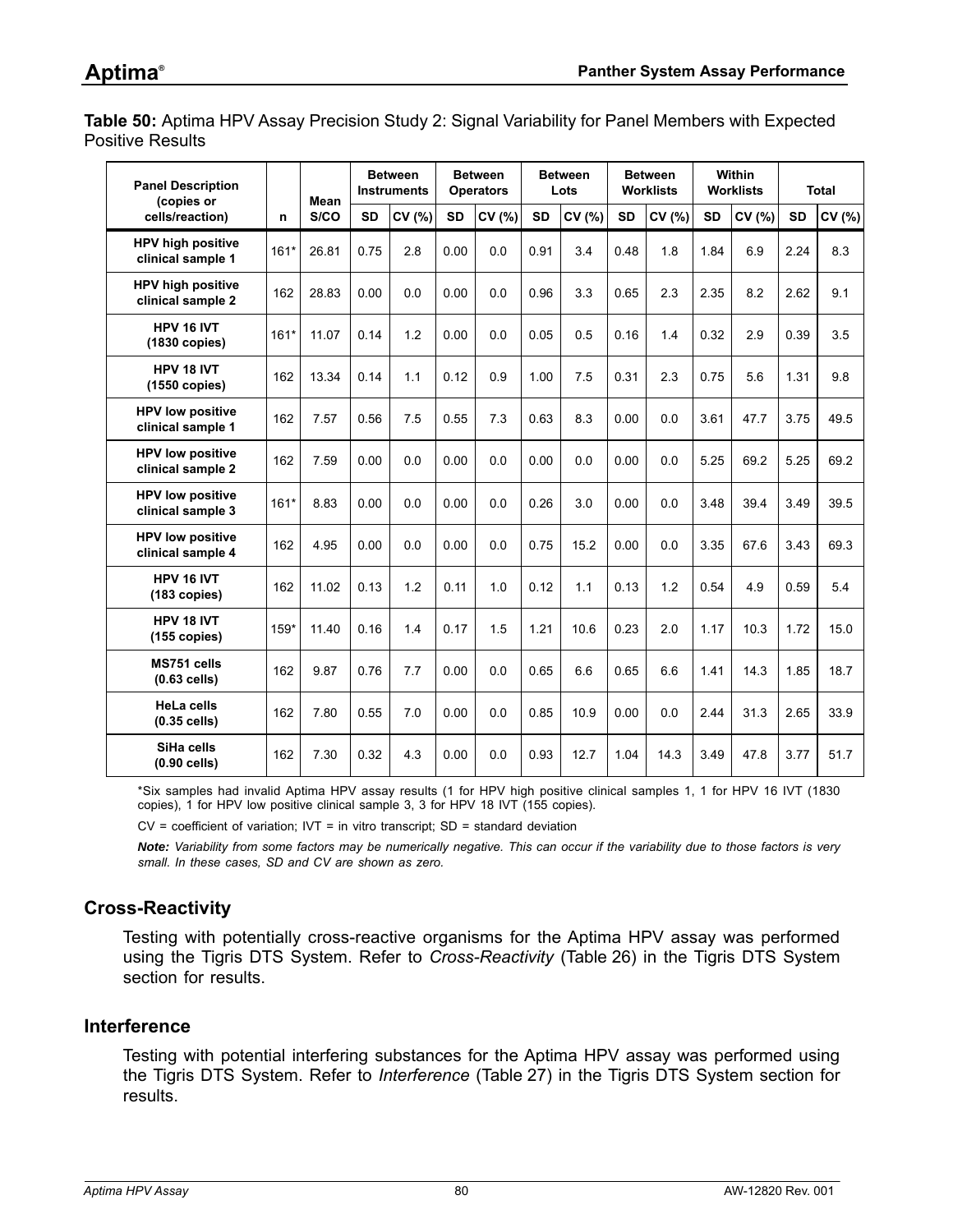# **Bibliography**

- 1. **Doorbar, J**. 2006. Molecular biology of human papillomavirus infection and cervical cancer. Clin Sci (Lond). **110(5)**:525-41.
- 2. **Monsonego J., F.X. Bosch, P. Coursaget, J.T. Cox, E. Franco, I. Frazer, R. Sankaranarayanan, J. Schiller, A. Singer, T.C. Wright Jr, W. Kinney, C.J. Meijer, J. Linder, E. McGoogan, and C. Meijer**. 2004. Cervical cancer control, priorities and new directions. Int J Cancer. **108(3)**:329-33. Erratum in: Int J Cancer. **108(6)**:945.
- 3. **Walboomers, J. M., M.V. Jacobs, M.M. Manos, F.X. Bosch, J.A. Kummer, K.V. Shah, P.J. Snijders, J. Peto, C. J. Meijer, N. Muñoz.** 1999. Human papillomavirus is a necessary cause of invasive cervical cancer worldwide. J Pathol. **189**:12-19.
- 4. **Lambert P.F., H. Pan, H.C. Pitot, A. Liem, M. Jackson, and A.E. Griep**. 1993. Epidermal cancer associated with expression of human papillomavirus type 16 E6 and E7 oncogenes in the skin of transgenic mice. Proc Natl Acad Sci U S A. **90(12)**:5583-7.
- 5. **Kjaer S.K., A.J.C. van den Brule, G., Paull, E.I. Svare, M.E. Sherman, B.L. Thomsen, M. Suntum, J.E. Bock, P.A. Poll, and C.J.L.M. Meijer.** 2002. Type specific persistence of high risk human papillomavirus (HPV) as indicator of high grade cervical squamous intraepithelial lesions in young women: population based prospective follow up study. BMJ. **325(7364)**: 572-579.
- 6. **Burd, E.M.** 2003. Human papillomavirus and cervical cancer. Clin Microbiol Rev. **16(1)**:1-17.
- 7. **Li N., S. Franceschi, R. Howell-Jones, P. J. Snijders, G. M. Clifford.** 2010. Human papillomavirus type distribution in 30,848 invasive cervical cancers worldwide: Variation by geographical region, histological type and year of publication. Int J Cancer, n/a. doi: 10.1002/ ijc.25396.
- 8. **Cuschieri, K.S., M.J. Whitley, H.A. Cubie.** 2004. Human papillomavirus type specific DNA and RNA persistence--implications for cervical disease progression and monitoring. J. Med. Virol. **73(1)**: 65-70.
- 9. **Baseman, J.G., and L.A. Koutsky.** 2005. The epidemiology of human papillomavirus infections. J Clin Virol. **32 Suppl 1**:S16-24.
- 10. **Czegledy J., C. Losif, B.G. Hansson, M. Evander, L. Gergely, and G. Wadell**. 1995. Can a test for E6/E7 transcripts of human papillomavirus type 16 serve as a diagnostic tool for the detection of micrometastasis in cervical cancer? Int J Cancer. **64(3)**:211-5.
- 11. **Kacian, D.L. and T.J. Fultz.** 1995. Nucleic acid sequence amplification methods. U. S. Patent 5,399,491.
- 12. **Arnold, L.J., P. W. Hammond, W. A. Wiese, and N. C. Nelson.** 1989. Assay formats involving acridinium-ester-labeled DNA probes. Clin Chem. **35**: 1588-1594.
- 13. **Nelson, N.C., A. BenCheikh, E. Matsuda, and M. Becker.** 1996. Simultaneous detection of multiple nucleic acid targets in a homogeneous format. Biochem. **35**:8429-8438.
- 14. **Wright TC, Jr., Massad LS, Dunton CJ, Spitzer M, Wilkinson EJ, and Solomon D.** 2007. 2006 Consensus Guidelines for the Management of Women with Abnormal Cervical Cancer Screening Tests. Am J Obstet Gynecol 197 (4); 346-355.
- 15. **Datta, S. D., L. A. Koutsky, S. Ratelle, E. R. Unger, J. Shlay, T. McClain, B. Weaver, P. Kerndt, J. Zenilman, M. Hagensee, C. J. Suhr, and H. Weinstock.** 2008. Human Papillomavirus Infection and Cervical Cytology in Women Screened for Cervical Cancer in the United States, 2003–2005. Annals Int Med. **148**:493.
- 16. **Clifford, G.M., S. Gallus, R. Herrero, N. Muñoz, P. J. F. Snijders, S. Vaccarella, P. T. H. Anh, C. Ferreccio, N. T. Hieu, E. Matos, M. Molano, R. Rajkumar, G. Ronco , S. de Sanjosé, H. R. Shin, S. Sukvirach, J. O. Thomas, S. Tunsakul, C. J. L. M. Meijer, S. Franceschi, and the IARC HPV Prevalence Surveys Study Group.** 2005. Worldwide distribution of human papillomavirus types in cytologically normal women in the International Agency for Research on Cancer HPV prevalence surveys: a pooled Analysis. The Lancet. **366**, 991.
- <span id="page-80-0"></span>17. **Stoler, M.H., T.C. Wright, Jr., J. Cuzick, J. Dockter, J. Reid, D. Getman, C. Giachetti.** 2013. Aptima HPV assay performance in women with atypical squamous cells of undetermined significance cytology results. American Journal of Obstetrics & Gynecology. **208(2)**:144-145.
- 18. **Pretorius R.G., W. H. Zhang, J. L. Belinson, et al.** 2004. Colposcopically directed biopsy, random cervical biopsy, and endocervical curettage in the diagnosis of cervical intraepithelial neoplasia II or worse. Am J Obstet Gynecol. **191**:430-434.
- 19. **Pretorius R.G., R. J. Kim, J. L. Belinson, P. Elson, Y-L Qiao.** 2006. Inflation of sensitivity of cervical cancer screening tests secondary to correlated error in colposcopy. J Low Genit Tract Dis. **10(1)**:5-9.
- 20. **Kondratovich, M.V. and W. A. Yousef.** 2005. Evaluation of Accuracy and 'Optimal' Cutoff of Diagnostic Devices in the Same Study. ASA Section on Statistics in Epidemiology. 901:2547-2551.